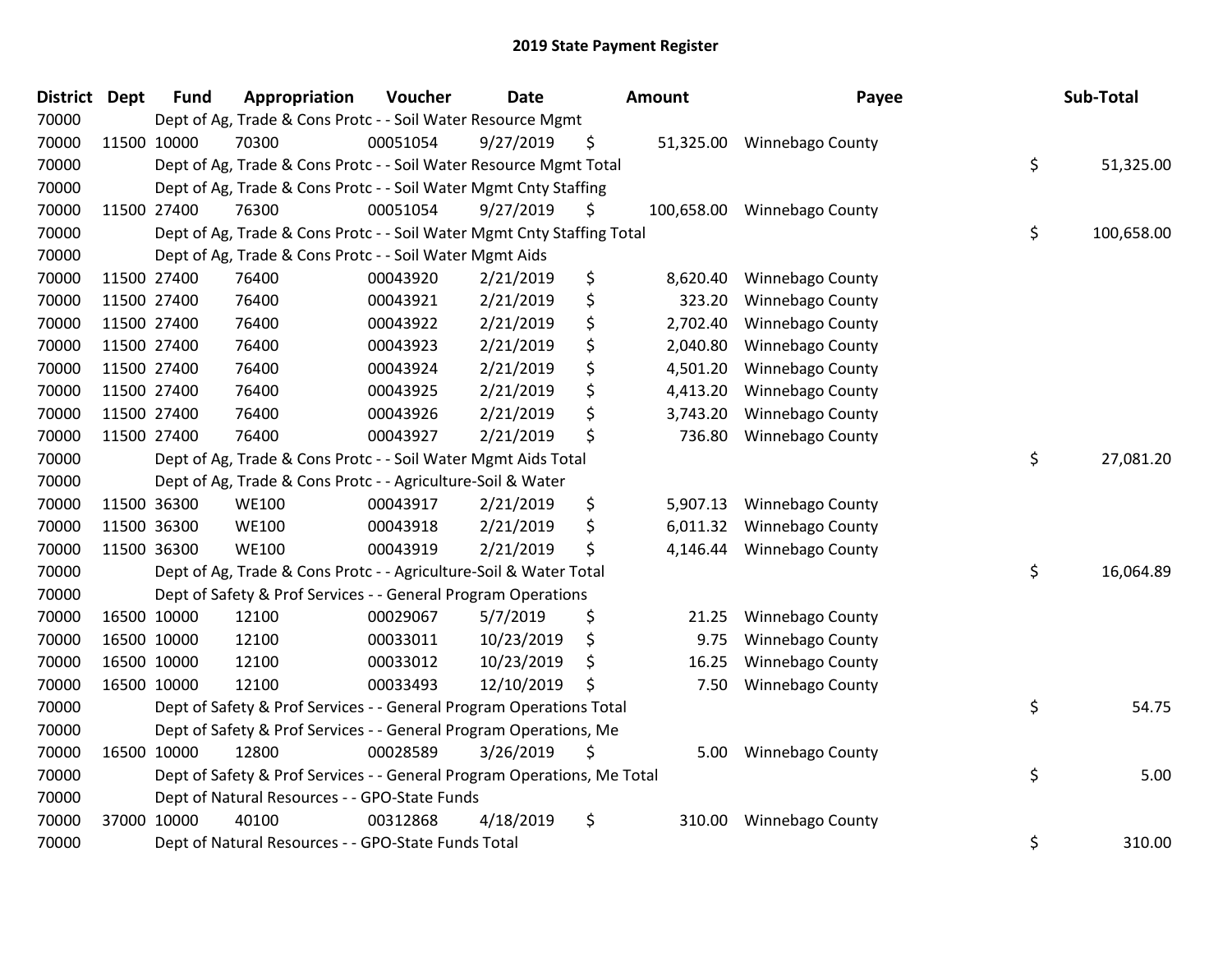| <b>District</b> | <b>Dept</b> | <b>Fund</b> | Appropriation                                                     | Voucher  | <b>Date</b> | Amount          | Payee                      | Sub-Total       |
|-----------------|-------------|-------------|-------------------------------------------------------------------|----------|-------------|-----------------|----------------------------|-----------------|
| 70000           |             |             | Dept of Natural Resources - - Gen Program Ops-State Funds         |          |             |                 |                            |                 |
| 70000           |             | 37000 21200 | 16100                                                             | 00320685 | 6/5/2019    | \$<br>15.00     | <b>Winnebago County</b>    |                 |
| 70000           |             | 37000 21200 | 16100                                                             | 00322055 | 6/14/2019   | \$<br>15.00     | <b>Winnebago County</b>    |                 |
| 70000           |             | 37000 21200 | 16100                                                             | 00337529 | 7/26/2019   | \$<br>15.00     | Winnebago County           |                 |
| 70000           |             | 37000 21200 | 16100                                                             | 00341284 | 7/30/2019   | \$<br>54.56     | Winnebago County           |                 |
| 70000           |             | 37000 21200 | 16100                                                             | 00353592 | 8/30/2019   | \$<br>222.20    | Winnebago County           |                 |
| 70000           |             | 37000 21200 | 16100                                                             | 00359914 | 9/30/2019   | \$<br>69.96     | Winnebago County           |                 |
| 70000           |             | 37000 21200 | 16100                                                             | 00365885 | 10/30/2019  | \$<br>343.68    | Winnebago County           |                 |
| 70000           |             | 37000 21200 | 16100                                                             | 00372269 | 11/29/2019  | \$<br>166.36    | Winnebago County           |                 |
| 70000           |             |             | Dept of Natural Resources - - Gen Program Ops-State Funds Total   |          |             |                 |                            | \$<br>901.76    |
| 70000           |             |             | Dept of Natural Resources - - GPO -Federal Funds                  |          |             |                 |                            |                 |
| 70000           |             | 37000 21200 | 38100                                                             | 00307412 | 3/27/2019   | \$              | 17,318.24 Winnebago County |                 |
| 70000           |             |             | Dept of Natural Resources - - GPO -Federal Funds Total            |          |             |                 |                            | \$<br>17,318.24 |
| 70000           |             |             | Dept of Natural Resources - - Venison Processing                  |          |             |                 |                            |                 |
| 70000           |             | 37000 21200 | 54900                                                             | 00306621 | 4/5/2019    | \$<br>865.00    | Winnebago County           |                 |
| 70000           |             |             | Dept of Natural Resources - - Venison Processing Total            |          |             |                 |                            | \$<br>865.00    |
| 70000           |             |             | Dept of Natural Resources - - Enf A - Boating Enforcement         |          |             |                 |                            |                 |
| 70000           |             | 37000 21200 | 55000                                                             | 00307412 | 3/27/2019   | \$<br>32,612.89 | Winnebago County           |                 |
| 70000           |             |             | Dept of Natural Resources - - Enf A - Boating Enforcement Total   |          |             |                 |                            | \$<br>32,612.89 |
| 70000           |             |             | Dept of Natural Resources - - Enf A - Snow Enforcement            |          |             |                 |                            |                 |
| 70000           |             | 37000 21200 | 55200                                                             | 00359478 | 9/26/2019   | \$<br>7,723.35  | Winnebago County           |                 |
| 70000           |             |             | Dept of Natural Resources - - Enf A - Snow Enforcement Total      |          |             |                 |                            | \$<br>7,723.35  |
| 70000           |             |             | Dept of Natural Resources - - Wildlife Damage Claims & Abat       |          |             |                 |                            |                 |
| 70000           |             | 37000 21200 | 55300                                                             | 00306621 | 4/5/2019    | \$              | 12,309.81 Winnebago County |                 |
| 70000           |             |             | Dept of Natural Resources - - Wildlife Damage Claims & Abat Total |          |             |                 |                            | \$<br>12,309.81 |
| 70000           |             |             | Dept of Natural Resources - - Ra- Snowmobile Trail Areas          |          |             |                 |                            |                 |
| 70000           |             | 37000 21200 | 57500                                                             | 00291452 | 1/16/2019   | \$<br>33,572.68 | Winnebago County           |                 |
| 70000           |             | 37000 21200 | 57500                                                             | 00346884 | 8/6/2019    | \$<br>40,080.00 | Winnebago County           |                 |
| 70000           |             | 37000 21200 | 57500                                                             | 00360362 | 10/7/2019   | \$<br>11,020.10 | Winnebago County           |                 |
| 70000           |             |             | Dept of Natural Resources - - Ra- Snowmobile Trail Areas Total    |          |             |                 |                            | \$<br>84,672.78 |
| 70000           |             |             | Dept of Natural Resources - - GPO--State Funds                    |          |             |                 |                            |                 |
| 70000           |             | 37000 21200 | 86100                                                             | 00294780 | 2/1/2019    | \$<br>1,457.50  | Winnebago County           |                 |
| 70000           |             | 37000 21200 | 86100                                                             | 00297693 | 2/14/2019   | \$<br>305.83    | <b>Winnebago County</b>    |                 |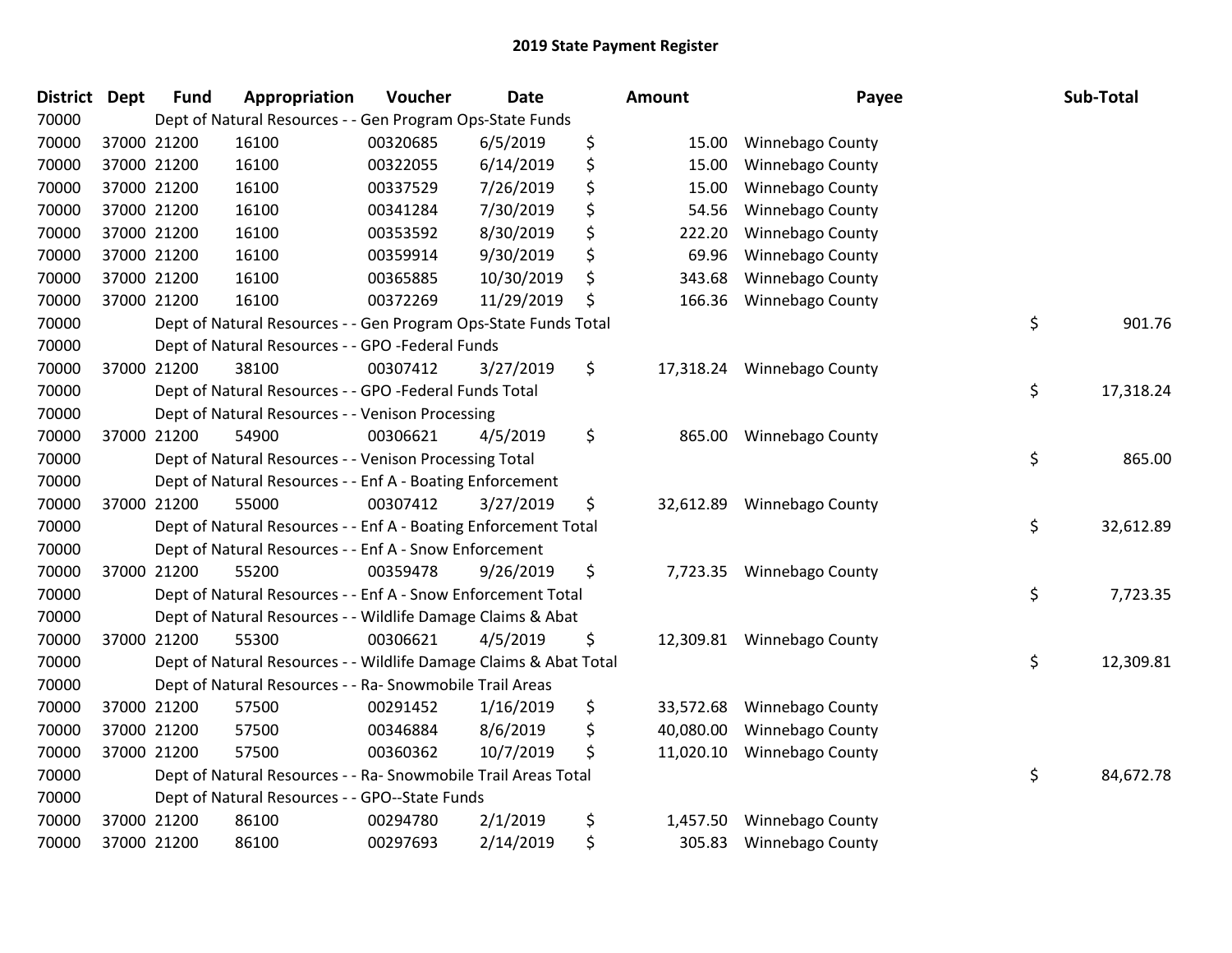| <b>District</b> | <b>Dept</b> | <b>Fund</b> | Appropriation                                                  | Voucher  | <b>Date</b> | Amount          | Payee                   | Sub-Total       |
|-----------------|-------------|-------------|----------------------------------------------------------------|----------|-------------|-----------------|-------------------------|-----------------|
| 70000           | 37000 21200 |             | 86100                                                          | 00301130 | 2/27/2019   | \$<br>1,457.50  | <b>Winnebago County</b> |                 |
| 70000           | 37000 21200 |             | 86100                                                          | 00302967 | 3/8/2019    | \$<br>179.50    | <b>Winnebago County</b> |                 |
| 70000           | 37000 21200 |             | 86100                                                          | 00307661 | 3/29/2019   | \$<br>1,457.50  | Winnebago County        |                 |
| 70000           | 37000 21200 |             | 86100                                                          | 00309149 | 4/26/2019   | \$<br>157.58    | Winnebago County        |                 |
| 70000           | 37000 21200 |             | 86100                                                          | 00315733 | 5/22/2019   | \$<br>174.60    | Winnebago County        |                 |
| 70000           | 37000 21200 |             | 86100                                                          | 00317320 | 5/1/2019    | \$<br>1,457.50  | Winnebago County        |                 |
| 70000           | 37000 21200 |             | 86100                                                          | 00326267 | 6/3/2019    | \$<br>1,457.50  | Winnebago County        |                 |
| 70000           | 37000 21200 |             | 86100                                                          | 00334775 | 6/28/2019   | \$<br>286.27    | Winnebago County        |                 |
| 70000           | 37000 21200 |             | 86100                                                          | 00336643 | 7/2/2019    | \$<br>1,457.50  | Winnebago County        |                 |
| 70000           | 37000 21200 |             | 86100                                                          | 00346153 | 8/1/2019    | \$<br>1,457.50  | Winnebago County        |                 |
| 70000           |             | 37000 21200 | 86100                                                          | 00346413 | 8/8/2019    | \$<br>465.64    | Winnebago County        |                 |
| 70000           | 37000 21200 |             | 86100                                                          | 00354118 | 8/29/2019   | \$<br>1,457.50  | Winnebago County        |                 |
| 70000           | 37000 21200 |             | 86100                                                          | 00357263 | 9/11/2019   | \$<br>243.99    | <b>Winnebago County</b> |                 |
| 70000           | 37000 21200 |             | 86100                                                          | 00362298 | 10/1/2019   | \$<br>1,457.50  | Winnebago County        |                 |
| 70000           | 37000 21200 |             | 86100                                                          | 00367505 | 11/1/2019   | \$<br>438.07    | Winnebago County        |                 |
| 70000           |             | 37000 21200 | 86100                                                          | 00369374 | 11/1/2019   | \$<br>1,457.50  | <b>Winnebago County</b> |                 |
| 70000           | 37000 21200 |             | 86100                                                          | 00374797 | 11/27/2019  | \$<br>1,457.50  | Winnebago County        |                 |
| 70000           | 37000 21200 |             | 86100                                                          | 00378045 | 12/27/2019  | \$<br>1,457.50  | Winnebago County        |                 |
| 70000           | 37000 21200 |             | 86100                                                          | 00379725 | 12/30/2019  | \$<br>203.28    | Winnebago County        |                 |
| 70000           |             |             | Dept of Natural Resources - - GPO--State Funds Total           |          |             |                 |                         | \$<br>19,944.76 |
| 70000           |             |             | Dept of Natural Resources - - Gifts And Donations              |          |             |                 |                         |                 |
| 70000           |             | 37000 21200 | 89000                                                          | 00306412 | 3/29/2019   | \$<br>1,084.96  | Winnebago County        |                 |
| 70000           |             |             | Dept of Natural Resources - - Gifts And Donations Total        |          |             |                 |                         | \$<br>1,084.96  |
| 70000           |             |             | Dept of Natural Resources - - GPO-Environmental Fund           |          |             |                 |                         |                 |
| 70000           | 37000 27400 |             | 46100                                                          | 00294558 | 2/1/2019    | \$<br>30.00     | <b>Winnebago County</b> |                 |
| 70000           |             |             | Dept of Natural Resources - - GPO-Environmental Fund Total     |          |             |                 |                         | \$<br>30.00     |
| 70000           |             |             | Dept of Natural Resources - - Ea - Urban Nonpoint Source       |          |             |                 |                         |                 |
| 70000           |             | 37000 27400 | 65800                                                          | 00318722 | 5/16/2019   | \$<br>12,196.02 | <b>Winnebago County</b> |                 |
| 70000           |             |             | Dept of Natural Resources - - Ea - Urban Nonpoint Source Total |          |             |                 |                         | \$<br>12,196.02 |
| 70000           |             |             | Dept of Natural Resources - - GPO - Sd Water Loan Prog, Fed    |          |             |                 |                         |                 |
| 70000           | 37000 57300 |             | 48200                                                          | 00299824 | 2/19/2019   | \$<br>8,371.50  | Winnebago County        |                 |
| 70000           | 37000 57300 |             | 48200                                                          | 00310992 | 4/30/2019   | \$<br>5,255.50  | Winnebago County        |                 |
| 70000           |             | 37000 57300 | 48200                                                          | 00330549 | 7/5/2019    | \$<br>5,255.50  | <b>Winnebago County</b> |                 |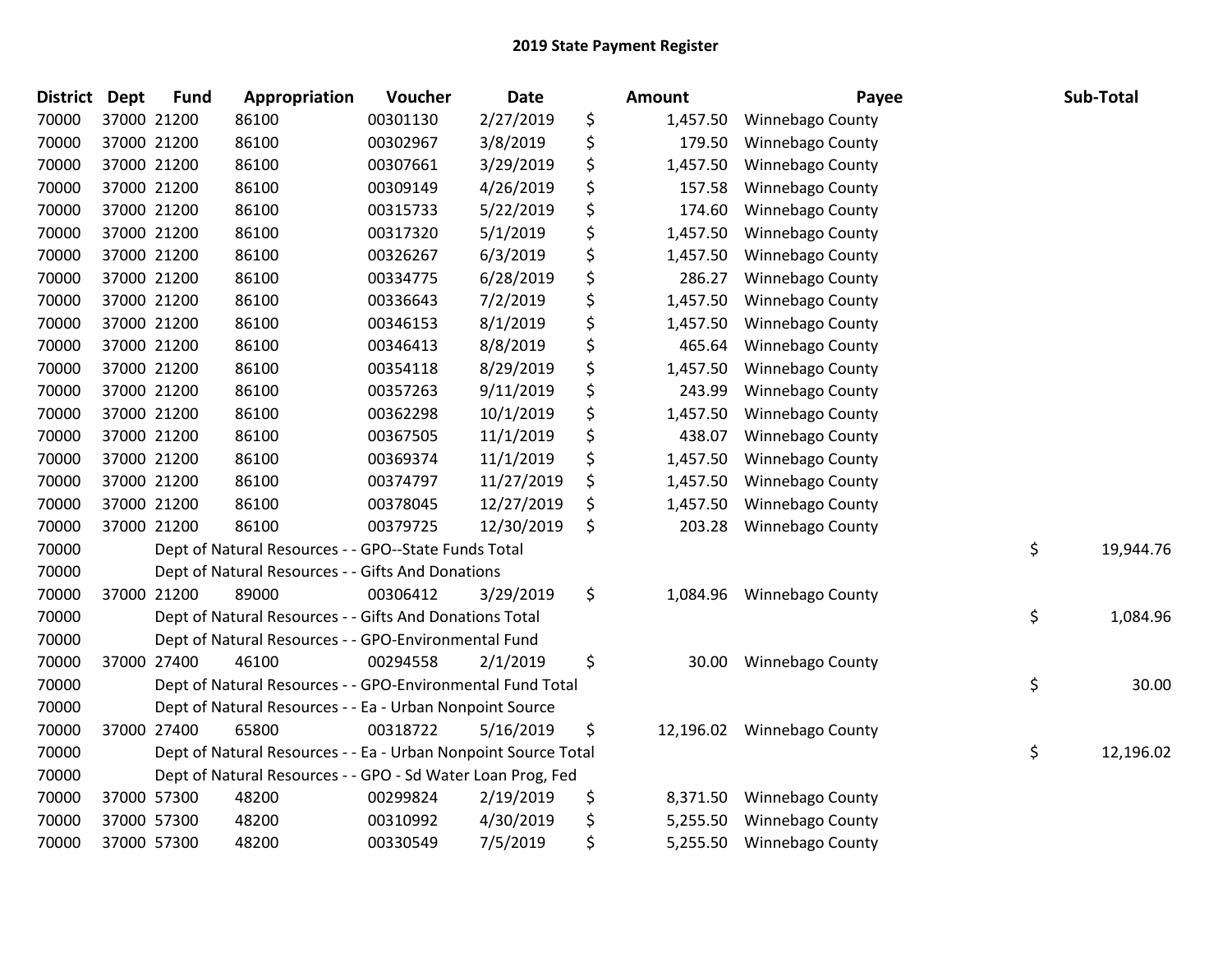| <b>District</b> | <b>Dept</b> | <b>Fund</b> | Appropriation                                                     | Voucher  | <b>Date</b> |     | <b>Amount</b> | Payee                   | Sub-Total          |
|-----------------|-------------|-------------|-------------------------------------------------------------------|----------|-------------|-----|---------------|-------------------------|--------------------|
| 70000           |             | 37000 57300 | 48200                                                             | 00373499 | 11/27/2019  | \$  | 5,255.25      | <b>Winnebago County</b> |                    |
| 70000           |             |             | Dept of Natural Resources - - GPO - Sd Water Loan Prog, Fed Total |          |             |     |               |                         | \$<br>24,137.75    |
| 70000           |             |             | WI Dept of Transportation - - Eldly&Disa Co/Aid Sf                |          |             |     |               |                         |                    |
| 70000           |             | 39500 21100 | 16800                                                             | 00340264 | 1/10/2019   | \$  | 388,663.00    | Winnebago County        |                    |
| 70000           |             |             | WI Dept of Transportation - - Eldly&Disa Co/Aid Sf Total          |          |             |     |               |                         | \$<br>388,663.00   |
| 70000           |             |             | WI Dept of Transportation - - Hwy Sfty Loc Aid Ffd                |          |             |     |               |                         |                    |
| 70000           |             | 39500 21100 | 18500                                                             | 00342350 | 1/15/2019   | \$  | 1,079.57      | Winnebago County        |                    |
| 70000           |             | 39500 21100 | 18500                                                             | 00343874 | 1/18/2019   | \$  | 7,711.01      | Winnebago County        |                    |
| 70000           |             | 39500 21100 | 18500                                                             | 00355329 | 2/25/2019   | \$  | 7,362.76      | Winnebago County        |                    |
| 70000           |             | 39500 21100 | 18500                                                             | 00362685 | 3/27/2019   | \$  | 8,566.82      | Winnebago County        |                    |
| 70000           |             | 39500 21100 | 18500                                                             | 00374729 | 4/24/2019   | \$  | 5,835.63      | Winnebago County        |                    |
| 70000           |             | 39500 21100 | 18500                                                             | 00384371 | 5/22/2019   | \$  | 6,108.98      | Winnebago County        |                    |
| 70000           |             | 39500 21100 | 18500                                                             | 00389033 | 6/3/2019    | \$  | 4,136.34      | Winnebago County        |                    |
| 70000           |             | 39500 21100 | 18500                                                             | 00421174 | 8/12/2019   | \$  | 8,257.40      | <b>Winnebago County</b> |                    |
| 70000           |             | 39500 21100 | 18500                                                             | 00421175 | 8/12/2019   | \$  | 6,926.69      | Winnebago County        |                    |
| 70000           |             | 39500 21100 | 18500                                                             | 00429712 | 9/3/2019    | \$  | 7,273.85      | <b>Winnebago County</b> |                    |
| 70000           |             | 39500 21100 | 18500                                                             | 00429719 | 9/6/2019    | \$  | 8,961.18      | Winnebago County        |                    |
| 70000           |             | 39500 21100 | 18500                                                             | 00435016 | 9/17/2019   | \$  | 12,948.76     | Winnebago County        |                    |
| 70000           |             | 39500 21100 | 18500                                                             | 00438230 | 9/25/2019   | \$  | 2,637.89      | Winnebago County        |                    |
| 70000           |             | 39500 21100 | 18500                                                             | 00443728 | 10/16/2019  | \$  | 12,430.45     | Winnebago County        |                    |
| 70000           |             | 39500 21100 | 18500                                                             | 00469395 | 12/10/2019  | \$  | 10,283.54     | Winnebago County        |                    |
| 70000           |             | 39500 21100 | 18500                                                             | 00470337 | 12/19/2019  | \$  | 8,206.23      | Winnebago County        |                    |
| 70000           |             |             | WI Dept of Transportation - - Hwy Sfty Loc Aid Ffd Total          |          |             |     |               |                         | \$<br>118,727.10   |
| 70000           |             |             | WI Dept of Transportation - - Trans Aids To Co.-Sf                |          |             |     |               |                         |                    |
| 70000           |             | 39500 21100 | 19000                                                             | 00335842 | 1/7/2019    | \$  | 505,833.26    | Winnebago County        |                    |
| 70000           |             | 39500 21100 | 19000                                                             | 00401167 | 7/1/2019    | \$. | 1,011,666.52  | Winnebago County        |                    |
| 70000           |             | 39500 21100 | 19000                                                             | 00443985 | 10/7/2019   | \$  | 505,833.26    | Winnebago County        |                    |
| 70000           |             |             | WI Dept of Transportation - - Trans Aids To Co.-Sf Total          |          |             |     |               |                         | \$<br>2,023,333.04 |
| 70000           |             |             | WI Dept of Transportation - - Loc Rd Imp Prg St Fd                |          |             |     |               |                         |                    |
| 70000           |             | 39500 21100 | 27800                                                             | 00465364 | 11/29/2019  | \$  | 5,132.95      | <b>Winnebago County</b> |                    |
| 70000           |             |             | WI Dept of Transportation - - Loc Rd Imp Prg St Fd Total          |          |             |     |               |                         | \$<br>5,132.95     |
| 70000           |             |             | WI Dept of Transportation - - Maj Hwy Dev St Fd                   |          |             |     |               |                         |                    |
| 70000           |             | 39500 21100 | 36200                                                             | 00339528 | 1/7/2019    | \$  | 424,398.01    | Winnebago County        |                    |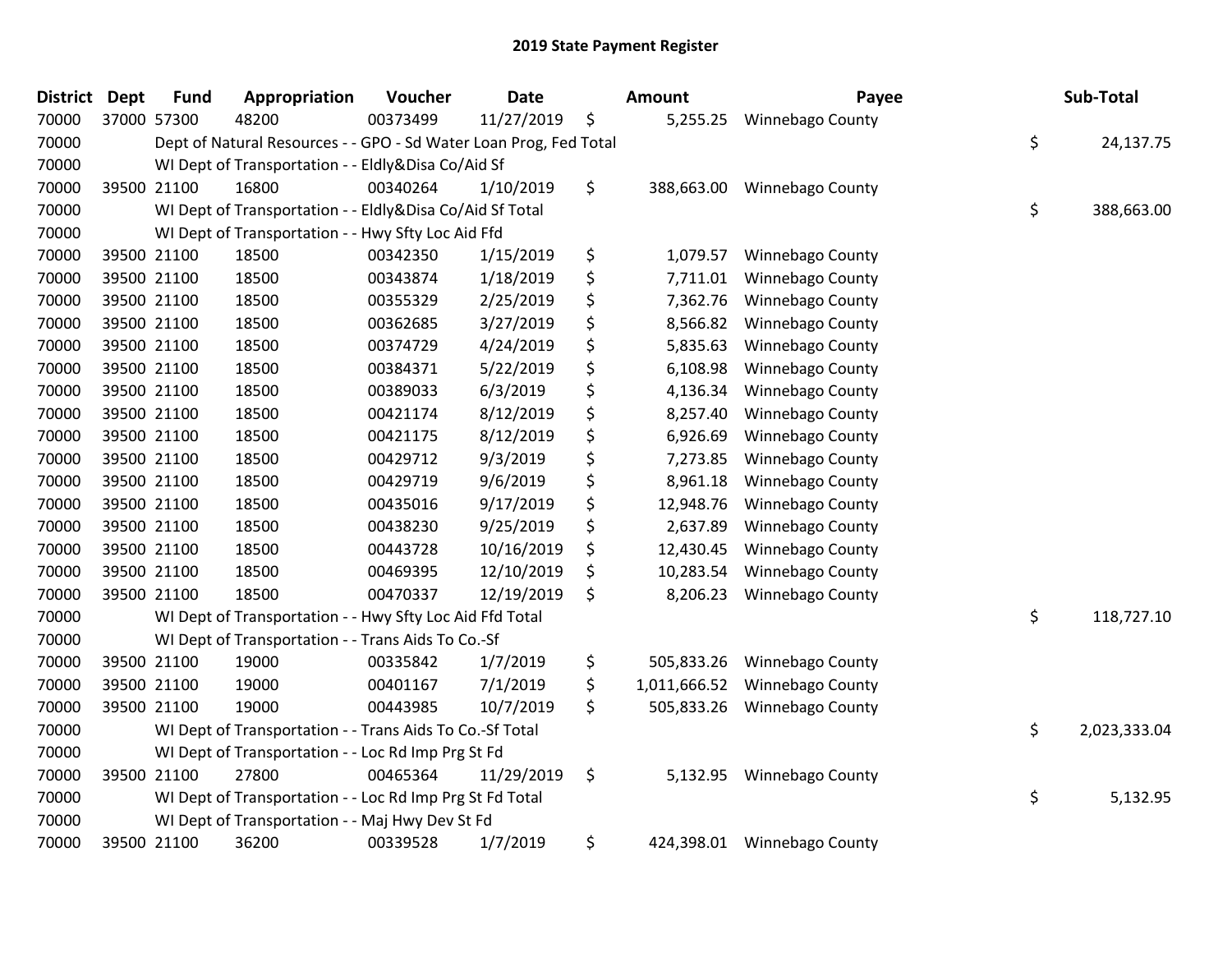| <b>District</b> | <b>Dept</b> | <b>Fund</b> | Appropriation                                            | Voucher  | <b>Date</b> | Amount           | Payee                   | Sub-Total        |
|-----------------|-------------|-------------|----------------------------------------------------------|----------|-------------|------------------|-------------------------|------------------|
| 70000           |             |             | WI Dept of Transportation - - Maj Hwy Dev St Fd Total    |          |             |                  |                         | \$<br>424,398.01 |
| 70000           |             |             | WI Dept of Transportation - - St Hwy Rehab, Sf           |          |             |                  |                         |                  |
| 70000           | 39500 21100 |             | 36300                                                    | 00343559 | 1/30/2019   | \$<br>25.00      | Winnebago County        |                  |
| 70000           | 39500 21100 |             | 36300                                                    | 00429756 | 9/4/2019    | \$<br>310.61     | Winnebago County        |                  |
| 70000           | 39500 21100 |             | 36300                                                    | 00447974 | 10/15/2019  | \$<br>6,182.34   | Winnebago County        |                  |
| 70000           |             |             | WI Dept of Transportation - - St Hwy Rehab, Sf Total     |          |             |                  |                         | \$<br>6,517.95   |
| 70000           |             |             | WI Dept of Transportation - - Hwy Mgmt & Opers Sf        |          |             |                  |                         |                  |
| 70000           | 39500 21100 |             | 36500                                                    | 00387071 | 5/28/2019   | \$<br>923.14     | Winnebago County        |                  |
| 70000           | 39500 21100 |             | 36500                                                    | 00397780 | 6/25/2019   | \$<br>773.90     | Winnebago County        |                  |
| 70000           | 39500 21100 |             | 36500                                                    | 00429756 | 9/4/2019    | \$<br>1,709.47   | Winnebago County        |                  |
| 70000           | 39500 21100 |             | 36500                                                    | 00447974 | 10/15/2019  | \$<br>1,025.61   | Winnebago County        |                  |
| 70000           | 39500 21100 |             | 36500                                                    | 00455933 | 11/1/2019   | \$<br>918.00     | Winnebago County        |                  |
| 70000           | 39500 21100 |             | 36500                                                    | 00474807 | 12/26/2019  | \$<br>1,653.98   | Winnebago County        |                  |
| 70000           |             |             | WI Dept of Transportation - - Hwy Mgmt & Opers Sf Total  |          |             |                  |                         | \$<br>7,004.10   |
| 70000           |             |             | WI Dept of Transportation - - Wi Lift Brdg Op/M Sf       |          |             |                  |                         |                  |
| 70000           | 39500 21100 |             | 36600                                                    | 00334473 | 1/11/2019   | \$<br>18,383.05  | Winnebago County        |                  |
| 70000           | 39500 21100 |             | 36600                                                    | 00344502 | 2/8/2019    | \$<br>26,116.25  | Winnebago County        |                  |
| 70000           | 39500 21100 |             | 36600                                                    | 00367347 | 4/1/2019    | \$<br>44,006.45  | Winnebago County        |                  |
| 70000           | 39500 21100 |             | 36600                                                    | 00455933 | 11/1/2019   | \$<br>79,202.66  | Winnebago County        |                  |
| 70000           |             |             | WI Dept of Transportation - - Wi Lift Brdg Op/M Sf Total |          |             |                  |                         | \$<br>167,708.41 |
| 70000           |             |             | WI Dept of Transportation - - Routine Maint Sf           |          |             |                  |                         |                  |
| 70000           | 39500 21100 |             | 36800                                                    | 00334473 | 1/11/2019   | \$<br>148,022.71 | <b>Winnebago County</b> |                  |
| 70000           | 39500 21100 |             | 36800                                                    | 00341363 | 1/25/2019   | \$<br>420.00     | Winnebago County        |                  |
| 70000           | 39500 21100 |             | 36800                                                    | 00344502 | 2/8/2019    | \$<br>201,053.19 | Winnebago County        |                  |
| 70000           | 39500 21100 |             | 36800                                                    | 00354938 | 2/27/2019   | \$<br>420.00     | Winnebago County        |                  |
| 70000           | 39500 21100 |             | 36800                                                    | 00358967 | 3/27/2019   | \$<br>420.00     | Winnebago County        |                  |
| 70000           | 39500 21100 |             | 36800                                                    | 00361962 | 3/19/2019   | \$<br>121,594.40 | Winnebago County        |                  |
| 70000           | 39500 21100 |             | 36800                                                    | 00367347 | 4/1/2019    | \$<br>492,116.55 | Winnebago County        |                  |
| 70000           | 39500 21100 |             | 36800                                                    | 00368256 | 4/12/2019   | \$<br>65,371.41  | Winnebago County        |                  |
| 70000           | 39500 21100 |             | 36800                                                    | 00368501 | 4/12/2019   | \$<br>584,505.24 | Winnebago County        |                  |
| 70000           | 39500 21100 |             | 36800                                                    | 00369417 | 4/26/2019   | \$<br>420.00     | Winnebago County        |                  |
| 70000           | 39500 21100 |             | 36800                                                    | 00375818 | 5/10/2019   | \$<br>285,923.22 | Winnebago County        |                  |
| 70000           | 39500 21100 |             | 36800                                                    | 00380106 | 5/24/2019   | \$<br>420.00     | Winnebago County        |                  |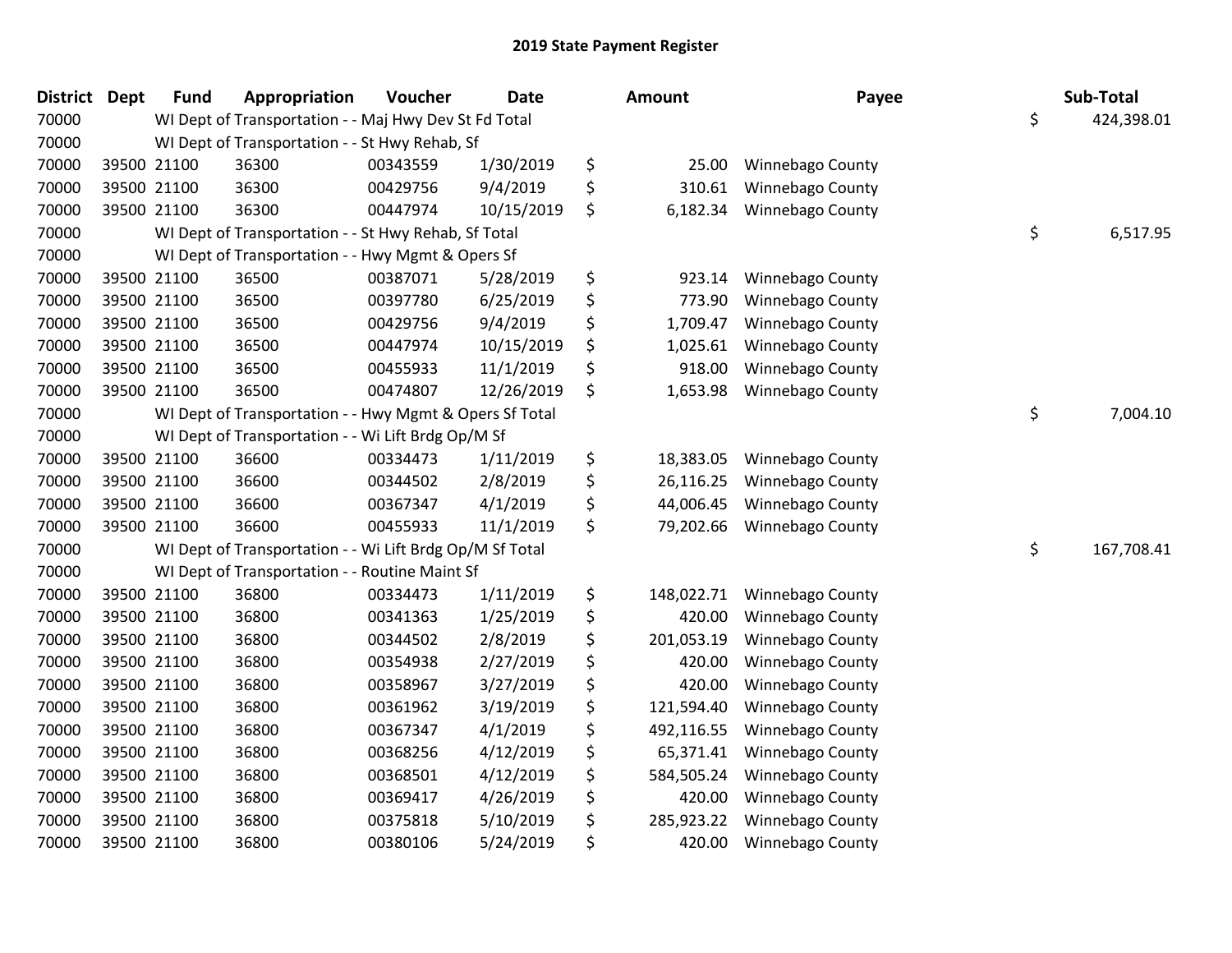| <b>District</b> | <b>Dept</b> | <b>Fund</b> | Appropriation                                                      | Voucher  | Date       | Amount           | Payee                   | Sub-Total          |
|-----------------|-------------|-------------|--------------------------------------------------------------------|----------|------------|------------------|-------------------------|--------------------|
| 70000           |             | 39500 21100 | 36800                                                              | 00387071 | 5/28/2019  | \$<br>288,003.49 | Winnebago County        |                    |
| 70000           |             | 39500 21100 | 36800                                                              | 00391137 | 6/28/2019  | \$<br>420.00     | Winnebago County        |                    |
| 70000           |             | 39500 21100 | 36800                                                              | 00397780 | 6/25/2019  | \$<br>265,680.35 | Winnebago County        |                    |
| 70000           |             | 39500 21100 | 36800                                                              | 00410226 | 7/25/2019  | \$<br>420.00     | Winnebago County        |                    |
| 70000           |             | 39500 21100 | 36800                                                              | 00416985 | 7/29/2019  | \$<br>284,926.94 | Winnebago County        |                    |
| 70000           |             | 39500 21100 | 36800                                                              | 00422436 | 9/5/2019   | \$<br>420.00     | Winnebago County        |                    |
| 70000           |             | 39500 21100 | 36800                                                              | 00429756 | 9/4/2019   | \$<br>258,088.97 | Winnebago County        |                    |
| 70000           |             | 39500 21100 | 36800                                                              | 00433477 | 10/4/2019  | \$<br>420.00     | Winnebago County        |                    |
| 70000           |             | 39500 21100 | 36800                                                              | 00436589 | 9/23/2019  | \$<br>198,394.67 | Winnebago County        |                    |
| 70000           |             | 39500 21100 | 36800                                                              | 00438650 | 9/26/2019  | \$<br>2,511.33   | Winnebago County        |                    |
| 70000           |             | 39500 21100 | 36800                                                              | 00441639 | 11/1/2019  | \$<br>420.00     | <b>Winnebago County</b> |                    |
| 70000           |             | 39500 21100 | 36800                                                              | 00447974 | 10/15/2019 | \$<br>252,590.32 | Winnebago County        |                    |
| 70000           |             | 39500 21100 | 36800                                                              | 00455933 | 11/1/2019  | \$<br>346,572.93 | <b>Winnebago County</b> |                    |
| 70000           |             | 39500 21100 | 36800                                                              | 00461476 | 12/6/2019  | \$<br>420.00     | Winnebago County        |                    |
| 70000           |             | 39500 21100 | 36800                                                              | 00468199 | 12/6/2019  | \$<br>246,363.53 | Winnebago County        |                    |
| 70000           |             | 39500 21100 | 36800                                                              | 00474807 | 12/26/2019 | \$<br>263,173.99 | <b>Winnebago County</b> |                    |
| 70000           |             |             | WI Dept of Transportation - - Routine Maint Sf Total               |          |            |                  |                         | \$<br>4,309,513.24 |
| 70000           |             |             | WI Dept of Transportation - - Major Hwy Dev Fed Fd                 |          |            |                  |                         |                    |
| 70000           |             | 39500 21100 | 38200                                                              | 00455933 | 11/1/2019  | \$<br>701.33     | Winnebago County        |                    |
| 70000           |             |             | WI Dept of Transportation - - Major Hwy Dev Fed Fd Total           |          |            |                  |                         | \$<br>701.33       |
| 70000           |             |             | WI Dept of Transportation - - St Hwy Rehab Fed Fd                  |          |            |                  |                         |                    |
| 70000           |             | 39500 21100 | 38300                                                              | 00397780 | 6/25/2019  | \$<br>5,267.70   | Winnebago County        |                    |
| 70000           |             | 39500 21100 | 38300                                                              | 00416985 | 7/29/2019  | \$<br>1,009.98   | Winnebago County        |                    |
| 70000           |             | 39500 21100 | 38300                                                              | 00468199 | 12/6/2019  | \$<br>244.71     | Winnebago County        |                    |
| 70000           |             |             | WI Dept of Transportation - - St Hwy Rehab Fed Fd Total            |          |            |                  |                         | \$<br>6,522.39     |
| 70000           |             |             | Department of Corrections - - Institutional Repair And Maint       |          |            |                  |                         |                    |
| 70000           |             | 41000 10000 | 11000                                                              | 00255441 | 1/9/2019   | \$<br>1,866.96   | <b>Winnebago County</b> |                    |
| 70000           |             | 41000 10000 | 11000                                                              | 00262392 | 1/30/2019  | \$<br>1,842.27   | Winnebago County        |                    |
| 70000           |             | 41000 10000 | 11000                                                              | 00268399 | 3/1/2019   | \$<br>1,949.09   | Winnebago County        |                    |
| 70000           |             | 41000 10000 | 11000                                                              | 00272761 | 3/29/2019  | \$<br>2,665.62   | Winnebago County        |                    |
| 70000           |             | 41000 10000 | 11000                                                              | 00293144 | 7/12/2019  | \$<br>302.02     | Winnebago County        |                    |
| 70000           | 41000 10000 |             | 11000                                                              | 00325085 | 11/29/2019 | \$<br>1,571.45   | Winnebago County        |                    |
| 70000           |             |             | Department of Corrections - - Institutional Repair And Maint Total |          |            |                  |                         | \$<br>10,197.41    |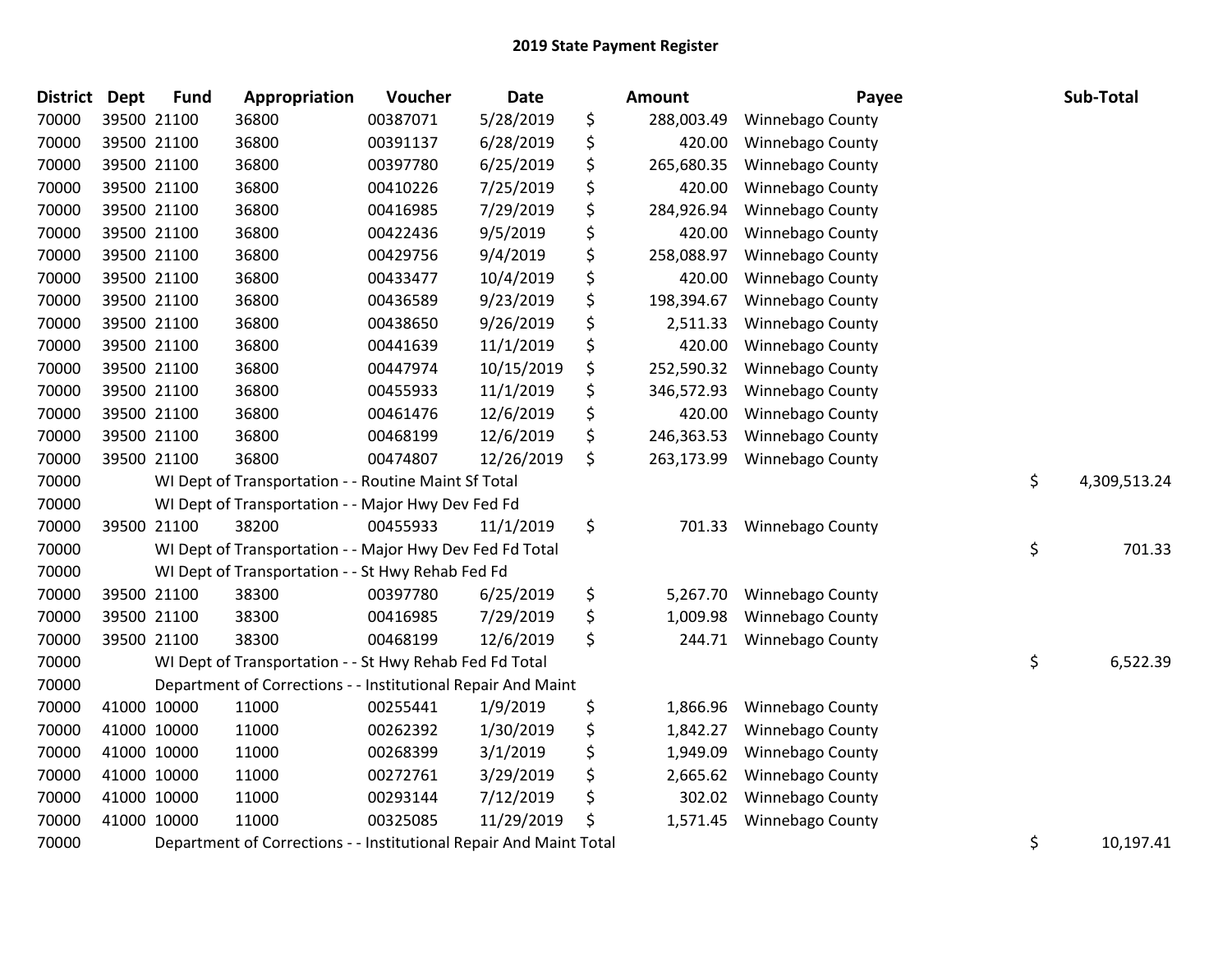| <b>District</b> | <b>Dept</b> | <b>Fund</b> | Appropriation                                                      | Voucher  | Date       | Amount           | Payee                                                                                                         | Sub-Total        |
|-----------------|-------------|-------------|--------------------------------------------------------------------|----------|------------|------------------|---------------------------------------------------------------------------------------------------------------|------------------|
| 70000           |             |             | Department of Corrections - - Corrections Contracts And Agre       |          |            |                  |                                                                                                               |                  |
| 70000           | 41000 10000 |             | 11400                                                              | 00261268 | 1/18/2019  | \$<br>22,072.56  | <b>Winnebago County</b>                                                                                       |                  |
| 70000           | 41000 10000 |             | 11400                                                              | 00269288 | 2/27/2019  | \$<br>19,652.86  | <b>Winnebago County</b>                                                                                       |                  |
| 70000           | 41000 10000 |             | 11400                                                              | 00274018 | 3/20/2019  | \$<br>21,657.10  | Winnebago County                                                                                              |                  |
| 70000           | 41000 10000 |             | 11400                                                              | 00280826 | 4/24/2019  | \$<br>43,020.56  | Winnebago County                                                                                              |                  |
| 70000           | 41000 10000 |             | 11400                                                              | 00287446 | 5/23/2019  | \$<br>44,816.80  | Winnebago County                                                                                              |                  |
| 70000           | 41000 10000 |             | 11400                                                              | 00289266 | 6/6/2019   | \$<br>411.68     | Winnebago County                                                                                              |                  |
| 70000           | 41000 10000 |             | 11400                                                              | 00292575 | 7/15/2019  | \$<br>66,933.80  | Winnebago County                                                                                              |                  |
| 70000           | 41000 10000 |             | 11400                                                              | 00295831 | 7/5/2019   | \$<br>617.52     | Winnebago County                                                                                              |                  |
| 70000           | 41000 10000 |             | 11400                                                              | 00296490 | 7/5/2019   | \$<br>86,940.40  | <b>Winnebago County</b>                                                                                       |                  |
| 70000           | 41000 10000 |             | 11400                                                              | 00298559 | 7/18/2019  | \$<br>16,570.12  | Winnebago County                                                                                              |                  |
| 70000           | 41000 10000 |             | 11400                                                              | 00307416 | 9/3/2019   | \$<br>83,474.14  | Winnebago County                                                                                              |                  |
| 70000           | 41000 10000 |             | 11400                                                              | 00308563 | 9/11/2019  | \$<br>28,148.62  | Winnebago County                                                                                              |                  |
| 70000           | 41000 10000 |             | 11400                                                              | 00311608 | 9/23/2019  | \$<br>26,656.28  | <b>Winnebago County</b>                                                                                       |                  |
| 70000           | 41000 10000 |             | 11400                                                              | 00313638 | 10/3/2019  | \$<br>88,042.20  | Winnebago County                                                                                              |                  |
| 70000           | 41000 10000 |             | 11400                                                              | 00318723 | 10/25/2019 | \$<br>29,898.26  | Winnebago County                                                                                              |                  |
| 70000           | 41000 10000 |             | 11400                                                              | 00320115 | 10/30/2019 | \$<br>92,871.26  | Winnebago County                                                                                              |                  |
| 70000           | 41000 10000 |             | 11400                                                              | 00324673 | 11/22/2019 | \$<br>30,876.00  | Winnebago County                                                                                              |                  |
| 70000           | 41000 10000 |             | 11400                                                              | 00326790 | 12/3/2019  | \$<br>102,859.36 | Winnebago County                                                                                              |                  |
| 70000           | 41000 10000 |             | 11400                                                              | 00329286 | 12/23/2019 | \$<br>28,303.00  | Winnebago County                                                                                              |                  |
| 70000           | 41000 10000 |             | 11400                                                              | 00331959 | 12/30/2019 | \$<br>85,822.32  | Winnebago County                                                                                              |                  |
| 70000           |             |             | Department of Corrections - - Corrections Contracts And Agre Total |          |            |                  |                                                                                                               | \$<br>919,644.84 |
| 70000           |             |             |                                                                    |          |            |                  | Department of Corrections - - Reimbursing Counties For Probation, Extended Supervision And Parole Holds       |                  |
| 70000           | 41000 10000 |             | 11600                                                              | 00320736 | 11/4/2019  | \$               | 163,359.46 Winnebago County                                                                                   |                  |
| 70000           |             |             |                                                                    |          |            |                  | Department of Corrections - - Reimbursing Counties For Probation, Extended Supervision And Parole Holds Total | \$<br>163,359.46 |
| 70000           |             |             | Department of Corrections - - Correctional Institution Enter       |          |            |                  |                                                                                                               |                  |
| 70000           | 41000 10000 |             | 16600                                                              | 00289015 | 5/30/2019  | \$<br>564.00     | <b>Winnebago County</b>                                                                                       |                  |
| 70000           | 41000 10000 |             | 16600                                                              | 00298502 | 7/16/2019  | \$<br>15.00      | Winnebago County                                                                                              |                  |
| 70000           | 41000 10000 |             | 16600                                                              | 00322149 | 12/6/2019  | \$<br>23.76      | Winnebago County                                                                                              |                  |
| 70000           | 41000 10000 |             | 16600                                                              | 00328650 | 12/30/2019 | \$<br>41.80      | Winnebago County                                                                                              |                  |
| 70000           |             |             | Department of Corrections - - Correctional Institution Enter Total |          |            |                  |                                                                                                               | \$<br>644.56     |
| 70000           |             |             | Department of Corrections - - Probation, Parole And Extended       |          |            |                  |                                                                                                               |                  |
| 70000           | 41000 10000 |             | 18700                                                              | 00320736 | 11/4/2019  | \$<br>68,520.54  | <b>Winnebago County</b>                                                                                       |                  |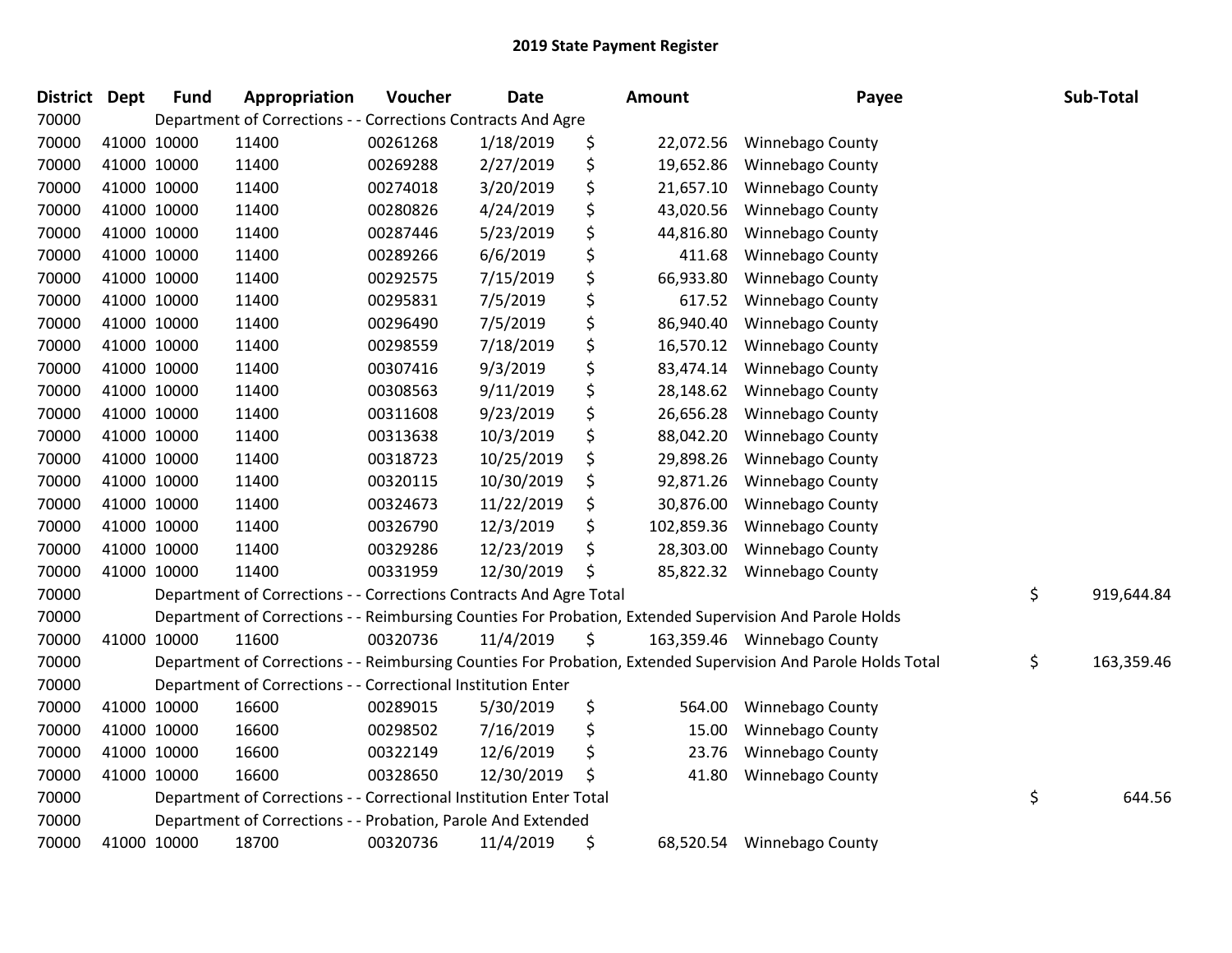| <b>District Dept</b> | <b>Fund</b> | Appropriation                                                          | Voucher  | <b>Date</b> | <b>Amount</b>      | Payee                   | Sub-Total           |
|----------------------|-------------|------------------------------------------------------------------------|----------|-------------|--------------------|-------------------------|---------------------|
| 70000                |             | Department of Corrections - - Probation, Parole And Extended Total     |          |             |                    |                         | \$<br>68,520.54     |
| 70000                |             | Child Abuse & Neglect Prev Bd - - Federal Project Aids                 |          |             |                    |                         |                     |
| 70000                | 43300 10000 | 19900                                                                  | 00001895 | 7/3/2019    | \$<br>4,321.69     | <b>Winnebago County</b> |                     |
| 70000                |             | Child Abuse & Neglect Prev Bd - - Federal Project Aids Total           |          |             |                    |                         | \$<br>4,321.69      |
| 70000                |             | Department of Health Services - - State/Federal Aids                   |          |             |                    |                         |                     |
| 70000                | 43500 10000 | 00000                                                                  | 90906    | 1/2/2019    | \$<br>1,934,595.00 | Winnebago County        |                     |
| 70000                | 43500 10000 | 00000                                                                  | 90909    | 3/1/2019    | \$<br>448,071.00   | <b>Winnebago County</b> |                     |
| 70000                | 43500 10000 | 00000                                                                  | 90910    | 4/1/2019    | \$<br>1,597,392.00 | Winnebago County        |                     |
| 70000                | 43500 10000 | 00000                                                                  | 90911    | 5/1/2019    | \$<br>946,779.00   | <b>Winnebago County</b> |                     |
| 70000                | 43500 10000 | 00000                                                                  | 90913    | 6/3/2019    | \$<br>402,736.00   | Winnebago County        |                     |
| 70000                | 43500 10000 | 00000                                                                  | 90914    | 6/17/2019   | \$<br>1,223,894.00 | Winnebago County        |                     |
| 70000                | 43500 10000 | 00000                                                                  | 92000    | 7/1/2019    | \$<br>2,583,297.00 | <b>Winnebago County</b> |                     |
| 70000                | 43500 10000 | 00000                                                                  | 92001    | 8/1/2019    | \$<br>918,202.00   | Winnebago County        |                     |
| 70000                | 43500 10000 | 00000                                                                  | 92002    | 9/3/2019    | \$<br>821,945.00   | Winnebago County        |                     |
| 70000                | 43500 10000 | 00000                                                                  | 92003    | 10/1/2019   | \$<br>861,308.00   | Winnebago County        |                     |
| 70000                | 43500 10000 | 00000                                                                  | 92004    | 11/1/2019   | \$<br>512,926.00   | Winnebago County        |                     |
| 70000                | 43500 10000 | 00000                                                                  | 92005    | 12/2/2019   | \$<br>1,228,514.00 | <b>Winnebago County</b> |                     |
| 70000                |             | Department of Health Services - - State/Federal Aids Total             |          |             |                    |                         | \$<br>13,479,659.00 |
| 70000                |             | Department of Health Services - - Public Health Dispensaries And       |          |             |                    |                         |                     |
| 70000                | 43500 10000 | 10700                                                                  | 00256470 | 1/17/2019   | \$<br>47.00        | <b>Winnebago County</b> |                     |
| 70000                | 43500 10000 | 10700                                                                  | 00260818 | 2/14/2019   | \$<br>37.60        | Winnebago County        |                     |
| 70000                | 43500 10000 | 10700                                                                  | 00281633 | 5/24/2019   | \$<br>18.97        | Winnebago County        |                     |
| 70000                | 43500 10000 | 10700                                                                  | 00281634 | 5/24/2019   | \$<br>37.68        | Winnebago County        |                     |
| 70000                | 43500 10000 | 10700                                                                  | 00281635 | 5/24/2019   | \$<br>65.97        | <b>Winnebago County</b> |                     |
| 70000                | 43500 10000 | 10700                                                                  | 00287173 | 6/19/2019   | \$<br>75.20        | <b>Winnebago County</b> |                     |
| 70000                | 43500 10000 | 10700                                                                  | 00295291 | 7/12/2019   | \$<br>9.40         | Winnebago County        |                     |
| 70000                | 43500 10000 | 10700                                                                  | 00328215 | 12/6/2019   | \$<br>367.99       | <b>Winnebago County</b> |                     |
| 70000                |             | Department of Health Services - - Public Health Dispensaries And Total |          |             |                    |                         | \$<br>659.81        |
| 70000                |             | Department of Health Services - - Services, Reimbursement & Paym       |          |             |                    |                         |                     |
| 70000                | 43500 10000 | 10900                                                                  | 00289393 | 6/24/2019   | \$<br>225.00       | <b>Winnebago County</b> |                     |
| 70000                |             | Department of Health Services - - Services, Reimbursement & Paym Total |          |             |                    |                         | \$<br>225.00        |
| 70000                |             | Department of Health Services - - Federal Wic Operations               |          |             |                    |                         |                     |
| 70000                | 43500 10000 | 14800                                                                  | 00300025 | 7/29/2019   | \$<br>390.00       | <b>Winnebago County</b> |                     |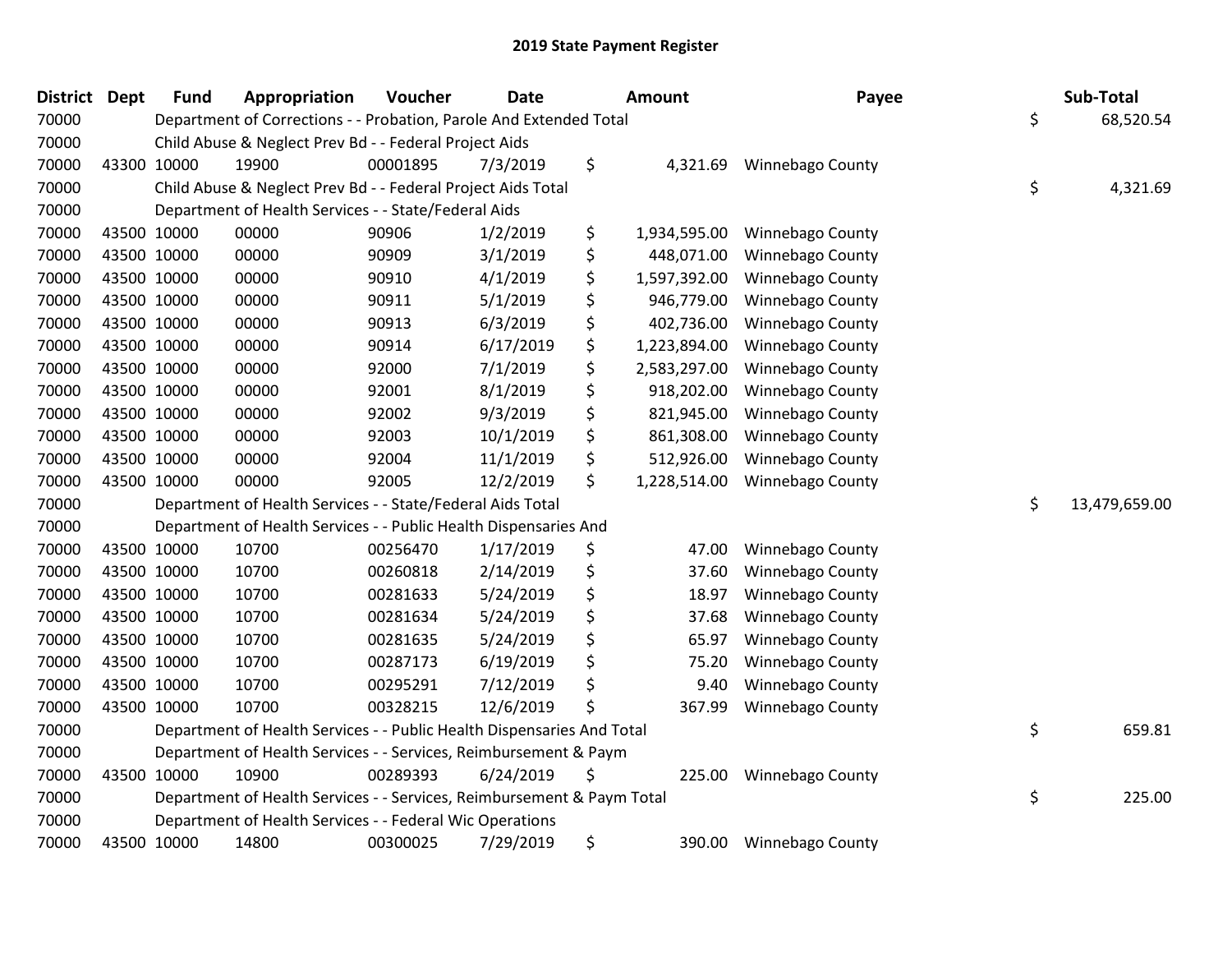| <b>District</b> | Dept | <b>Fund</b> | Appropriation                                                          | Voucher  | <b>Date</b> | <b>Amount</b>   | Payee                   | Sub-Total        |
|-----------------|------|-------------|------------------------------------------------------------------------|----------|-------------|-----------------|-------------------------|------------------|
| 70000           |      | 43500 10000 | 14800                                                                  | 00322732 | 11/20/2019  | \$<br>260.00    | <b>Winnebago County</b> |                  |
| 70000           |      |             | Department of Health Services - - Federal Wic Operations Total         |          |             |                 |                         | \$<br>650.00     |
| 70000           |      |             | Department of Health Services - - Federal Projects Operations          |          |             |                 |                         |                  |
| 70000           |      | 43500 10000 | 14900                                                                  | 00255589 | 1/7/2019    | \$<br>800.00    | Winnebago County        |                  |
| 70000           |      | 43500 10000 | 14900                                                                  | 00265473 | 2/22/2019   | \$<br>1,000.00  | Winnebago County        |                  |
| 70000           |      | 43500 10000 | 14900                                                                  | 00290995 | 6/18/2019   | \$<br>1,600.00  | Winnebago County        |                  |
| 70000           |      | 43500 10000 | 14900                                                                  | 00303616 | 8/21/2019   | \$<br>1,400.00  | Winnebago County        |                  |
| 70000           |      |             | Department of Health Services - - Federal Projects Operations Total    |          |             |                 |                         | \$<br>4,800.00   |
| 70000           |      |             | Department of Health Services - - Federal Project Aids                 |          |             |                 |                         |                  |
| 70000           |      | 43500 10000 | 15000                                                                  | 00261734 | 2/6/2019    | \$<br>16,927.45 | Winnebago County        |                  |
| 70000           |      | 43500 10000 | 15000                                                                  | 00265593 | 2/22/2019   | \$<br>19,804.25 | <b>Winnebago County</b> |                  |
| 70000           |      | 43500 10000 | 15000                                                                  | 00273044 | 4/5/2019    | \$<br>9,533.99  | Winnebago County        |                  |
| 70000           |      | 43500 10000 | 15000                                                                  | 00274855 | 4/26/2019   | \$<br>3,684.17  | Winnebago County        |                  |
| 70000           |      | 43500 10000 | 15000                                                                  | 00281192 | 5/24/2019   | \$<br>24,674.29 | Winnebago County        |                  |
| 70000           |      | 43500 10000 | 15000                                                                  | 00288777 | 6/20/2019   | \$<br>28,255.56 | Winnebago County        |                  |
| 70000           |      | 43500 10000 | 15000                                                                  | 00296611 | 7/25/2019   | \$<br>16,419.87 | Winnebago County        |                  |
| 70000           |      | 43500 10000 | 15000                                                                  | 00309370 | 9/13/2019   | \$<br>63,322.12 | Winnebago County        |                  |
| 70000           |      |             | Department of Health Services - - Federal Project Aids Total           |          |             |                 |                         | \$<br>182,621.70 |
| 70000           |      |             | Department of Health Services - - Institutional Repair And Maint       |          |             |                 |                         |                  |
| 70000           |      | 43500 10000 | 21000                                                                  | 00259245 | 2/1/2019    | \$<br>3,252.85  | Winnebago County        |                  |
| 70000           |      | 43500 10000 | 21000                                                                  | 00269507 | 3/12/2019   | \$<br>4,828.22  | Winnebago County        |                  |
| 70000           |      | 43500 10000 | 21000                                                                  | 00273279 | 3/29/2019   | \$<br>800.17    | Winnebago County        |                  |
| 70000           |      |             | Department of Health Services - - Institutional Repair And Maint Total |          |             |                 |                         | \$<br>8,881.24   |
| 70000           |      |             | Department of Health Services - - General Program Operations           |          |             |                 |                         |                  |
| 70000           |      | 43500 10000 | 40100                                                                  | 00257366 | 1/16/2019   | \$<br>1.50      | Winnebago County        |                  |
| 70000           |      | 43500 10000 | 40100                                                                  | 00257373 | 1/16/2019   | \$<br>1.50      | Winnebago County        |                  |
| 70000           |      | 43500 10000 | 40100                                                                  | 00261713 | 2/6/2019    | \$<br>1.50      | Winnebago County        |                  |
| 70000           |      | 43500 10000 | 40100                                                                  | 00263304 | 2/13/2019   | \$<br>1.50      | Winnebago County        |                  |
| 70000           |      | 43500 10000 | 40100                                                                  | 00279177 | 4/25/2019   | \$<br>1.50      | Winnebago County        |                  |
| 70000           |      | 43500 10000 | 40100                                                                  | 00281046 | 5/1/2019    | \$<br>1.50      | Winnebago County        |                  |
| 70000           |      | 43500 10000 | 40100                                                                  | 00284210 | 5/15/2019   | \$<br>1.50      | Winnebago County        |                  |
| 70000           |      | 43500 10000 | 40100                                                                  | 00284222 | 5/20/2019   | \$<br>1.50      | Winnebago County        |                  |
| 70000           |      | 43500 10000 | 40100                                                                  | 00291878 | 6/19/2019   | \$<br>1.50      | Winnebago County        |                  |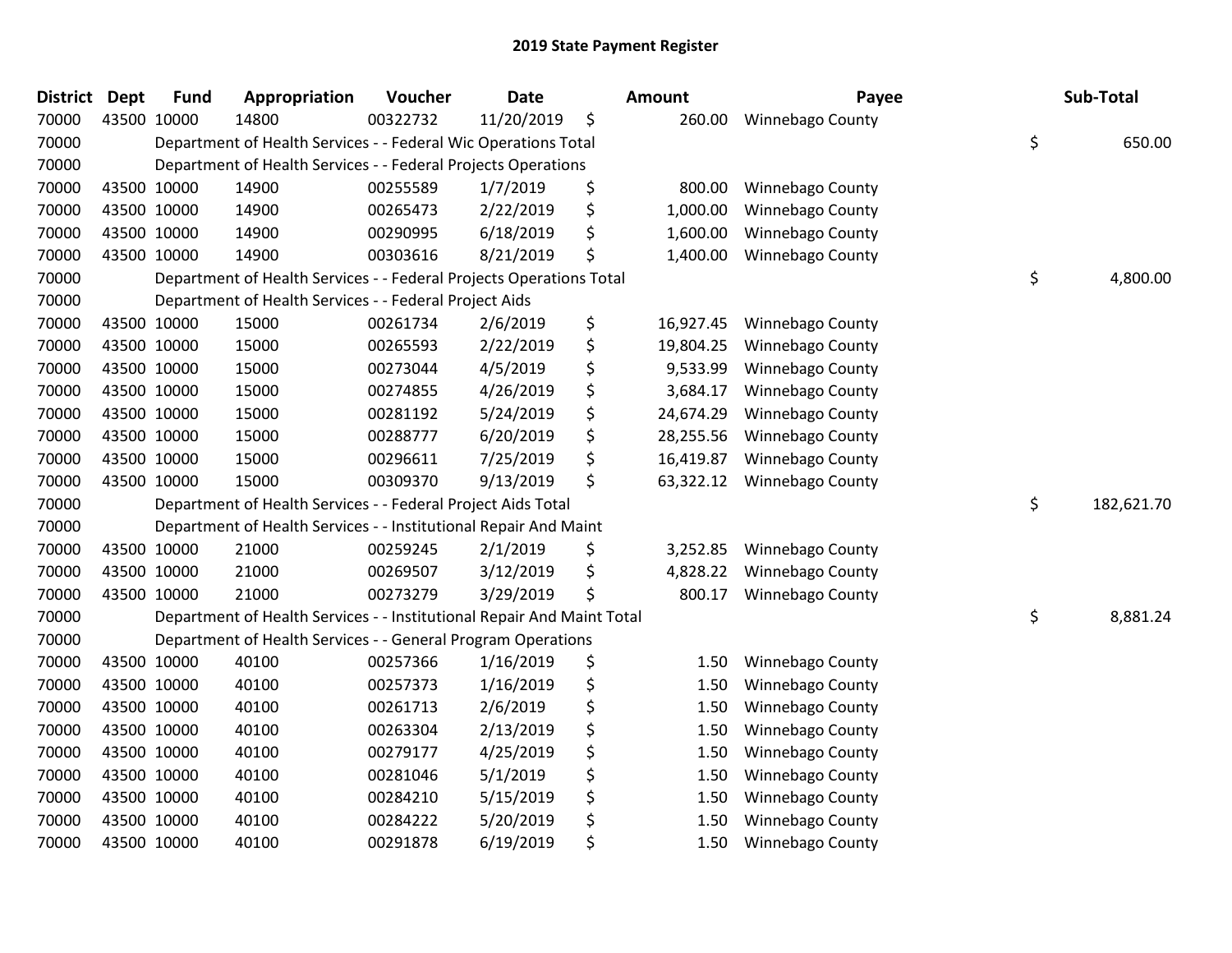| District Dept | <b>Fund</b> | Appropriation                                                          | Voucher  | <b>Date</b> |    | Amount    | Payee                   | Sub-Total       |
|---------------|-------------|------------------------------------------------------------------------|----------|-------------|----|-----------|-------------------------|-----------------|
| 70000         | 43500 10000 | 40100                                                                  | 00291880 | 6/19/2019   | \$ | 1.50      | Winnebago County        |                 |
| 70000         | 43500 10000 | 40100                                                                  | 00296632 | 7/10/2019   | \$ | 1.50      | Winnebago County        |                 |
| 70000         | 43500 10000 | 40100                                                                  | 00302226 | 8/7/2019    | \$ | 1.50      | Winnebago County        |                 |
| 70000         | 43500 10000 | 40100                                                                  | 00303480 | 8/14/2019   | \$ | 1.50      | Winnebago County        |                 |
| 70000         | 43500 10000 | 40100                                                                  | 00305068 | 8/21/2019   | \$ | 1.50      | Winnebago County        |                 |
| 70000         | 43500 10000 | 40100                                                                  | 00307634 | 9/4/2019    | \$ | 1.50      | Winnebago County        |                 |
| 70000         | 43500 10000 | 40100                                                                  | 00322466 | 11/6/2019   | \$ | 1.50      | Winnebago County        |                 |
| 70000         |             | Department of Health Services - - General Program Operations Total     |          |             |    |           |                         | \$<br>24.00     |
| 70000         |             | Department of Health Services - - Medical Assistance State Admin       |          |             |    |           |                         |                 |
| 70000         | 43500 10000 | 44000                                                                  | 00257366 | 1/16/2019   | \$ | 1.50      | <b>Winnebago County</b> |                 |
| 70000         | 43500 10000 | 44000                                                                  | 00257373 | 1/16/2019   | \$ | 1.50      | <b>Winnebago County</b> |                 |
| 70000         | 43500 10000 | 44000                                                                  | 00261713 | 2/6/2019    | \$ | 1.50      | Winnebago County        |                 |
| 70000         | 43500 10000 | 44000                                                                  | 00263304 | 2/13/2019   | \$ | 1.50      | <b>Winnebago County</b> |                 |
| 70000         | 43500 10000 | 44000                                                                  | 00279177 | 4/25/2019   | \$ | 1.50      | Winnebago County        |                 |
| 70000         | 43500 10000 | 44000                                                                  | 00281046 | 5/1/2019    | \$ | 1.50      | Winnebago County        |                 |
| 70000         | 43500 10000 | 44000                                                                  | 00284210 | 5/15/2019   | \$ | 1.50      | Winnebago County        |                 |
| 70000         | 43500 10000 | 44000                                                                  | 00284222 | 5/20/2019   | \$ | 1.50      | Winnebago County        |                 |
| 70000         | 43500 10000 | 44000                                                                  | 00291878 | 6/19/2019   | \$ | 1.50      | Winnebago County        |                 |
| 70000         | 43500 10000 | 44000                                                                  | 00291880 | 6/19/2019   | \$ | 1.50      | Winnebago County        |                 |
| 70000         | 43500 10000 | 44000                                                                  | 00296632 | 7/10/2019   | \$ | 1.50      | Winnebago County        |                 |
| 70000         | 43500 10000 | 44000                                                                  | 00302226 | 8/7/2019    | \$ | 1.50      | Winnebago County        |                 |
| 70000         | 43500 10000 | 44000                                                                  | 00303480 | 8/14/2019   | \$ | 1.50      | Winnebago County        |                 |
| 70000         | 43500 10000 | 44000                                                                  | 00305068 | 8/21/2019   | \$ | 1.50      | <b>Winnebago County</b> |                 |
| 70000         | 43500 10000 | 44000                                                                  | 00307634 | 9/4/2019    | \$ | 1.50      | Winnebago County        |                 |
| 70000         | 43500 10000 | 44000                                                                  | 00322466 | 11/6/2019   | Ś  | 1.50      | <b>Winnebago County</b> |                 |
| 70000         |             | Department of Health Services - - Medical Assistance State Admin Total |          |             |    |           |                         | \$<br>24.00     |
| 70000         |             | Department of Health Services - - Reimbursements To Local Units        |          |             |    |           |                         |                 |
| 70000         | 43500 10000 | 57400                                                                  | 00305471 | 8/22/2019   | \$ | 59,307.39 | <b>Winnebago County</b> |                 |
| 70000         |             | Department of Health Services - - Reimbursements To Local Units Total  |          |             |    |           |                         | \$<br>59,307.39 |
| 70000         |             | Department of Health Services - - Administrative And Support-Fis       |          |             |    |           |                         |                 |
| 70000         | 43500 10000 | 82100                                                                  | 00306809 | 9/6/2019    | \$ | 3.00      | <b>Winnebago County</b> |                 |
| 70000         |             | Department of Health Services - - Administrative And Support-Fis Total |          |             |    |           |                         | \$<br>3.00      |
| 70000         |             | Department of Health Services - - General Program Operations           |          |             |    |           |                         |                 |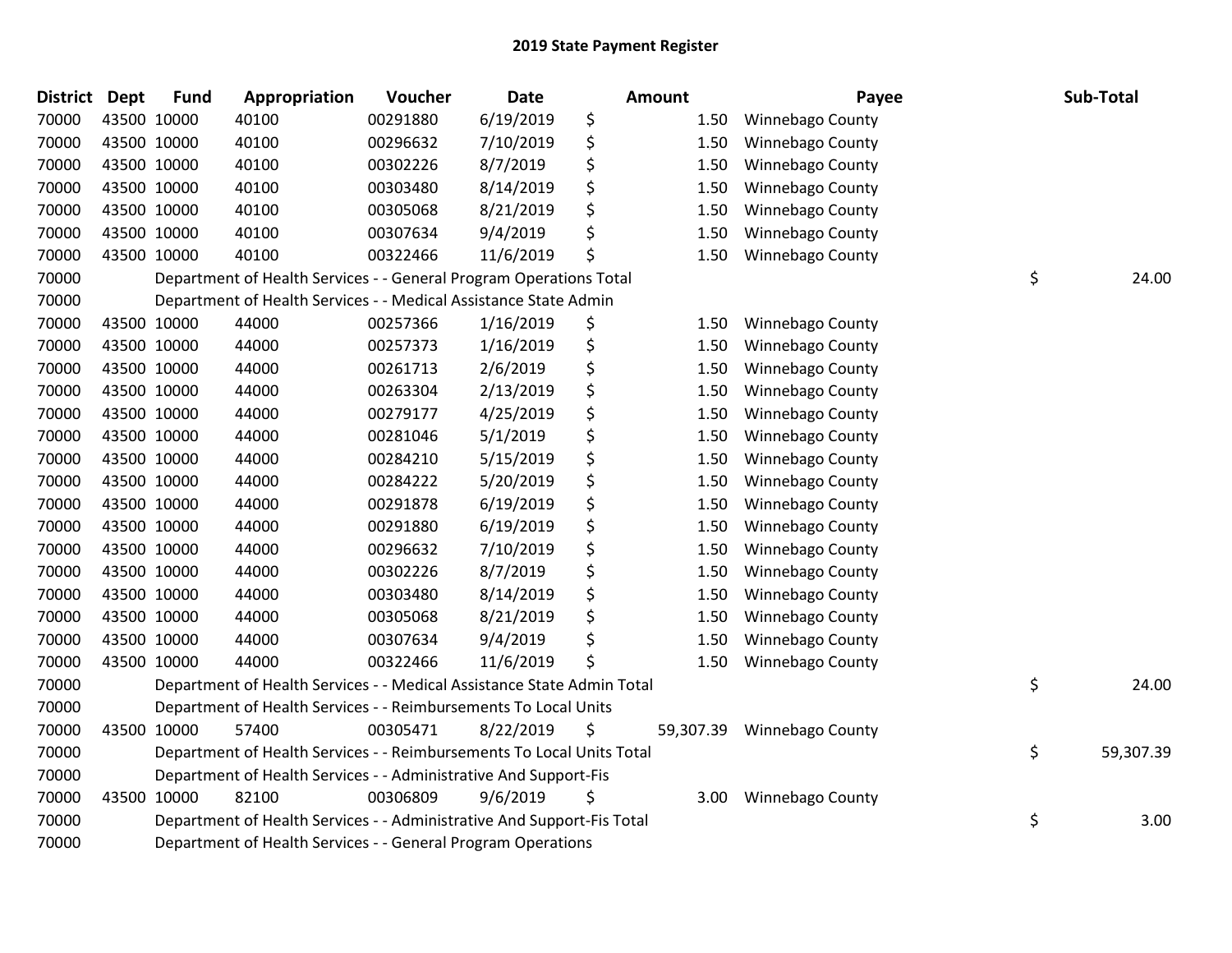| <b>District</b> | <b>Dept</b> | <b>Fund</b> | Appropriation                                                          | Voucher  | <b>Date</b> | Amount         | Payee                   | Sub-Total      |
|-----------------|-------------|-------------|------------------------------------------------------------------------|----------|-------------|----------------|-------------------------|----------------|
| 70000           |             | 43500 14200 | 20100                                                                  | 00259982 | 1/30/2019   | \$<br>5.70     | Winnebago County        |                |
| 70000           |             | 43500 14200 | 20100                                                                  | 00278742 | 5/3/2019    | \$<br>5.70     | Winnebago County        |                |
| 70000           |             | 43500 14200 | 20100                                                                  | 00285144 | 6/5/2019    | \$<br>7.22     | Winnebago County        |                |
| 70000           |             | 43500 14200 | 20100                                                                  | 00292848 | 7/1/2019    | \$<br>75.24    | Winnebago County        |                |
| 70000           |             | 43500 14200 | 20100                                                                  | 00296586 | 8/8/2019    | \$<br>19.61    | Winnebago County        |                |
| 70000           |             | 43500 14200 | 20100                                                                  | 00324532 | 11/29/2019  | \$<br>6.50     | <b>Winnebago County</b> |                |
| 70000           |             |             | Department of Health Services - - General Program Operations Total     |          |             |                |                         | \$<br>119.97   |
| 70000           |             |             | Department of Health Services - - Institutional Repair And Maint       |          |             |                |                         |                |
| 70000           |             | 43500 14200 | 21000                                                                  | 00259245 | 2/1/2019    | \$<br>1,236.08 | Winnebago County        |                |
| 70000           |             | 43500 14200 | 21000                                                                  | 00269507 | 3/12/2019   | \$<br>1,834.72 | Winnebago County        |                |
| 70000           |             | 43500 14200 | 21000                                                                  | 00273279 | 3/29/2019   | \$<br>304.07   | Winnebago County        |                |
| 70000           |             | 43500 14200 | 21000                                                                  | 00300619 | 8/9/2019    | \$<br>353.10   | Winnebago County        |                |
| 70000           |             |             | Department of Health Services - - Institutional Repair And Maint Total |          |             |                |                         | \$<br>3,727.97 |
| 70000           |             |             | Department of Health Services - - Institutional Repair And Maint       |          |             |                |                         |                |
| 70000           |             | 43500 14200 | 22700                                                                  | 00259245 | 2/1/2019    | \$<br>2,016.77 | <b>Winnebago County</b> |                |
| 70000           |             | 43500 14200 | 22700                                                                  | 00269507 | 3/12/2019   | \$<br>2,993.50 | Winnebago County        |                |
| 70000           |             | 43500 14200 | 22700                                                                  | 00273279 | 3/29/2019   | \$<br>496.11   | Winnebago County        |                |
| 70000           |             | 43500 14200 | 22700                                                                  | 00300619 | 8/9/2019    | \$<br>576.10   | Winnebago County        |                |
| 70000           |             |             | Department of Health Services - - Institutional Repair And Maint Total |          |             |                |                         | \$<br>6,082.48 |
| 70000           |             |             | Department of Health Services - - Institute Operations                 |          |             |                |                         |                |
| 70000           |             | 43500 14200 | 22900                                                                  | 00259982 | 1/30/2019   | \$<br>9.30     | Winnebago County        |                |
| 70000           |             | 43500 14200 | 22900                                                                  | 00278742 | 5/3/2019    | \$<br>9.30     | Winnebago County        |                |
| 70000           |             | 43500 14200 | 22900                                                                  | 00285144 | 6/5/2019    | \$<br>11.78    | Winnebago County        |                |
| 70000           |             | 43500 14200 | 22900                                                                  | 00292848 | 7/1/2019    | \$<br>122.76   | Winnebago County        |                |
| 70000           |             | 43500 14200 | 22900                                                                  | 00296586 | 8/8/2019    | \$<br>31.99    | Winnebago County        |                |
| 70000           |             | 43500 14200 | 22900                                                                  | 00324532 | 11/29/2019  | \$<br>10.60    | Winnebago County        |                |
| 70000           |             |             | Department of Health Services - - Institute Operations Total           |          |             |                |                         | \$<br>195.73   |
| 70000           |             |             | Dept of Children and Families - - Milw Child Welfare Svc Collect       |          |             |                |                         |                |
| 70000           |             | 43700 10000 | 12200                                                                  | 00048067 | 1/3/2019    | \$<br>75.00    | <b>Winnebago County</b> |                |
| 70000           |             | 43700 10000 | 12200                                                                  | 00055982 | 6/12/2019   | \$<br>75.00    | Winnebago County        |                |
| 70000           |             |             | Dept of Children and Families - - Milw Child Welfare Svc Collect Total |          |             |                |                         | \$<br>150.00   |
| 70000           |             |             | Dept of Children and Families - - Fees For Administrative Servic       |          |             |                |                         |                |
| 70000           |             | 43700 10000 | 23100                                                                  | 00049895 | 2/5/2019    | \$<br>85.00    | Winnebago County        |                |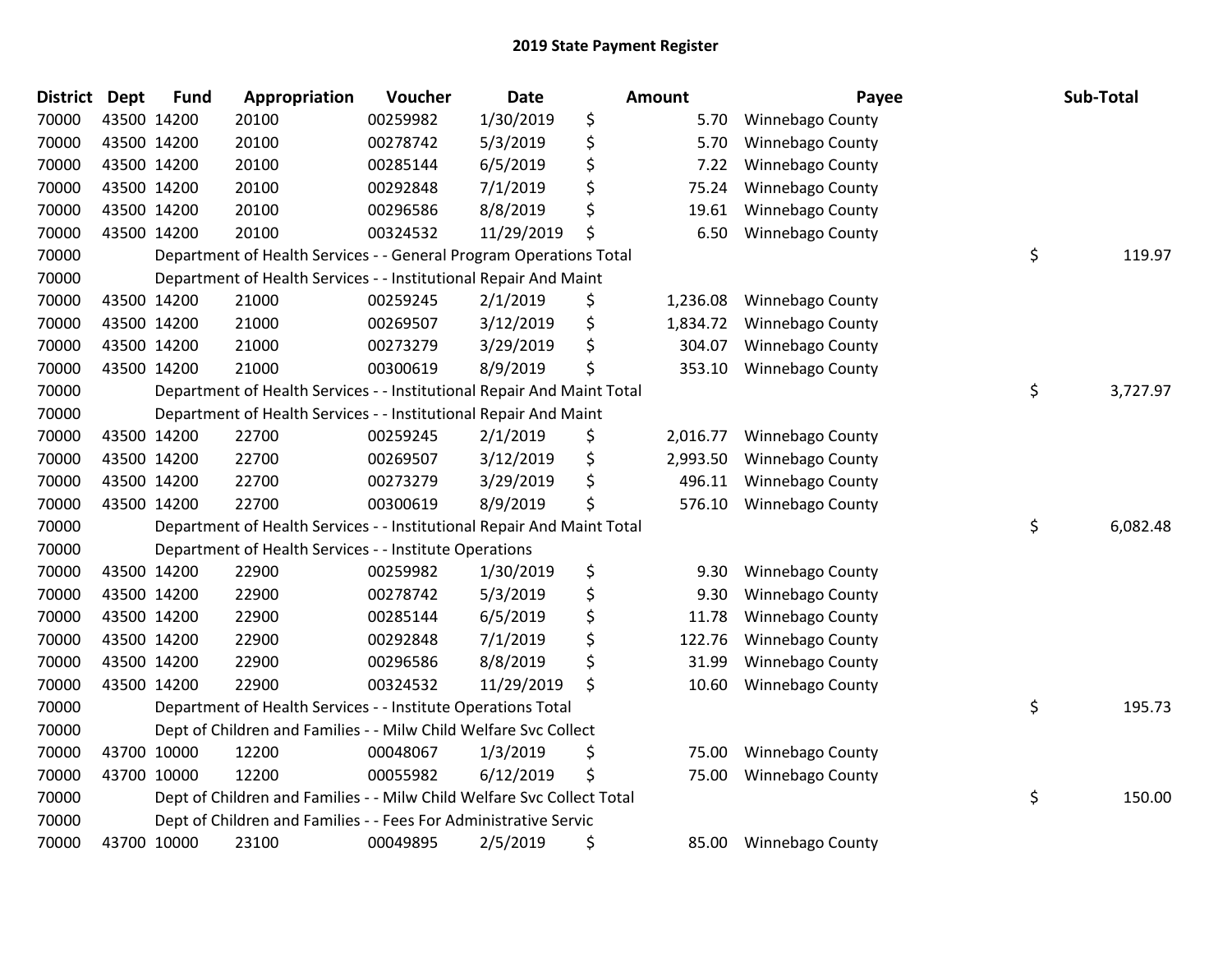| <b>District</b> | <b>Dept</b> | <b>Fund</b> | Appropriation                                                          | Voucher  | Date       | <b>Amount</b>      | Payee                   | Sub-Total    |
|-----------------|-------------|-------------|------------------------------------------------------------------------|----------|------------|--------------------|-------------------------|--------------|
| 70000           |             | 43700 10000 | 23100                                                                  | 00054516 | 4/30/2019  | \$<br>185.00       | <b>Winnebago County</b> |              |
| 70000           |             | 43700 10000 | 23100                                                                  | 00058438 | 7/26/2019  | \$<br>280.00       | Winnebago County        |              |
| 70000           | 43700 10000 |             | 23100                                                                  | 00062331 | 10/31/2019 | \$<br>410.00       | Winnebago County        |              |
| 70000           |             |             | Dept of Children and Families - - Fees For Administrative Servic Total |          |            |                    |                         | \$<br>960.00 |
| 70000           |             |             | Dept of Children and Families - - General Aids                         |          |            |                    |                         |              |
| 70000           |             | 43700 10000 | 99000                                                                  | 00048567 | 1/7/2019   | \$<br>95,170.58    | Winnebago County        |              |
| 70000           | 43700 10000 |             | 99000                                                                  | 00049271 | 1/31/2019  | \$<br>2,889.00     | Winnebago County        |              |
| 70000           | 43700 10000 |             | 99000                                                                  | 00049454 | 2/1/2019   | \$<br>316,828.12   | Winnebago County        |              |
| 70000           | 43700 10000 |             | 99000                                                                  | 00049520 | 2/5/2019   | \$<br>73,517.30    | Winnebago County        |              |
| 70000           |             | 43700 10000 | 99000                                                                  | 00049691 | 2/5/2019   | \$<br>1,151.93     | Winnebago County        |              |
| 70000           |             | 43700 10000 | 99000                                                                  | 00049763 | 2/5/2019   | \$<br>1,441.00     | Winnebago County        |              |
| 70000           |             | 43700 10000 | 99000                                                                  | 00050996 | 3/6/2019   | \$<br>55,521.50    | Winnebago County        |              |
| 70000           | 43700 10000 |             | 99000                                                                  | 00050997 | 3/5/2019   | \$<br>932,573.42   | Winnebago County        |              |
| 70000           | 43700 10000 |             | 99000                                                                  | 00052922 | 4/5/2019   | \$<br>468,801.13   | Winnebago County        |              |
| 70000           |             | 43700 10000 | 99000                                                                  | 00053284 | 4/16/2019  | \$<br>12,000.00    | Winnebago County        |              |
| 70000           |             | 43700 10000 | 99000                                                                  | 00054042 | 4/30/2019  | \$<br>20,913.00    | Winnebago County        |              |
| 70000           | 43700 10000 |             | 99000                                                                  | 00054043 | 4/26/2019  | \$<br>7,746.00     | Winnebago County        |              |
| 70000           | 43700 10000 |             | 99000                                                                  | 00054707 | 5/6/2019   | \$<br>370,334.16   | Winnebago County        |              |
| 70000           | 43700 10000 |             | 99000                                                                  | 00054936 | 5/14/2019  | \$<br>457,384.22   | Winnebago County        |              |
| 70000           |             | 43700 10000 | 99000                                                                  | 00056142 | 6/5/2019   | \$<br>117,237.53   | <b>Winnebago County</b> |              |
| 70000           |             | 43700 10000 | 99000                                                                  | 00057405 | 7/5/2019   | \$<br>97,359.64    | Winnebago County        |              |
| 70000           | 43700 10000 |             | 99000                                                                  | 00057877 | 7/16/2019  | \$<br>27,230.00    | Winnebago County        |              |
| 70000           | 43700 10000 |             | 99000                                                                  | 00057878 | 7/16/2019  | \$<br>1,983.35     | Winnebago County        |              |
| 70000           | 43700 10000 |             | 99000                                                                  | 00057879 | 7/16/2019  | \$<br>8,540.00     | Winnebago County        |              |
| 70000           |             | 43700 10000 | 99000                                                                  | 00058511 | 7/30/2019  | \$<br>337,232.27   | Winnebago County        |              |
| 70000           |             | 43700 10000 | 99000                                                                  | 00058732 | 8/6/2019   | \$<br>112,846.00   | <b>Winnebago County</b> |              |
| 70000           | 43700 10000 |             | 99000                                                                  | 00058827 | 8/5/2019   | \$<br>23,227.00    | Winnebago County        |              |
| 70000           | 43700 10000 |             | 99000                                                                  | 00058828 | 8/5/2019   | \$<br>74,182.96    | Winnebago County        |              |
| 70000           | 43700 10000 |             | 99000                                                                  | 00059945 | 9/5/2019   | \$<br>99,504.80    | Winnebago County        |              |
| 70000           |             | 43700 10000 | 99000                                                                  | 00060383 | 9/18/2019  | \$<br>2,747,071.83 | Winnebago County        |              |
| 70000           |             | 43700 10000 | 99000                                                                  | 00060384 | 9/18/2019  | \$<br>5,457.00     | Winnebago County        |              |
| 70000           |             | 43700 10000 | 99000                                                                  | 00060838 | 9/27/2019  | \$<br>10,675.00    | Winnebago County        |              |
| 70000           |             | 43700 10000 | 99000                                                                  | 00060839 | 9/27/2019  | \$<br>3,259.58     | <b>Winnebago County</b> |              |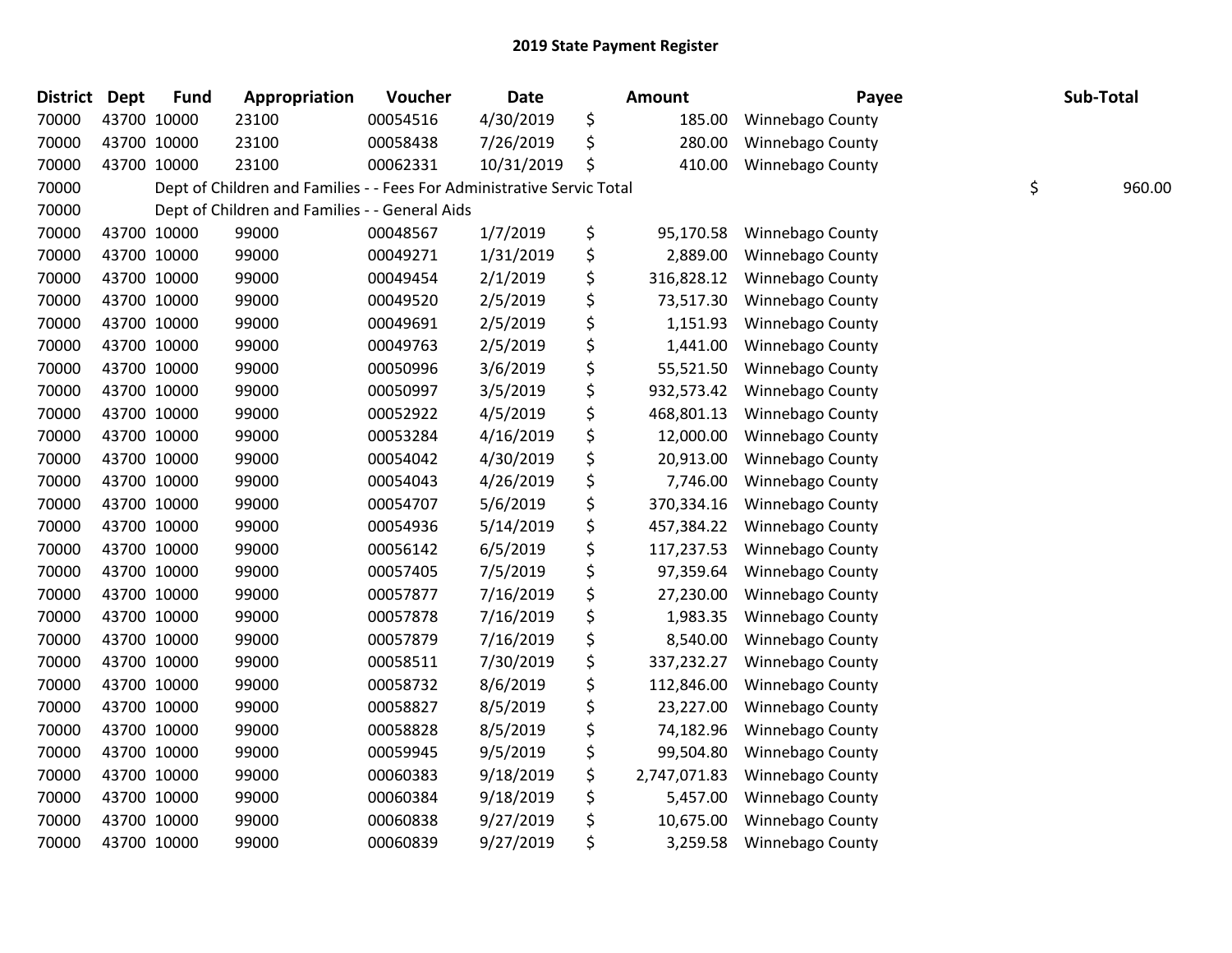| <b>District</b> | <b>Dept</b> | <b>Fund</b> | Appropriation                                             | Voucher  | <b>Date</b> | <b>Amount</b>    | Payee                   | Sub-Total          |
|-----------------|-------------|-------------|-----------------------------------------------------------|----------|-------------|------------------|-------------------------|--------------------|
| 70000           |             | 43700 10000 | 99000                                                     | 00061203 | 10/7/2019   | \$<br>147,202.46 | <b>Winnebago County</b> |                    |
| 70000           |             | 43700 10000 | 99000                                                     | 00061656 | 10/21/2019  | \$<br>2,129.00   | <b>Winnebago County</b> |                    |
| 70000           |             | 43700 10000 | 99000                                                     | 00061837 | 10/30/2019  | \$<br>424.00     | <b>Winnebago County</b> |                    |
| 70000           |             | 43700 10000 | 99000                                                     | 00062012 | 10/30/2019  | \$<br>374,739.01 | Winnebago County        |                    |
| 70000           |             | 43700 10000 | 99000                                                     | 00062429 | 11/5/2019   | \$<br>103,034.27 | Winnebago County        |                    |
| 70000           |             | 43700 10000 | 99000                                                     | 00062586 | 11/8/2019   | \$<br>117,601.24 | Winnebago County        |                    |
| 70000           |             | 43700 10000 | 99000                                                     | 00063339 | 11/29/2019  | \$<br>636.00     | Winnebago County        |                    |
| 70000           |             | 43700 10000 | 99000                                                     | 00063592 | 12/5/2019   | \$<br>90,110.80  | Winnebago County        |                    |
| 70000           |             | 43700 10000 | 99000                                                     | 00063672 | 12/5/2019   | \$<br>1,770.38   | Winnebago County        |                    |
| 70000           |             | 43700 10000 | 99000                                                     | 00064227 | 12/30/2019  | \$<br>215.00     | Winnebago County        |                    |
| 70000           |             |             | Dept of Children and Families - - General Aids Total      |          |             |                  |                         | \$<br>7,319,940.48 |
| 70000           |             |             | Dept of Workforce Development - - Ui Admin Fed            |          |             |                  |                         |                    |
| 70000           |             | 44500 10000 | 15100                                                     | 00204077 | 1/3/2019    | \$<br>80.00      | Winnebago County        |                    |
| 70000           |             | 44500 10000 | 15100                                                     | 00208816 | 2/4/2019    | \$<br>115.00     | Winnebago County        |                    |
| 70000           |             | 44500 10000 | 15100                                                     | 00213518 | 3/4/2019    | \$<br>140.00     | Winnebago County        |                    |
| 70000           |             | 44500 10000 | 15100                                                     | 00218448 | 4/2/2019    | \$<br>170.00     | Winnebago County        |                    |
| 70000           |             | 44500 10000 | 15100                                                     | 00223406 | 5/2/2019    | \$<br>150.00     | Winnebago County        |                    |
| 70000           |             | 44500 10000 | 15100                                                     | 00228692 | 6/4/2019    | \$<br>155.00     | Winnebago County        |                    |
| 70000           |             | 44500 10000 | 15100                                                     | 00233381 | 7/2/2019    | \$<br>170.00     | Winnebago County        |                    |
| 70000           |             | 44500 10000 | 15100                                                     | 00236758 | 7/23/2019   | \$<br>75.00      | Winnebago County        |                    |
| 70000           |             | 44500 10000 | 15100                                                     | 00238750 | 8/2/2019    | \$<br>120.00     | Winnebago County        |                    |
| 70000           |             | 44500 10000 | 15100                                                     | 00244454 | 9/4/2019    | \$<br>115.00     | Winnebago County        |                    |
| 70000           |             | 44500 10000 | 15100                                                     | 00247064 | 9/19/2019   | \$<br>80.00      | Winnebago County        |                    |
| 70000           |             | 44500 10000 | 15100                                                     | 00249290 | 10/2/2019   | \$<br>100.00     | Winnebago County        |                    |
| 70000           |             | 44500 10000 | 15100                                                     | 00255677 | 11/4/2019   | \$<br>180.00     | Winnebago County        |                    |
| 70000           |             | 44500 10000 | 15100                                                     | 00261240 | 12/3/2019   | \$<br>165.00     | Winnebago County        |                    |
| 70000           |             |             | Dept of Workforce Development - - Ui Admin Fed Total      |          |             |                  |                         | \$<br>1,815.00     |
| 70000           |             |             | Dept of Workforce Development - - Title Ib Aids State GPR |          |             |                  |                         |                    |
| 70000           |             | 44500 10000 | 50900                                                     | 00204261 | 1/4/2019    | \$<br>0.69       | <b>Winnebago County</b> |                    |
| 70000           |             | 44500 10000 | 50900                                                     | 00206134 | 1/15/2019   | \$<br>2.27       | Winnebago County        |                    |
| 70000           |             | 44500 10000 | 50900                                                     | 00206135 | 1/15/2019   | \$<br>1.33       | Winnebago County        |                    |
| 70000           |             | 44500 10000 | 50900                                                     | 00206584 | 1/17/2019   | \$<br>1.01       | Winnebago County        |                    |
| 70000           |             | 44500 10000 | 50900                                                     | 00209491 | 2/6/2019    | \$<br>1.95       | Winnebago County        |                    |
|                 |             |             |                                                           |          |             |                  |                         |                    |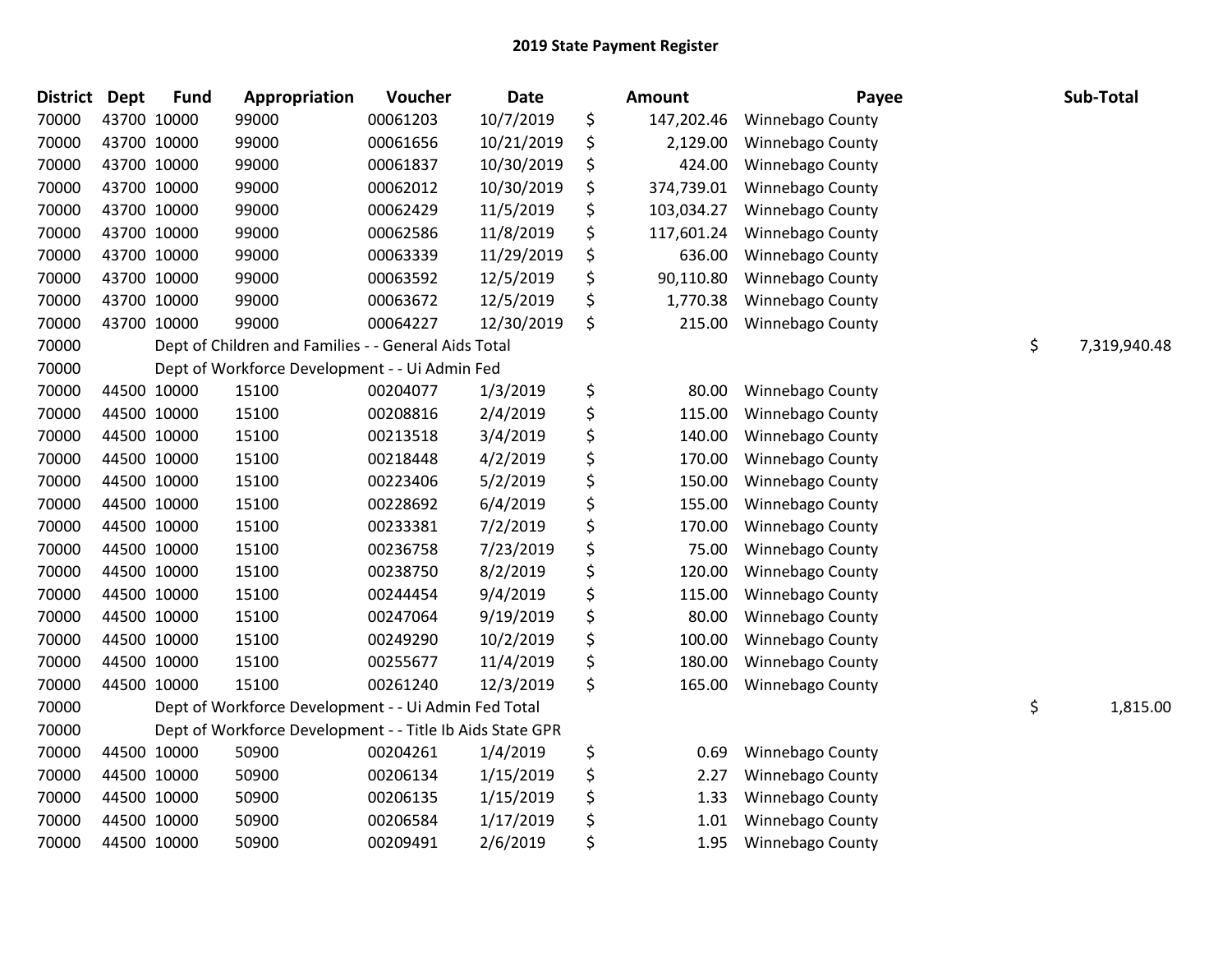| District | <b>Dept</b> | <b>Fund</b> | Appropriation | Voucher  | <b>Date</b> | <b>Amount</b>  | Payee            | Sub-Total |
|----------|-------------|-------------|---------------|----------|-------------|----------------|------------------|-----------|
| 70000    | 44500 10000 |             | 50900         | 00211867 | 2/21/2019   | \$<br>1.86     | Winnebago County |           |
| 70000    |             | 44500 10000 | 50900         | 00211868 | 2/21/2019   | \$<br>1.06     | Winnebago County |           |
| 70000    | 44500 10000 |             | 50900         | 00218849 | 4/3/2019    | \$<br>0.75     | Winnebago County |           |
| 70000    | 44500 10000 |             | 50900         | 00218850 | 4/3/2019    | \$<br>0.11     | Winnebago County |           |
| 70000    | 44500 10000 |             | 50900         | 00218851 | 4/3/2019    | \$<br>4.21     | Winnebago County |           |
| 70000    |             | 44500 10000 | 50900         | 00218852 | 4/3/2019    | \$<br>1.40     | Winnebago County |           |
| 70000    | 44500 10000 |             | 50900         | 00218853 | 4/19/2019   | \$<br>1.35     | Winnebago County |           |
| 70000    | 44500 10000 |             | 50900         | 00224276 | 5/8/2019    | \$<br>0.27     | Winnebago County |           |
| 70000    | 44500 10000 |             | 50900         | 00224277 | 5/8/2019    | \$<br>1.42     | Winnebago County |           |
| 70000    |             | 44500 10000 | 50900         | 00224278 | 5/17/2019   | \$<br>1.33     | Winnebago County |           |
| 70000    |             | 44500 10000 | 50900         | 00225619 | 5/17/2019   | \$<br>1.54     | Winnebago County |           |
| 70000    |             | 44500 10000 | 50900         | 00226015 | 5/20/2019   | \$<br>1.67     | Winnebago County |           |
| 70000    | 44500 10000 |             | 50900         | 00229141 | 6/5/2019    | \$<br>$1.12\,$ | Winnebago County |           |
| 70000    | 44500 10000 |             | 50900         | 00232734 | 6/27/2019   | \$<br>0.64     | Winnebago County |           |
| 70000    | 44500 10000 |             | 50900         | 00234679 | 7/19/2019   | \$<br>1.35     | Winnebago County |           |
| 70000    |             | 44500 10000 | 50900         | 00234951 | 7/11/2019   | \$<br>0.53     | Winnebago County |           |
| 70000    |             | 44500 10000 | 50900         | 00235251 | 7/12/2019   | \$<br>0.64     | Winnebago County |           |
| 70000    | 44500 10000 |             | 50900         | 00235252 | 7/12/2019   | \$<br>1.01     | Winnebago County |           |
| 70000    | 44500 10000 |             | 50900         | 00235253 | 7/12/2019   | \$<br>1.59     | Winnebago County |           |
| 70000    |             | 44500 10000 | 50900         | 00235254 | 7/12/2019   | \$<br>0.53     | Winnebago County |           |
| 70000    |             | 44500 10000 | 50900         | 00240456 | 8/12/2019   | \$<br>1.69     | Winnebago County |           |
| 70000    |             | 44500 10000 | 50900         | 00242366 | 8/22/2019   | \$<br>1.59     | Winnebago County |           |
| 70000    | 44500 10000 |             | 50900         | 00242367 | 8/22/2019   | \$<br>3.19     | Winnebago County |           |
| 70000    | 44500 10000 |             | 50900         | 00244343 | 9/3/2019    | \$<br>2.42     | Winnebago County |           |
| 70000    |             | 44500 10000 | 50900         | 00249983 | 10/4/2019   | \$<br>1.50     | Winnebago County |           |
| 70000    |             | 44500 10000 | 50900         | 00250422 | 10/8/2019   | \$<br>1.35     | Winnebago County |           |
| 70000    |             | 44500 10000 | 50900         | 00252993 | 10/21/2019  | \$<br>1.35     | Winnebago County |           |
| 70000    | 44500 10000 |             | 50900         | 00252994 | 10/21/2019  | \$<br>0.53     | Winnebago County |           |
| 70000    | 44500 10000 |             | 50900         | 00252995 | 10/21/2019  | \$<br>0.43     | Winnebago County |           |
| 70000    |             | 44500 10000 | 50900         | 00253826 | 10/24/2019  | \$<br>1.61     | Winnebago County |           |
| 70000    |             | 44500 10000 | 50900         | 00253827 | 10/30/2019  | \$<br>2.01     | Winnebago County |           |
| 70000    |             | 44500 10000 | 50900         | 00254833 | 10/29/2019  | \$<br>1.28     | Winnebago County |           |
| 70000    | 44500 10000 |             | 50900         | 00254834 | 10/29/2019  | \$<br>0.91     | Winnebago County |           |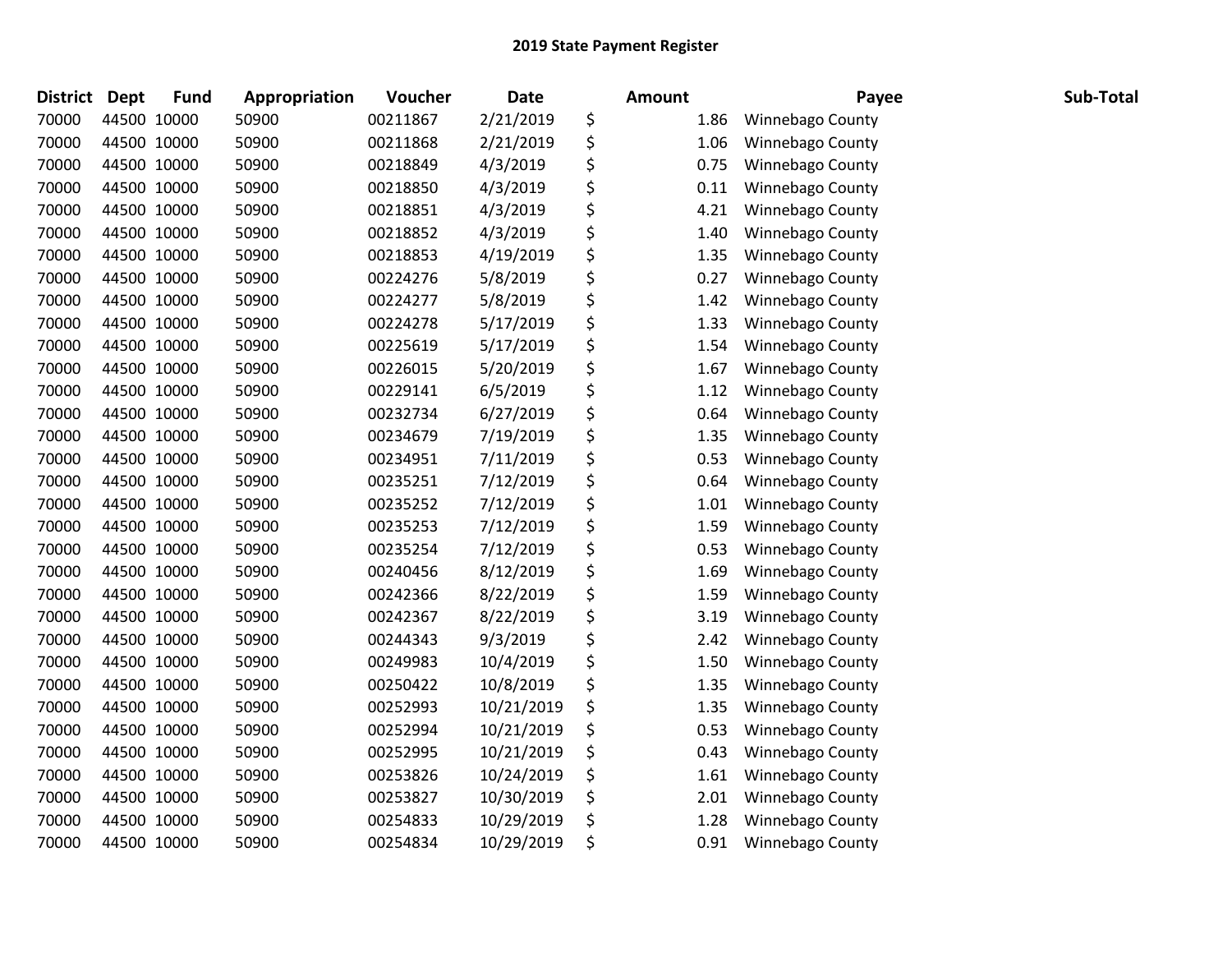| <b>District</b> | <b>Dept</b> | <b>Fund</b> | Appropriation                                                   | Voucher  | <b>Date</b> | Amount      | Payee                   | Sub-Total   |
|-----------------|-------------|-------------|-----------------------------------------------------------------|----------|-------------|-------------|-------------------------|-------------|
| 70000           | 44500 10000 |             | 50900                                                           | 00255143 | 10/30/2019  | \$<br>1.76  | Winnebago County        |             |
| 70000           | 44500 10000 |             | 50900                                                           | 00255777 | 11/4/2019   | \$<br>1.22  | Winnebago County        |             |
| 70000           | 44500 10000 |             | 50900                                                           | 00255778 | 11/4/2019   | \$<br>1.74  | Winnebago County        |             |
| 70000           | 44500 10000 |             | 50900                                                           | 00255779 | 11/4/2019   | \$<br>0.91  | Winnebago County        |             |
| 70000           | 44500 10000 |             | 50900                                                           | 00260838 | 11/29/2019  | \$<br>0.69  | Winnebago County        |             |
| 70000           |             | 44500 10000 | 50900                                                           | 00260839 | 11/29/2019  | \$<br>0.53  | Winnebago County        |             |
| 70000           | 44500 10000 |             | 50900                                                           | 00261067 | 12/2/2019   | \$<br>1.17  | Winnebago County        |             |
| 70000           |             |             | Dept of Workforce Development - - Title Ib Aids State GPR Total |          |             |             |                         | \$<br>59.51 |
| 70000           |             |             | Dept of Workforce Development - - Title Ib Aids Federal Prf     |          |             |             |                         |             |
| 70000           |             | 44500 10000 | 54400                                                           | 00204261 | 1/4/2019    | \$<br>2.56  | <b>Winnebago County</b> |             |
| 70000           |             | 44500 10000 | 54400                                                           | 00206134 | 1/15/2019   | \$<br>8.38  | Winnebago County        |             |
| 70000           | 44500 10000 |             | 54400                                                           | 00206135 | 1/15/2019   | \$<br>4.92  | Winnebago County        |             |
| 70000           | 44500 10000 |             | 54400                                                           | 00206584 | 1/17/2019   | \$<br>3.74  | Winnebago County        |             |
| 70000           | 44500 10000 |             | 54400                                                           | 00209491 | 2/6/2019    | \$<br>7.20  | Winnebago County        |             |
| 70000           | 44500 10000 |             | 54400                                                           | 00211867 | 2/21/2019   | \$<br>6.89  | Winnebago County        |             |
| 70000           |             | 44500 10000 | 54400                                                           | 00211868 | 2/21/2019   | \$<br>3.94  | Winnebago County        |             |
| 70000           | 44500 10000 |             | 54400                                                           | 00218849 | 4/3/2019    | \$<br>2.75  | Winnebago County        |             |
| 70000           | 44500 10000 |             | 54400                                                           | 00218850 | 4/3/2019    | \$<br>0.39  | Winnebago County        |             |
| 70000           | 44500 10000 |             | 54400                                                           | 00218851 | 4/3/2019    | \$<br>15.54 | Winnebago County        |             |
| 70000           | 44500 10000 |             | 54400                                                           | 00218852 | 4/3/2019    | \$<br>5.15  | Winnebago County        |             |
| 70000           |             | 44500 10000 | 54400                                                           | 00218853 | 4/19/2019   | \$<br>5.00  | Winnebago County        |             |
| 70000           | 44500 10000 |             | 54400                                                           | 00224276 | 5/8/2019    | \$<br>0.98  | Winnebago County        |             |
| 70000           | 44500 10000 |             | 54400                                                           | 00224277 | 5/8/2019    | \$<br>5.23  | Winnebago County        |             |
| 70000           | 44500 10000 |             | 54400                                                           | 00224278 | 5/17/2019   | \$<br>4.92  | Winnebago County        |             |
| 70000           | 44500 10000 |             | 54400                                                           | 00225619 | 5/17/2019   | \$<br>5.71  | Winnebago County        |             |
| 70000           |             | 44500 10000 | 54400                                                           | 00226015 | 5/20/2019   | \$<br>6.18  | Winnebago County        |             |
| 70000           | 44500 10000 |             | 54400                                                           | 00229141 | 6/5/2019    | \$<br>4.13  | Winnebago County        |             |
| 70000           | 44500 10000 |             | 54400                                                           | 00232734 | 6/27/2019   | \$<br>2.36  | Winnebago County        |             |
| 70000           | 44500 10000 |             | 54400                                                           | 00234679 | 7/19/2019   | \$<br>5.00  | Winnebago County        |             |
| 70000           | 44500 10000 |             | 54400                                                           | 00234951 | 7/11/2019   | \$<br>1.97  | Winnebago County        |             |
| 70000           |             | 44500 10000 | 54400                                                           | 00235251 | 7/12/2019   | \$<br>2.36  | Winnebago County        |             |
| 70000           |             | 44500 10000 | 54400                                                           | 00235252 | 7/12/2019   | \$<br>3.74  | Winnebago County        |             |
| 70000           | 44500 10000 |             | 54400                                                           | 00235253 | 7/12/2019   | \$<br>5.86  | Winnebago County        |             |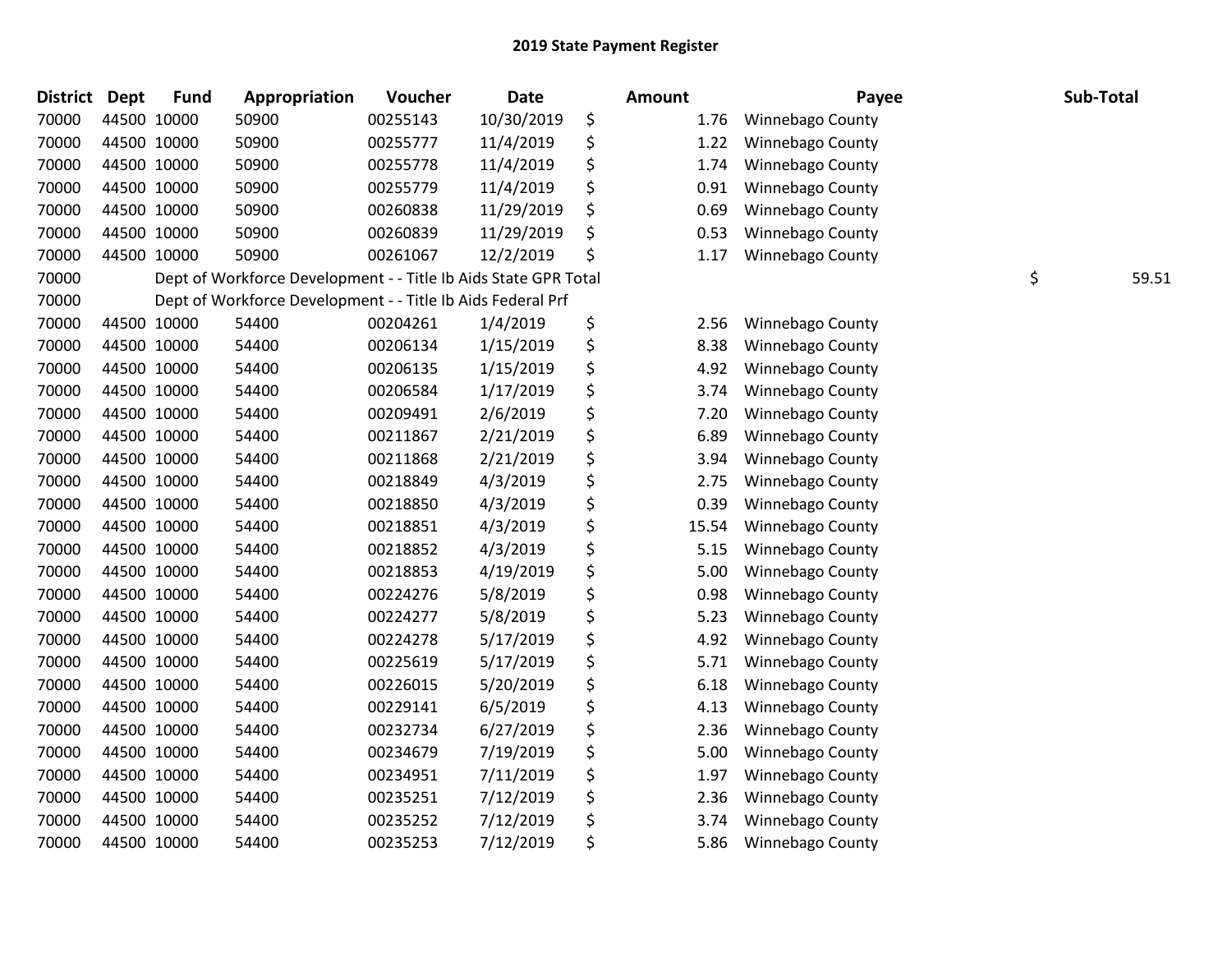| <b>District</b> | <b>Dept</b> | <b>Fund</b> | Appropriation                                                         | Voucher  | <b>Date</b> | <b>Amount</b> | Payee                   | Sub-Total    |
|-----------------|-------------|-------------|-----------------------------------------------------------------------|----------|-------------|---------------|-------------------------|--------------|
| 70000           |             | 44500 10000 | 54400                                                                 | 00235254 | 7/12/2019   | \$<br>1.97    | <b>Winnebago County</b> |              |
| 70000           | 44500 10000 |             | 54400                                                                 | 00240456 | 8/12/2019   | \$<br>6.26    | Winnebago County        |              |
| 70000           |             | 44500 10000 | 54400                                                                 | 00242366 | 8/22/2019   | \$<br>5.86    | Winnebago County        |              |
| 70000           |             | 44500 10000 | 54400                                                                 | 00242367 | 8/22/2019   | \$<br>11.81   | Winnebago County        |              |
| 70000           |             | 44500 10000 | 54400                                                                 | 00244343 | 9/3/2019    | \$<br>8.93    | Winnebago County        |              |
| 70000           |             | 44500 10000 | 54400                                                                 | 00249983 | 10/4/2019   | \$<br>5.55    | Winnebago County        |              |
| 70000           | 44500 10000 |             | 54400                                                                 | 00250422 | 10/8/2019   | \$<br>5.00    | Winnebago County        |              |
| 70000           | 44500 10000 |             | 54400                                                                 | 00252993 | 10/21/2019  | \$<br>5.00    | Winnebago County        |              |
| 70000           |             | 44500 10000 | 54400                                                                 | 00252994 | 10/21/2019  | \$<br>1.97    | Winnebago County        |              |
| 70000           |             | 44500 10000 | 54400                                                                 | 00252995 | 10/21/2019  | \$<br>1.57    | Winnebago County        |              |
| 70000           |             | 44500 10000 | 54400                                                                 | 00253826 | 10/24/2019  | \$<br>5.94    | Winnebago County        |              |
| 70000           | 44500 10000 |             | 54400                                                                 | 00253827 | 10/30/2019  | \$<br>7.44    | Winnebago County        |              |
| 70000           |             | 44500 10000 | 54400                                                                 | 00254833 | 10/29/2019  | \$<br>4.72    | Winnebago County        |              |
| 70000           |             | 44500 10000 | 54400                                                                 | 00254834 | 10/29/2019  | \$<br>3.34    | Winnebago County        |              |
| 70000           |             | 44500 10000 | 54400                                                                 | 00255143 | 10/30/2019  | \$<br>6.49    | Winnebago County        |              |
| 70000           |             | 44500 10000 | 54400                                                                 | 00255777 | 11/4/2019   | \$<br>4.53    | Winnebago County        |              |
| 70000           | 44500 10000 |             | 54400                                                                 | 00255778 | 11/4/2019   | \$<br>6.41    | Winnebago County        |              |
| 70000           | 44500 10000 |             | 54400                                                                 | 00255779 | 11/4/2019   | \$<br>3.34    | Winnebago County        |              |
| 70000           |             | 44500 10000 | 54400                                                                 | 00260838 | 11/29/2019  | \$<br>2.56    | Winnebago County        |              |
| 70000           |             | 44500 10000 | 54400                                                                 | 00260839 | 11/29/2019  | \$<br>1.97    | Winnebago County        |              |
| 70000           |             | 44500 10000 | 54400                                                                 | 00261067 | 12/2/2019   | \$<br>4.33    | Winnebago County        |              |
| 70000           |             |             | Dept of Workforce Development - - Title Ib Aids Federal Prf Total     |          |             |               |                         | \$<br>219.89 |
| 70000           |             |             | Dept of Workforce Development - - Wc Ops Uninsured Emplyr Admin       |          |             |               |                         |              |
| 70000           |             | 44500 22700 | 17700                                                                 | 00218756 | 4/3/2019    | \$<br>120.00  | <b>Winnebago County</b> |              |
| 70000           |             | 44500 22700 | 17700                                                                 | 00247388 | 9/23/2019   | \$<br>80.00   | Winnebago County        |              |
| 70000           | 44500 22700 |             | 17700                                                                 | 00247389 | 9/23/2019   | \$<br>115.00  | Winnebago County        |              |
| 70000           |             |             | Dept of Workforce Development - - Wc Ops Uninsured Emplyr Admin Total |          |             |               |                         | \$<br>315.00 |
| 70000           |             |             | Department of Justice - - Legal Expenses                              |          |             |               |                         |              |
| 70000           |             | 45500 10000 | 10400                                                                 | 00063359 | 4/17/2019   | \$<br>75.00   | Winnebago County        |              |
| 70000           |             | 45500 10000 | 10400                                                                 | 00068983 | 8/14/2019   | \$<br>75.00   | Winnebago County        |              |
| 70000           |             | 45500 10000 | 10400                                                                 | 00070369 | 8/22/2019   | \$<br>75.00   | <b>Winnebago County</b> |              |
| 70000           |             |             | Department of Justice - - Legal Expenses Total                        |          |             |               |                         | \$<br>225.00 |
| 70000           |             |             | Department of Justice - - Federal Aid                                 |          |             |               |                         |              |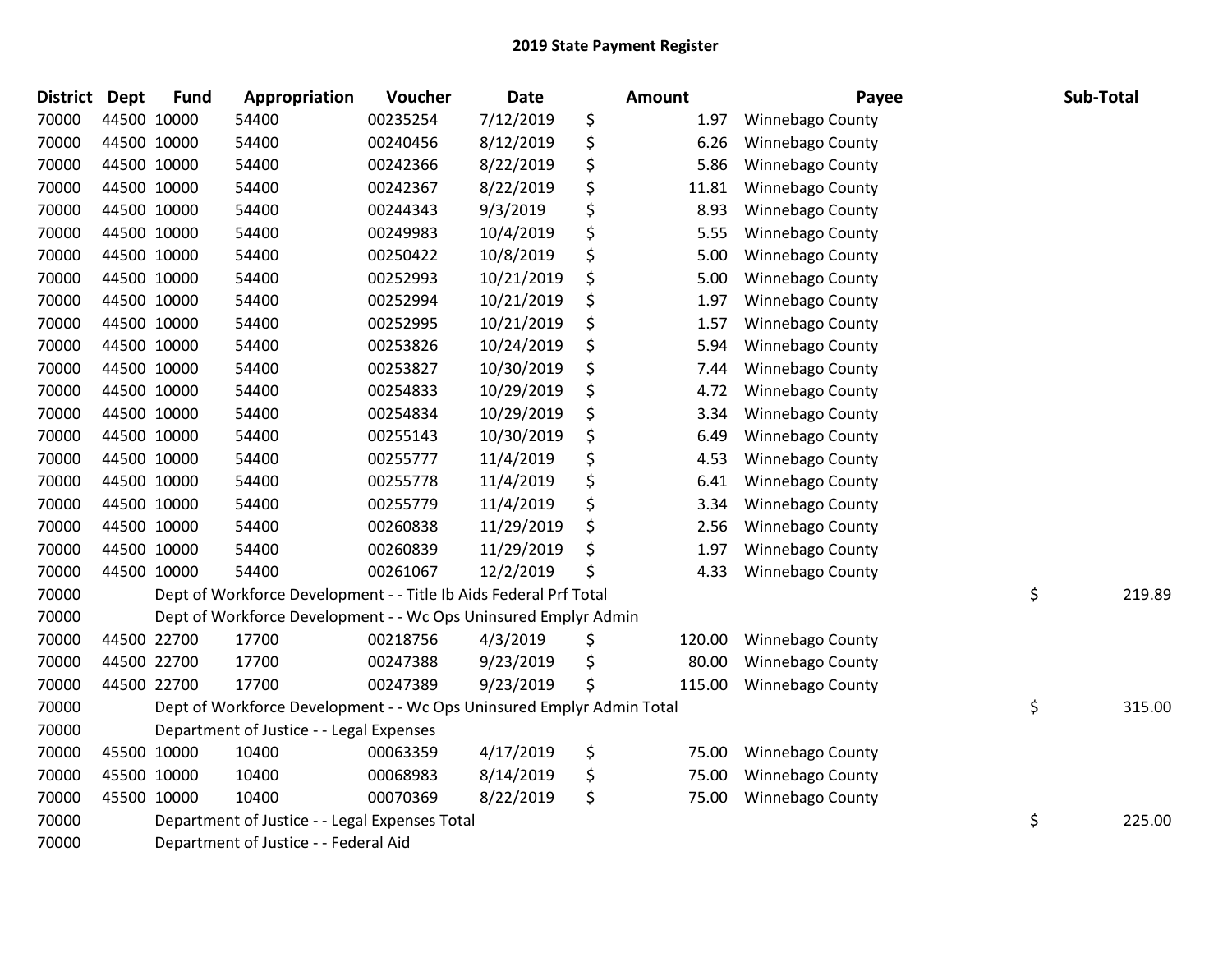| <b>District</b> | <b>Dept</b> | Fund        | Appropriation                                                  | Voucher  | <b>Date</b> | Amount          | Payee                   | Sub-Total       |
|-----------------|-------------|-------------|----------------------------------------------------------------|----------|-------------|-----------------|-------------------------|-----------------|
| 70000           |             | 45500 10000 | 14100                                                          | 00059441 | 2/8/2019    | \$<br>75.00     | Winnebago County        |                 |
| 70000           |             | 45500 10000 | 14100                                                          | 00059442 | 2/8/2019    | \$<br>75.00     | Winnebago County        |                 |
| 70000           |             |             | Department of Justice - - Federal Aid Total                    |          |             |                 |                         | \$<br>150.00    |
| 70000           |             |             | Department of Justice - - Drug Trafficking Resp Grants         |          |             |                 |                         |                 |
| 70000           |             | 45500 10000 | 20800                                                          | 00064162 | 5/10/2019   | \$<br>3,040.00  | Winnebago County        |                 |
| 70000           |             | 45500 10000 | 20800                                                          | 00069706 | 8/9/2019    | \$<br>3,381.79  | <b>Winnebago County</b> |                 |
| 70000           |             | 45500 10000 | 20800                                                          | 00074476 | 11/7/2019   | \$<br>3,370.32  | Winnebago County        |                 |
| 70000           |             |             | Department of Justice - - Drug Trafficking Resp Grants Total   |          |             |                 |                         | \$<br>9,792.11  |
| 70000           |             |             | Department of Justice - - Crime Laboratories, Dna              |          |             |                 |                         |                 |
| 70000           |             | 45500 10000 | 22100                                                          | 00068614 | 7/19/2019   | \$<br>8,000.00  | Winnebago County        |                 |
| 70000           |             |             | Department of Justice - - Crime Laboratories, Dna Total        |          |             |                 |                         | \$<br>8,000.00  |
| 70000           |             |             | Department of Justice - - Drug Crimes Enforcement, Local       |          |             |                 |                         |                 |
| 70000           |             | 45500 10000 | 22500                                                          | 00060469 | 2/27/2019   | \$<br>54,498.00 | <b>Winnebago County</b> |                 |
| 70000           |             |             | Department of Justice - - Drug Crimes Enforcement, Local Total |          |             |                 |                         | \$<br>54,498.00 |
| 70000           |             |             | Department of Justice - - Law Enforcement Train, Local         |          |             |                 |                         |                 |
| 70000           |             | 45500 10000 | 23100                                                          | 00075011 | 11/13/2019  | \$<br>320.00    | Winnebago County        |                 |
| 70000           |             | 45500 10000 | 23100                                                          | 00075012 | 11/13/2019  | \$<br>24,160.00 | Winnebago County        |                 |
| 70000           |             |             | Department of Justice - - Law Enforcement Train, Local Total   |          |             |                 |                         | \$<br>24,480.00 |
| 70000           |             |             | Department of Justice - - Inter And Intra-Agency Assist        |          |             |                 |                         |                 |
| 70000           |             | 45500 10000 | 23300                                                          | 00058814 | 2/12/2019   | \$<br>7,980.00  | Winnebago County        |                 |
| 70000           |             | 45500 10000 | 23300                                                          | 00063805 | 4/26/2019   | \$<br>2,820.00  | Winnebago County        |                 |
| 70000           |             | 45500 10000 | 23300                                                          | 00068484 | 7/18/2019   | \$<br>40.00     | Winnebago County        |                 |
| 70000           |             | 45500 10000 | 23300                                                          | 00069566 | 8/6/2019    | \$<br>11,460.00 | Winnebago County        |                 |
| 70000           |             | 45500 10000 | 23300                                                          | 00072326 | 10/2/2019   | \$<br>2,458.70  | Winnebago County        |                 |
| 70000           |             |             | Department of Justice - - Inter And Intra-Agency Assist Total  |          |             |                 |                         | \$<br>24,758.70 |
| 70000           |             |             | Department of Justice - - Federal Aid, State Operations        |          |             |                 |                         |                 |
| 70000           |             | 45500 10000 | 24100                                                          | 00063046 | 4/10/2019   | \$<br>4,315.00  | <b>Winnebago County</b> |                 |
| 70000           |             | 45500 10000 | 24100                                                          | 00068797 | 7/23/2019   | \$<br>298.44    | Winnebago County        |                 |
| 70000           |             |             | Department of Justice - - Federal Aid, State Operations Total  |          |             |                 |                         | \$<br>4,613.44  |
| 70000           |             |             | Department of Justice - - Federal Aid, Local Assistance        |          |             |                 |                         |                 |
| 70000           |             | 45500 10000 | 25100                                                          | 00059078 | 2/7/2019    | \$<br>12,734.69 | Winnebago County        |                 |
| 70000           |             | 45500 10000 | 25100                                                          | 00059664 | 2/19/2019   | \$<br>19,890.98 | <b>Winnebago County</b> |                 |
| 70000           |             | 45500 10000 | 25100                                                          | 00061840 | 3/21/2019   | \$<br>9,264.46  | Winnebago County        |                 |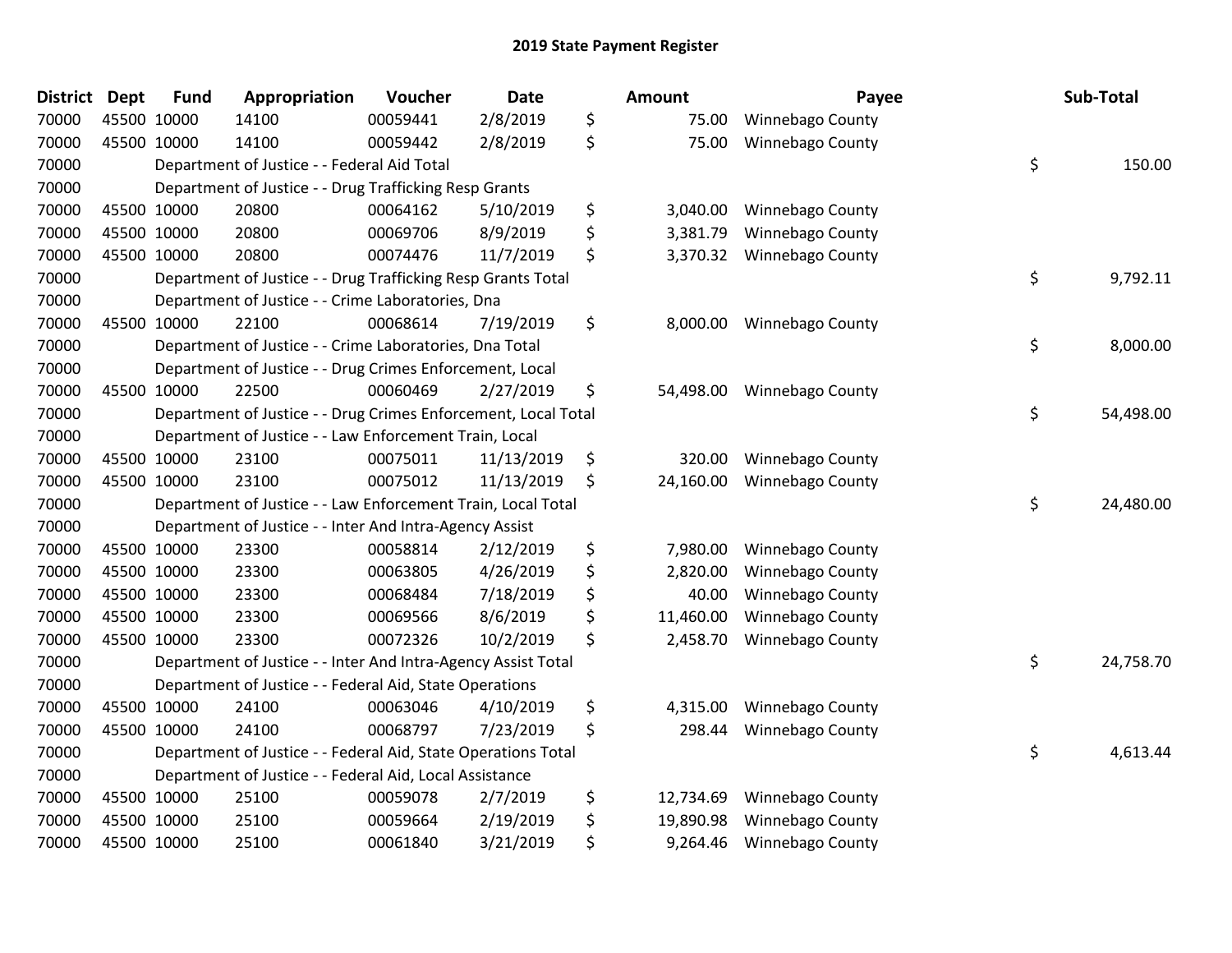| <b>District</b> | <b>Dept</b> | <b>Fund</b> | Appropriation                                                         | Voucher  | <b>Date</b> | Amount          | Payee                   | Sub-Total        |
|-----------------|-------------|-------------|-----------------------------------------------------------------------|----------|-------------|-----------------|-------------------------|------------------|
| 70000           |             | 45500 10000 | 25100                                                                 | 00062354 | 3/26/2019   | \$<br>8,142.57  | Winnebago County        |                  |
| 70000           | 45500 10000 |             | 25100                                                                 | 00063636 | 5/2/2019    | \$<br>7,964.62  | Winnebago County        |                  |
| 70000           | 45500 10000 |             | 25100                                                                 | 00063678 | 4/26/2019   | \$<br>24,131.61 | Winnebago County        |                  |
| 70000           | 45500 10000 |             | 25100                                                                 | 00064448 | 5/10/2019   | \$<br>4,709.86  | <b>Winnebago County</b> |                  |
| 70000           | 45500 10000 |             | 25100                                                                 | 00069024 | 7/29/2019   | \$<br>21,185.73 | Winnebago County        |                  |
| 70000           |             | 45500 10000 | 25100                                                                 | 00069426 | 8/5/2019    | \$<br>12,089.37 | Winnebago County        |                  |
| 70000           |             | 45500 10000 | 25100                                                                 | 00069818 | 8/9/2019    | \$<br>29,284.07 | Winnebago County        |                  |
| 70000           | 45500 10000 |             | 25100                                                                 | 00070712 | 9/4/2019    | \$<br>6,785.05  | Winnebago County        |                  |
| 70000           | 45500 10000 |             | 25100                                                                 | 00071369 | 9/17/2019   | \$<br>13,441.12 | Winnebago County        |                  |
| 70000           |             | 45500 10000 | 25100                                                                 | 00072840 | 10/11/2019  | \$<br>16,299.41 | <b>Winnebago County</b> |                  |
| 70000           |             | 45500 10000 | 25100                                                                 | 00074284 | 11/7/2019   | \$<br>18,404.02 | Winnebago County        |                  |
| 70000           | 45500 10000 |             | 25100                                                                 | 00075986 | 12/9/2019   | \$<br>5,574.55  | Winnebago County        |                  |
| 70000           | 45500 10000 |             | 25100                                                                 | 00075995 | 12/9/2019   | \$<br>3,952.95  | Winnebago County        |                  |
| 70000           | 45500 10000 |             | 25100                                                                 | 00076581 | 12/23/2019  | \$<br>11,482.46 | Winnebago County        |                  |
| 70000           |             | 45500 10000 | 25100                                                                 | 00076908 | 12/26/2019  | \$<br>3,017.84  | Winnebago County        |                  |
| 70000           |             | 45500 10000 | 25100                                                                 | 00077197 | 12/26/2019  | \$<br>8,158.62  | Winnebago County        |                  |
| 70000           |             |             | Department of Justice - - Federal Aid, Local Assistance Total         |          |             |                 |                         | \$<br>236,513.98 |
| 70000           |             |             | Department of Justice - - Crime Victim Witness Assist                 |          |             |                 |                         |                  |
| 70000           | 45500 10000 |             | 53200                                                                 | 00060609 | 2/27/2019   | \$<br>45,759.45 | Winnebago County        |                  |
| 70000           |             | 45500 10000 | 53200                                                                 | 00068369 | 7/17/2019   | \$<br>51,116.85 | Winnebago County        |                  |
| 70000           |             |             | Department of Justice - - Crime Victim Witness Assist Total           |          |             |                 |                         | \$<br>96,876.30  |
| 70000           |             |             | Department of Military Affairs - - Emergency Response Equipment       |          |             |                 |                         |                  |
| 70000           | 46500 10000 |             | 30800                                                                 | 00054795 | 1/18/2019   | \$<br>6,107.32  | Winnebago County        |                  |
| 70000           |             | 46500 10000 | 30800                                                                 | 00070724 | 12/17/2019  | \$<br>7,445.44  | Winnebago County        |                  |
| 70000           |             |             | Department of Military Affairs - - Emergency Response Equipment Total |          |             |                 |                         | \$<br>13,552.76  |
| 70000           |             |             | Department of Military Affairs - - Mobile Field Force Grants          |          |             |                 |                         |                  |
| 70000           |             | 46500 10000 | 31200                                                                 | 00056094 | 2/6/2019    | \$<br>4,943.20  | Winnebago County        |                  |
| 70000           |             |             | Department of Military Affairs - - Mobile Field Force Grants Total    |          |             |                 |                         | \$<br>4,943.20   |
| 70000           |             |             | Department of Military Affairs - - Local Emer Planning Grants         |          |             |                 |                         |                  |
| 70000           | 46500 10000 |             | 33700                                                                 | 00055512 | 1/31/2019   | \$<br>22,712.83 | <b>Winnebago County</b> |                  |
| 70000           |             |             | Department of Military Affairs - - Local Emer Planning Grants Total   |          |             |                 |                         | \$<br>22,712.83  |
| 70000           |             |             | Department of Military Affairs - - Federal Aid, Local Assistance      |          |             |                 |                         |                  |
| 70000           |             | 46500 10000 | 34200                                                                 | 00055579 | 1/31/2019   | \$<br>44,758.59 | Winnebago County        |                  |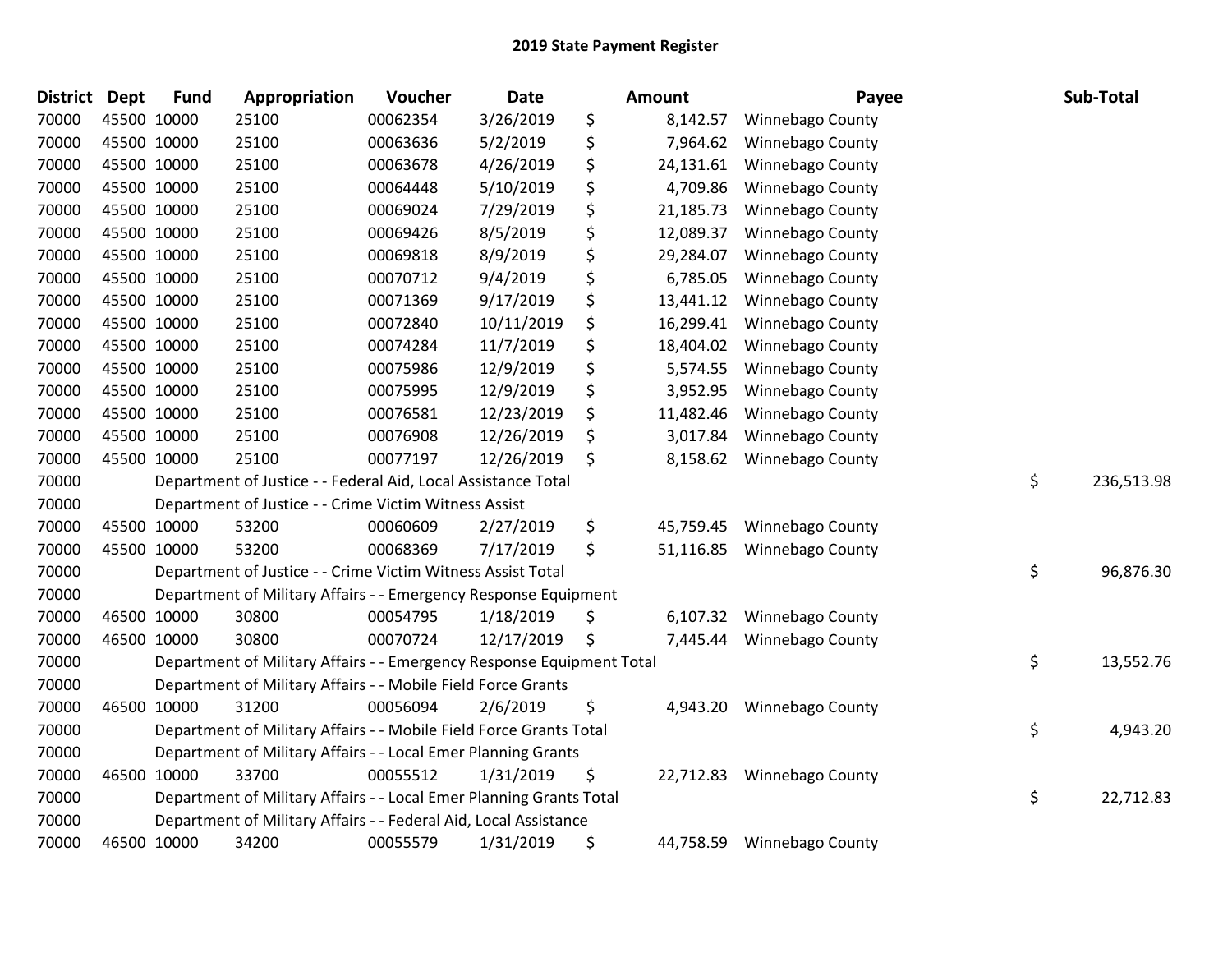| District Dept | <b>Fund</b> | Appropriation                                                           | Voucher  | <b>Date</b>   | <b>Amount</b>   | Payee                   | Sub-Total       |
|---------------|-------------|-------------------------------------------------------------------------|----------|---------------|-----------------|-------------------------|-----------------|
| 70000         |             | Department of Military Affairs - - Federal Aid, Local Assistance Total  |          |               |                 |                         | \$<br>44,758.59 |
| 70000         |             | Department of Military Affairs - - Federal Aid, Homeland Security       |          |               |                 |                         |                 |
| 70000         | 46500 10000 | 35000                                                                   | 00061850 | 6/6/2019      | \$<br>20,000.00 | <b>Winnebago County</b> |                 |
| 70000         | 46500 10000 | 35000                                                                   | 00061851 | 6/6/2019      | \$<br>7,722.00  | Winnebago County        |                 |
| 70000         | 46500 10000 | 35000                                                                   | 00061852 | 6/6/2019      | \$<br>14,978.46 | <b>Winnebago County</b> |                 |
| 70000         |             | Department of Military Affairs - - Federal Aid, Homeland Security Total |          |               |                 |                         | \$<br>42,700.46 |
| 70000         |             | Department of Veterans Affairs - - Grants To Counties                   |          |               |                 |                         |                 |
| 70000         | 48500 15200 | 12700                                                                   | 00060732 | 2/22/2019     | \$<br>1,300.00  | Winnebago County        |                 |
| 70000         |             | Department of Veterans Affairs - - Grants To Counties Total             |          |               |                 |                         | \$<br>1,300.00  |
| 70000         |             | Department of Veterans Affairs - - County Grants                        |          |               |                 |                         |                 |
| 70000         | 48500 58200 | 26700                                                                   | 00060732 | 2/22/2019     | \$<br>5,850.00  | <b>Winnebago County</b> |                 |
| 70000         |             | Department of Veterans Affairs - - County Grants Total                  |          |               |                 |                         | \$<br>5,850.00  |
| 70000         |             | Department of Veterans Affairs - - Veterans Transportation Grant        |          |               |                 |                         |                 |
| 70000         | 48500 58200 | 28000                                                                   | 00074113 | 12/10/2019 \$ | 442.74          | <b>Winnebago County</b> |                 |
| 70000         |             | Department of Veterans Affairs - - Veterans Transportation Grant Total  |          |               |                 |                         | \$<br>442.74    |
| 70000         |             | Department of Veterans Affairs - - County Grants                        |          |               |                 |                         |                 |
| 70000         | 48500 58300 | 37000                                                                   | 00060732 | 2/22/2019     | \$<br>5,850.00  | Winnebago County        |                 |
| 70000         |             | Department of Veterans Affairs - - County Grants Total                  |          |               |                 |                         | \$<br>5,850.00  |
| 70000         |             | Department of Administration - - Gifts, Grants And Bequests             |          |               |                 |                         |                 |
| 70000         | 50500 10000 | 13100                                                                   | 00104774 | 6/25/2019     | \$<br>2,287.50  | <b>Winnebago County</b> |                 |
| 70000         | 50500 10000 | 13100                                                                   | 00111177 | 11/8/2019     | \$<br>3,050.00  | Winnebago County        |                 |
| 70000         |             | Department of Administration - - Gifts, Grants And Bequests Total       |          |               |                 |                         | \$<br>5,337.50  |
| 70000         |             | Department of Administration - - Federal Aid, Local Assistance          |          |               |                 |                         |                 |
| 70000         | 50500 10000 | 15500                                                                   | 00096022 | 1/28/2019     | \$<br>30,832.51 | Winnebago County        |                 |
| 70000         | 50500 10000 | 15500                                                                   | 00097054 | 2/14/2019     | \$<br>17,507.47 | Winnebago County        |                 |
| 70000         | 50500 10000 | 15500                                                                   | 00098063 | 2/28/2019     | \$<br>10,365.51 | Winnebago County        |                 |
| 70000         | 50500 10000 | 15500                                                                   | 00102327 | 5/14/2019     | \$<br>23,623.34 | Winnebago County        |                 |
| 70000         | 50500 10000 | 15500                                                                   | 00104171 | 6/14/2019     | \$<br>15,464.94 | <b>Winnebago County</b> |                 |
| 70000         | 50500 10000 | 15500                                                                   | 00105014 | 7/1/2019      | \$<br>8,975.00  | Winnebago County        |                 |
| 70000         | 50500 10000 | 15500                                                                   | 00106479 | 7/30/2019     | \$<br>9,679.55  | Winnebago County        |                 |
| 70000         | 50500 10000 | 15500                                                                   | 00107935 | 8/30/2019     | \$<br>4,022.14  | Winnebago County        |                 |
| 70000         | 50500 10000 | 15500                                                                   | 00109305 | 9/20/2019     | \$<br>6,885.06  | Winnebago County        |                 |
| 70000         | 50500 10000 | 15500                                                                   | 00111602 | 10/29/2019    | \$<br>7,998.04  | <b>Winnebago County</b> |                 |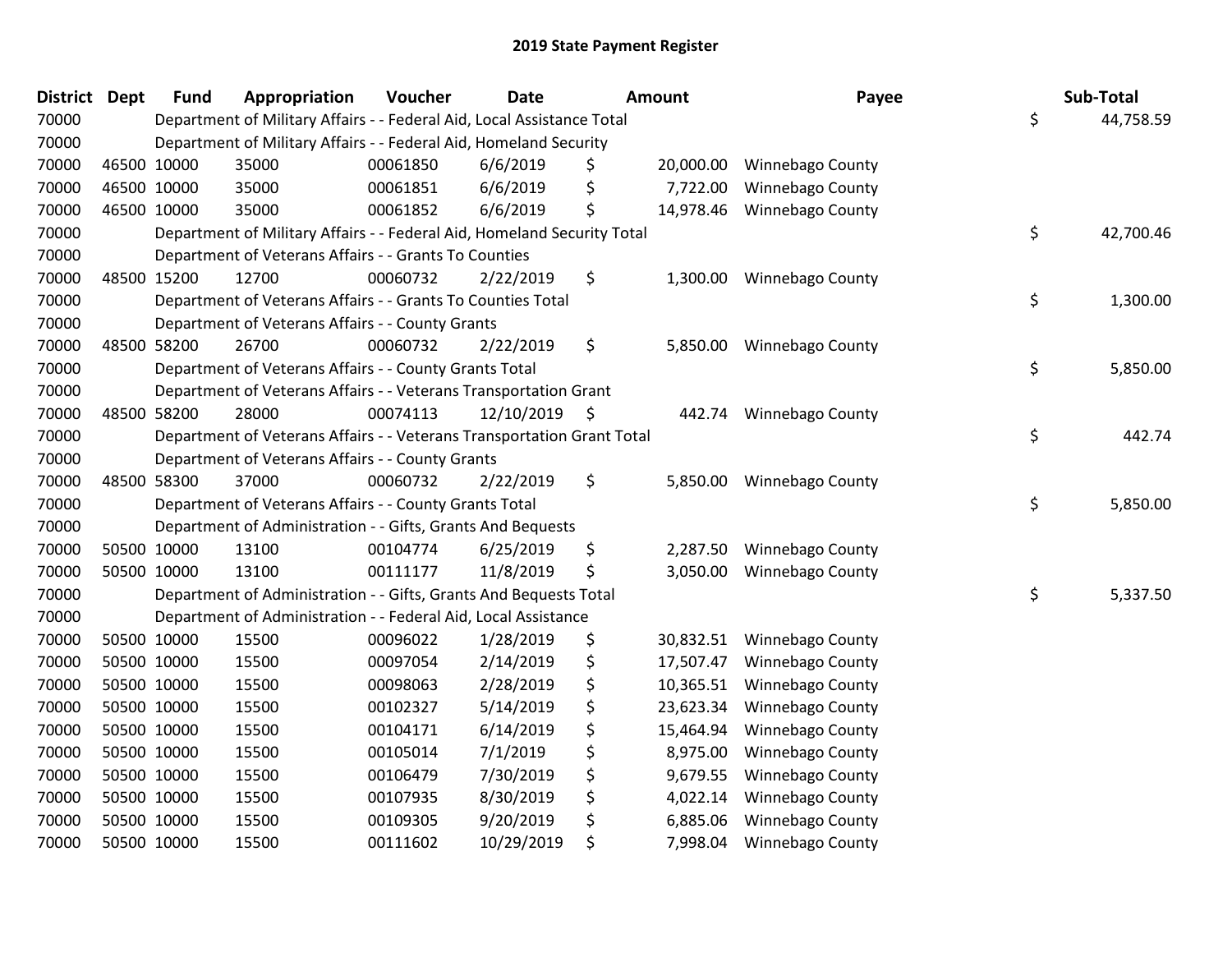| <b>District</b> | <b>Dept</b> | <b>Fund</b> | Appropriation                                                         | Voucher  | <b>Date</b> | Amount          | Payee                   | Sub-Total        |
|-----------------|-------------|-------------|-----------------------------------------------------------------------|----------|-------------|-----------------|-------------------------|------------------|
| 70000           |             | 50500 10000 | 15500                                                                 | 00113459 | 12/2/2019   | \$<br>18,921.63 | Winnebago County        |                  |
| 70000           |             | 50500 10000 | 15500                                                                 | 00114415 | 12/17/2019  | \$<br>13,099.61 | Winnebago County        |                  |
| 70000           |             |             | Department of Administration - - Federal Aid, Local Assistance Total  |          |             |                 |                         | \$<br>167,374.80 |
| 70000           |             |             | Department of Administration - - Central Fuel Clearing                |          |             |                 |                         |                  |
| 70000           |             | 50500 10000 | 91300                                                                 | 00096166 | 2/1/2019    | \$<br>1,442.00  | <b>Winnebago County</b> |                  |
| 70000           |             | 50500 10000 | 91300                                                                 | 00097080 | 3/1/2019    | \$<br>1,481.74  | <b>Winnebago County</b> |                  |
| 70000           |             | 50500 10000 | 91300                                                                 | 00099418 | 3/29/2019   | \$<br>1,979.89  | Winnebago County        |                  |
| 70000           |             | 50500 10000 | 91300                                                                 | 00101296 | 5/15/2019   | \$<br>175.00    | Winnebago County        |                  |
| 70000           |             | 50500 10000 | 91300                                                                 | 00101765 | 5/1/2019    | \$<br>1,466.16  | Winnebago County        |                  |
| 70000           |             |             | Department of Administration - - Central Fuel Clearing Total          |          |             |                 |                         | \$<br>6,544.79   |
| 70000           |             |             | Department of Administration - - Low-Income Assistance Grants         |          |             |                 |                         |                  |
| 70000           |             | 50500 23500 | 37100                                                                 | 00096022 | 1/28/2019   | \$<br>457.25    | <b>Winnebago County</b> |                  |
| 70000           |             | 50500 23500 | 37100                                                                 | 00097054 | 2/14/2019   | \$<br>11,596.89 | <b>Winnebago County</b> |                  |
| 70000           |             | 50500 23500 | 37100                                                                 | 00098063 | 2/28/2019   | \$<br>13,015.38 | Winnebago County        |                  |
| 70000           |             | 50500 23500 | 37100                                                                 | 00102327 | 5/14/2019   | \$<br>27,209.49 | Winnebago County        |                  |
| 70000           |             | 50500 23500 | 37100                                                                 | 00104171 | 6/14/2019   | \$<br>12,547.80 | Winnebago County        |                  |
| 70000           |             | 50500 23500 | 37100                                                                 | 00105014 | 7/1/2019    | \$<br>9,148.61  | Winnebago County        |                  |
| 70000           |             | 50500 23500 | 37100                                                                 | 00106479 | 7/30/2019   | \$<br>5,065.26  | Winnebago County        |                  |
| 70000           |             | 50500 23500 | 37100                                                                 | 00107935 | 8/30/2019   | \$<br>5,343.68  | Winnebago County        |                  |
| 70000           |             | 50500 23500 | 37100                                                                 | 00109305 | 9/20/2019   | \$<br>17,701.43 | Winnebago County        |                  |
| 70000           |             | 50500 23500 | 37100                                                                 | 00111602 | 10/29/2019  | \$<br>8,154.12  | Winnebago County        |                  |
| 70000           |             | 50500 23500 | 37100                                                                 | 00113459 | 12/2/2019   | \$<br>12,694.06 | Winnebago County        |                  |
| 70000           |             | 50500 23500 | 37100                                                                 | 00114415 | 12/17/2019  | \$<br>11,741.02 | Winnebago County        |                  |
| 70000           |             |             | Department of Administration - - Low-Income Assistance Grants Total   |          |             |                 |                         | \$<br>134,674.99 |
| 70000           |             |             | Department of Administration - - Land Information Program; Loca       |          |             |                 |                         |                  |
| 70000           |             | 50500 26900 | 17300                                                                 | 00095204 | 1/17/2019   | \$<br>1,000.00  | Winnebago County        |                  |
| 70000           |             | 50500 26900 | 17300                                                                 | 00100451 | 4/15/2019   | \$<br>25,000.00 | Winnebago County        |                  |
| 70000           |             |             | Department of Administration - - Land Information Program; Loca Total |          |             |                 |                         | \$<br>26,000.00  |
| 70000           |             |             | Public Defender Board - - Transcript, Discovery And Int               |          |             |                 |                         |                  |
| 70000           |             | 55000 10000 | 10600                                                                 | 00175863 | 1/9/2019    | \$<br>8.00      | Winnebago County        |                  |
| 70000           |             | 55000 10000 | 10600                                                                 | 00189653 | 4/3/2019    | \$<br>295.00    | Winnebago County        |                  |
| 70000           |             |             | Public Defender Board - - Transcript, Discovery And Int Total         |          |             |                 |                         | \$<br>303.00     |
| 70000           |             |             | Department of Revenue - - Warrants and Satisfactions                  |          |             |                 |                         |                  |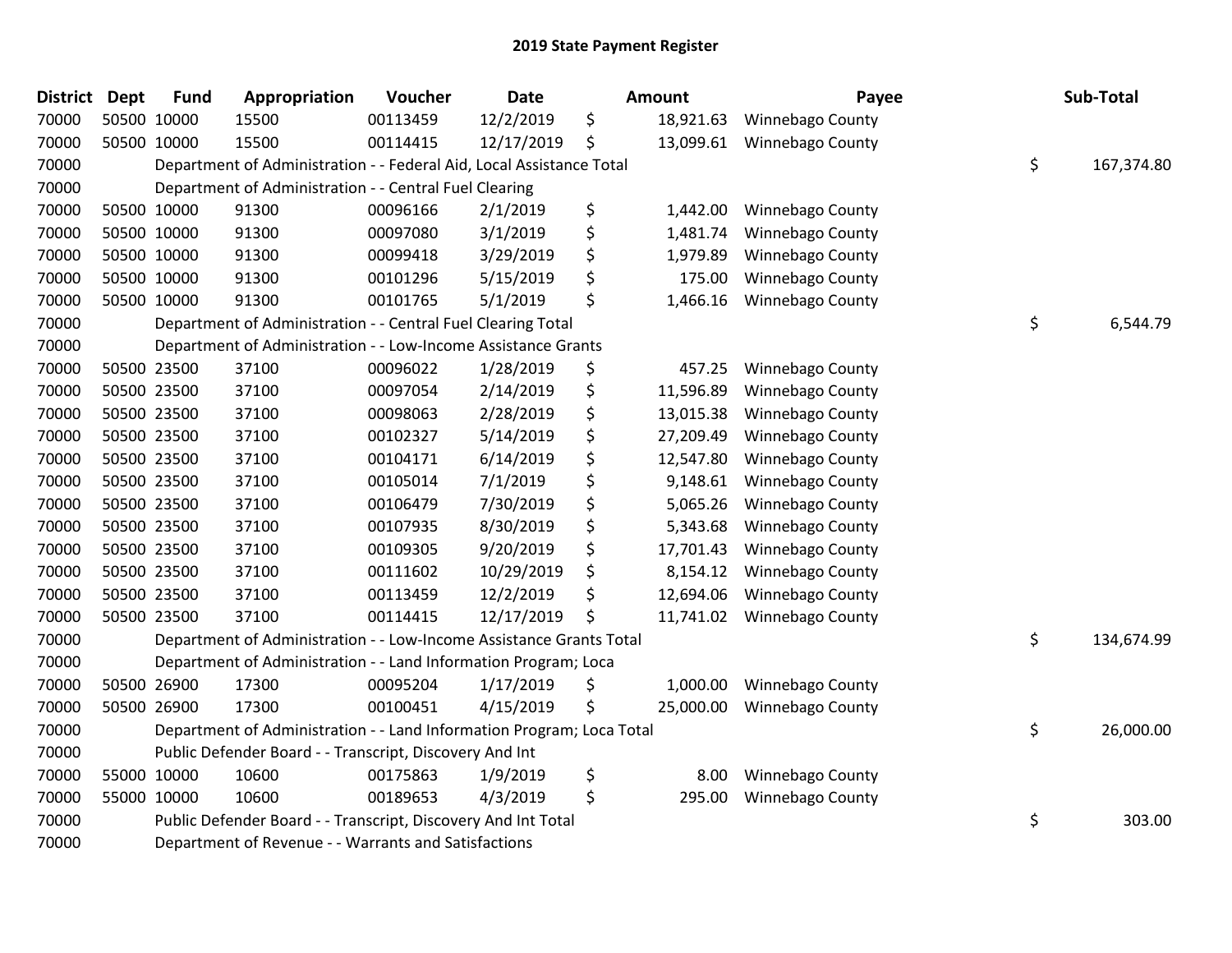| <b>District</b> | <b>Dept</b> | <b>Fund</b> | Appropriation                                              | Voucher  | <b>Date</b> | Amount           | Payee                   | Sub-Total        |
|-----------------|-------------|-------------|------------------------------------------------------------|----------|-------------|------------------|-------------------------|------------------|
| 70000           |             | 56600 10000 | 10100                                                      | 00117608 | 1/4/2019    | \$<br>210.50     | <b>Winnebago County</b> |                  |
| 70000           |             | 56600 10000 | 10100                                                      | 00117649 | 1/3/2019    | \$<br>210.50     | Winnebago County        |                  |
| 70000           |             | 56600 10000 | 10100                                                      | 00122081 | 2/15/2019   | \$<br>210.50     | Winnebago County        |                  |
| 70000           |             | 56600 10000 | 10100                                                      | 00123855 | 3/13/2019   | \$<br>210.50     | Winnebago County        |                  |
| 70000           |             | 56600 10000 | 10100                                                      | 00123866 | 3/14/2019   | \$<br>92.50      | Winnebago County        |                  |
| 70000           |             | 56600 10000 | 10100                                                      | 00123867 | 3/14/2019   | \$<br>210.50     | Winnebago County        |                  |
| 70000           |             | 56600 10000 | 10100                                                      | 00127297 | 4/3/2019    | \$<br>210.50     | Winnebago County        |                  |
| 70000           |             | 56600 10000 | 10100                                                      | 00127309 | 3/21/2019   | \$<br>210.50     | Winnebago County        |                  |
| 70000           |             | 56600 10000 | 10100                                                      | 00128320 | 4/3/2019    | \$<br>1,455.00   | Winnebago County        |                  |
| 70000           |             | 56600 10000 | 10100                                                      | 00128580 | 4/12/2019   | \$<br>210.50     | Winnebago County        |                  |
| 70000           |             | 56600 10000 | 10100                                                      | 00129145 | 4/12/2019   | \$<br>210.50     | Winnebago County        |                  |
| 70000           |             | 56600 10000 | 10100                                                      | 00139593 | 7/3/2019    | \$<br>92.50      | Winnebago County        |                  |
| 70000           |             | 56600 10000 | 10100                                                      | 00140911 | 7/24/2019   | \$<br>210.50     | Winnebago County        |                  |
| 70000           |             | 56600 10000 | 10100                                                      | 00143133 | 8/14/2019   | \$<br>1,280.00   | <b>Winnebago County</b> |                  |
| 70000           |             | 56600 10000 | 10100                                                      | 00143220 | 8/16/2019   | \$<br>210.50     | <b>Winnebago County</b> |                  |
| 70000           |             | 56600 10000 | 10100                                                      | 00143221 | 8/16/2019   | \$<br>210.50     | <b>Winnebago County</b> |                  |
| 70000           |             | 56600 10000 | 10100                                                      | 00144899 | 8/28/2019   | \$<br>210.50     | Winnebago County        |                  |
| 70000           |             | 56600 10000 | 10100                                                      | 00149329 | 10/24/2019  | \$<br>92.50      | Winnebago County        |                  |
| 70000           |             | 56600 10000 | 10100                                                      | 00150632 | 11/15/2019  | \$<br>210.50     | Winnebago County        |                  |
| 70000           |             | 56600 10000 | 10100                                                      | 00152045 | 12/6/2019   | \$<br>210.50     | Winnebago County        |                  |
| 70000           |             | 56600 10000 | 10100                                                      | 00152210 | 12/6/2019   | \$<br>210.50     | Winnebago County        |                  |
| 70000           |             | 56600 10000 | 10100                                                      | 00152658 | 12/13/2019  | \$<br>92.50      | Winnebago County        |                  |
| 70000           |             |             | Department of Revenue - - Warrants and Satisfactions Total |          |             |                  |                         | \$<br>6,473.00   |
| 70000           |             |             | Circuit Courts - - Circuit Court Costs                     |          |             |                  |                         |                  |
| 70000           |             | 62500 10000 | 10500                                                      | 00001274 | 1/17/2019   | \$<br>262,010.87 | Winnebago County        |                  |
| 70000           |             | 62500 10000 | 10500                                                      | 00001481 | 7/5/2019    | \$<br>19,454.00  | Winnebago County        |                  |
| 70000           |             | 62500 10000 | 10500                                                      | 00001584 | 8/1/2019    | \$<br>424,213.00 | Winnebago County        |                  |
| 70000           |             |             | Circuit Courts - - Circuit Court Costs Total               |          |             |                  |                         | \$<br>705,677.87 |
| 70000           |             |             | Supreme Court - - General Program Operations               |          |             |                  |                         |                  |
| 70000           |             | 68000 10000 | 20100                                                      | 00004733 | 1/25/2019   | \$<br>701.25     | Winnebago County        |                  |
| 70000           |             | 68000 10000 | 20100                                                      | 00005103 | 2/25/2019   | \$<br>701.25     | Winnebago County        |                  |
| 70000           |             | 68000 10000 | 20100                                                      | 00005321 | 3/21/2019   | \$<br>701.25     | Winnebago County        |                  |
| 70000           |             | 68000 10000 | 20100                                                      | 00005875 | 4/25/2019   | \$<br>701.25     | Winnebago County        |                  |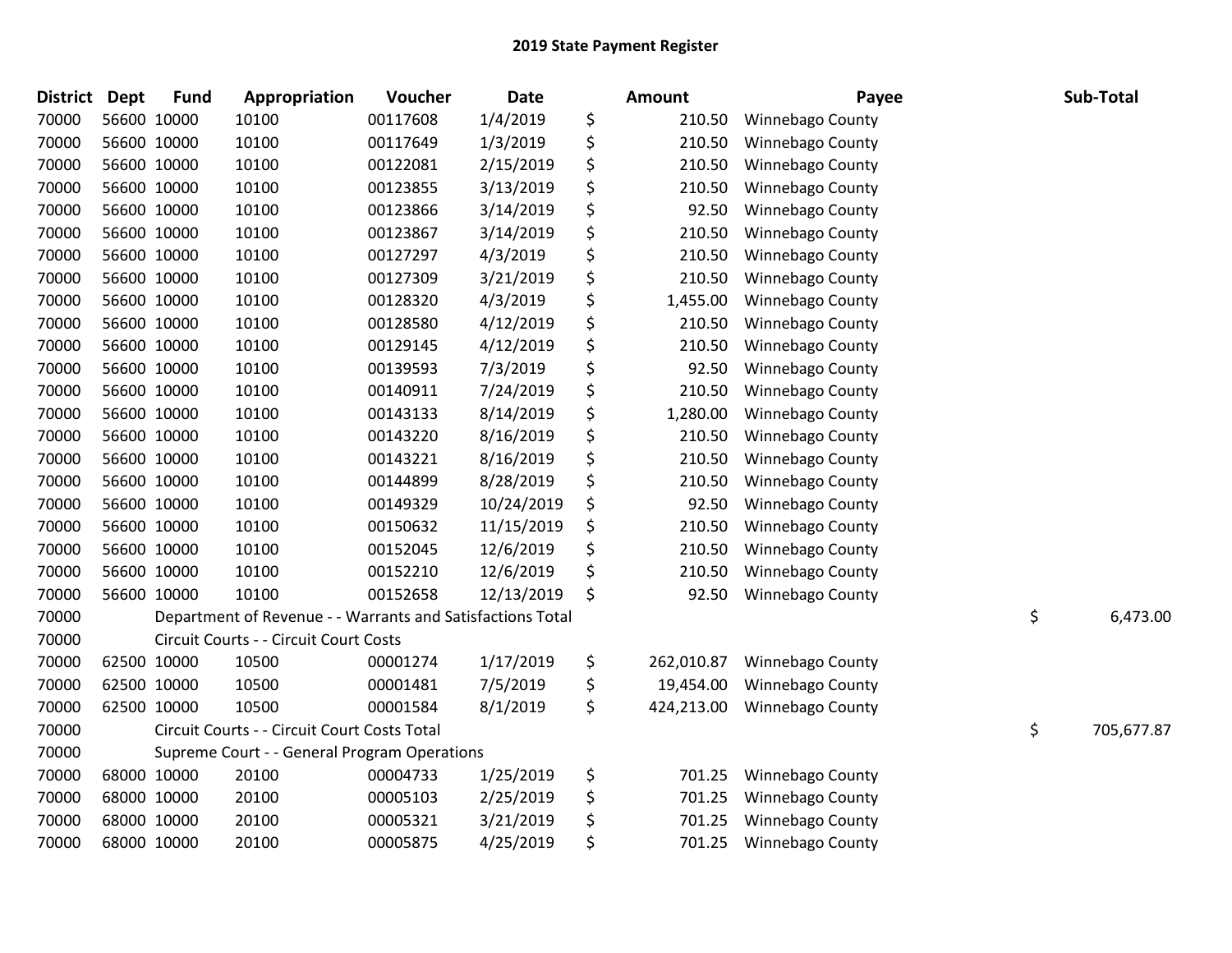| <b>District</b>    | Dept | <b>Fund</b> | Appropriation                                                         | Voucher  | Date       | <b>Amount</b>      | Payee                   | Sub-Total           |
|--------------------|------|-------------|-----------------------------------------------------------------------|----------|------------|--------------------|-------------------------|---------------------|
| 70000              |      | 68000 10000 | 20100                                                                 | 00006159 | 5/28/2019  | \$<br>701.25       | <b>Winnebago County</b> |                     |
| 70000              |      | 68000 10000 | 20100                                                                 | 00007000 | 7/25/2019  | \$<br>701.25       | Winnebago County        |                     |
| 70000              |      | 68000 10000 | 20100                                                                 | 00007223 | 8/26/2019  | \$<br>701.25       | <b>Winnebago County</b> |                     |
| 70000              |      | 68000 10000 | 20100                                                                 | 00007514 | 9/25/2019  | \$<br>701.25       | Winnebago County        |                     |
| 70000              |      | 68000 10000 | 20100                                                                 | 00007748 | 10/25/2019 | \$<br>701.25       | Winnebago County        |                     |
| 70000              |      | 68000 10000 | 20100                                                                 | 00008226 | 11/25/2019 | \$<br>701.25       | <b>Winnebago County</b> |                     |
| 70000              |      | 68000 10000 | 20100                                                                 | 00008637 | 12/26/2019 | \$<br>701.25       | Winnebago County        |                     |
| 70000              |      |             | Supreme Court - - General Program Operations Total                    |          |            |                    |                         | \$<br>7,713.75      |
| 70000              |      |             | Shared Revenue and Tax Relief - - County And Municipal Aid            |          |            |                    |                         |                     |
| 70000              |      | 83500 10000 | 10500                                                                 | 00050118 | 7/22/2019  | \$<br>291,471.29   | <b>Winnebago County</b> |                     |
| 70000              |      | 83500 10000 | 10500                                                                 | 00054417 | 11/18/2019 | \$<br>1,853,845.99 | Winnebago County        |                     |
| 70000              |      |             | Shared Revenue and Tax Relief - - County And Municipal Aid Total      |          |            |                    |                         | \$<br>2,145,317.28  |
| 70000              |      |             | Shared Revenue and Tax Relief - - Exempt Computer Aid                 |          |            |                    |                         |                     |
| 70000              |      | 83500 10000 | 10900                                                                 | 00045439 | 7/22/2019  | \$<br>641,587.65   | Winnebago County        |                     |
| 70000              |      |             | Shared Revenue and Tax Relief - - Exempt Computer Aid Total           |          |            |                    |                         | \$<br>641,587.65    |
| 70000              |      |             | Shared Revenue and Tax Relief - - Utility Aid                         |          |            |                    |                         |                     |
| 70000              |      | 83500 10000 | 11000                                                                 | 00050118 | 7/22/2019  | \$<br>110,886.60   | Winnebago County        |                     |
| 70000              |      | 83500 10000 | 11000                                                                 | 00054417 | 11/18/2019 | \$<br>652,003.85   | <b>Winnebago County</b> |                     |
| 70000              |      |             | Shared Revenue and Tax Relief - - Utility Aid Total                   |          |            |                    |                         | \$<br>762,890.45    |
| 70000              |      |             | Shared Revenue and Tax Relief - - Personal Property Aid               |          |            |                    |                         |                     |
| 70000              |      | 83500 10000 | 11100                                                                 | 00039962 | 5/6/2019   | \$<br>372,616.74   | <b>Winnebago County</b> |                     |
| 70000              |      |             | Shared Revenue and Tax Relief - - Personal Property Aid Total         |          |            |                    |                         | \$<br>372,616.74    |
| 70000              |      |             | Shared Revenue and Tax Relief - - School Lvy Tx/First Dollar Cr       |          |            |                    |                         |                     |
| 70000              |      | 83500 10000 | 30200                                                                 | 00045366 | 7/22/2019  | \$<br>7,220,210.39 | <b>Winnebago County</b> |                     |
| 70000              |      | 83500 10000 | 30200                                                                 | 00048248 | 7/22/2019  | \$<br>1,151,327.15 | Winnebago County        |                     |
| 70000              |      |             | Shared Revenue and Tax Relief - - School Lvy Tx/First Dollar Cr Total |          |            |                    |                         | \$<br>8,371,537.54  |
| 70000              |      |             | Shared Revenue and Tax Relief - - Lottery & Gaming Credit             |          |            |                    |                         |                     |
| 70000              |      | 83500 52100 | 36300                                                                 | 00038733 | 3/25/2019  | \$<br>2,058,755.68 | <b>Winnebago County</b> |                     |
| 70000              |      |             | Shared Revenue and Tax Relief - - Lottery & Gaming Credit Total       |          |            |                    |                         | \$<br>2,058,755.68  |
| <b>70000 Total</b> |      |             |                                                                       |          |            |                    |                         | \$<br>46,119,470.50 |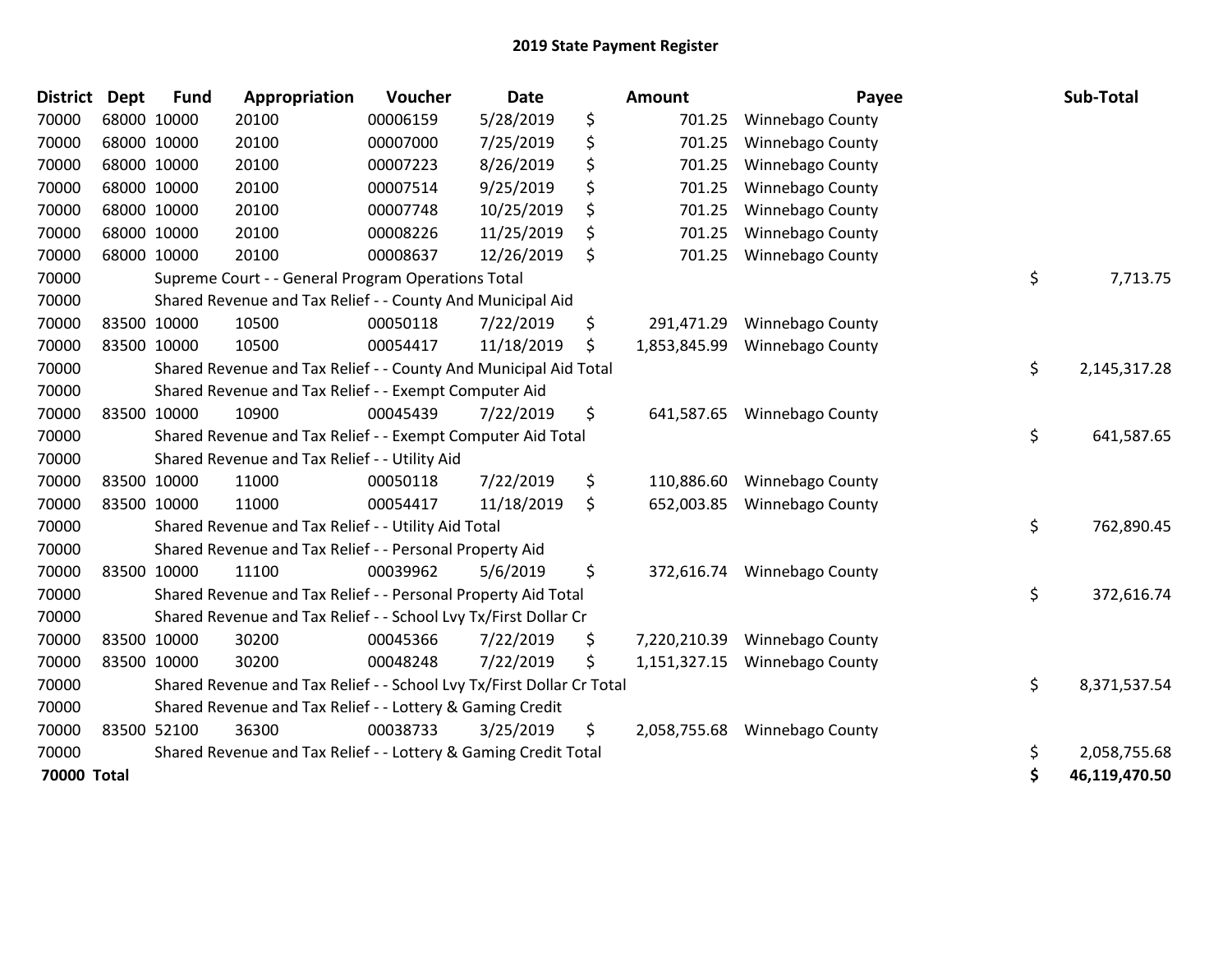| <b>District</b> | <b>Dept</b> | <b>Fund</b> | Appropriation                                                      | Voucher  | <b>Date</b> | <b>Amount</b>   | Payee                    |    | Sub-Total  |
|-----------------|-------------|-------------|--------------------------------------------------------------------|----------|-------------|-----------------|--------------------------|----|------------|
| 70002           |             |             | Dept of Safety & Prof Services - - Fire Dues Distribution          |          |             |                 |                          |    |            |
| 70002           |             | 16500 10000 | 22500                                                              | 00029950 | 7/15/2019   | \$              | 29,849.51 Town Of Algoma |    |            |
| 70002           |             |             | Dept of Safety & Prof Services - - Fire Dues Distribution Total    |          |             |                 |                          | \$ | 29,849.51  |
| 70002           |             |             | Dept of Natural Resources - - Resaids - Cnty Forst, Cl & Mfl       |          |             |                 |                          |    |            |
| 70002           |             | 37000 21200 | 57100                                                              | 00333457 | 6/21/2019   | \$<br>6.46      | Town Of Algoma           |    |            |
| 70002           |             |             | Dept of Natural Resources - - Resaids - Cnty Forst, Cl & Mfl Total |          |             |                 |                          | \$ | 6.46       |
| 70002           |             |             | Dept of Natural Resources - - Ea - Urban Nonpoint Source           |          |             |                 |                          |    |            |
| 70002           |             | 37000 27400 | 65800                                                              | 00303484 | 3/7/2019    | \$              | 48,132.00 Town Of Algoma |    |            |
| 70002           |             |             | Dept of Natural Resources - - Ea - Urban Nonpoint Source Total     |          |             |                 |                          | \$ | 48,132.00  |
| 70002           |             |             | Dept of Natural Resources - - Fin Asst For Responsible Units       |          |             |                 |                          |    |            |
| 70002           |             | 37000 27400 | 67000                                                              | 00322683 | 5/22/2019   | \$              | 10,736.41 Town Of Algoma |    |            |
| 70002           |             |             | Dept of Natural Resources - - Fin Asst For Responsible Units Total |          |             |                 |                          | \$ | 10,736.41  |
| 70002           |             |             | WI Dept of Transportation - - Trns Aids To Mnc.-Sf                 |          |             |                 |                          |    |            |
| 70002           |             | 39500 21100 | 19100                                                              | 00337641 | 1/7/2019    | \$              | 24,882.06 Town Of Algoma |    |            |
| 70002           |             | 39500 21100 | 19100                                                              | 00364955 | 4/1/2019    | \$<br>24,882.06 | Town Of Algoma           |    |            |
| 70002           |             | 39500 21100 | 19100                                                              | 00402964 | 7/1/2019    | \$<br>24,882.06 | Town Of Algoma           |    |            |
| 70002           |             | 39500 21100 | 19100                                                              | 00445782 | 10/7/2019   | \$<br>24,882.08 | Town Of Algoma           |    |            |
| 70002           |             |             | WI Dept of Transportation - - Trns Aids To Mnc.-Sf Total           |          |             |                 |                          | \$ | 99,528.26  |
| 70002           |             |             | Shared Revenue and Tax Relief - - County And Municipal Aid         |          |             |                 |                          |    |            |
| 70002           |             | 83500 10000 | 10500                                                              | 00050097 | 7/22/2019   | \$              | 9,120.61 Town Of Algoma  |    |            |
| 70002           |             | 83500 10000 | 10500                                                              | 00054396 | 11/18/2019  | \$              | 51,683.44 Town Of Algoma |    |            |
| 70002           |             |             | Shared Revenue and Tax Relief - - County And Municipal Aid Total   |          |             |                 |                          | \$ | 60,804.05  |
| 70002           |             |             | Shared Revenue and Tax Relief - - Exempt Computer Aid              |          |             |                 |                          |    |            |
| 70002           |             | 83500 10000 | 10900                                                              | 00047119 | 7/22/2019   | \$              | 263.97 Town Of Algoma    |    |            |
| 70002           |             |             | Shared Revenue and Tax Relief - - Exempt Computer Aid Total        |          |             |                 |                          | \$ | 263.97     |
| 70002           |             |             | Shared Revenue and Tax Relief - - Utility Aid                      |          |             |                 |                          |    |            |
| 70002           |             | 83500 10000 | 11000                                                              | 00050097 | 7/22/2019   | \$<br>12.41     | Town Of Algoma           |    |            |
| 70002           |             | 83500 10000 | 11000                                                              | 00054396 | 11/18/2019  | \$              | 73.31 Town Of Algoma     |    |            |
| 70002           |             |             | Shared Revenue and Tax Relief - - Utility Aid Total                |          |             |                 |                          | \$ | 85.72      |
| 70002           |             |             | Shared Revenue and Tax Relief - - Personal Property Aid            |          |             |                 |                          |    |            |
| 70002           |             | 83500 10000 | 11100                                                              | 00041713 | 5/6/2019    | \$<br>3,290.83  | Town Of Algoma           |    |            |
| 70002           |             |             | Shared Revenue and Tax Relief - - Personal Property Aid Total      |          |             |                 |                          | \$ | 3,290.83   |
| 70002 Total     |             |             |                                                                    |          |             |                 |                          | Ś  | 252,697.21 |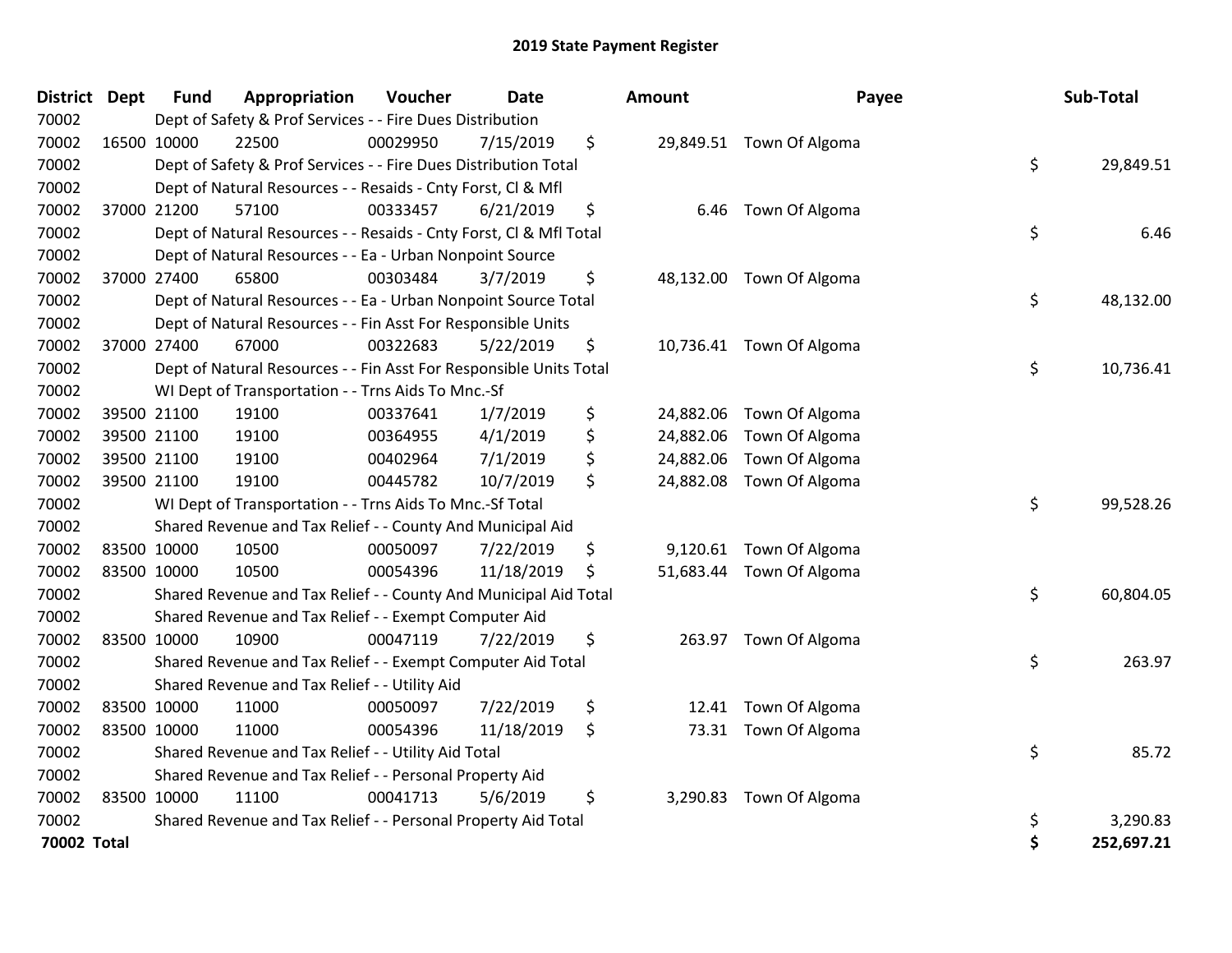| <b>District</b> | <b>Dept</b> | <b>Fund</b> | Appropriation                                                      | Voucher  | <b>Date</b> |     | Amount | Payee                        | Sub-Total        |
|-----------------|-------------|-------------|--------------------------------------------------------------------|----------|-------------|-----|--------|------------------------------|------------------|
| 70004           |             |             | Dept of Safety & Prof Services - - Fire Dues Distribution          |          |             |     |        |                              |                  |
| 70004           |             | 16500 10000 | 22500                                                              | 00030136 | 7/15/2019   | \$  |        | 11,843.32 Town Of Black Wolf |                  |
| 70004           |             |             | Dept of Safety & Prof Services - - Fire Dues Distribution Total    |          |             |     |        |                              | \$<br>11,843.32  |
| 70004           |             |             | Dept of Natural Resources - - Resaids - Cnty Forst, Cl & Mfl       |          |             |     |        |                              |                  |
| 70004           |             | 37000 21200 | 57100                                                              | 00333458 | 6/21/2019   | \$  | 54.05  | Town Of Black Wolf           |                  |
| 70004           |             |             | Dept of Natural Resources - - Resaids - Cnty Forst, Cl & Mfl Total |          |             |     |        |                              | \$<br>54.05      |
| 70004           |             |             | Dept of Natural Resources - - Fin Asst For Responsible Units       |          |             |     |        |                              |                  |
| 70004           |             | 37000 27400 | 67000                                                              | 00323330 | 5/22/2019   | \$  |        | 4,150.18 Town Of Black Wolf  |                  |
| 70004           |             |             | Dept of Natural Resources - - Fin Asst For Responsible Units Total |          |             |     |        |                              | \$<br>4,150.18   |
| 70004           |             |             | WI Dept of Transportation - - Trns Aids To Mnc.-Sf                 |          |             |     |        |                              |                  |
| 70004           |             | 39500 21100 | 19100                                                              | 00337642 | 1/7/2019    | \$  |        | 16,818.56 Town Of Black Wolf |                  |
| 70004           |             | 39500 21100 | 19100                                                              | 00364956 | 4/1/2019    | \$  |        | 16,818.56 Town Of Black Wolf |                  |
| 70004           |             | 39500 21100 | 19100                                                              | 00402965 | 7/1/2019    | \$  |        | 16,818.56 Town Of Black Wolf |                  |
| 70004           |             | 39500 21100 | 19100                                                              | 00445783 | 10/7/2019   | \$  |        | 16,818.56 Town Of Black Wolf |                  |
| 70004           |             |             | WI Dept of Transportation - - Trns Aids To Mnc.-Sf Total           |          |             |     |        |                              | \$<br>67,274.24  |
| 70004           |             |             | Elections Commission - - 2018 Hava Election Security               |          |             |     |        |                              |                  |
| 70004           |             | 51000 22000 | 18200                                                              | 00002599 | 11/15/2019  | \$  |        | 700.00 Town Of Black Wolf    |                  |
| 70004           |             |             | Elections Commission - - 2018 Hava Election Security Total         |          |             |     |        |                              | \$<br>700.00     |
| 70004           |             |             | Shared Revenue and Tax Relief - - County And Municipal Aid         |          |             |     |        |                              |                  |
| 70004           |             | 83500 10000 | 10500                                                              | 00050098 | 7/22/2019   | \$  |        | 4,155.16 Town Of Black Wolf  |                  |
| 70004           |             | 83500 10000 | 10500                                                              | 00054397 | 11/18/2019  | \$  |        | 23,545.93 Town Of Black Wolf |                  |
| 70004           |             |             | Shared Revenue and Tax Relief - - County And Municipal Aid Total   |          |             |     |        |                              | \$<br>27,701.09  |
| 70004           |             |             | Shared Revenue and Tax Relief - - Exempt Computer Aid              |          |             |     |        |                              |                  |
| 70004           |             | 83500 10000 | 10900                                                              | 00047120 | 7/22/2019   | \$  |        | 38.45 Town Of Black Wolf     |                  |
| 70004           |             |             | Shared Revenue and Tax Relief - - Exempt Computer Aid Total        |          |             |     |        |                              | \$<br>38.45      |
| 70004           |             |             | Shared Revenue and Tax Relief - - Utility Aid                      |          |             |     |        |                              |                  |
| 70004           |             | 83500 10000 | 11000                                                              | 00054397 | 11/18/2019  | -\$ | 3.62   | Town Of Black Wolf           |                  |
| 70004           |             |             | Shared Revenue and Tax Relief - - Utility Aid Total                |          |             |     |        |                              | \$<br>3.62       |
| 70004           |             |             | Shared Revenue and Tax Relief - - Personal Property Aid            |          |             |     |        |                              |                  |
| 70004           |             | 83500 10000 | 11100                                                              | 00041714 | 5/6/2019    | \$  | 485.19 | Town Of Black Wolf           |                  |
| 70004           |             |             | Shared Revenue and Tax Relief - - Personal Property Aid Total      |          |             |     |        |                              | \$<br>485.19     |
| 70004 Total     |             |             |                                                                    |          |             |     |        |                              | \$<br>112,250.14 |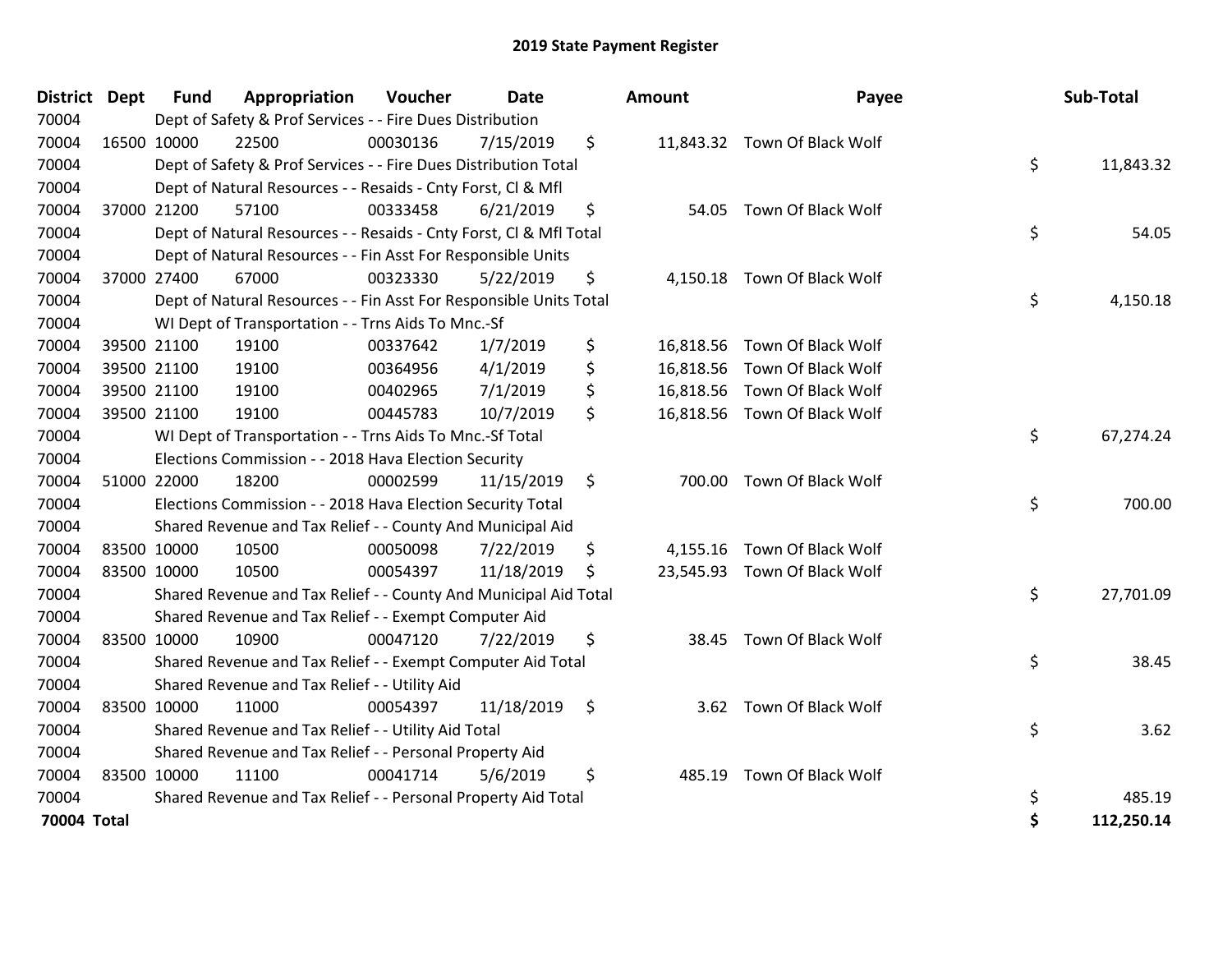| <b>District</b> | <b>Dept</b> | <b>Fund</b> | Appropriation                                                     | Voucher  | Date      | <b>Amount</b>   | Payee           | Sub-Total       |
|-----------------|-------------|-------------|-------------------------------------------------------------------|----------|-----------|-----------------|-----------------|-----------------|
| 70006           |             |             | Dept of Safety & Prof Services - - Fire Dues Distribution         |          |           |                 |                 |                 |
| 70006           |             | 16500 10000 | 22500                                                             | 00029979 | 7/15/2019 | \$<br>23,801.03 | Town Of Clayton |                 |
| 70006           |             |             | Dept of Safety & Prof Services - - Fire Dues Distribution Total   |          |           |                 |                 | \$<br>23,801.03 |
| 70006           |             |             | Dept of Natural Resources - - Aids In Lieu Of Taxes - Gener       |          |           |                 |                 |                 |
| 70006           |             | 37000 10000 | 50300                                                             | 00298910 | 2/19/2019 | \$<br>6,748.81  | Town Of Clayton |                 |
| 70006           |             | 37000 10000 | 50300                                                             | 00313554 | 4/19/2019 | \$<br>623.02    | Town Of Clayton |                 |
| 70006           |             |             | Dept of Natural Resources - - Aids In Lieu Of Taxes - Gener Total |          |           |                 |                 | \$<br>7,371.83  |
| 70006           |             |             | Dept of Natural Resources - - Taxes & Assessmts-Conserv Fund      |          |           |                 |                 |                 |
| 70006           |             | 37000 21200 | 16900                                                             | 00293596 | 1/30/2019 | \$<br>20.00     | Town Of Clayton |                 |
| 70006           |             | 37000 21200 | 16900                                                             | 00293597 | 1/30/2019 | \$<br>20.00     | Town Of Clayton |                 |
| 70006           |             | 37000 21200 | 16900                                                             | 00293598 | 1/30/2019 | \$<br>20.00     | Town Of Clayton |                 |
| 70006           |             | 37000 21200 | 16900                                                             | 00293599 | 1/30/2019 | \$<br>20.00     | Town Of Clayton |                 |
| 70006           |             | 37000 21200 | 16900                                                             | 00293600 | 1/30/2019 | \$<br>20.00     | Town Of Clayton |                 |
| 70006           |             | 37000 21200 | 16900                                                             | 00293601 | 1/30/2019 | \$<br>20.00     | Town Of Clayton |                 |
| 70006           |             | 37000 21200 | 16900                                                             | 00293602 | 1/30/2019 | \$<br>20.00     | Town Of Clayton |                 |
| 70006           |             | 37000 21200 | 16900                                                             | 00293603 | 1/30/2019 | \$<br>20.00     | Town Of Clayton |                 |
| 70006           |             | 37000 21200 | 16900                                                             | 00293604 | 1/30/2019 | \$<br>20.00     | Town Of Clayton |                 |
| 70006           |             | 37000 21200 | 16900                                                             | 00293605 | 1/30/2019 | \$<br>20.00     | Town Of Clayton |                 |
| 70006           |             | 37000 21200 | 16900                                                             | 00293606 | 1/30/2019 | \$<br>20.00     | Town Of Clayton |                 |
| 70006           |             | 37000 21200 | 16900                                                             | 00293607 | 1/30/2019 | \$<br>20.00     | Town Of Clayton |                 |
| 70006           |             | 37000 21200 | 16900                                                             | 00293608 | 1/30/2019 | \$<br>20.00     | Town Of Clayton |                 |
| 70006           |             | 37000 21200 | 16900                                                             | 00293609 | 1/30/2019 | \$<br>20.00     | Town Of Clayton |                 |
| 70006           |             | 37000 21200 | 16900                                                             | 00293610 | 1/30/2019 | \$<br>20.00     | Town Of Clayton |                 |
| 70006           |             | 37000 21200 | 16900                                                             | 00293611 | 1/30/2019 | \$<br>20.00     | Town Of Clayton |                 |
| 70006           |             | 37000 21200 | 16900                                                             | 00293612 | 1/30/2019 | \$<br>20.00     | Town Of Clayton |                 |
| 70006           |             | 37000 21200 | 16900                                                             | 00293613 | 1/30/2019 | \$<br>20.00     | Town Of Clayton |                 |
| 70006           |             | 37000 21200 | 16900                                                             | 00293614 | 1/30/2019 | \$<br>20.00     | Town Of Clayton |                 |
| 70006           |             | 37000 21200 | 16900                                                             | 00293615 | 1/30/2019 | \$<br>20.00     | Town Of Clayton |                 |
| 70006           |             | 37000 21200 | 16900                                                             | 00293616 | 1/30/2019 | \$<br>20.00     | Town Of Clayton |                 |
| 70006           |             | 37000 21200 | 16900                                                             | 00293617 | 1/30/2019 | \$<br>20.00     | Town Of Clayton |                 |
| 70006           |             | 37000 21200 | 16900                                                             | 00293618 | 1/30/2019 | \$<br>20.00     | Town Of Clayton |                 |
| 70006           |             | 37000 21200 | 16900                                                             | 00293619 | 1/30/2019 | \$<br>20.00     | Town Of Clayton |                 |
| 70006           |             | 37000 21200 | 16900                                                             | 00293620 | 1/30/2019 | \$<br>20.00     | Town Of Clayton |                 |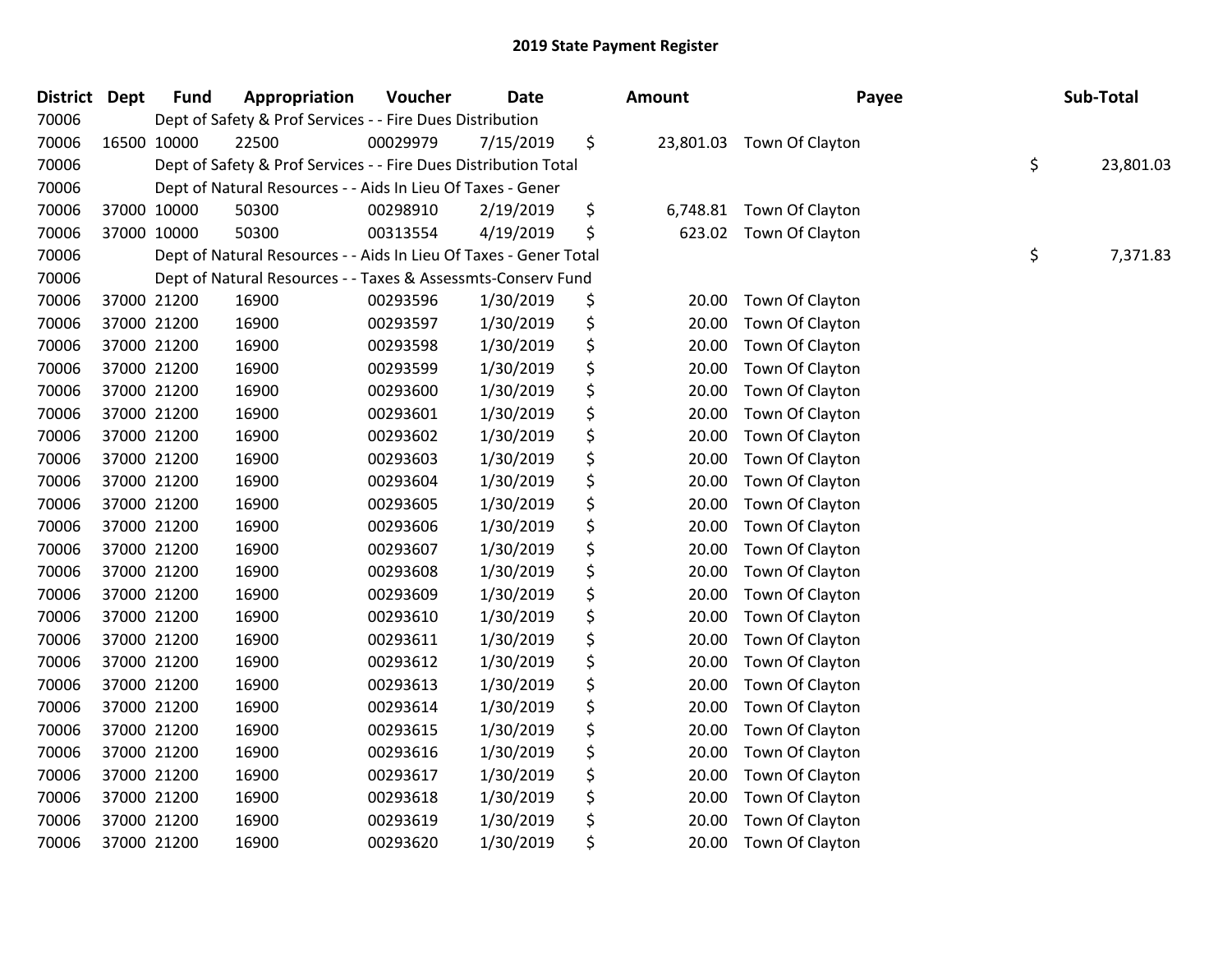| <b>District</b> | <b>Dept</b> | <b>Fund</b> | Appropriation | Voucher  | <b>Date</b> | <b>Amount</b> | Payee           | Sub-Total |
|-----------------|-------------|-------------|---------------|----------|-------------|---------------|-----------------|-----------|
| 70006           | 37000 21200 |             | 16900         | 00293621 | 1/30/2019   | \$<br>20.00   | Town Of Clayton |           |
| 70006           | 37000 21200 |             | 16900         | 00293622 | 1/30/2019   | \$<br>20.00   | Town Of Clayton |           |
| 70006           | 37000 21200 |             | 16900         | 00293623 | 1/30/2019   | \$<br>20.00   | Town Of Clayton |           |
| 70006           | 37000 21200 |             | 16900         | 00293624 | 1/30/2019   | \$<br>20.00   | Town Of Clayton |           |
| 70006           | 37000 21200 |             | 16900         | 00293625 | 1/30/2019   | \$<br>20.00   | Town Of Clayton |           |
| 70006           | 37000 21200 |             | 16900         | 00293626 | 1/30/2019   | \$<br>20.00   | Town Of Clayton |           |
| 70006           | 37000 21200 |             | 16900         | 00293627 | 1/30/2019   | \$<br>20.00   | Town Of Clayton |           |
| 70006           | 37000 21200 |             | 16900         | 00293628 | 1/30/2019   | \$<br>20.00   | Town Of Clayton |           |
| 70006           | 37000 21200 |             | 16900         | 00293629 | 1/30/2019   | \$<br>20.00   | Town Of Clayton |           |
| 70006           | 37000 21200 |             | 16900         | 00293630 | 1/30/2019   | \$<br>20.00   | Town Of Clayton |           |
| 70006           | 37000 21200 |             | 16900         | 00293631 | 1/30/2019   | \$<br>20.00   | Town Of Clayton |           |
| 70006           | 37000 21200 |             | 16900         | 00293632 | 1/30/2019   | \$<br>20.00   | Town Of Clayton |           |
| 70006           | 37000 21200 |             | 16900         | 00293633 | 1/30/2019   | \$<br>20.00   | Town Of Clayton |           |
| 70006           | 37000 21200 |             | 16900         | 00293634 | 1/30/2019   | \$<br>20.00   | Town Of Clayton |           |
| 70006           | 37000 21200 |             | 16900         | 00293635 | 1/30/2019   | \$<br>20.00   | Town Of Clayton |           |
| 70006           | 37000 21200 |             | 16900         | 00293636 | 1/30/2019   | \$<br>20.00   | Town Of Clayton |           |
| 70006           | 37000 21200 |             | 16900         | 00293637 | 1/30/2019   | \$<br>20.00   | Town Of Clayton |           |
| 70006           | 37000 21200 |             | 16900         | 00293638 | 1/30/2019   | \$<br>20.00   | Town Of Clayton |           |
| 70006           | 37000 21200 |             | 16900         | 00293639 | 1/30/2019   | \$<br>20.00   | Town Of Clayton |           |
| 70006           | 37000 21200 |             | 16900         | 00293640 | 1/30/2019   | \$<br>20.00   | Town Of Clayton |           |
| 70006           | 37000 21200 |             | 16900         | 00293641 | 1/30/2019   | \$<br>20.00   | Town Of Clayton |           |
| 70006           | 37000 21200 |             | 16900         | 00293642 | 1/30/2019   | \$<br>20.00   | Town Of Clayton |           |
| 70006           | 37000 21200 |             | 16900         | 00293643 | 1/30/2019   | \$<br>20.00   | Town Of Clayton |           |
| 70006           | 37000 21200 |             | 16900         | 00293644 | 1/30/2019   | \$<br>20.00   | Town Of Clayton |           |
| 70006           | 37000 21200 |             | 16900         | 00293645 | 1/30/2019   | \$<br>20.00   | Town Of Clayton |           |
| 70006           | 37000 21200 |             | 16900         | 00293646 | 1/30/2019   | \$<br>20.00   | Town Of Clayton |           |
| 70006           | 37000 21200 |             | 16900         | 00293647 | 1/30/2019   | \$<br>20.00   | Town Of Clayton |           |
| 70006           | 37000 21200 |             | 16900         | 00293648 | 1/30/2019   | \$<br>20.00   | Town Of Clayton |           |
| 70006           | 37000 21200 |             | 16900         | 00293649 | 1/30/2019   | \$<br>20.00   | Town Of Clayton |           |
| 70006           | 37000 21200 |             | 16900         | 00293650 | 1/30/2019   | \$<br>20.00   | Town Of Clayton |           |
| 70006           | 37000 21200 |             | 16900         | 00293651 | 1/30/2019   | \$<br>20.00   | Town Of Clayton |           |
| 70006           | 37000 21200 |             | 16900         | 00293652 | 1/30/2019   | \$<br>20.00   | Town Of Clayton |           |
| 70006           | 37000 21200 |             | 16900         | 00293653 | 1/30/2019   | \$<br>20.00   | Town Of Clayton |           |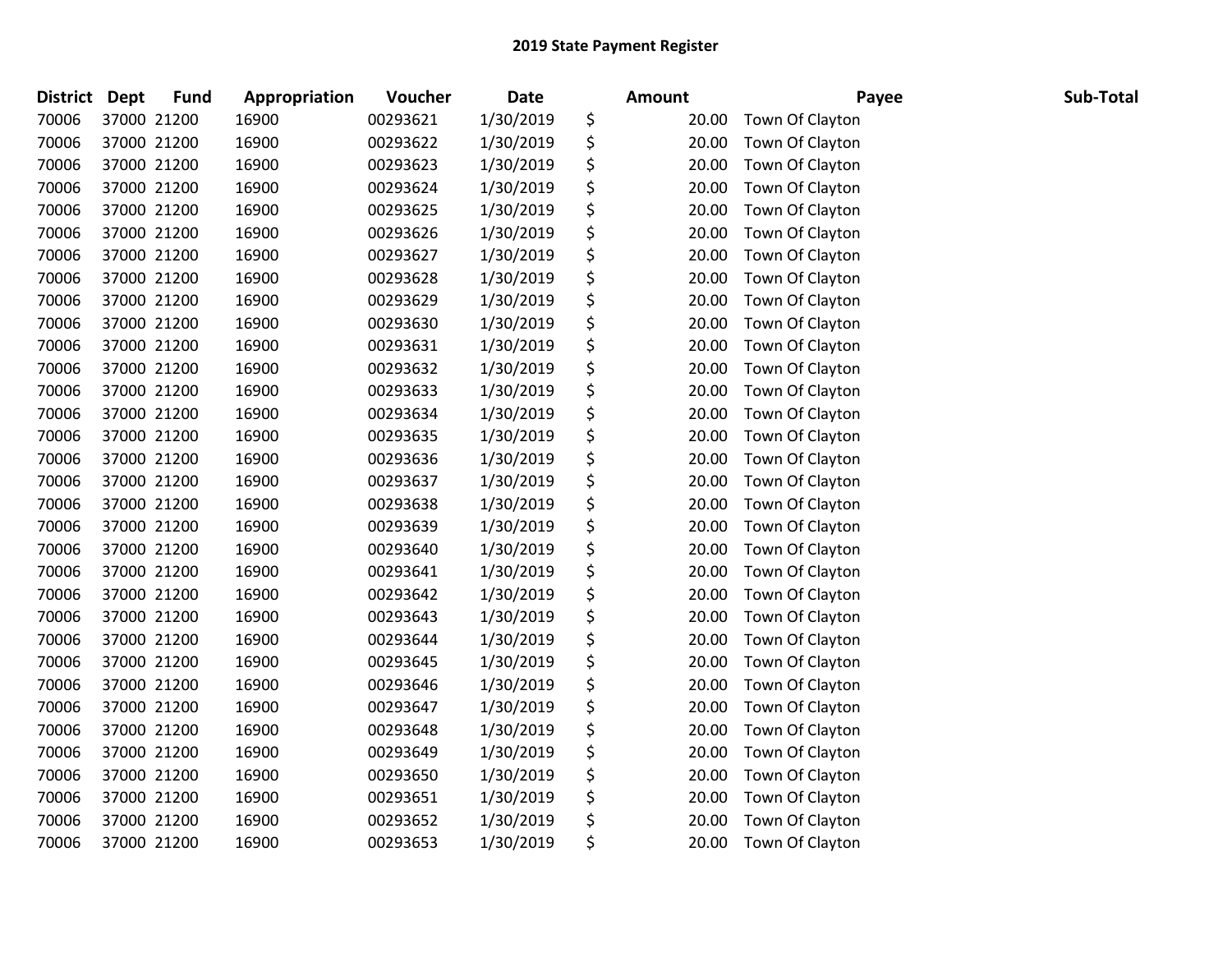| <b>District</b> | Dept | <b>Fund</b> | Appropriation                                                      | Voucher  | <b>Date</b> | Amount          | Payee                     | <b>Sub-Total</b> |
|-----------------|------|-------------|--------------------------------------------------------------------|----------|-------------|-----------------|---------------------------|------------------|
| 70006           |      | 37000 21200 | 16900                                                              | 00293654 | 1/30/2019   | \$<br>20.00     | Town Of Clayton           |                  |
| 70006           |      | 37000 21200 | 16900                                                              | 00293655 | 1/30/2019   | \$<br>20.00     | Town Of Clayton           |                  |
| 70006           |      | 37000 21200 | 16900                                                              | 00293656 | 1/30/2019   | \$<br>20.00     | Town Of Clayton           |                  |
| 70006           |      | 37000 21200 | 16900                                                              | 00293657 | 1/30/2019   | \$<br>20.00     | Town Of Clayton           |                  |
| 70006           |      | 37000 21200 | 16900                                                              | 00293658 | 1/30/2019   | \$<br>20.00     | Town Of Clayton           |                  |
| 70006           |      | 37000 21200 | 16900                                                              | 00293659 | 1/30/2019   | \$<br>20.00     | Town Of Clayton           |                  |
| 70006           |      | 37000 21200 | 16900                                                              | 00293660 | 1/30/2019   | \$<br>20.00     | Town Of Clayton           |                  |
| 70006           |      | 37000 21200 | 16900                                                              | 00293661 | 1/30/2019   | \$<br>20.00     | Town Of Clayton           |                  |
| 70006           |      |             | Dept of Natural Resources - - Taxes & Assessmts-Conserv Fund Total |          |             |                 |                           | \$<br>1,320.00   |
| 70006           |      |             | Dept of Natural Resources - - Resaids - Cnty Forst, Cl & Mfl       |          |             |                 |                           |                  |
| 70006           |      | 37000 21200 | 57100                                                              | 00333459 | 6/21/2019   | \$<br>34.29     | Town Of Clayton           |                  |
| 70006           |      |             | Dept of Natural Resources - - Resaids - Cnty Forst, Cl & Mfl Total |          |             |                 |                           | \$<br>34.29      |
| 70006           |      |             | Dept of Natural Resources - - Aids In Lieu Of Taxes - Sum S        |          |             |                 |                           |                  |
| 70006           |      | 37000 21200 | 57900                                                              | 00313553 | 4/19/2019   | \$<br>61.49     | Town Of Clayton           |                  |
| 70006           |      |             | Dept of Natural Resources - - Aids In Lieu Of Taxes - Sum S Total  |          |             |                 |                           | \$<br>61.49      |
| 70006           |      |             | Dept of Natural Resources - - Fin Asst For Responsible Units       |          |             |                 |                           |                  |
| 70006           |      | 37000 27400 | 67000                                                              | 00323296 | 5/22/2019   | \$<br>6,106.00  | Town Of Clayton           |                  |
| 70006           |      |             | Dept of Natural Resources - - Fin Asst For Responsible Units Total |          |             |                 |                           | \$<br>6,106.00   |
| 70006           |      |             | Dept of Natural Resources - - Recycling Consolidation Grants       |          |             |                 |                           |                  |
| 70006           |      | 37000 27400 | 67300                                                              | 00323296 | 5/22/2019   | \$<br>1,064.24  | Town Of Clayton           |                  |
| 70006           |      |             | Dept of Natural Resources - - Recycling Consolidation Grants Total |          |             |                 |                           | \$<br>1,064.24   |
| 70006           |      |             | WI Dept of Transportation - - Trns Aids To Mnc.-Sf                 |          |             |                 |                           |                  |
| 70006           |      | 39500 21100 | 19100                                                              | 00337643 | 1/7/2019    | \$              | 44,071.07 Town Of Clayton |                  |
| 70006           |      | 39500 21100 | 19100                                                              | 00364957 | 4/1/2019    | \$<br>44,071.07 | Town Of Clayton           |                  |
| 70006           |      | 39500 21100 | 19100                                                              | 00402966 | 7/1/2019    | \$<br>44,071.07 | Town Of Clayton           |                  |
| 70006           |      | 39500 21100 | 19100                                                              | 00445784 | 10/7/2019   | \$<br>44,071.10 | Town Of Clayton           |                  |
| 70006           |      |             | WI Dept of Transportation - - Trns Aids To Mnc.-Sf Total           |          |             |                 |                           | \$<br>176,284.31 |
| 70006           |      |             | Shared Revenue and Tax Relief - - County And Municipal Aid         |          |             |                 |                           |                  |
| 70006           |      | 83500 10000 | 10500                                                              | 00050099 | 7/22/2019   | \$<br>5,059.25  | Town Of Clayton           |                  |
| 70006           |      | 83500 10000 | 10500                                                              | 00054398 | 11/18/2019  | \$<br>28,669.08 | Town Of Clayton           |                  |
| 70006           |      |             | Shared Revenue and Tax Relief - - County And Municipal Aid Total   |          |             |                 |                           | \$<br>33,728.33  |
| 70006           |      |             | Shared Revenue and Tax Relief - - Exempt Computer Aid              |          |             |                 |                           |                  |
| 70006           |      | 83500 10000 | 10900                                                              | 00047121 | 7/22/2019   | \$<br>4,418.91  | Town Of Clayton           |                  |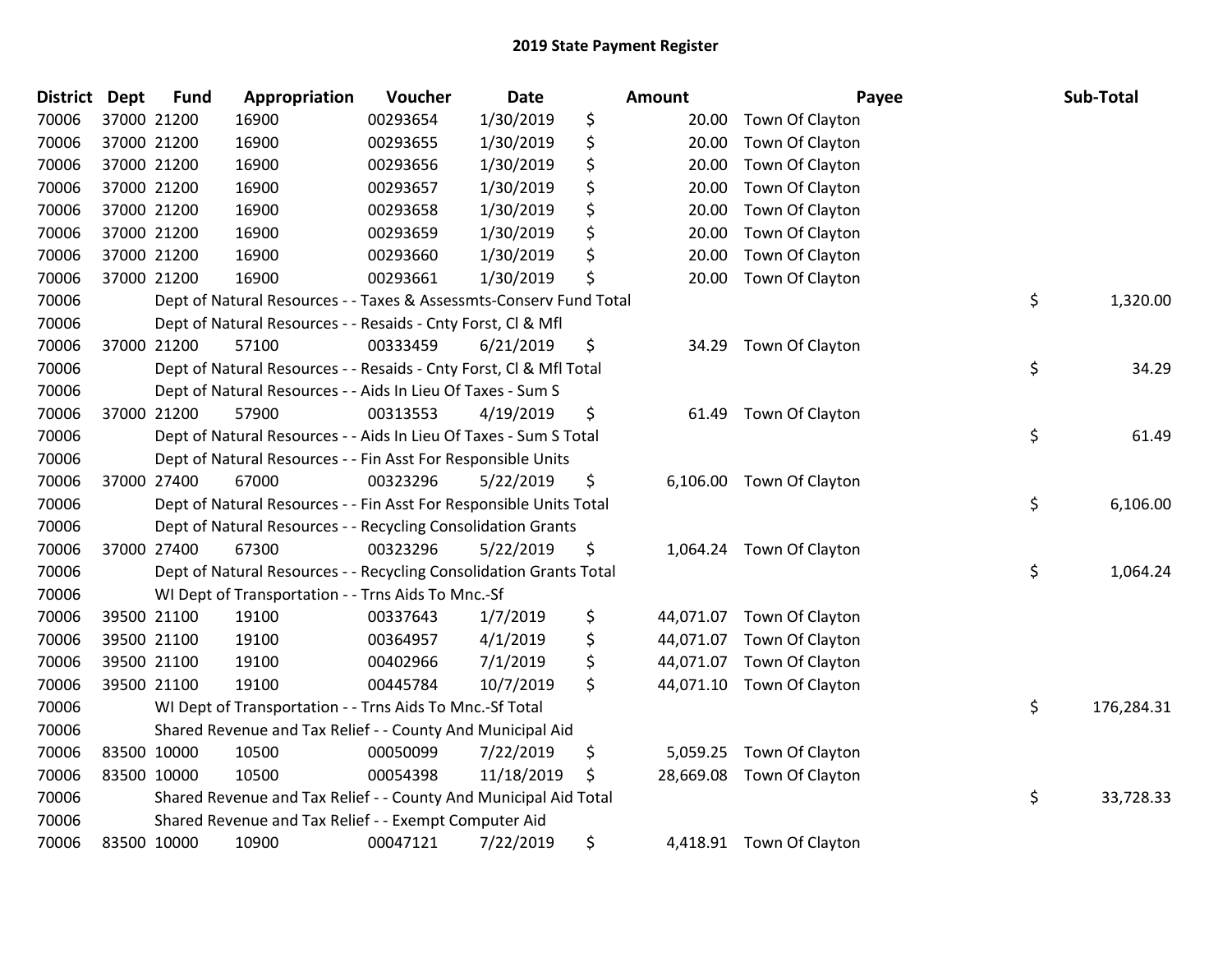| <b>District</b> | Dept | <b>Fund</b> | Appropriation                                                   | Voucher  | Date      | <b>Amount</b> | Payee           | Sub-Total  |
|-----------------|------|-------------|-----------------------------------------------------------------|----------|-----------|---------------|-----------------|------------|
| 70006           |      |             | Shared Revenue and Tax Relief - - Exempt Computer Aid Total     |          |           |               |                 | 4,418.91   |
| 70006           |      |             | Shared Revenue and Tax Relief - - Personal Property Aid         |          |           |               |                 |            |
| 70006           |      | 83500 10000 | 11100                                                           | 00041715 | 5/6/2019  | 8.140.44      | Town Of Clayton |            |
| 70006           |      |             | Shared Revenue and Tax Relief - - Personal Property Aid Total   |          |           |               |                 | 8,140.44   |
| 70006           |      |             | Shared Revenue and Tax Relief - - Lottery & Gaming Credit       |          |           |               |                 |            |
| 70006           |      | 83500 52100 | 36300                                                           | 00038574 | 3/25/2019 | 5.141.64      | Town Of Clayton |            |
| 70006           |      |             | Shared Revenue and Tax Relief - - Lottery & Gaming Credit Total |          |           |               |                 | 5,141.64   |
| 70006 Total     |      |             |                                                                 |          |           |               |                 | 267,472.51 |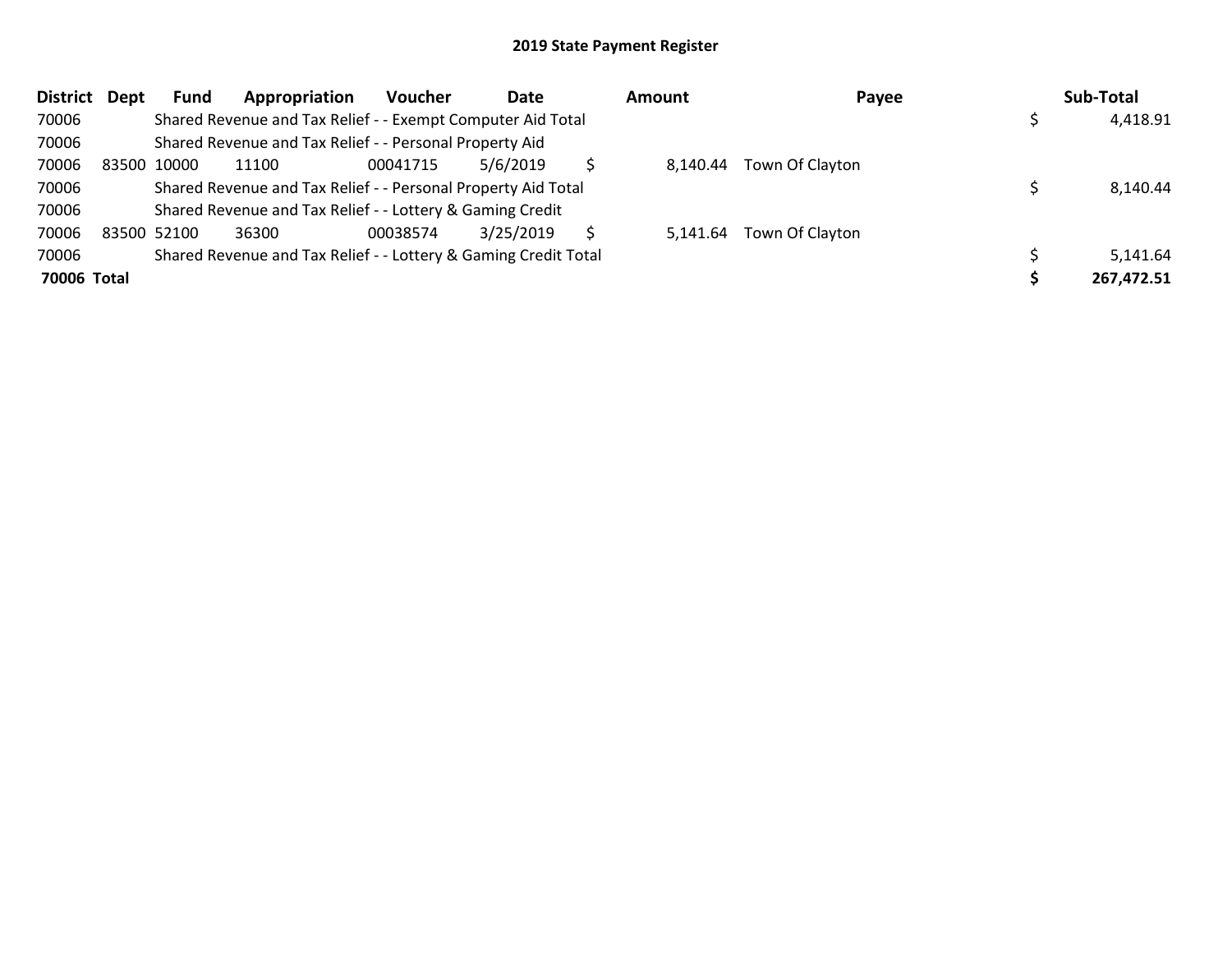| District Dept | <b>Fund</b> | Appropriation                                                      | Voucher  | <b>Date</b> | Amount | Payee                     | Sub-Total        |
|---------------|-------------|--------------------------------------------------------------------|----------|-------------|--------|---------------------------|------------------|
| 70010         |             | Dept of Safety & Prof Services - - Fire Dues Distribution          |          |             |        |                           |                  |
| 70010         | 16500 10000 | 22500                                                              | 00030030 | 7/15/2019   | \$     | 17,965.77 Town Of Neenah  |                  |
| 70010         |             | Dept of Safety & Prof Services - - Fire Dues Distribution Total    |          |             |        |                           | \$<br>17,965.77  |
| 70010         |             | Dept of Natural Resources - - Resaids - Cnty Forst, Cl & Mfl       |          |             |        |                           |                  |
| 70010         | 37000 21200 | 57100                                                              | 00333460 | 6/21/2019   | \$     | 13.15 Town Of Neenah      |                  |
| 70010         |             | Dept of Natural Resources - - Resaids - Cnty Forst, Cl & Mfl Total |          |             |        |                           | \$<br>13.15      |
| 70010         |             | Dept of Natural Resources - - Fin Asst For Responsible Units       |          |             |        |                           |                  |
| 70010         | 37000 27400 | 67000                                                              | 00323504 | 5/22/2019   | \$     | 8,511.94 Town Of Neenah   |                  |
| 70010         |             | Dept of Natural Resources - - Fin Asst For Responsible Units Total |          |             |        |                           | \$<br>8,511.94   |
| 70010         |             | Dept of Natural Resources - - Recycling Consolidation Grants       |          |             |        |                           |                  |
| 70010         | 37000 27400 | 67300                                                              | 00323504 | 5/22/2019   | \$     | 908.79 Town Of Neenah     |                  |
| 70010         |             | Dept of Natural Resources - - Recycling Consolidation Grants Total |          |             |        |                           | \$<br>908.79     |
| 70010         |             | WI Dept of Transportation - - Trns Aids To Mnc.-Sf                 |          |             |        |                           |                  |
| 70010         | 39500 21100 | 19100                                                              | 00337644 | 1/7/2019    | \$     | 18,811.92 Town Of Neenah  |                  |
| 70010         | 39500 21100 | 19100                                                              | 00364958 | 4/1/2019    | \$     | 18,811.92 Town Of Neenah  |                  |
| 70010         | 39500 21100 | 19100                                                              | 00402967 | 7/1/2019    | \$     | 18,811.92 Town Of Neenah  |                  |
| 70010         | 39500 21100 | 19100                                                              | 00445785 | 10/7/2019   | \$     | 18,811.93 Town Of Neenah  |                  |
| 70010         |             | WI Dept of Transportation - - Trns Aids To Mnc.-Sf Total           |          |             |        |                           | \$<br>75,247.69  |
| 70010         |             | Elections Commission - - 2018 Hava Election Security               |          |             |        |                           |                  |
| 70010         | 51000 22000 | 18200                                                              | 00002317 | 11/13/2019  | \$     | 1,200.00 Town Of Neenah   |                  |
| 70010         |             | Elections Commission - - 2018 Hava Election Security Total         |          |             |        |                           | \$<br>1,200.00   |
| 70010         |             | Shared Revenue and Tax Relief - - County And Municipal Aid         |          |             |        |                           |                  |
| 70010         | 83500 10000 | 10500                                                              | 00050100 | 7/22/2019   | \$     | 6,990.45 Town Of Neenah   |                  |
| 70010         | 83500 10000 | 10500                                                              | 00054399 | 11/18/2019  | \$     | 39,612.56 Town Of Neenah  |                  |
| 70010         |             | Shared Revenue and Tax Relief - - County And Municipal Aid Total   |          |             |        |                           | \$<br>46,603.01  |
| 70010         |             | Shared Revenue and Tax Relief - - Exempt Computer Aid              |          |             |        |                           |                  |
| 70010         | 83500 10000 | 10900                                                              | 00047122 | 7/22/2019   | \$     | 1,797.91 Town Of Neenah   |                  |
| 70010         |             | Shared Revenue and Tax Relief - - Exempt Computer Aid Total        |          |             |        |                           | \$<br>1,797.91   |
| 70010         |             | Shared Revenue and Tax Relief - - Utility Aid                      |          |             |        |                           |                  |
| 70010         | 83500 10000 | 11000                                                              | 00050100 | 7/22/2019   | \$     | 38,056.34 Town Of Neenah  |                  |
| 70010         | 83500 10000 | 11000                                                              | 00054399 | 11/18/2019  | \$     | 215,723.40 Town Of Neenah |                  |
| 70010         |             | Shared Revenue and Tax Relief - - Utility Aid Total                |          |             |        |                           | \$<br>253,779.74 |
| 70010         |             | Shared Revenue and Tax Relief - - Personal Property Aid            |          |             |        |                           |                  |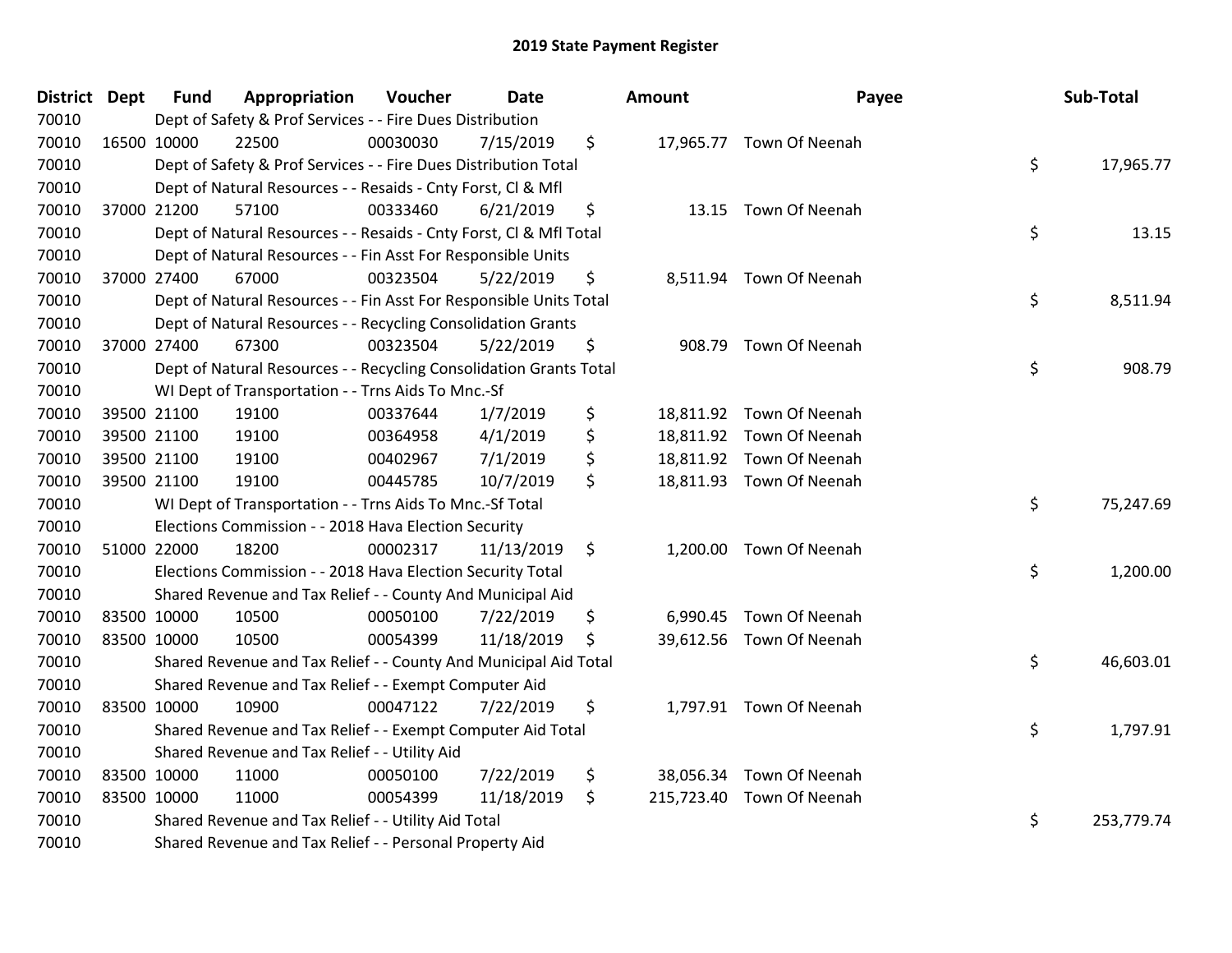|             | District Dept Fund | Appropriation                                                 | Voucher  | Date     |     | Amount | Pavee                   | Sub-Total  |
|-------------|--------------------|---------------------------------------------------------------|----------|----------|-----|--------|-------------------------|------------|
| 70010       | 83500 10000        | 11100                                                         | 00041716 | 5/6/2019 | S S |        | 5,918.20 Town Of Neenah |            |
| 70010       |                    | Shared Revenue and Tax Relief - - Personal Property Aid Total |          |          |     |        |                         | 5,918.20   |
| 70010 Total |                    |                                                               |          |          |     |        |                         | 411,946.20 |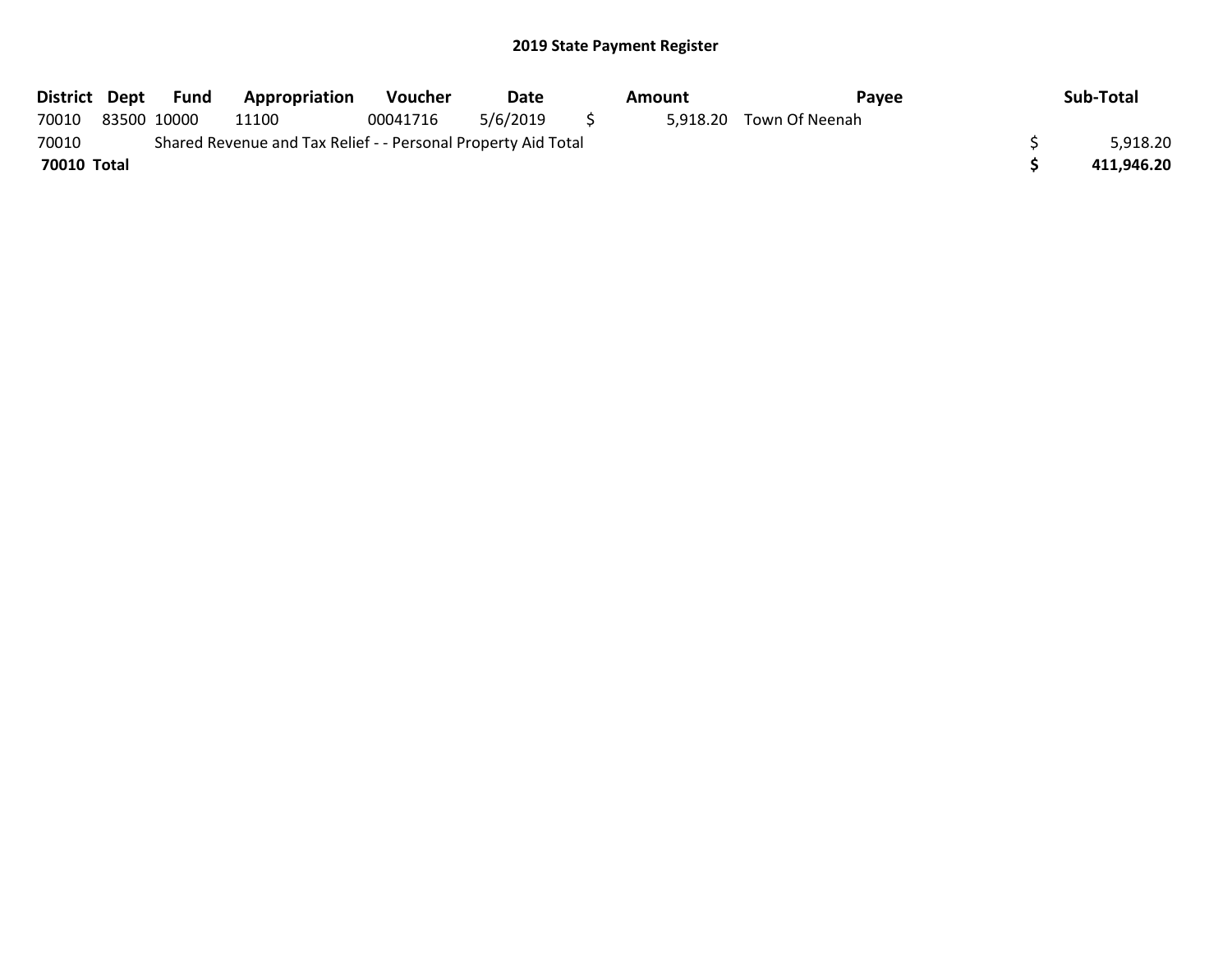| District Dept | <b>Fund</b> | Appropriation                                                      | Voucher  | <b>Date</b> |     | Amount    | Payee                    | Sub-Total        |
|---------------|-------------|--------------------------------------------------------------------|----------|-------------|-----|-----------|--------------------------|------------------|
| 70012         |             | Dept of Safety & Prof Services - - Fire Dues Distribution          |          |             |     |           |                          |                  |
| 70012         | 16500 10000 | 22500                                                              | 00030362 | 7/16/2019   | \$  |           | 6,778.59 Town Of Nekimi  |                  |
| 70012         |             | Dept of Safety & Prof Services - - Fire Dues Distribution Total    |          |             |     |           |                          | \$<br>6,778.59   |
| 70012         |             | Dept of Natural Resources - - Resaids - Cnty Forst, CI & Mfl       |          |             |     |           |                          |                  |
| 70012         | 37000 21200 | 57100                                                              | 00333461 | 6/21/2019   | \$  | 2.40      | Town Of Nekimi           |                  |
| 70012         |             | Dept of Natural Resources - - Resaids - Cnty Forst, Cl & Mfl Total |          |             |     |           |                          | \$<br>2.40       |
| 70012         |             | Dept of Natural Resources - - Fin Asst For Responsible Units       |          |             |     |           |                          |                  |
| 70012         | 37000 27400 | 67000                                                              | 00322867 | 5/22/2019   | \$  |           | 2,478.85 Town Of Nekimi  |                  |
| 70012         |             | Dept of Natural Resources - - Fin Asst For Responsible Units Total |          |             |     |           |                          | \$<br>2,478.85   |
| 70012         |             | Dept of Natural Resources - - Recycling Consolidation Grants       |          |             |     |           |                          |                  |
| 70012         | 37000 27400 | 67300                                                              | 00322867 | 5/22/2019   | \$  |           | 362.30 Town Of Nekimi    |                  |
| 70012         |             | Dept of Natural Resources - - Recycling Consolidation Grants Total |          |             |     |           |                          | \$<br>362.30     |
| 70012         |             | WI Dept of Transportation - - Trns Aids To Mnc.-Sf                 |          |             |     |           |                          |                  |
| 70012         | 39500 21100 | 19100                                                              | 00337645 | 1/7/2019    | \$  | 27,371.96 | Town Of Nekimi           |                  |
| 70012         | 39500 21100 | 19100                                                              | 00364959 | 4/1/2019    | \$  |           | 27,371.96 Town Of Nekimi |                  |
| 70012         | 39500 21100 | 19100                                                              | 00402968 | 7/1/2019    | \$  |           | 27,371.96 Town Of Nekimi |                  |
| 70012         | 39500 21100 | 19100                                                              | 00445786 | 10/7/2019   | \$  |           | 27,371.99 Town Of Nekimi |                  |
| 70012         |             | WI Dept of Transportation - - Trns Aids To Mnc.-Sf Total           |          |             |     |           |                          | \$<br>109,487.87 |
| 70012         |             | Elections Commission - - General Program Ops, GPR                  |          |             |     |           |                          |                  |
| 70012         | 51000 10000 | 10100                                                              | 00001521 | 1/25/2019   | \$  | 150.00    | Town Of Nekimi           |                  |
| 70012         |             | Elections Commission - - General Program Ops, GPR Total            |          |             |     |           |                          | \$<br>150.00     |
| 70012         |             | Elections Commission - - 2018 Hava Election Security               |          |             |     |           |                          |                  |
| 70012         | 51000 22000 | 18200                                                              | 00002847 | 11/21/2019  | \$  |           | 1,100.00 Town Of Nekimi  |                  |
| 70012         |             | Elections Commission - - 2018 Hava Election Security Total         |          |             |     |           |                          | \$<br>1,100.00   |
| 70012         |             | Shared Revenue and Tax Relief - - County And Municipal Aid         |          |             |     |           |                          |                  |
| 70012         | 83500 10000 | 10500                                                              | 00050101 | 7/22/2019   | \$  | 3,063.83  | Town Of Nekimi           |                  |
| 70012         | 83500 10000 | 10500                                                              | 00054400 | 11/18/2019  | \$. |           | 17,361.70 Town Of Nekimi |                  |
| 70012         |             | Shared Revenue and Tax Relief - - County And Municipal Aid Total   |          |             |     |           |                          | \$<br>20,425.53  |
| 70012         |             | Shared Revenue and Tax Relief - - Exempt Computer Aid              |          |             |     |           |                          |                  |
| 70012         | 83500 10000 | 10900                                                              | 00047123 | 7/22/2019   | \$  |           | 85.22 Town Of Nekimi     |                  |
| 70012         |             | Shared Revenue and Tax Relief - - Exempt Computer Aid Total        |          |             |     |           |                          | \$<br>85.22      |
| 70012         |             | Shared Revenue and Tax Relief - - Utility Aid                      |          |             |     |           |                          |                  |
| 70012         | 83500 10000 | 11000                                                              | 00050101 | 7/22/2019   | \$  |           | 5,567.87 Town Of Nekimi  |                  |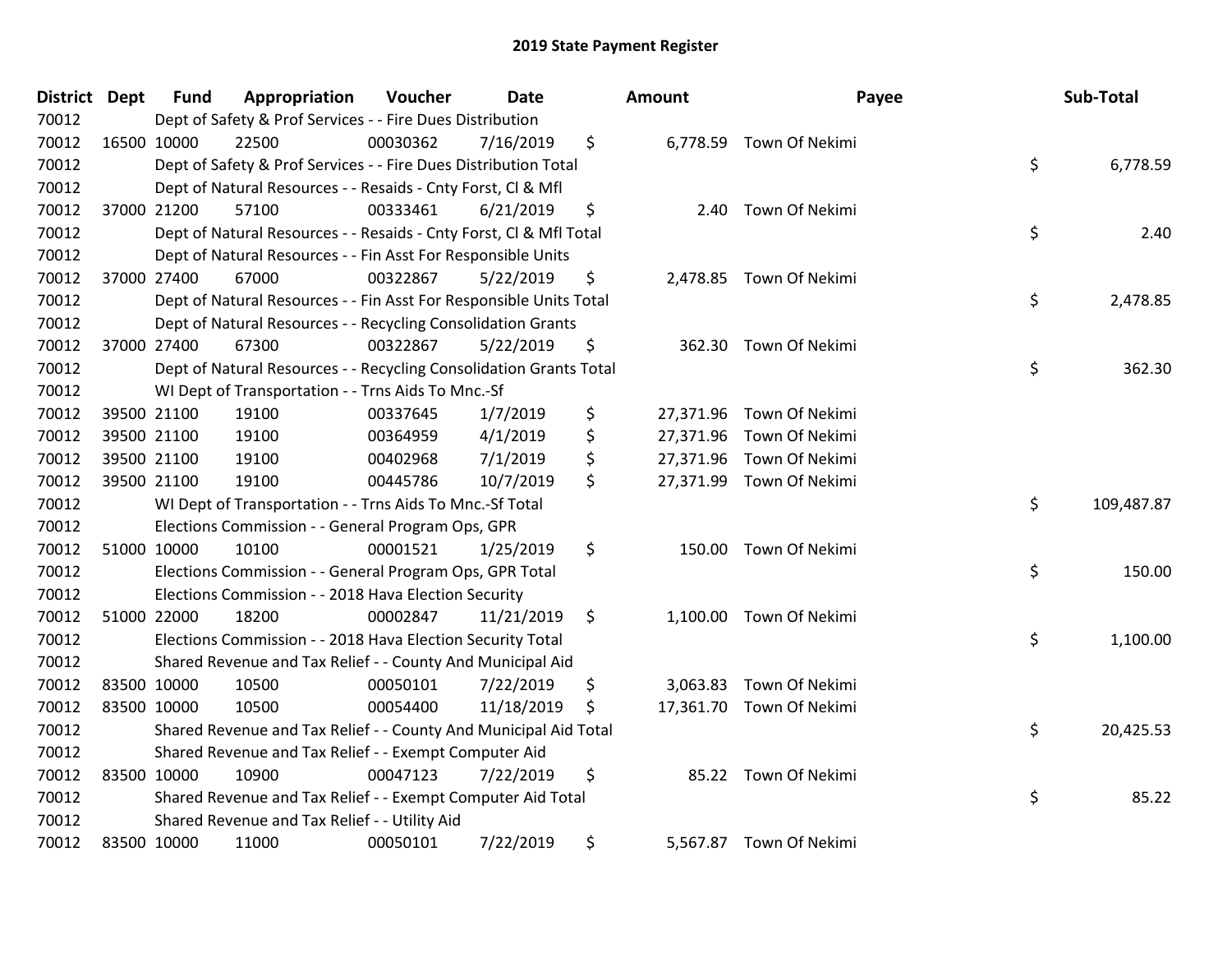| District Dept | Fund        | Appropriation                                                 | <b>Voucher</b> | Date       | Amount    | <b>Pavee</b>   | Sub-Total  |
|---------------|-------------|---------------------------------------------------------------|----------------|------------|-----------|----------------|------------|
| 70012         | 83500 10000 | 11000                                                         | 00054400       | 11/18/2019 | 34,871.40 | Town Of Nekimi |            |
| 70012         |             | Shared Revenue and Tax Relief - - Utility Aid Total           |                |            |           |                | 40,439.27  |
| 70012         |             | Shared Revenue and Tax Relief - - Personal Property Aid       |                |            |           |                |            |
| 70012         | 83500 10000 | 11100                                                         | 00041717       | 5/6/2019   | 566.88    | Town Of Nekimi |            |
| 70012         |             | Shared Revenue and Tax Relief - - Personal Property Aid Total |                |            |           |                | 566.88     |
| 70012 Total   |             |                                                               |                |            |           |                | 181,876.91 |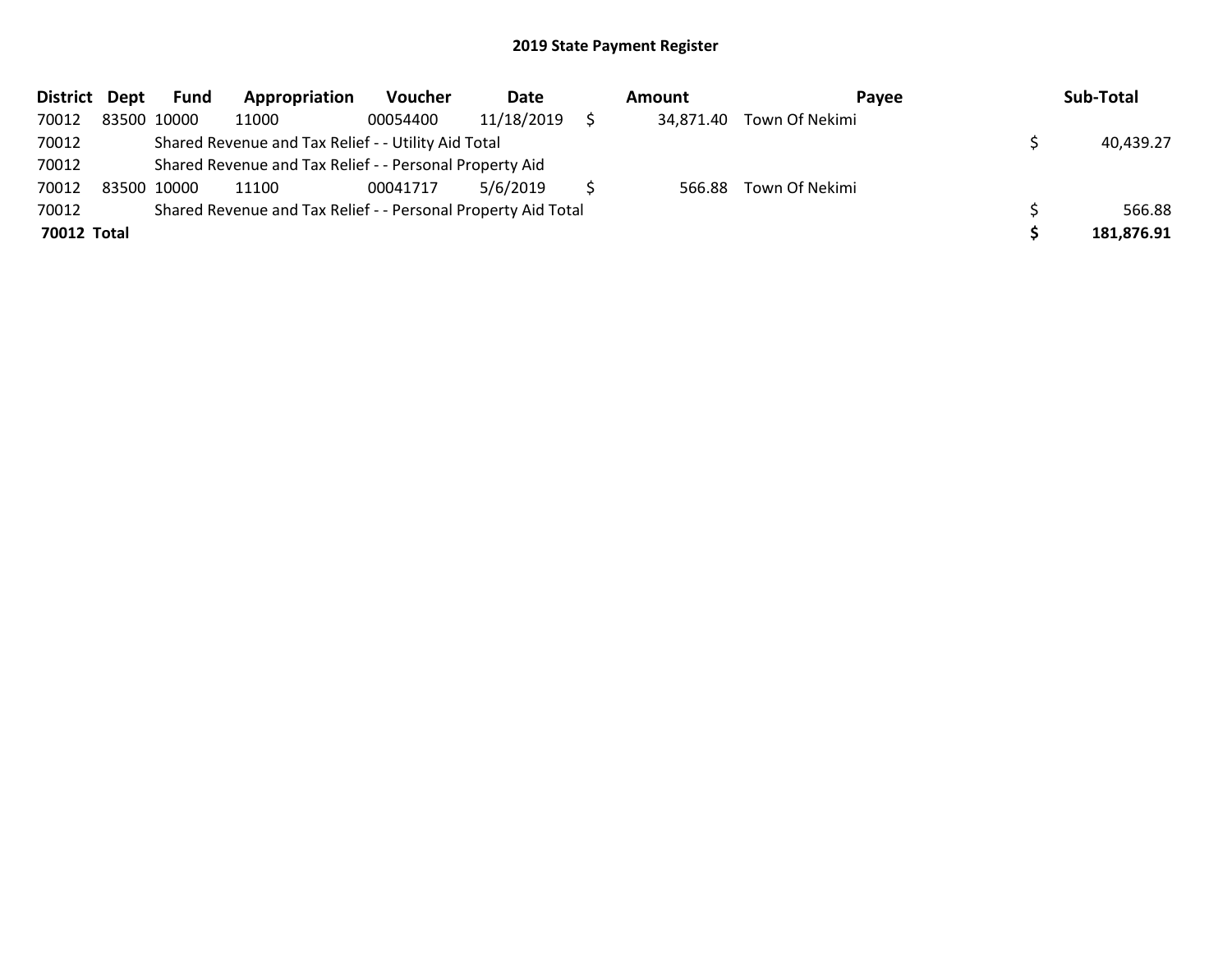| <b>District</b> | Dept | <b>Fund</b> | Appropriation                                                      | Voucher  | <b>Date</b> | Amount          | Payee                       | Sub-Total       |
|-----------------|------|-------------|--------------------------------------------------------------------|----------|-------------|-----------------|-----------------------------|-----------------|
| 70014           |      |             | Dept of Safety & Prof Services - - Fire Dues Distribution          |          |             |                 |                             |                 |
| 70014           |      | 16500 10000 | 22500                                                              | 00030937 | 7/17/2019   | \$              | 2,603.85 Town Of Nepeuskun  |                 |
| 70014           |      |             | Dept of Safety & Prof Services - - Fire Dues Distribution Total    |          |             |                 |                             | \$<br>2,603.85  |
| 70014           |      |             | Dept of Natural Resources - - Aids In Lieu Of Taxes - Gener        |          |             |                 |                             |                 |
| 70014           |      | 37000 10000 | 50300                                                              | 00298941 | 2/19/2019   | \$<br>23,358.93 | Town Of Nepeuskun           |                 |
| 70014           |      | 37000 10000 | 50300                                                              | 00313879 | 4/19/2019   | \$<br>131.14    | Town Of Nepeuskun           |                 |
| 70014           |      | 37000 10000 | 50300                                                              | 00313881 | 4/19/2019   | \$<br>228.27    | Town Of Nepeuskun           |                 |
| 70014           |      |             | Dept of Natural Resources - - Aids In Lieu Of Taxes - Gener Total  |          |             |                 |                             | \$<br>23,718.34 |
| 70014           |      |             | Dept of Natural Resources - - Gen Program Ops-State Funds          |          |             |                 |                             |                 |
| 70014           |      | 37000 21200 | 16100                                                              | 00327362 | 6/13/2019   | \$<br>83.34     | Town Of Nepeuskun           |                 |
| 70014           |      | 37000 21200 | 16100                                                              | 00366317 | 10/17/2019  | \$<br>100.00    | Town Of Nepeuskun           |                 |
| 70014           |      |             | Dept of Natural Resources - - Gen Program Ops-State Funds Total    |          |             |                 |                             | \$<br>183.34    |
| 70014           |      |             | Dept of Natural Resources - - Resaids - Cnty Forst, Cl & Mfl       |          |             |                 |                             |                 |
| 70014           |      | 37000 21200 | 57100                                                              | 00333462 | 6/21/2019   | \$<br>2.80      | Town Of Nepeuskun           |                 |
| 70014           |      |             | Dept of Natural Resources - - Resaids - Cnty Forst, Cl & Mfl Total |          |             |                 |                             | \$<br>2.80      |
| 70014           |      |             | Dept of Natural Resources - - Aids In Lieu Of Taxes - Sum S        |          |             |                 |                             |                 |
| 70014           |      | 37000 21200 | 57900                                                              | 00313880 | 4/19/2019   | \$<br>1.48      | Town Of Nepeuskun           |                 |
| 70014           |      |             | Dept of Natural Resources - - Aids In Lieu Of Taxes - Sum S Total  |          |             |                 |                             | \$<br>1.48      |
| 70014           |      |             | Dept of Natural Resources - - Fin Asst For Responsible Units       |          |             |                 |                             |                 |
| 70014           |      | 37000 27400 | 67000                                                              | 00322798 | 5/22/2019   | \$              | 721.15 Town Of Nepeuskun    |                 |
| 70014           |      |             | Dept of Natural Resources - - Fin Asst For Responsible Units Total |          |             |                 |                             | \$<br>721.15    |
| 70014           |      |             | WI Dept of Transportation - - Trns Aids To Mnc.-Sf                 |          |             |                 |                             |                 |
| 70014           |      | 39500 21100 | 19100                                                              | 00337646 | 1/7/2019    | \$<br>24,618.64 | Town Of Nepeuskun           |                 |
| 70014           |      | 39500 21100 | 19100                                                              | 00364960 | 4/1/2019    | \$              | 24,618.64 Town Of Nepeuskun |                 |
| 70014           |      | 39500 21100 | 19100                                                              | 00402969 | 7/1/2019    | \$<br>24,618.64 | Town Of Nepeuskun           |                 |
| 70014           |      | 39500 21100 | 19100                                                              | 00445787 | 10/7/2019   | \$<br>24,618.66 | Town Of Nepeuskun           |                 |
| 70014           |      |             | WI Dept of Transportation - - Trns Aids To Mnc.-Sf Total           |          |             |                 |                             | \$<br>98,474.58 |
| 70014           |      |             | Elections Commission - - General Program Ops, GPR                  |          |             |                 |                             |                 |
| 70014           |      | 51000 10000 | 10100                                                              | 00001504 | 1/25/2019   | \$              | 253.04 Town Of Nepeuskun    |                 |
| 70014           |      |             | Elections Commission - - General Program Ops, GPR Total            |          |             |                 |                             | \$<br>253.04    |
| 70014           |      |             | Elections Commission - - 2018 Hava Election Security               |          |             |                 |                             |                 |
| 70014           |      | 51000 22000 | 18200                                                              | 00002675 | 11/18/2019  | \$<br>1,200.00  | Town Of Nepeuskun           |                 |
| 70014           |      |             | Elections Commission - - 2018 Hava Election Security Total         |          |             |                 |                             | \$<br>1,200.00  |

| nount     | Payee             | Sub-Total       |
|-----------|-------------------|-----------------|
| 2,603.85  | Town Of Nepeuskun | \$<br>2,603.85  |
| 23,358.93 | Town Of Nepeuskun |                 |
| 131.14    | Town Of Nepeuskun |                 |
| 228.27    | Town Of Nepeuskun |                 |
|           |                   | \$<br>23,718.34 |
| 83.34     | Town Of Nepeuskun |                 |
| 100.00    | Town Of Nepeuskun |                 |
|           |                   | \$<br>183.34    |
| 2.80      | Town Of Nepeuskun |                 |
|           |                   | \$<br>2.80      |
| 1.48      | Town Of Nepeuskun |                 |
|           |                   | \$<br>1.48      |
| 721.15    | Town Of Nepeuskun |                 |
|           |                   | \$<br>721.15    |
| 24,618.64 | Town Of Nepeuskun |                 |
| 24,618.64 | Town Of Nepeuskun |                 |
| 24,618.64 | Town Of Nepeuskun |                 |
| 24,618.66 | Town Of Nepeuskun | \$              |
|           |                   | 98,474.58       |
| 253.04    | Town Of Nepeuskun |                 |
|           |                   | \$<br>253.04    |
| 1,200.00  | Town Of Nepeuskun |                 |
|           |                   | \$<br>1,200.00  |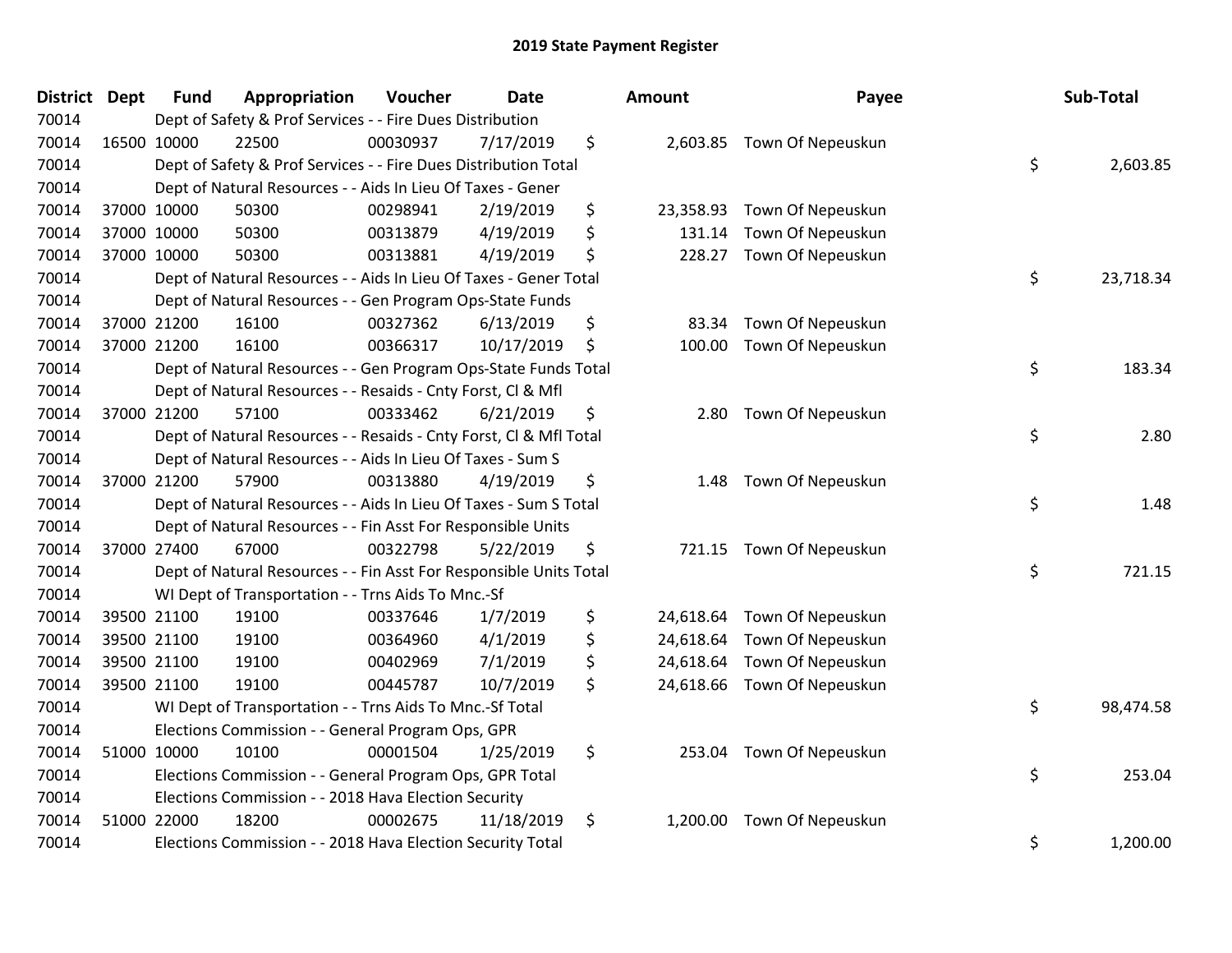| District    | Dept | <b>Fund</b> | Appropriation                                                    | <b>Voucher</b> | Date       |    | Amount    | Payee             | Sub-Total  |
|-------------|------|-------------|------------------------------------------------------------------|----------------|------------|----|-----------|-------------------|------------|
| 70014       |      |             | Shared Revenue and Tax Relief - - County And Municipal Aid       |                |            |    |           |                   |            |
| 70014       |      | 83500 10000 | 10500                                                            | 00050102       | 7/22/2019  | \$ | 2.728.67  | Town Of Nepeuskun |            |
| 70014       |      | 83500 10000 | 10500                                                            | 00054401       | 11/18/2019 | S  | 15,462.45 | Town Of Nepeuskun |            |
| 70014       |      |             | Shared Revenue and Tax Relief - - County And Municipal Aid Total |                |            |    |           |                   | 18,191.12  |
| 70014       |      |             | Shared Revenue and Tax Relief - - Exempt Computer Aid            |                |            |    |           |                   |            |
| 70014       |      | 83500 10000 | 10900                                                            | 00047124       | 7/22/2019  | \$ | 1.03      | Town Of Nepeuskun |            |
| 70014       |      |             | Shared Revenue and Tax Relief - - Exempt Computer Aid Total      |                |            |    |           |                   | 1.03       |
| 70014       |      |             | Shared Revenue and Tax Relief - - Personal Property Aid          |                |            |    |           |                   |            |
| 70014       |      | 83500 10000 | 11100                                                            | 00041718       | 5/6/2019   | \$ | 235.49    | Town Of Nepeuskun |            |
| 70014       |      |             | Shared Revenue and Tax Relief - - Personal Property Aid Total    |                |            |    |           |                   | 235.49     |
| 70014 Total |      |             |                                                                  |                |            |    |           |                   | 145,586.22 |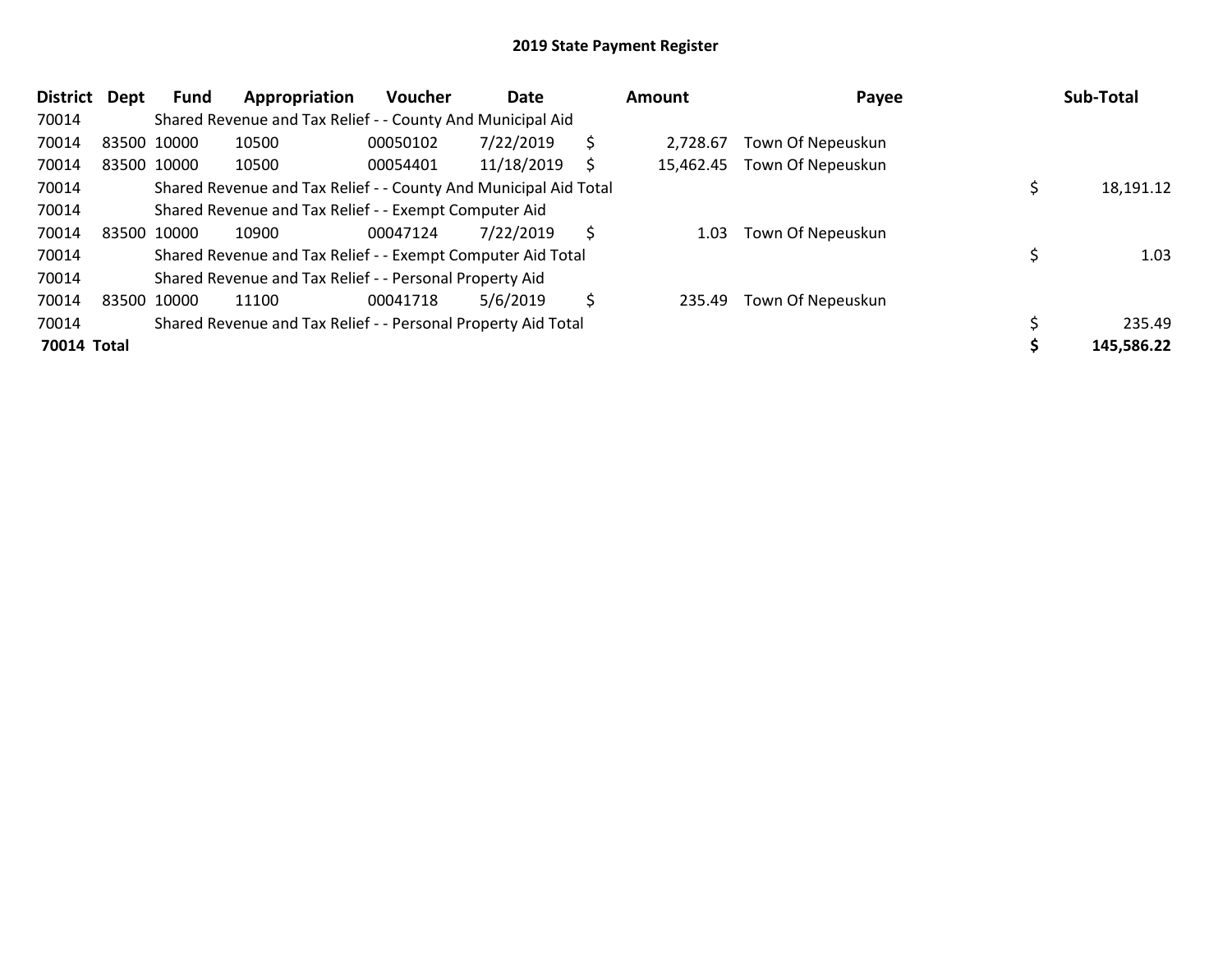| <b>District Dept</b> | <b>Fund</b> | Appropriation                                                           | Voucher  | <b>Date</b> |    | <b>Amount</b> |                        | Payee | Sub-Total  |
|----------------------|-------------|-------------------------------------------------------------------------|----------|-------------|----|---------------|------------------------|-------|------------|
| 70016                |             | Dept of Safety & Prof Services - - Fire Dues Distribution               |          |             |    |               |                        |       |            |
| 70016                | 16500 10000 | 22500                                                                   | 00030172 | 7/16/2019   | \$ |               | 10,358.97 Town Of Omro |       |            |
| 70016                |             | Dept of Safety & Prof Services - - Fire Dues Distribution Total         |          |             |    |               |                        | \$    | 10,358.97  |
| 70016                |             | Environmental Improvement Prog - - Clean Water Fund Program Finan       |          |             |    |               |                        |       |            |
| 70016                | 32000 57300 | 16300                                                                   | 00000224 | 2/25/2019   | Ş  |               | 455.19 Town Of Omro    |       |            |
| 70016                |             | Environmental Improvement Prog - - Clean Water Fund Program Finan Total |          |             |    |               |                        | \$    | 455.19     |
| 70016                |             | Dept of Natural Resources - - Aids In Lieu Of Taxes - Gener             |          |             |    |               |                        |       |            |
| 70016                | 37000 10000 | 50300                                                                   | 00298937 | 2/19/2019   | \$ |               | 11,988.77 Town Of Omro |       |            |
| 70016                | 37000 10000 | 50300                                                                   | 00313840 | 4/19/2019   | \$ |               | 26.32 Town Of Omro     |       |            |
| 70016                |             | Dept of Natural Resources - - Aids In Lieu Of Taxes - Gener Total       |          |             |    |               |                        | \$    | 12,015.09  |
| 70016                |             | Dept of Natural Resources - - Resaids - Cnty Forst, Cl & Mfl            |          |             |    |               |                        |       |            |
| 70016                | 37000 21200 | 57100                                                                   | 00333463 | 6/21/2019   | \$ | 3.00          | Town Of Omro           |       |            |
| 70016                |             | Dept of Natural Resources - - Resaids - Cnty Forst, Cl & Mfl Total      |          |             |    |               |                        | \$    | 3.00       |
| 70016                |             | Dept of Natural Resources - - Fin Asst For Responsible Units            |          |             |    |               |                        |       |            |
| 70016                | 37000 27400 | 67000                                                                   | 00323107 | 5/22/2019   | \$ |               | 2,710.25 Town Of Omro  |       |            |
| 70016                |             | Dept of Natural Resources - - Fin Asst For Responsible Units Total      |          |             |    |               |                        | \$    | 2,710.25   |
| 70016                |             | Dept of Natural Resources - - Recycling Consolidation Grants            |          |             |    |               |                        |       |            |
| 70016                | 37000 27400 | 67300                                                                   | 00323107 | 5/22/2019   | \$ | 581.86        | Town Of Omro           |       |            |
| 70016                |             | Dept of Natural Resources - - Recycling Consolidation Grants Total      |          |             |    |               |                        | \$    | 581.86     |
| 70016                |             | WI Dept of Transportation - - Trns Aids To Mnc.-Sf                      |          |             |    |               |                        |       |            |
| 70016                | 39500 21100 | 19100                                                                   | 00337647 | 1/7/2019    | \$ |               | 25,687.72 Town Of Omro |       |            |
| 70016                | 39500 21100 | 19100                                                                   | 00364961 | 4/1/2019    | \$ |               | 25,687.72 Town Of Omro |       |            |
| 70016                | 39500 21100 | 19100                                                                   | 00402970 | 7/1/2019    | \$ |               | 25,687.72 Town Of Omro |       |            |
| 70016                | 39500 21100 | 19100                                                                   | 00445788 | 10/7/2019   | \$ |               | 25,687.73 Town Of Omro |       |            |
| 70016                |             | WI Dept of Transportation - - Trns Aids To Mnc.-Sf Total                |          |             |    |               |                        | \$    | 102,750.89 |
| 70016                |             | Elections Commission - - 2018 Hava Election Security                    |          |             |    |               |                        |       |            |
| 70016                | 51000 22000 | 18200                                                                   | 00002863 | 11/22/2019  | \$ |               | 700.00 Town Of Omro    |       |            |
| 70016                |             | Elections Commission - - 2018 Hava Election Security Total              |          |             |    |               |                        | \$    | 700.00     |
| 70016                |             | Shared Revenue and Tax Relief - - County And Municipal Aid              |          |             |    |               |                        |       |            |
| 70016                | 83500 10000 | 10500                                                                   | 00050103 | 7/22/2019   | \$ |               | 1,811.18 Town Of Omro  |       |            |
| 70016                | 83500 10000 | 10500                                                                   | 00054402 | 11/18/2019  | \$ |               | 19,329.99 Town Of Omro |       |            |
| 70016                |             | Shared Revenue and Tax Relief - - County And Municipal Aid Total        |          |             |    |               |                        | \$    | 21,141.17  |
| 70016                |             | Shared Revenue and Tax Relief - - Exempt Computer Aid                   |          |             |    |               |                        |       |            |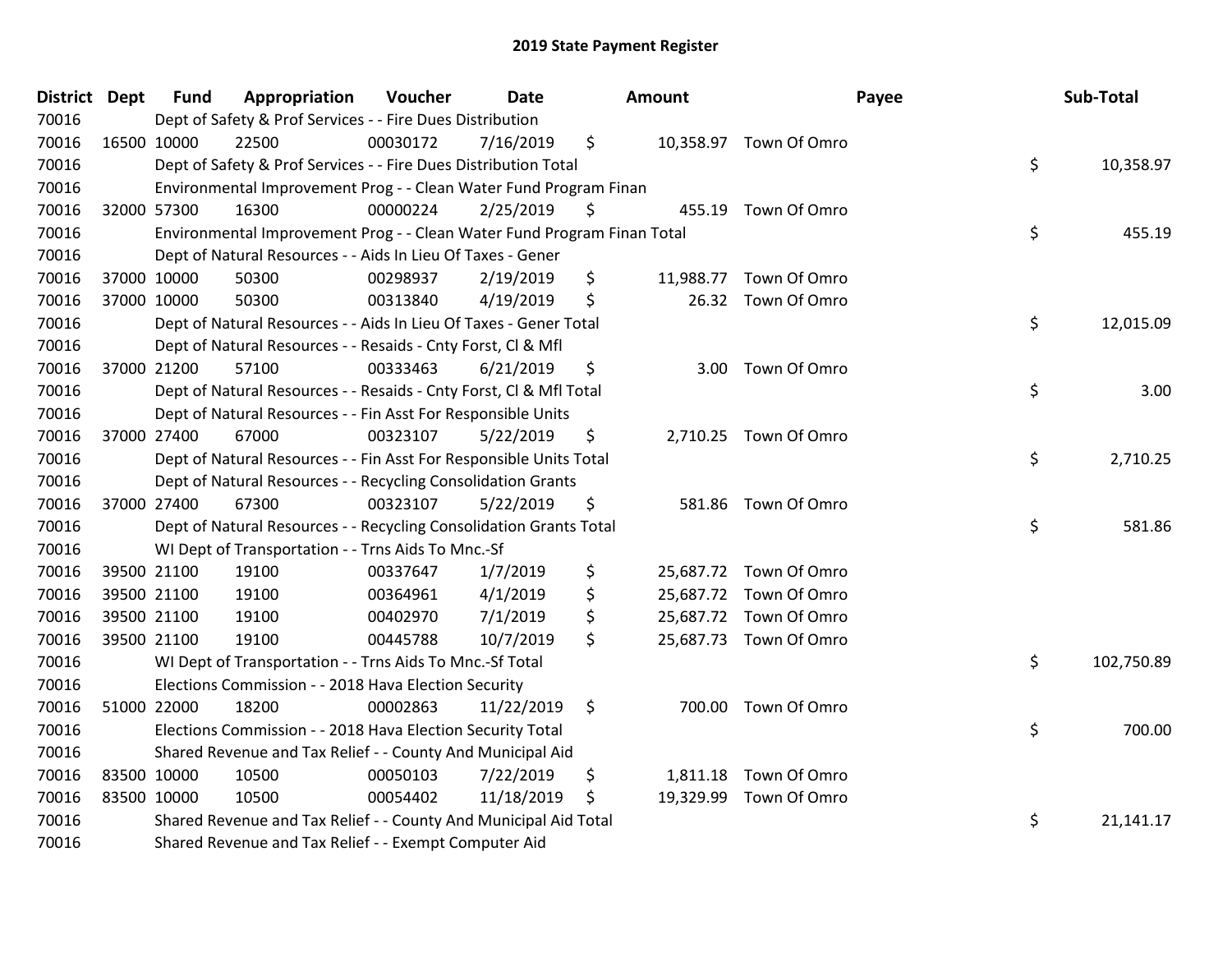| District Dept | Fund                                                          | Appropriation | Voucher  | Date      |  | Amount |              | Payee | Sub-Total  |
|---------------|---------------------------------------------------------------|---------------|----------|-----------|--|--------|--------------|-------|------------|
| 70016         | 83500 10000                                                   | 10900         | 00047125 | 7/22/2019 |  | 56.12  | Town Of Omro |       |            |
| 70016         | Shared Revenue and Tax Relief - - Exempt Computer Aid Total   |               |          |           |  |        |              |       | 56.12      |
| 70016         | Shared Revenue and Tax Relief - - Personal Property Aid       |               |          |           |  |        |              |       |            |
| 70016         | 83500 10000                                                   | 11100         | 00041719 | 5/6/2019  |  | 307.07 | Town Of Omro |       |            |
| 70016         | Shared Revenue and Tax Relief - - Personal Property Aid Total |               |          |           |  |        |              |       | 307.07     |
| 70016 Total   |                                                               |               |          |           |  |        |              |       | 151,079.61 |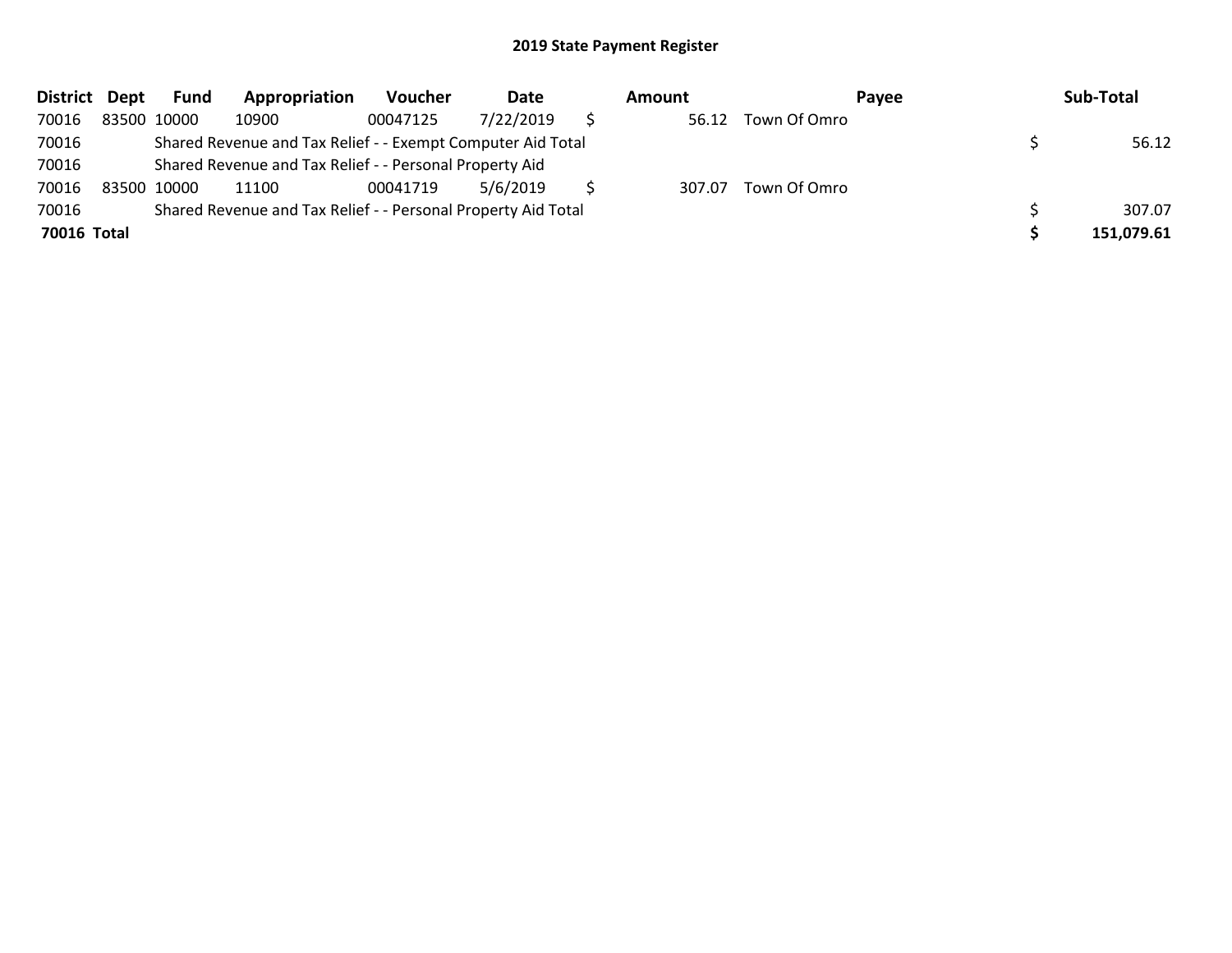| District Dept |             | <b>Fund</b> | Appropriation                                                        | Voucher  | Date       | Amount      | Payee                     | Sub-Total       |
|---------------|-------------|-------------|----------------------------------------------------------------------|----------|------------|-------------|---------------------------|-----------------|
| 70018         |             |             | Dept of Safety & Prof Services - - Fire Dues Distribution            |          |            |             |                           |                 |
| 70018         |             | 16500 10000 | 22500                                                                | 00030115 | 7/16/2019  | \$          | 12,650.53 Town Of Oshkosh |                 |
| 70018         |             |             | Dept of Safety & Prof Services - - Fire Dues Distribution Total      |          |            |             |                           | \$<br>12,650.53 |
| 70018         |             |             | Dept of Natural Resources - - Aids In Lieu Of Taxes - Gener          |          |            |             |                           |                 |
| 70018         |             | 37000 10000 | 50300                                                                | 00298997 | 2/15/2019  | \$          | 25,462.69 Town Of Oshkosh |                 |
| 70018         |             |             | Dept of Natural Resources - - Aids In Lieu Of Taxes - Gener Total    |          |            |             |                           | \$<br>25,462.69 |
| 70018         |             |             | Dept of Natural Resources - - Taxes & Assessmts-Conserv Fund         |          |            |             |                           |                 |
| 70018         |             | 37000 21200 | 16900                                                                | 00294116 | 1/30/2019  | \$<br>6.00  | Town Of Oshkosh           |                 |
| 70018         |             |             | Dept of Natural Resources - - Taxes & Assessmts-Conserv Fund Total   |          |            |             |                           | \$<br>6.00      |
| 70018         |             |             | Dept of Natural Resources - - Aids In Lieu Of Taxes - Sum S          |          |            |             |                           |                 |
| 70018         |             | 37000 21200 | 57900                                                                | 00314785 | 4/19/2019  | \$<br>14.17 | Town Of Oshkosh           |                 |
| 70018         |             | 37000 21200 | 57900                                                                | 00314786 | 4/19/2019  | \$<br>0.02  | Town Of Oshkosh           |                 |
| 70018         |             |             | Dept of Natural Resources - - Aids In Lieu Of Taxes - Sum S Total    |          |            |             |                           | \$<br>14.19     |
| 70018         |             |             | Dept of Natural Resources - - Fin Asst For Responsible Units         |          |            |             |                           |                 |
| 70018         |             | 37000 27400 | 67000                                                                | 00322826 | 5/22/2019  | \$          | 9,577.82 Town Of Oshkosh  |                 |
| 70018         |             |             | Dept of Natural Resources - - Fin Asst For Responsible Units Total   |          |            |             |                           | \$<br>9,577.82  |
| 70018         |             |             | WI Dept of Transportation - - Trns Aids To Mnc.-Sf                   |          |            |             |                           |                 |
| 70018         |             | 39500 21100 | 19100                                                                | 00337648 | 1/7/2019   | \$          | 16,585.63 Town Of Oshkosh |                 |
| 70018         |             | 39500 21100 | 19100                                                                | 00364962 | 4/1/2019   | \$          | 16,585.63 Town Of Oshkosh |                 |
| 70018         |             | 39500 21100 | 19100                                                                | 00402971 | 7/1/2019   | \$          | 16,585.63 Town Of Oshkosh |                 |
| 70018         |             | 39500 21100 | 19100                                                                | 00445789 | 10/7/2019  | \$          | 16,585.64 Town Of Oshkosh |                 |
| 70018         |             |             | WI Dept of Transportation - - Trns Aids To Mnc.-Sf Total             |          |            |             |                           | \$<br>66,342.53 |
| 70018         |             |             | Department of Administration - - Federal Aid, Local Assistance       |          |            |             |                           |                 |
| 70018         |             | 50500 10000 | 74300                                                                | 00108547 | 9/11/2019  | \$          | 31,269.33 Town Of Oshkosh |                 |
| 70018         |             |             | Department of Administration - - Federal Aid, Local Assistance Total |          |            |             |                           | \$<br>31,269.33 |
| 70018         |             |             | Shared Revenue and Tax Relief - - County And Municipal Aid           |          |            |             |                           |                 |
| 70018         |             | 83500 10000 | 10500                                                                | 00050104 | 7/22/2019  | \$          | 9,421.77 Town Of Oshkosh  |                 |
| 70018         | 83500 10000 |             | 10500                                                                | 00054403 | 11/18/2019 | \$          | 53,390.02 Town Of Oshkosh |                 |
| 70018         |             |             | Shared Revenue and Tax Relief - - County And Municipal Aid Total     |          |            |             |                           | \$<br>62,811.79 |
| 70018         |             |             | Shared Revenue and Tax Relief - - Exempt Computer Aid                |          |            |             |                           |                 |
| 70018         |             | 83500 10000 | 10900                                                                | 00047126 | 7/22/2019  | \$          | 83.14 Town Of Oshkosh     |                 |
| 70018         |             |             | Shared Revenue and Tax Relief - - Exempt Computer Aid Total          |          |            |             |                           | \$<br>83.14     |
| 70018         |             |             | Shared Revenue and Tax Relief - - Utility Aid                        |          |            |             |                           |                 |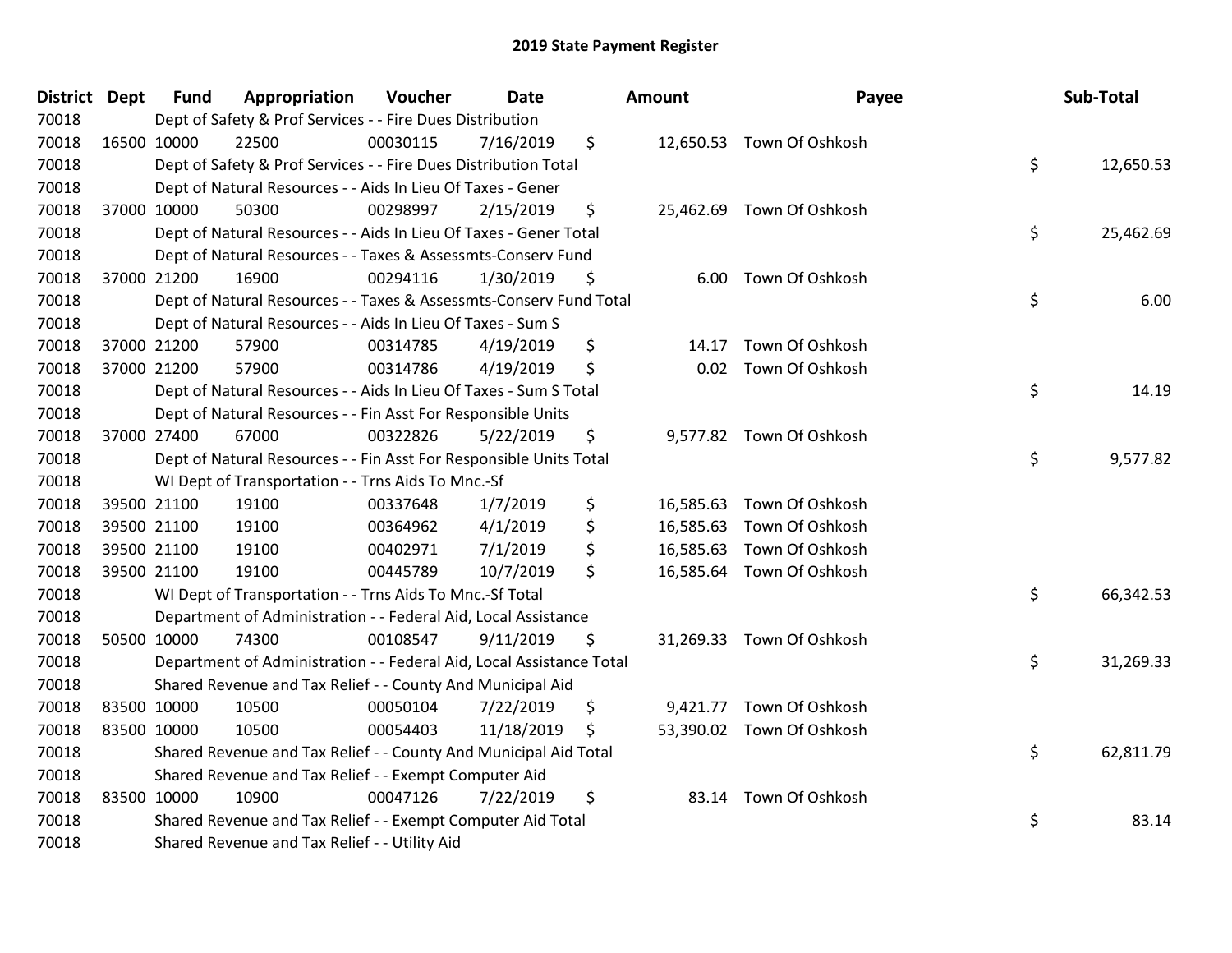| <b>District</b>    | Dept | Fund        | Appropriation                                                       | <b>Voucher</b> | Date       |    | Amount    | Payee           | Sub-Total  |
|--------------------|------|-------------|---------------------------------------------------------------------|----------------|------------|----|-----------|-----------------|------------|
| 70018              |      | 83500 10000 | 11000                                                               | 00050104       | 7/22/2019  | \$ | 3.460.63  | Town Of Oshkosh |            |
| 70018              |      | 83500 10000 | 11000                                                               | 00054403       | 11/18/2019 |    | 19,856.47 | Town Of Oshkosh |            |
| 70018              |      |             | Shared Revenue and Tax Relief - - Utility Aid Total                 |                |            |    |           |                 | 23,317.10  |
| 70018              |      |             | Shared Revenue and Tax Relief - - Personal Property Aid             |                |            |    |           |                 |            |
| 70018              |      | 83500 10000 | 11100                                                               | 00041720       | 5/6/2019   | Ś. | 3,050.35  | Town Of Oshkosh |            |
| 70018              |      |             | Shared Revenue and Tax Relief - - Personal Property Aid Total       |                |            |    |           |                 | 3,050.35   |
| 70018              |      |             | Shared Revenue and Tax Relief - - Payments For Municipal Svcs       |                |            |    |           |                 |            |
| 70018              |      | 83500 10000 | 50100                                                               | 00037988       | 1/31/2019  | S  | 64.72     | Town Of Oshkosh |            |
| 70018              |      |             | Shared Revenue and Tax Relief - - Payments For Municipal Svcs Total |                |            |    |           |                 | 64.72      |
| <b>70018 Total</b> |      |             |                                                                     |                |            |    |           |                 | 234,650.19 |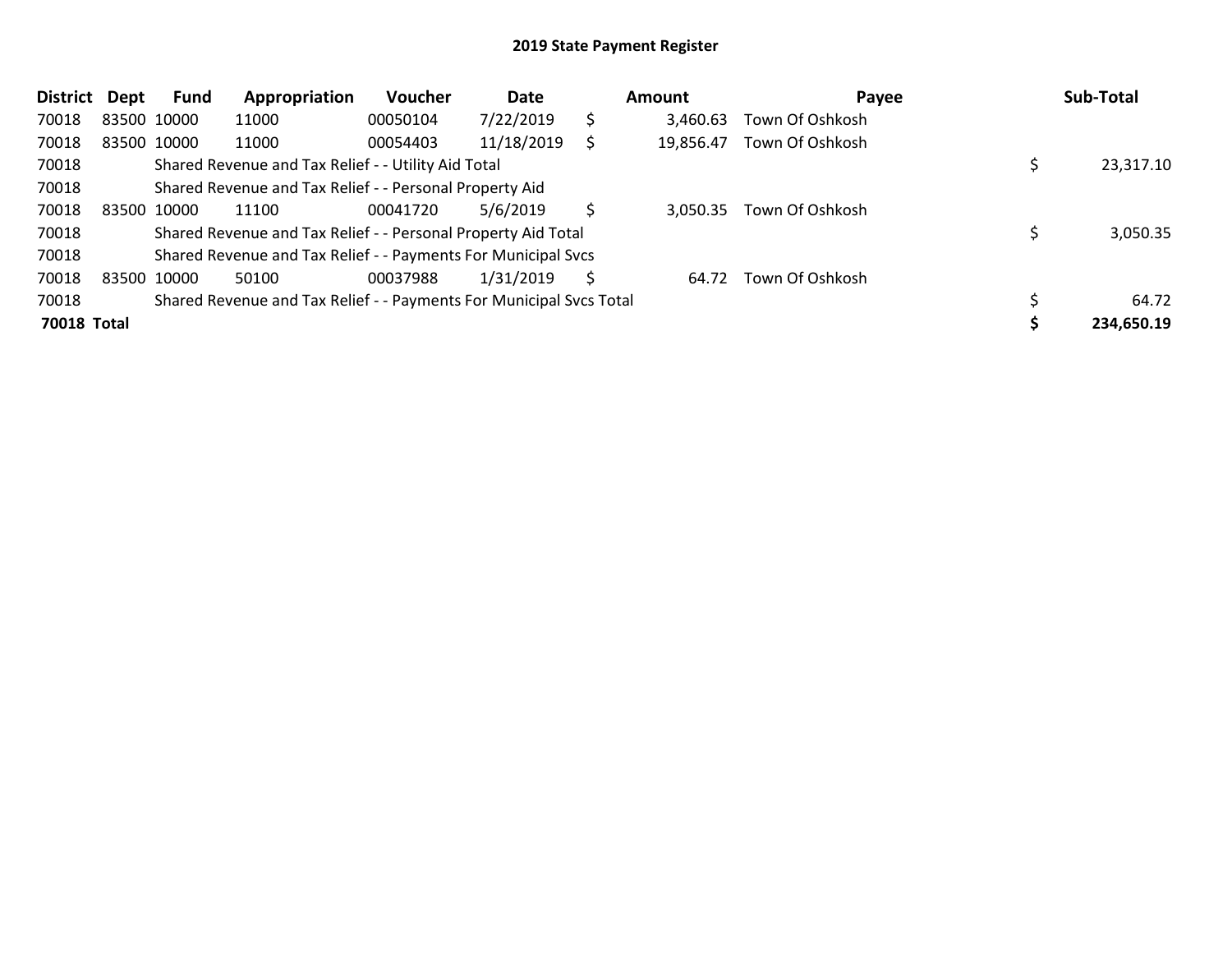| District Dept | Fund        | Appropriation                                                      | Voucher  | <b>Date</b> | Amount          | Payee                    | Sub-Total       |
|---------------|-------------|--------------------------------------------------------------------|----------|-------------|-----------------|--------------------------|-----------------|
| 70020         |             | Dept of Safety & Prof Services - - Fire Dues Distribution          |          |             |                 |                          |                 |
| 70020         | 16500 10000 | 22500                                                              | 00030406 | 7/16/2019   | \$              | 6,163.71 Town Of Poygan  |                 |
| 70020         |             | Dept of Safety & Prof Services - - Fire Dues Distribution Total    |          |             |                 |                          | \$<br>6,163.71  |
| 70020         |             | Dept of Natural Resources - - Aids In Lieu Of Taxes - Gener        |          |             |                 |                          |                 |
| 70020         | 37000 10000 | 50300                                                              | 00298954 | 2/19/2019   | \$              | 46,874.31 Town Of Poygan |                 |
| 70020         | 37000 10000 | 50300                                                              | 00314067 | 4/19/2019   | \$<br>40.00     | Town Of Poygan           |                 |
| 70020         |             | Dept of Natural Resources - - Aids In Lieu Of Taxes - Gener Total  |          |             |                 |                          | \$<br>46,914.31 |
| 70020         |             | Dept of Natural Resources - - Taxes & Assessmts-Conserv Fund       |          |             |                 |                          |                 |
| 70020         | 37000 21200 | 16900                                                              | 00293585 | 1/25/2019   | \$              | 4,643.51 Town Of Poygan  |                 |
| 70020         |             | Dept of Natural Resources - - Taxes & Assessmts-Conserv Fund Total |          |             |                 |                          | \$<br>4,643.51  |
| 70020         |             | Dept of Natural Resources - - Resaids - Cnty Forst, Cl & Mfl       |          |             |                 |                          |                 |
| 70020         | 37000 21200 | 57100                                                              | 00333464 | 6/21/2019   | \$              | 51.61 Town Of Poygan     |                 |
| 70020         |             | Dept of Natural Resources - - Resaids - Cnty Forst, Cl & Mfl Total |          |             |                 |                          | \$<br>51.61     |
| 70020         |             | Dept of Natural Resources - - Aids In Lieu Of Taxes - Sum S        |          |             |                 |                          |                 |
| 70020         | 37000 21200 | 57900                                                              | 00314068 | 4/19/2019   | \$              | 175.78 Town Of Poygan    |                 |
| 70020         |             | Dept of Natural Resources - - Aids In Lieu Of Taxes - Sum S Total  |          |             |                 |                          | \$<br>175.78    |
| 70020         |             | Dept of Natural Resources - - Fin Asst For Responsible Units       |          |             |                 |                          |                 |
| 70020         | 37000 27400 | 67000                                                              | 00323401 | 5/22/2019   | \$              | 1,817.93 Town Of Poygan  |                 |
| 70020         |             | Dept of Natural Resources - - Fin Asst For Responsible Units Total |          |             |                 |                          | \$<br>1,817.93  |
| 70020         |             | WI Dept of Transportation - - Trns Aids To Mnc.-Sf                 |          |             |                 |                          |                 |
| 70020         | 39500 21100 | 19100                                                              | 00337649 | 1/7/2019    | \$              | 20,718.60 Town Of Poygan |                 |
| 70020         | 39500 21100 | 19100                                                              | 00364963 | 4/1/2019    | \$<br>20,718.60 | Town Of Poygan           |                 |
| 70020         | 39500 21100 | 19100                                                              | 00402972 | 7/1/2019    | \$              | 20,718.60 Town Of Poygan |                 |
| 70020         | 39500 21100 | 19100                                                              | 00445790 | 10/7/2019   | \$              | 20,718.61 Town Of Poygan |                 |
| 70020         |             | WI Dept of Transportation - - Trns Aids To Mnc.-Sf Total           |          |             |                 |                          | \$<br>82,874.41 |
| 70020         |             | Shared Revenue and Tax Relief - - County And Municipal Aid         |          |             |                 |                          |                 |
| 70020         | 83500 10000 | 10500                                                              | 00050105 | 7/22/2019   | \$              | 1,734.46 Town Of Poygan  |                 |
| 70020         | 83500 10000 | 10500                                                              | 00054404 | 11/18/2019  | \$              | 9,828.63 Town Of Poygan  |                 |
| 70020         |             | Shared Revenue and Tax Relief - - County And Municipal Aid Total   |          |             |                 |                          | \$<br>11,563.09 |
| 70020         |             | Shared Revenue and Tax Relief - - Exempt Computer Aid              |          |             |                 |                          |                 |
| 70020         | 83500 10000 | 10900                                                              | 00047127 | 7/22/2019   | \$<br>7.27      | Town Of Poygan           |                 |
| 70020         |             | Shared Revenue and Tax Relief - - Exempt Computer Aid Total        |          |             |                 |                          | \$<br>7.27      |
| 70020         |             | Shared Revenue and Tax Relief - - Personal Property Aid            |          |             |                 |                          |                 |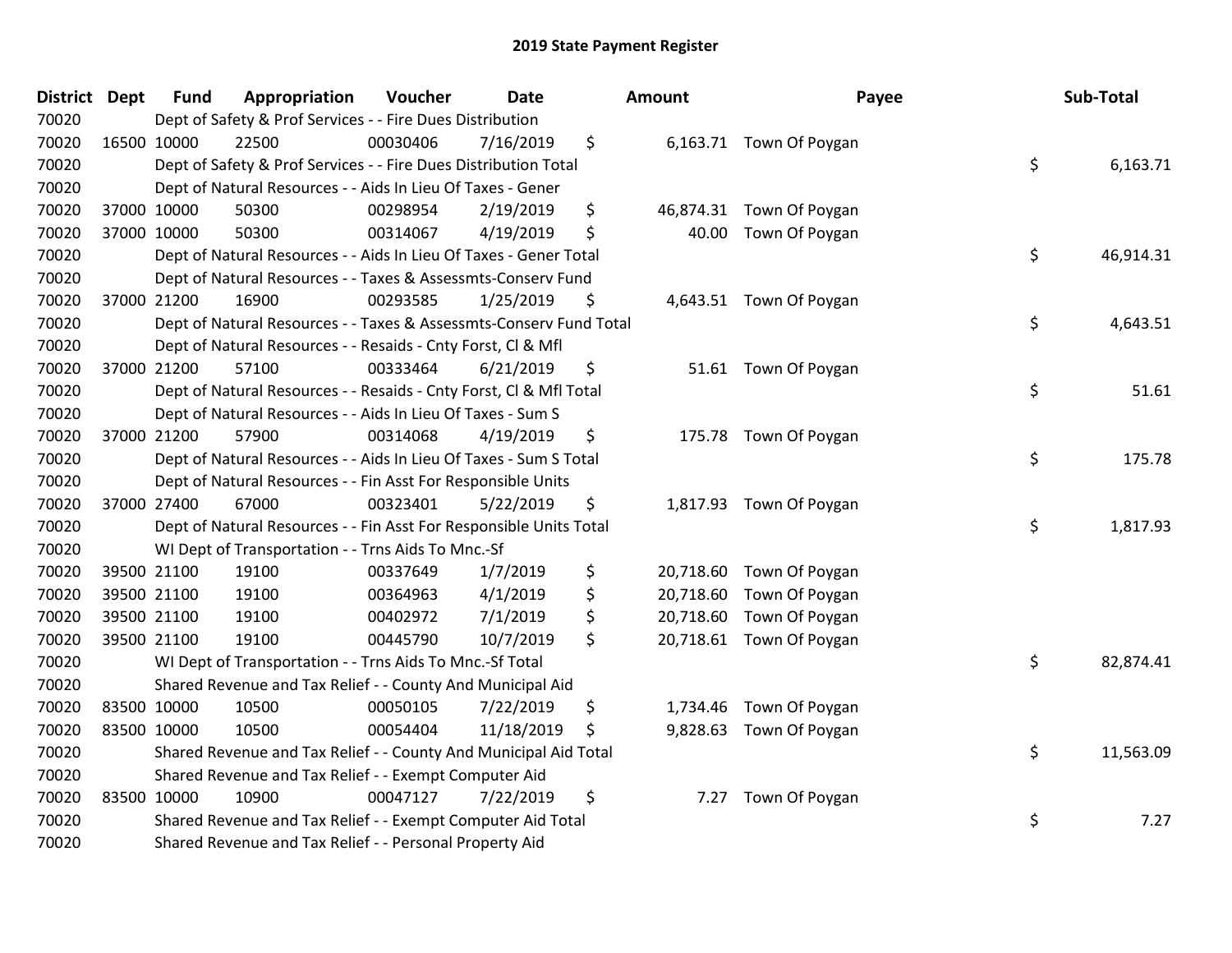| District Dept | Fund        | <b>Appropriation</b>                                          | <b>Voucher</b> | Date     |     | Amount | Payee                 | Sub-Total  |
|---------------|-------------|---------------------------------------------------------------|----------------|----------|-----|--------|-----------------------|------------|
| 70020         | 83500 10000 | 11100                                                         | 00041721       | 5/6/2019 | - 5 |        | 107.23 Town Of Poygan |            |
| 70020         |             | Shared Revenue and Tax Relief - - Personal Property Aid Total |                |          |     |        |                       | 107.23     |
| 70020 Total   |             |                                                               |                |          |     |        |                       | 154,318.85 |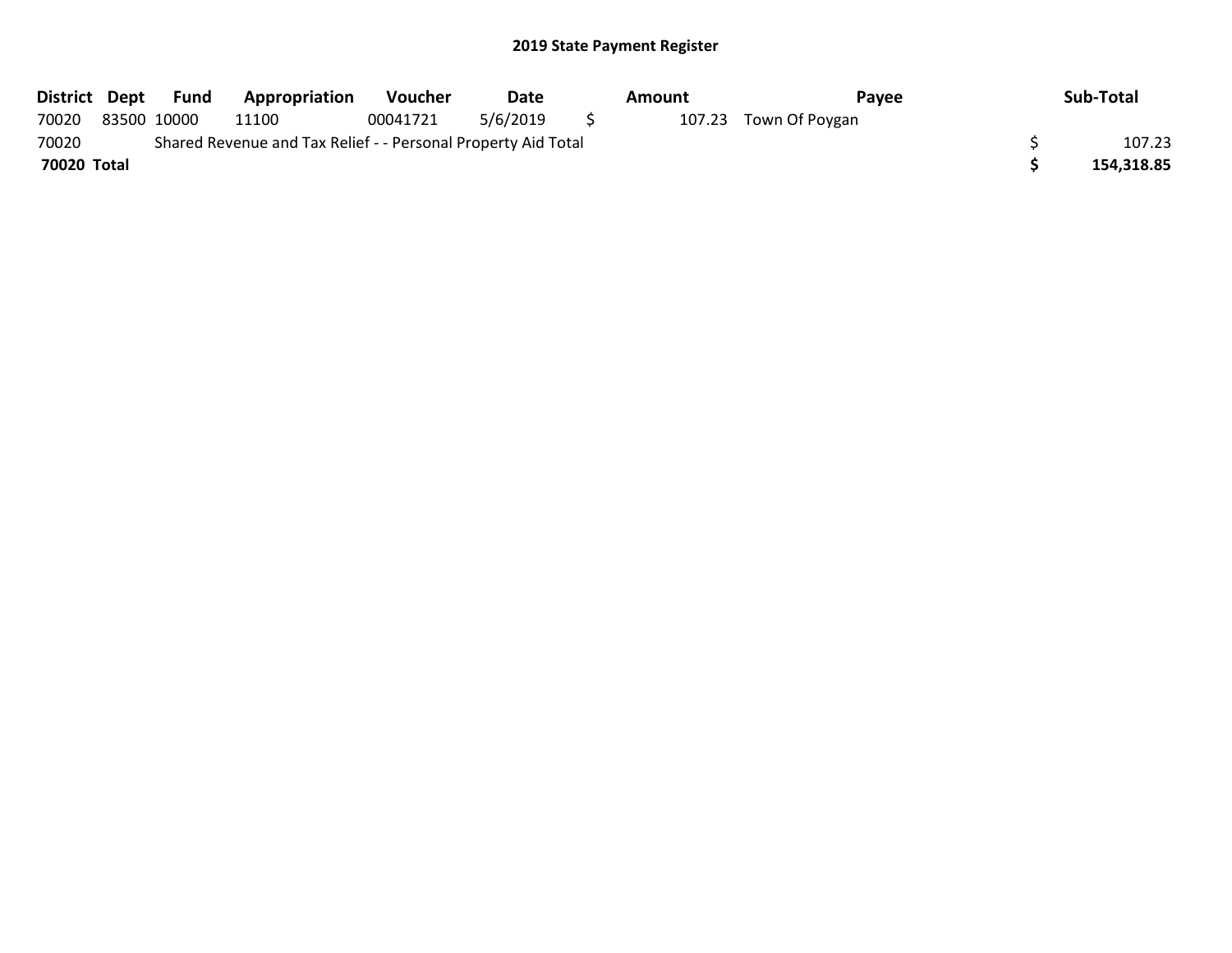| <b>District Dept</b> | <b>Fund</b> | Appropriation                                                      | Voucher  | <b>Date</b> | Amount          | Payee                      | Sub-Total        |
|----------------------|-------------|--------------------------------------------------------------------|----------|-------------|-----------------|----------------------------|------------------|
| 70022                |             | Dept of Safety & Prof Services - - Fire Dues Distribution          |          |             |                 |                            |                  |
| 70022                | 16500 10000 | 22500                                                              | 00030464 | 7/16/2019   | \$              | 5,530.69 Town Of Rushford  |                  |
| 70022                |             | Dept of Safety & Prof Services - - Fire Dues Distribution Total    |          |             |                 |                            | \$<br>5,530.69   |
| 70022                |             | Dept of Natural Resources - - Aids In Lieu Of Taxes - Gener        |          |             |                 |                            |                  |
| 70022                | 37000 10000 | 50300                                                              | 00298952 | 2/19/2019   | \$              | 16,272.76 Town Of Rushford |                  |
| 70022                | 37000 10000 | 50300                                                              | 00314015 | 4/19/2019   | \$<br>259.21    | Town Of Rushford           |                  |
| 70022                | 37000 10000 | 50300                                                              | 00314017 | 4/19/2019   | \$<br>1.79      | Town Of Rushford           |                  |
| 70022                |             | Dept of Natural Resources - - Aids In Lieu Of Taxes - Gener Total  |          |             |                 |                            | \$<br>16,533.76  |
| 70022                |             | Dept of Natural Resources - - Resaids - Cnty Forst, CI & Mfl       |          |             |                 |                            |                  |
| 70022                | 37000 21200 | 57100                                                              | 00333465 | 6/21/2019   | \$              | 9.80 Town Of Rushford      |                  |
| 70022                |             | Dept of Natural Resources - - Resaids - Cnty Forst, CI & Mfl Total |          |             |                 |                            | \$<br>9.80       |
| 70022                |             | Dept of Natural Resources - - Aids In Lieu Of Taxes - Sum S        |          |             |                 |                            |                  |
| 70022                | 37000 21200 | 57900                                                              | 00314016 | 4/19/2019   | \$              | 37.23 Town Of Rushford     |                  |
| 70022                |             | Dept of Natural Resources - - Aids In Lieu Of Taxes - Sum S Total  |          |             |                 |                            | \$<br>37.23      |
| 70022                |             | Dept of Natural Resources - - Fin Asst For Responsible Units       |          |             |                 |                            |                  |
| 70022                | 37000 27400 | 67000                                                              | 00322738 | 11/21/2019  | \$<br>2,878.26  | Town Of Rushford           |                  |
| 70022                |             | Dept of Natural Resources - - Fin Asst For Responsible Units Total |          |             |                 |                            | \$<br>2,878.26   |
| 70022                |             | WI Dept of Transportation - - Trns Aids To Mnc.-Sf                 |          |             |                 |                            |                  |
| 70022                | 39500 21100 | 19100                                                              | 00337650 | 1/7/2019    | \$<br>27,981.16 | Town Of Rushford           |                  |
| 70022                | 39500 21100 | 19100                                                              | 00364964 | 4/1/2019    | \$              | 27,981.16 Town Of Rushford |                  |
| 70022                | 39500 21100 | 19100                                                              | 00402973 | 7/1/2019    | \$<br>27,981.16 | Town Of Rushford           |                  |
| 70022                | 39500 21100 | 19100                                                              | 00445791 | 10/7/2019   | \$              | 27,981.17 Town Of Rushford |                  |
| 70022                |             | WI Dept of Transportation - - Trns Aids To Mnc.-Sf Total           |          |             |                 |                            | \$<br>111,924.65 |
| 70022                |             | Elections Commission - - 2018 Hava Election Security               |          |             |                 |                            |                  |
| 70022                | 51000 22000 | 18200                                                              | 00002079 | 10/11/2019  | \$<br>500.00    | Town Of Rushford           |                  |
| 70022                |             | Elections Commission - - 2018 Hava Election Security Total         |          |             |                 |                            | \$<br>500.00     |
| 70022                |             | Shared Revenue and Tax Relief - - County And Municipal Aid         |          |             |                 |                            |                  |
| 70022                | 83500 10000 | 10500                                                              | 00050106 | 7/22/2019   | \$<br>4,659.25  | Town Of Rushford           |                  |
| 70022                | 83500 10000 | 10500                                                              | 00054405 | 11/18/2019  | \$              | 26,402.41 Town Of Rushford |                  |
| 70022                |             | Shared Revenue and Tax Relief - - County And Municipal Aid Total   |          |             |                 |                            | \$<br>31,061.66  |
| 70022                |             | Shared Revenue and Tax Relief - - Exempt Computer Aid              |          |             |                 |                            |                  |
| 70022                | 83500 10000 | 10900                                                              | 00047128 | 7/22/2019   | \$<br>27.02     | Town Of Rushford           |                  |
| 70022                |             | Shared Revenue and Tax Relief - - Exempt Computer Aid Total        |          |             |                 |                            | \$<br>27.02      |

| lount     | Payee            | Sub-Total        |
|-----------|------------------|------------------|
| 5,530.69  | Town Of Rushford | \$<br>5,530.69   |
| 16,272.76 | Town Of Rushford |                  |
| 259.21    | Town Of Rushford |                  |
| 1.79      | Town Of Rushford |                  |
|           |                  | \$<br>16,533.76  |
| 9.80      | Town Of Rushford |                  |
|           |                  | \$<br>9.80       |
| 37.23     | Town Of Rushford |                  |
|           |                  | \$<br>37.23      |
| 2,878.26  | Town Of Rushford |                  |
|           |                  | \$<br>2,878.26   |
| 27,981.16 | Town Of Rushford |                  |
| 27,981.16 | Town Of Rushford |                  |
| 27,981.16 | Town Of Rushford |                  |
| 27,981.17 | Town Of Rushford |                  |
|           |                  | \$<br>111,924.65 |
| 500.00    | Town Of Rushford |                  |
|           |                  | \$<br>500.00     |
| 4,659.25  | Town Of Rushford |                  |
| 26,402.41 | Town Of Rushford |                  |
|           |                  | \$<br>31,061.66  |
| 27.02     | Town Of Rushford |                  |
|           |                  | \$<br>27.02      |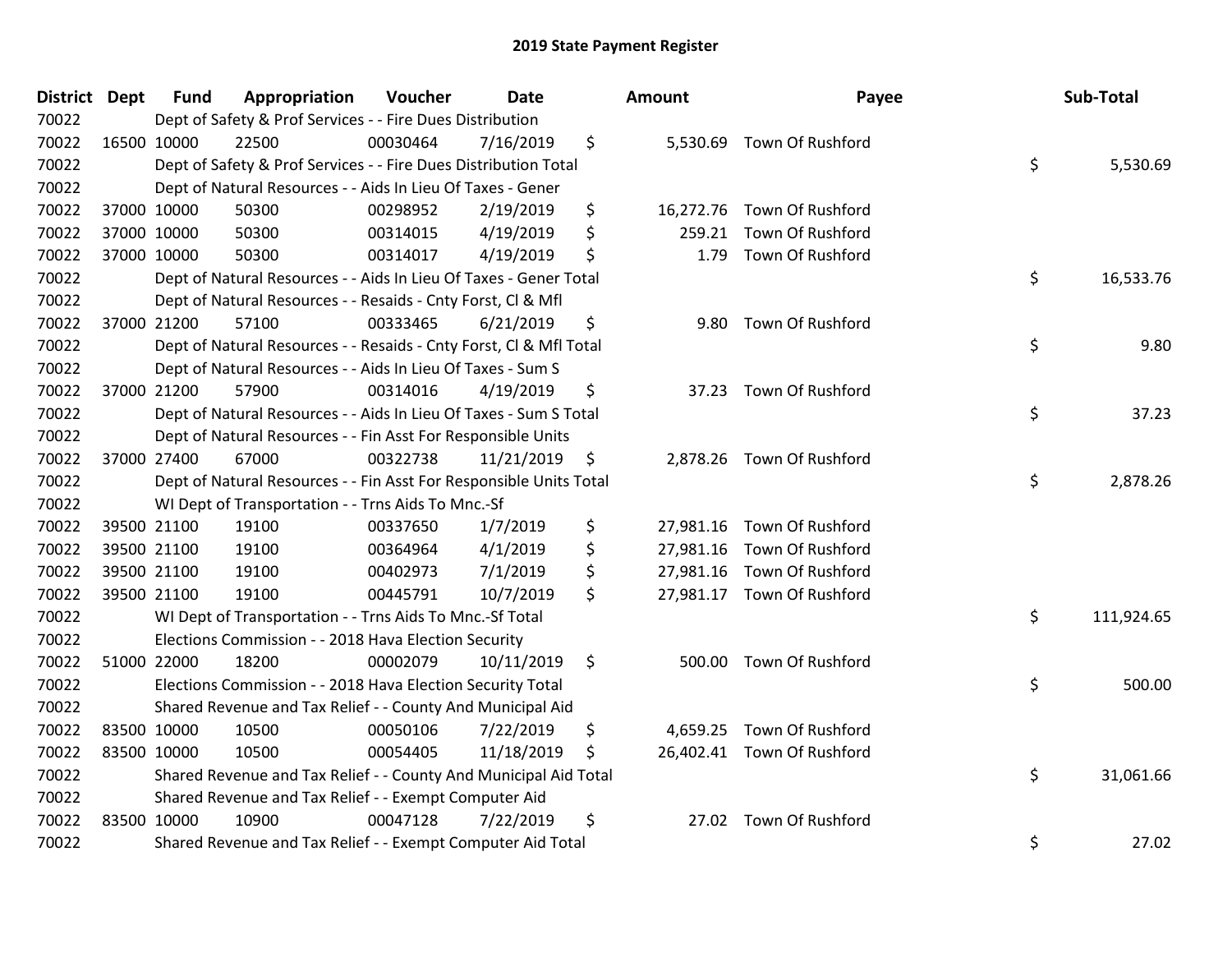| <b>District</b> | Dept        | Fund | Appropriation                                                 | <b>Voucher</b> | Date     | Amount | <b>Pavee</b>     | Sub-Total  |
|-----------------|-------------|------|---------------------------------------------------------------|----------------|----------|--------|------------------|------------|
| 70022           |             |      | Shared Revenue and Tax Relief - - Personal Property Aid       |                |          |        |                  |            |
| 70022           | 83500 10000 |      | 11100                                                         | 00041722       | 5/6/2019 | 690.21 | Town Of Rushford |            |
| 70022           |             |      | Shared Revenue and Tax Relief - - Personal Property Aid Total |                |          |        |                  | 690.21     |
| 70022 Total     |             |      |                                                               |                |          |        |                  | 169,193.28 |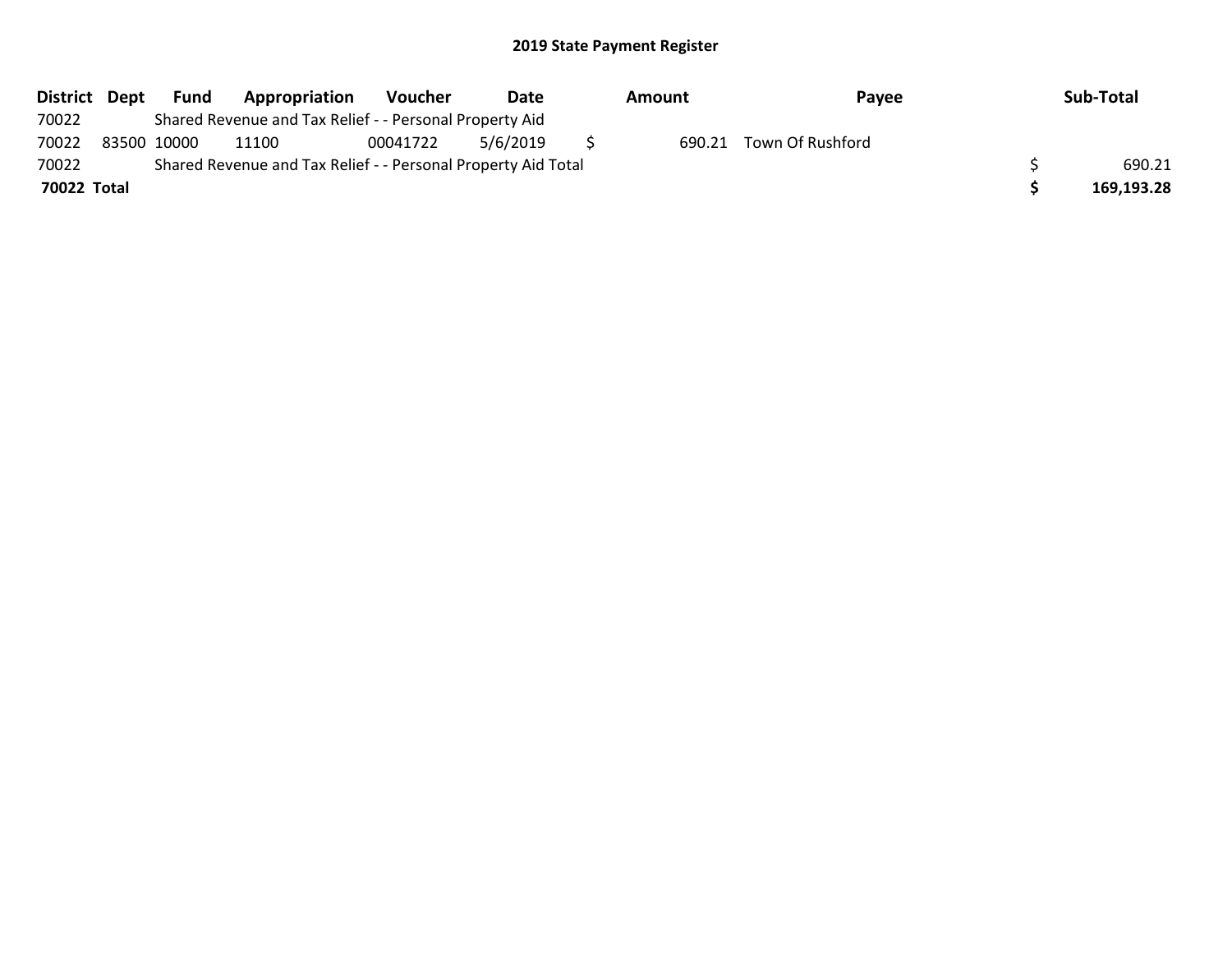| District Dept | <b>Fund</b> | Appropriation                                                      | Voucher  | Date       | <b>Amount</b>   |                         | Payee | <b>Sub-Total</b> |
|---------------|-------------|--------------------------------------------------------------------|----------|------------|-----------------|-------------------------|-------|------------------|
| 70024         |             | Dept of Safety & Prof Services - - Fire Dues Distribution          |          |            |                 |                         |       |                  |
| 70024         | 16500 10000 | 22500                                                              | 00030448 | 7/16/2019  | \$              | 5,689.27 Town Of Utica  |       |                  |
| 70024         |             | Dept of Safety & Prof Services - - Fire Dues Distribution Total    |          |            |                 |                         | \$    | 5,689.27         |
| 70024         |             | Dept of Natural Resources - - Aids In Lieu Of Taxes - Gener        |          |            |                 |                         |       |                  |
| 70024         | 37000 10000 | 50300                                                              | 00298947 | 2/19/2019  | \$              | 2,709.92 Town Of Utica  |       |                  |
| 70024         | 37000 10000 | 50300                                                              | 00313975 | 4/19/2019  | \$<br>36.00     | Town Of Utica           |       |                  |
| 70024         |             | Dept of Natural Resources - - Aids In Lieu Of Taxes - Gener Total  |          |            |                 |                         | \$    | 2,745.92         |
| 70024         |             | Dept of Natural Resources - - Resaids - Cnty Forst, Cl & Mfl       |          |            |                 |                         |       |                  |
| 70024         | 37000 21200 | 57100                                                              | 00333466 | 6/21/2019  | \$<br>2.00      | Town Of Utica           |       |                  |
| 70024         |             | Dept of Natural Resources - - Resaids - Cnty Forst, Cl & Mfl Total |          |            |                 |                         | \$    | 2.00             |
| 70024         |             | Dept of Natural Resources - - Fin Asst For Responsible Units       |          |            |                 |                         |       |                  |
| 70024         | 37000 27400 | 67000                                                              | 00323200 | 5/22/2019  | \$              | 2,886.98 Town Of Utica  |       |                  |
| 70024         |             | Dept of Natural Resources - - Fin Asst For Responsible Units Total |          |            |                 |                         | \$    | 2,886.98         |
| 70024         |             | WI Dept of Transportation - - Trns Aids To Mnc.-Sf                 |          |            |                 |                         |       |                  |
| 70024         | 39500 21100 | 19100                                                              | 00337651 | 1/7/2019   | \$<br>27,389.88 | Town Of Utica           |       |                  |
| 70024         | 39500 21100 | 19100                                                              | 00364965 | 4/1/2019   | \$<br>27,389.88 | Town Of Utica           |       |                  |
| 70024         | 39500 21100 | 19100                                                              | 00402974 | 7/1/2019   | \$<br>27,389.88 | Town Of Utica           |       |                  |
| 70024         | 39500 21100 | 19100                                                              | 00445792 | 10/7/2019  | \$              | 27,389.90 Town Of Utica |       |                  |
| 70024         |             | WI Dept of Transportation - - Trns Aids To Mnc.-Sf Total           |          |            |                 |                         | \$    | 109,559.54       |
| 70024         |             | Elections Commission - - 2018 Hava Election Security               |          |            |                 |                         |       |                  |
| 70024         | 51000 22000 | 18200                                                              | 00002921 | 11/26/2019 | \$              | 1,200.00 Town Of Utica  |       |                  |
| 70024         |             | Elections Commission - - 2018 Hava Election Security Total         |          |            |                 |                         | \$    | 1,200.00         |
| 70024         |             | Shared Revenue and Tax Relief - - County And Municipal Aid         |          |            |                 |                         |       |                  |
| 70024         | 83500 10000 | 10500                                                              | 00050107 | 7/22/2019  | \$              | 2,161.25 Town Of Utica  |       |                  |
| 70024         | 83500 10000 | 10500                                                              | 00054406 | 11/18/2019 | \$              | 12,247.07 Town Of Utica |       |                  |
| 70024         |             | Shared Revenue and Tax Relief - - County And Municipal Aid Total   |          |            |                 |                         | \$    | 14,408.32        |
| 70024         |             | Shared Revenue and Tax Relief - - Exempt Computer Aid              |          |            |                 |                         |       |                  |
| 70024         | 83500 10000 | 10900                                                              | 00047129 | 7/22/2019  | \$              | 406.35 Town Of Utica    |       |                  |
| 70024         |             | Shared Revenue and Tax Relief - - Exempt Computer Aid Total        |          |            |                 |                         | \$    | 406.35           |
| 70024         |             | Shared Revenue and Tax Relief - - Personal Property Aid            |          |            |                 |                         |       |                  |
| 70024         | 83500 10000 | 11100                                                              | 00041723 | 5/6/2019   | \$<br>2,508.44  | Town Of Utica           |       |                  |
| 70024         |             | Shared Revenue and Tax Relief - - Personal Property Aid Total      |          |            |                 |                         | \$    | 2,508.44         |
| 70024 Total   |             |                                                                    |          |            |                 |                         | \$    | 139,406.82       |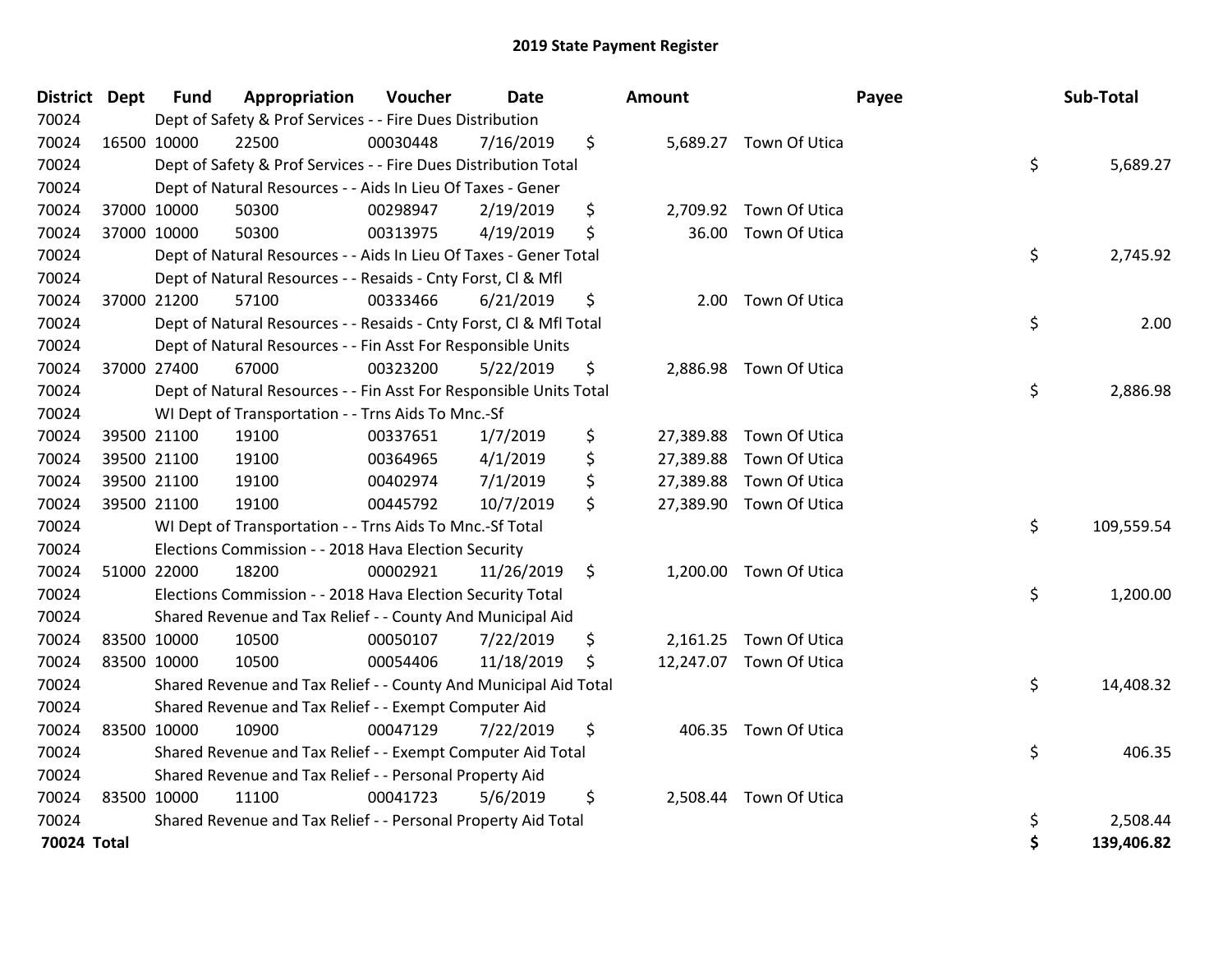| District Dept | <b>Fund</b> | Appropriation                                                      | Voucher  | <b>Date</b> | Amount       | Payee                     | Sub-Total       |
|---------------|-------------|--------------------------------------------------------------------|----------|-------------|--------------|---------------------------|-----------------|
| 70026         |             | Dept of Safety & Prof Services - - Fire Dues Distribution          |          |             |              |                           |                 |
| 70026         | 16500 10000 | 22500                                                              | 00030199 | 7/16/2019   | \$           | 9,722.44 Town Of Vinland  |                 |
| 70026         |             | Dept of Safety & Prof Services - - Fire Dues Distribution Total    |          |             |              |                           | \$<br>9,722.44  |
| 70026         |             | Dept of Natural Resources - - Fin Asst For Responsible Units       |          |             |              |                           |                 |
| 70026         | 37000 27400 | 67000                                                              | 00323021 | 5/22/2019   | \$           | 2,688.86 Town Of Vinland  |                 |
| 70026         |             | Dept of Natural Resources - - Fin Asst For Responsible Units Total |          |             |              |                           | \$<br>2,688.86  |
| 70026         |             | Dept of Natural Resources - - Recycling Consolidation Grants       |          |             |              |                           |                 |
| 70026         | 37000 27400 | 67300                                                              | 00323021 | 5/22/2019   | \$<br>444.73 | Town Of Vinland           |                 |
| 70026         |             | Dept of Natural Resources - - Recycling Consolidation Grants Total |          |             |              |                           | \$<br>444.73    |
| 70026         |             | WI Dept of Transportation - - Trns Aids To Mnc.-Sf                 |          |             |              |                           |                 |
| 70026         | 39500 21100 | 19100                                                              | 00337652 | 1/7/2019    | \$           | 20,879.86 Town Of Vinland |                 |
| 70026         | 39500 21100 | 19100                                                              | 00364966 | 4/1/2019    | \$           | 20,879.86 Town Of Vinland |                 |
| 70026         | 39500 21100 | 19100                                                              | 00402975 | 7/1/2019    | \$           | 20,879.86 Town Of Vinland |                 |
| 70026         | 39500 21100 | 19100                                                              | 00445793 | 10/7/2019   | \$           | 20,879.86 Town Of Vinland |                 |
| 70026         |             | WI Dept of Transportation - - Trns Aids To Mnc.-Sf Total           |          |             |              |                           | \$<br>83,519.44 |
| 70026         |             | WI Dept of Transportation - - Hwy Mgmt & Opers Sf                  |          |             |              |                           |                 |
| 70026         | 39500 21100 | 36500                                                              | 00453468 | 10/25/2019  | \$           | 360.00 Town Of Vinland    |                 |
| 70026         |             | WI Dept of Transportation - - Hwy Mgmt & Opers Sf Total            |          |             |              |                           | \$<br>360.00    |
| 70026         |             | Elections Commission - - 2018 Hava Election Security               |          |             |              |                           |                 |
| 70026         | 51000 22000 | 18200                                                              | 00002190 | 11/4/2019   | \$           | 1,200.00 Town Of Vinland  |                 |
| 70026         |             | Elections Commission - - 2018 Hava Election Security Total         |          |             |              |                           | \$<br>1,200.00  |
| 70026         |             | Shared Revenue and Tax Relief - - County And Municipal Aid         |          |             |              |                           |                 |
| 70026         | 83500 10000 | 10500                                                              | 00050108 | 7/22/2019   | \$           | 3,399.77 Town Of Vinland  |                 |
| 70026         | 83500 10000 | 10500                                                              | 00054407 | 11/18/2019  | \$           | 19,265.33 Town Of Vinland |                 |
| 70026         |             | Shared Revenue and Tax Relief - - County And Municipal Aid Total   |          |             |              |                           | \$<br>22,665.10 |
| 70026         |             | Shared Revenue and Tax Relief - - Exempt Computer Aid              |          |             |              |                           |                 |
| 70026         | 83500 10000 | 10900                                                              | 00047130 | 7/22/2019   | \$           | 7,392.22 Town Of Vinland  |                 |
| 70026         |             | Shared Revenue and Tax Relief - - Exempt Computer Aid Total        |          |             |              |                           | \$<br>7,392.22  |
| 70026         |             | Shared Revenue and Tax Relief - - Utility Aid                      |          |             |              |                           |                 |
| 70026         | 83500 10000 | 11000                                                              | 00050108 | 7/22/2019   | \$           | 1,623.00 Town Of Vinland  |                 |
| 70026         | 83500 10000 | 11000                                                              | 00054407 | 11/18/2019  | \$           | 10,060.53 Town Of Vinland |                 |
| 70026         |             | Shared Revenue and Tax Relief - - Utility Aid Total                |          |             |              |                           | \$<br>11,683.53 |
| 70026         |             | Shared Revenue and Tax Relief - - Personal Property Aid            |          |             |              |                           |                 |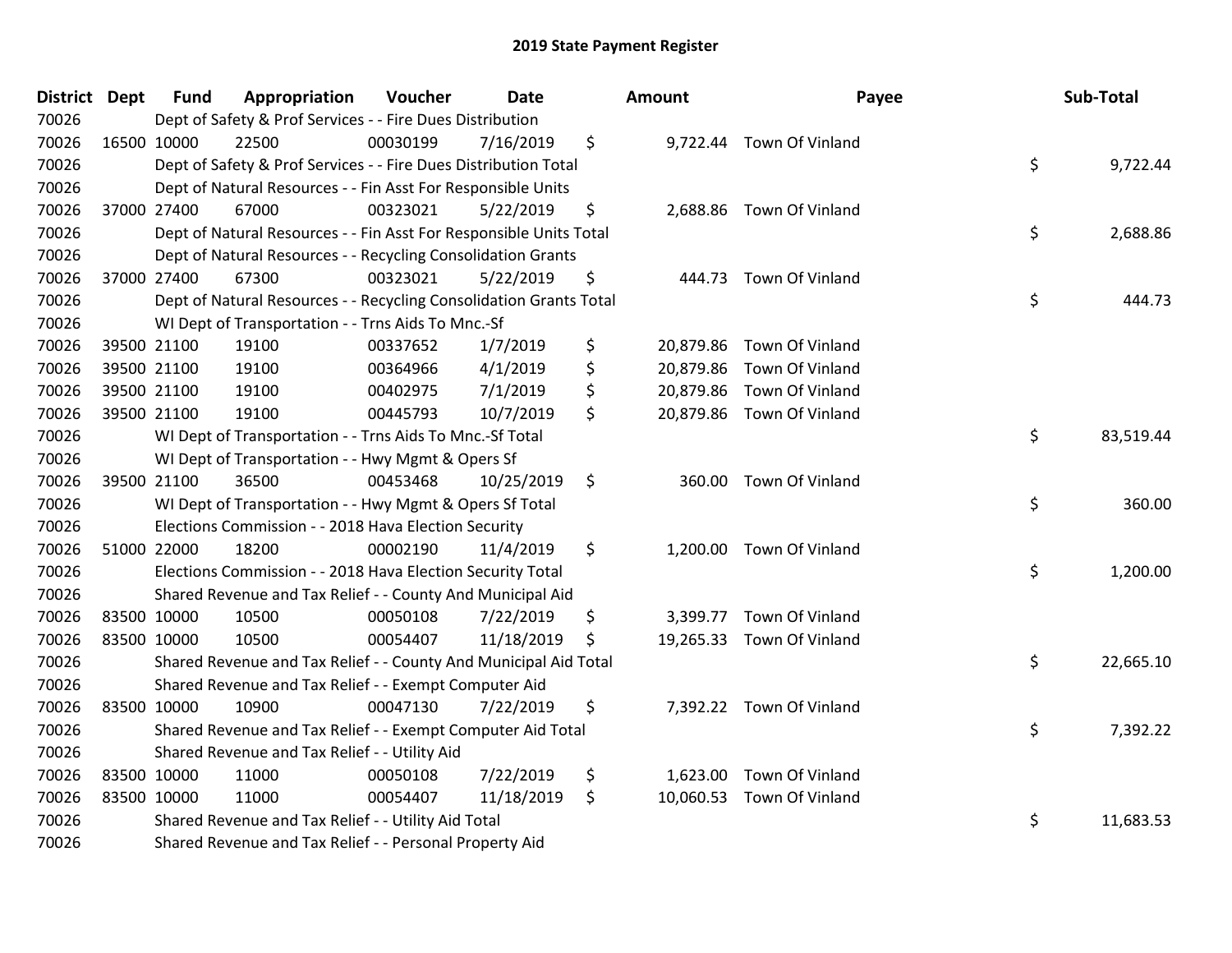|             | District Dept Fund | Appropriation                                                 | <b>Voucher</b> | Date     |     | Amount | Pavee                    | Sub-Total  |
|-------------|--------------------|---------------------------------------------------------------|----------------|----------|-----|--------|--------------------------|------------|
| 70026       | 83500 10000        | 11100                                                         | 00041724       | 5/6/2019 | - 5 |        | 1.246.84 Town Of Vinland |            |
| 70026       |                    | Shared Revenue and Tax Relief - - Personal Property Aid Total |                |          |     |        |                          | 1.246.84   |
| 70026 Total |                    |                                                               |                |          |     |        |                          | 140,923.16 |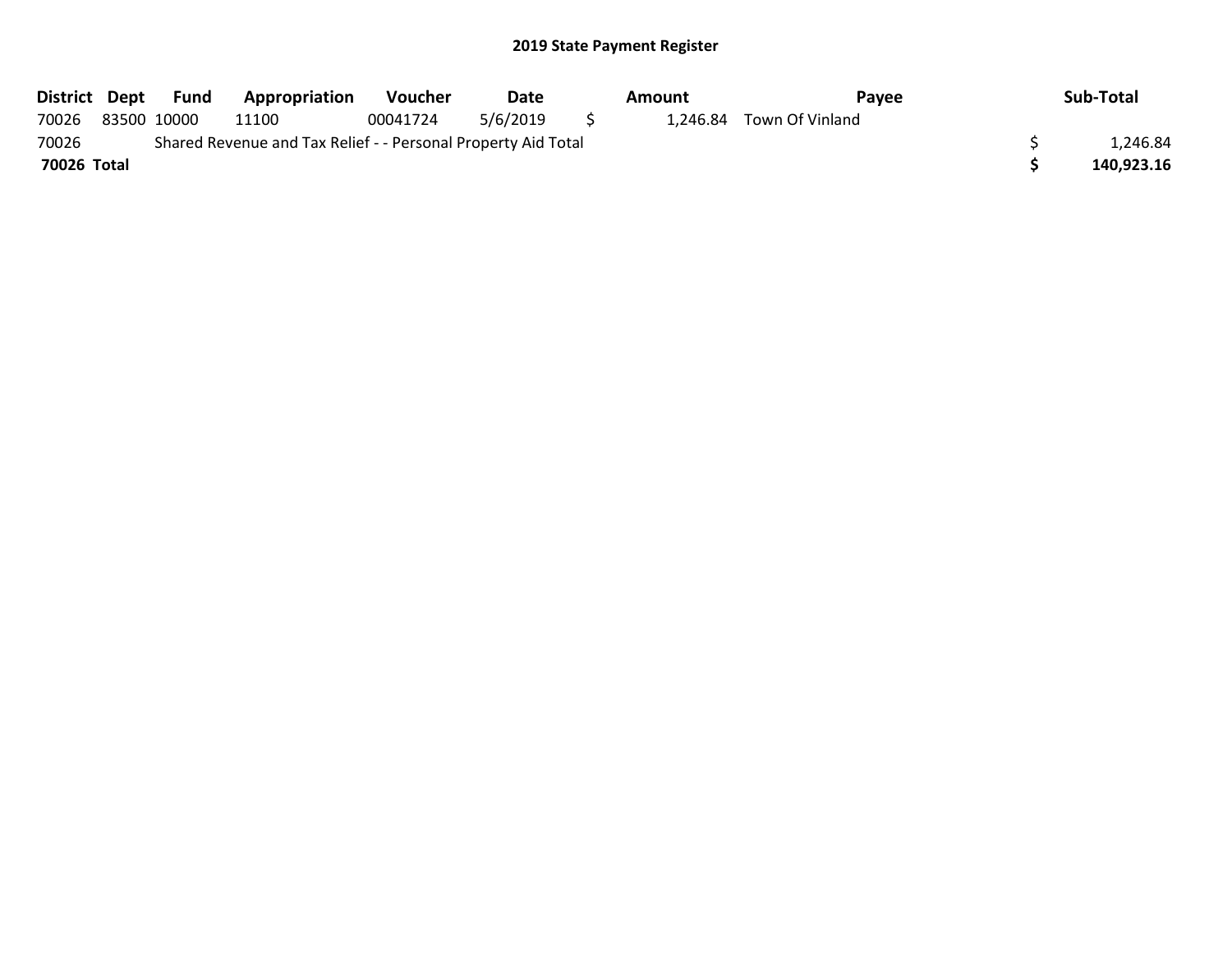| District Dept | <b>Fund</b> | Appropriation                                                      | Voucher  | <b>Date</b> | <b>Amount</b>   | Payee                        | Sub-Total        |
|---------------|-------------|--------------------------------------------------------------------|----------|-------------|-----------------|------------------------------|------------------|
| 70028         |             | Dept of Safety & Prof Services - - Fire Dues Distribution          |          |             |                 |                              |                  |
| 70028         | 16500 10000 | 22500                                                              | 00030352 | 7/16/2019   | \$              | 6,982.90 Town Of Winchester  |                  |
| 70028         |             | Dept of Safety & Prof Services - - Fire Dues Distribution Total    |          |             |                 |                              | \$<br>6,982.90   |
| 70028         |             | Dept of Natural Resources - - Aids In Lieu Of Taxes - Gener        |          |             |                 |                              |                  |
| 70028         | 37000 10000 | 50300                                                              | 00299013 | 2/19/2019   | \$<br>20,065.51 | Town Of Winchester           |                  |
| 70028         | 37000 10000 | 50300                                                              | 00314966 | 4/19/2019   | \$<br>12.42     | Town Of Winchester           |                  |
| 70028         | 37000 10000 | 50300                                                              | 00314967 | 4/19/2019   | \$<br>1,230.43  | Town Of Winchester           |                  |
| 70028         |             | Dept of Natural Resources - - Aids In Lieu Of Taxes - Gener Total  |          |             |                 |                              | \$<br>21,308.36  |
| 70028         |             | Dept of Natural Resources - - Resaids - Cnty Forst, Cl & Mfl       |          |             |                 |                              |                  |
| 70028         | 37000 21200 | 57100                                                              | 00333467 | 6/21/2019   | \$<br>81.87     | Town Of Winchester           |                  |
| 70028         |             | Dept of Natural Resources - - Resaids - Cnty Forst, Cl & Mfl Total |          |             |                 |                              | \$<br>81.87      |
| 70028         |             | Dept of Natural Resources - - Aids In Lieu Of Taxes - Sum S        |          |             |                 |                              |                  |
| 70028         | 37000 21200 | 57900                                                              | 00314964 | 4/19/2019   | \$<br>0.99      | Town Of Winchester           |                  |
| 70028         | 37000 21200 | 57900                                                              | 00314965 | 4/19/2019   | \$<br>972.60    | Town Of Winchester           |                  |
| 70028         |             | Dept of Natural Resources - - Aids In Lieu Of Taxes - Sum S Total  |          |             |                 |                              | \$<br>973.59     |
| 70028         |             | Dept of Natural Resources - - Fin Asst For Responsible Units       |          |             |                 |                              |                  |
| 70028         | 37000 27400 | 67000                                                              | 00323173 | 5/22/2019   | \$<br>2,014.46  | Town Of Winchester           |                  |
| 70028         |             | Dept of Natural Resources - - Fin Asst For Responsible Units Total |          |             |                 |                              | \$<br>2,014.46   |
| 70028         |             | Dept of Natural Resources - - Recycling Consolidation Grants       |          |             |                 |                              |                  |
| 70028         | 37000 27400 | 67300                                                              | 00323173 | 5/22/2019   | \$<br>455.92    | Town Of Winchester           |                  |
| 70028         |             | Dept of Natural Resources - - Recycling Consolidation Grants Total |          |             |                 |                              | \$<br>455.92     |
| 70028         |             | WI Dept of Transportation - - Trns Aids To Mnc.-Sf                 |          |             |                 |                              |                  |
| 70028         | 39500 21100 | 19100                                                              | 00337653 | 1/7/2019    | \$              | 28,823.28 Town Of Winchester |                  |
| 70028         | 39500 21100 | 19100                                                              | 00364967 | 4/1/2019    | \$              | 28,823.28 Town Of Winchester |                  |
| 70028         | 39500 21100 | 19100                                                              | 00402976 | 7/1/2019    | \$<br>28,823.28 | Town Of Winchester           |                  |
| 70028         | 39500 21100 | 19100                                                              | 00445794 | 10/7/2019   | \$              | 28,823.30 Town Of Winchester |                  |
| 70028         |             | WI Dept of Transportation - - Trns Aids To Mnc.-Sf Total           |          |             |                 |                              | \$<br>115,293.14 |
| 70028         |             | Elections Commission - - 2018 Hava Election Security               |          |             |                 |                              |                  |
| 70028         | 51000 22000 | 18200                                                              | 00002663 | 11/18/2019  | \$              | 600.00 Town Of Winchester    |                  |
| 70028         |             | Elections Commission - - 2018 Hava Election Security Total         |          |             |                 |                              | \$<br>600.00     |
| 70028         |             | Shared Revenue and Tax Relief - - County And Municipal Aid         |          |             |                 |                              |                  |
| 70028         | 83500 10000 | 10500                                                              | 00050109 | 7/22/2019   | \$<br>5,030.19  | Town Of Winchester           |                  |
| 70028         | 83500 10000 | 10500                                                              | 00054408 | 11/18/2019  | \$<br>28,504.44 | Town Of Winchester           |                  |

| າount     | Payee                        | Sub-Total        |
|-----------|------------------------------|------------------|
| 6,982.90  | Town Of Winchester           | \$<br>6,982.90   |
| 20,065.51 | Town Of Winchester           |                  |
| 12.42     | Town Of Winchester           |                  |
| 1,230.43  | Town Of Winchester           |                  |
|           |                              | \$<br>21,308.36  |
| 81.87     | Town Of Winchester           |                  |
|           |                              | \$<br>81.87      |
| 0.99      | Town Of Winchester           |                  |
| 972.60    | Town Of Winchester           |                  |
|           |                              | \$<br>973.59     |
| 2,014.46  | Town Of Winchester           |                  |
|           |                              | \$<br>2,014.46   |
| 455.92    | Town Of Winchester           |                  |
|           |                              | \$<br>455.92     |
| 28,823.28 | Town Of Winchester           |                  |
|           | 28,823.28 Town Of Winchester |                  |
| 28,823.28 | Town Of Winchester           |                  |
| 28,823.30 | Town Of Winchester           |                  |
|           |                              | \$<br>115,293.14 |
| 600.00    | Town Of Winchester           |                  |
|           |                              | \$<br>600.00     |
| 5,030.19  | Town Of Winchester           |                  |
| 28,504.44 | Town Of Winchester           |                  |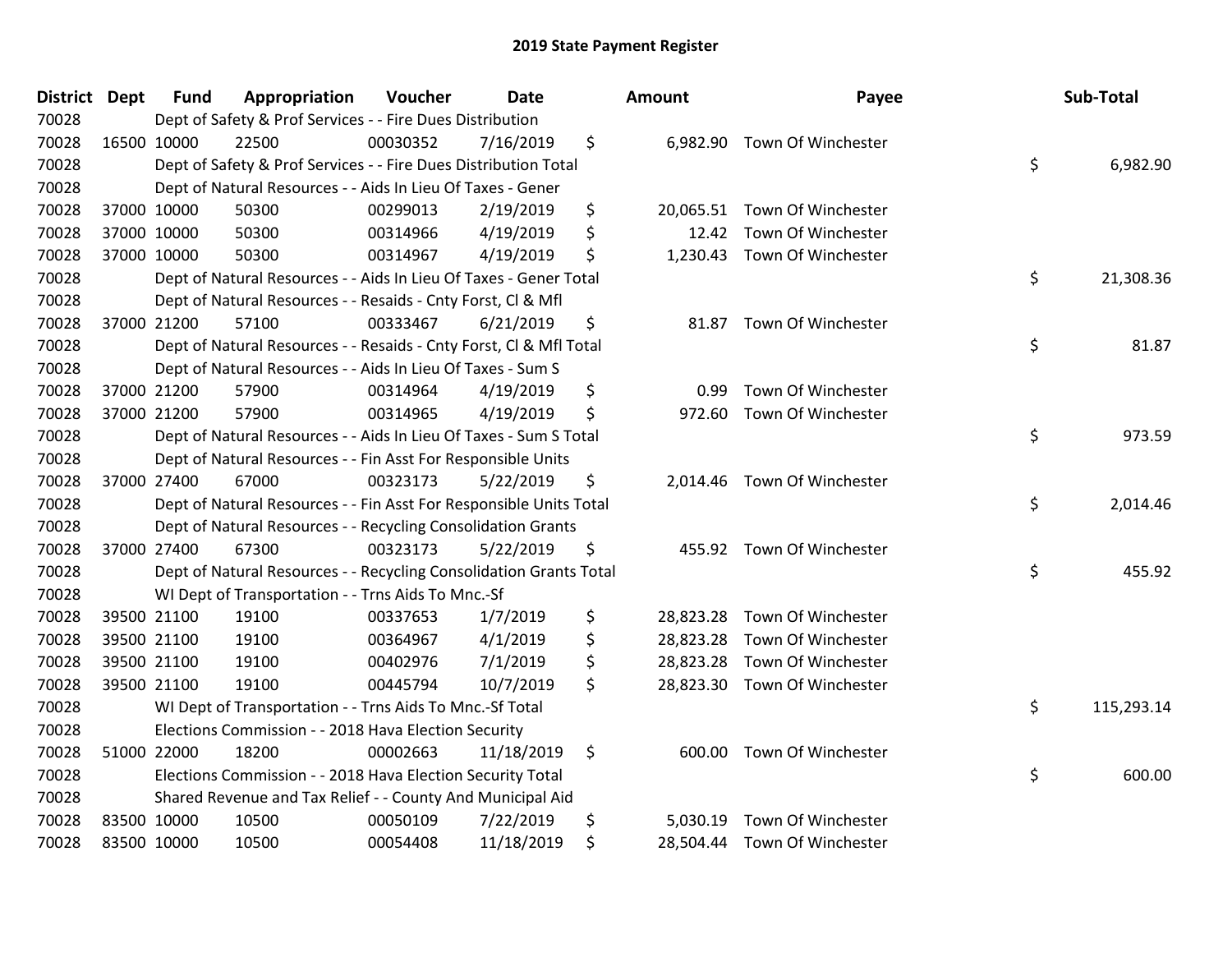| <b>District</b> | Dept | Fund        | Appropriation                                                    | <b>Voucher</b> | Date      |    | <b>Amount</b> | Payee              | Sub-Total  |
|-----------------|------|-------------|------------------------------------------------------------------|----------------|-----------|----|---------------|--------------------|------------|
| 70028           |      |             | Shared Revenue and Tax Relief - - County And Municipal Aid Total |                |           |    |               |                    | 33,534.63  |
| 70028           |      |             | Shared Revenue and Tax Relief - - Exempt Computer Aid            |                |           |    |               |                    |            |
| 70028           |      | 83500 10000 | 10900                                                            | 00047131       | 7/22/2019 | \$ | 14.55         | Town Of Winchester |            |
| 70028           |      |             | Shared Revenue and Tax Relief - - Exempt Computer Aid Total      |                |           |    |               |                    | 14.55      |
| 70028           |      |             | Shared Revenue and Tax Relief - - Personal Property Aid          |                |           |    |               |                    |            |
| 70028           |      | 83500 10000 | 11100                                                            | 00041725       | 5/6/2019  | Ś. | 268.85        | Town Of Winchester |            |
| 70028           |      |             | Shared Revenue and Tax Relief - - Personal Property Aid Total    |                |           |    |               |                    | 268.85     |
| 70028           |      |             | Shared Revenue and Tax Relief - - Lottery & Gaming Credit        |                |           |    |               |                    |            |
| 70028           |      | 83500 52100 | 36300                                                            | 00038575       | 3/25/2019 | Ś. | 2.213.04      | Town Of Winchester |            |
| 70028           |      |             | Shared Revenue and Tax Relief - - Lottery & Gaming Credit Total  |                |           |    |               |                    | 2,213.04   |
| 70028 Total     |      |             |                                                                  |                |           |    |               |                    | 183,741.31 |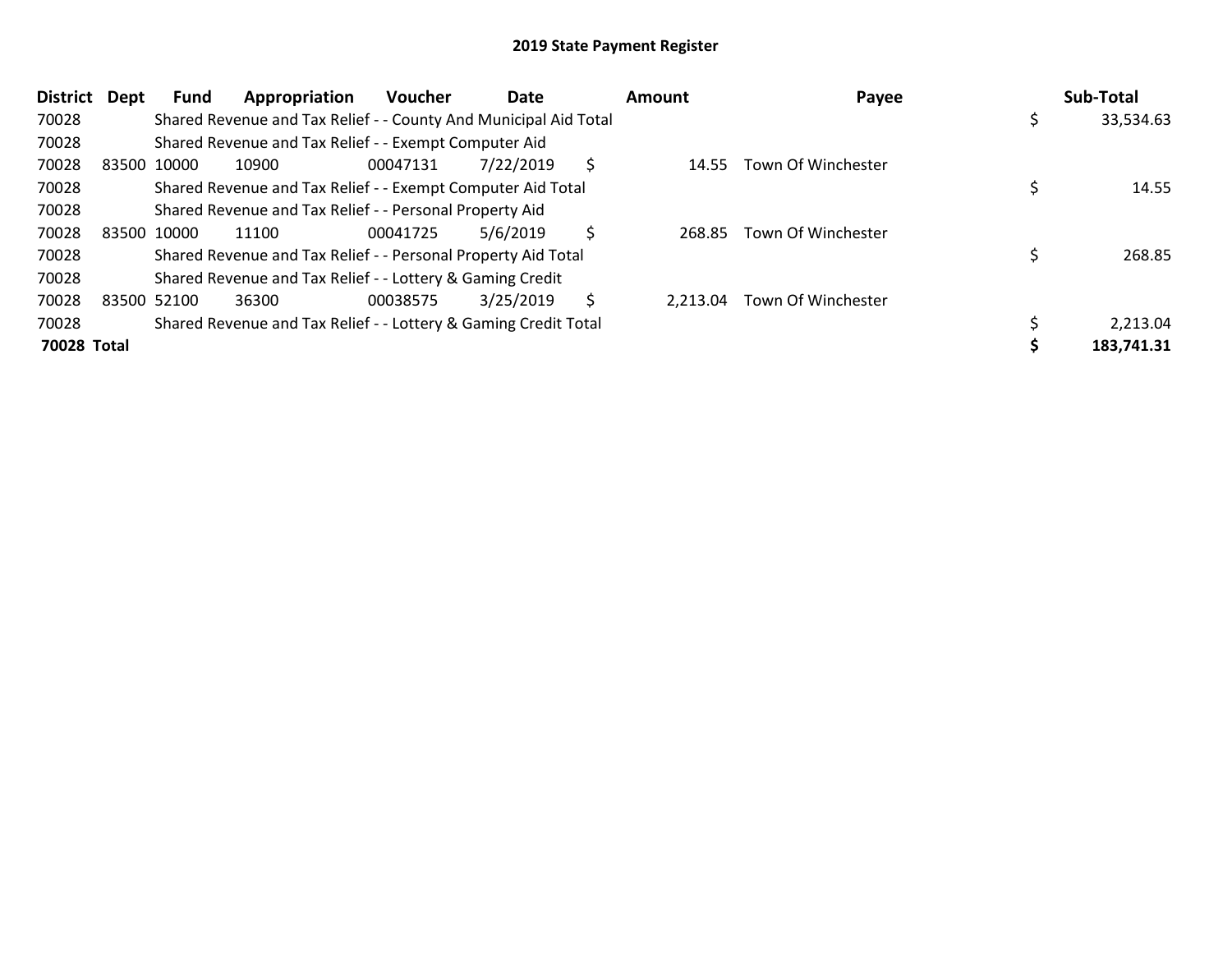| District | Dept | <b>Fund</b> | Appropriation                                                      | Voucher  | <b>Date</b> |    | Amount    | Payee                        | Sub-Total        |
|----------|------|-------------|--------------------------------------------------------------------|----------|-------------|----|-----------|------------------------------|------------------|
| 70030    |      |             | Dept of Safety & Prof Services - - Fire Dues Distribution          |          |             |    |           |                              |                  |
| 70030    |      | 16500 10000 | 22500                                                              | 00030119 | 7/15/2019   | \$ |           | 12,460.52 Town Of Winneconne |                  |
| 70030    |      |             | Dept of Safety & Prof Services - - Fire Dues Distribution Total    |          |             |    |           |                              | \$<br>12,460.52  |
| 70030    |      |             | Dept of Natural Resources - - Aids In Lieu Of Taxes - Gener        |          |             |    |           |                              |                  |
| 70030    |      | 37000 10000 | 50300                                                              | 00298894 | 2/15/2019   | \$ | 161.60    | Town Of Winneconne           |                  |
| 70030    |      | 37000 10000 | 50300                                                              | 00313443 | 4/19/2019   | \$ | 34.55     | Town Of Winneconne           |                  |
| 70030    |      |             | Dept of Natural Resources - - Aids In Lieu Of Taxes - Gener Total  |          |             |    |           |                              | \$<br>196.15     |
| 70030    |      |             | Dept of Natural Resources - - Resaids - Cnty Forst, CI & Mfl       |          |             |    |           |                              |                  |
| 70030    |      | 37000 21200 | 57100                                                              | 00333468 | 6/21/2019   | \$ | 5.30      | Town Of Winneconne           |                  |
| 70030    |      |             | Dept of Natural Resources - - Resaids - Cnty Forst, Cl & Mfl Total |          |             |    |           |                              | \$<br>5.30       |
| 70030    |      |             | Dept of Natural Resources - - Fin Asst For Responsible Units       |          |             |    |           |                              |                  |
| 70030    |      | 37000 27400 | 67000                                                              | 00322616 | 5/22/2019   | \$ |           | 6,583.07 Town Of Winneconne  |                  |
| 70030    |      |             | Dept of Natural Resources - - Fin Asst For Responsible Units Total |          |             |    |           |                              | \$<br>6,583.07   |
| 70030    |      |             | Dept of Natural Resources - - Recycling Consolidation Grants       |          |             |    |           |                              |                  |
| 70030    |      | 37000 27400 | 67300                                                              | 00322616 | 5/22/2019   | \$ | 616.21    | Town Of Winneconne           |                  |
| 70030    |      |             | Dept of Natural Resources - - Recycling Consolidation Grants Total |          |             |    |           |                              | \$<br>616.21     |
| 70030    |      |             | WI Dept of Transportation - - Trns Aids To Mnc.-Sf                 |          |             |    |           |                              |                  |
| 70030    |      | 39500 21100 | 19100                                                              | 00337654 | 1/7/2019    | \$ |           | 27,109.17 Town Of Winneconne |                  |
| 70030    |      | 39500 21100 | 19100                                                              | 00364968 | 4/1/2019    | \$ |           | 27,109.17 Town Of Winneconne |                  |
| 70030    |      | 39500 21100 | 19100                                                              | 00402977 | 7/1/2019    | \$ | 27,109.17 | Town Of Winneconne           |                  |
| 70030    |      | 39500 21100 | 19100                                                              | 00445795 | 10/7/2019   | \$ |           | 27,109.20 Town Of Winneconne |                  |
| 70030    |      |             | WI Dept of Transportation - - Trns Aids To Mnc.-Sf Total           |          |             |    |           |                              | \$<br>108,436.71 |
| 70030    |      |             | Department of Justice - - Law Enforcement Train, Local             |          |             |    |           |                              |                  |
| 70030    |      | 45500 10000 | 23100                                                              | 00076789 | 12/20/2019  | \$ | 160.00    | Town Of Winneconne           |                  |
| 70030    |      |             | Department of Justice - - Law Enforcement Train, Local Total       |          |             |    |           |                              | \$<br>160.00     |
| 70030    |      |             | Elections Commission - - 2018 Hava Election Security               |          |             |    |           |                              |                  |
| 70030    |      | 51000 22000 | 18200                                                              | 00002547 | 11/14/2019  | \$ | 1,200.00  | Town Of Winneconne           |                  |
| 70030    |      |             | Elections Commission - - 2018 Hava Election Security Total         |          |             |    |           |                              | \$<br>1,200.00   |
| 70030    |      |             | Shared Revenue and Tax Relief - - County And Municipal Aid         |          |             |    |           |                              |                  |
| 70030    |      | 83500 10000 | 10500                                                              | 00050110 | 7/22/2019   | \$ | 3,537.39  | Town Of Winneconne           |                  |
| 70030    |      | 83500 10000 | 10500                                                              | 00054409 | 11/18/2019  | Ś  |           | 20,045.19 Town Of Winneconne |                  |
| 70030    |      |             | Shared Revenue and Tax Relief - - County And Municipal Aid Total   |          |             |    |           |                              | \$<br>23,582.58  |
| 70030    |      |             | Shared Revenue and Tax Relief - - Exempt Computer Aid              |          |             |    |           |                              |                  |

| Sub-Total  | Payee                        | ount      |
|------------|------------------------------|-----------|
| 12,460.52  | \$<br>Town Of Winneconne     | 12,460.52 |
|            | 161.60 Town Of Winneconne    |           |
| 196.15     | \$<br>Town Of Winneconne     | 34.55     |
| 5.30       | \$<br>Town Of Winneconne     | 5.30      |
| 6,583.07   | \$<br>Town Of Winneconne     | 6,583.07  |
| 616.21     | \$<br>Town Of Winneconne     | 616.21    |
|            | 27,109.17 Town Of Winneconne |           |
|            | 27,109.17 Town Of Winneconne |           |
|            | 27,109.17 Town Of Winneconne |           |
| 108,436.71 | \$<br>Town Of Winneconne     | 27,109.20 |
| 160.00     | \$<br>Town Of Winneconne     | 160.00    |
| 1,200.00   | \$<br>Town Of Winneconne     | 1,200.00  |
|            | 3,537.39 Town Of Winneconne  |           |
|            | Town Of Winneconne           | 20,045.19 |
| 23,582.58  | \$                           |           |
|            |                              |           |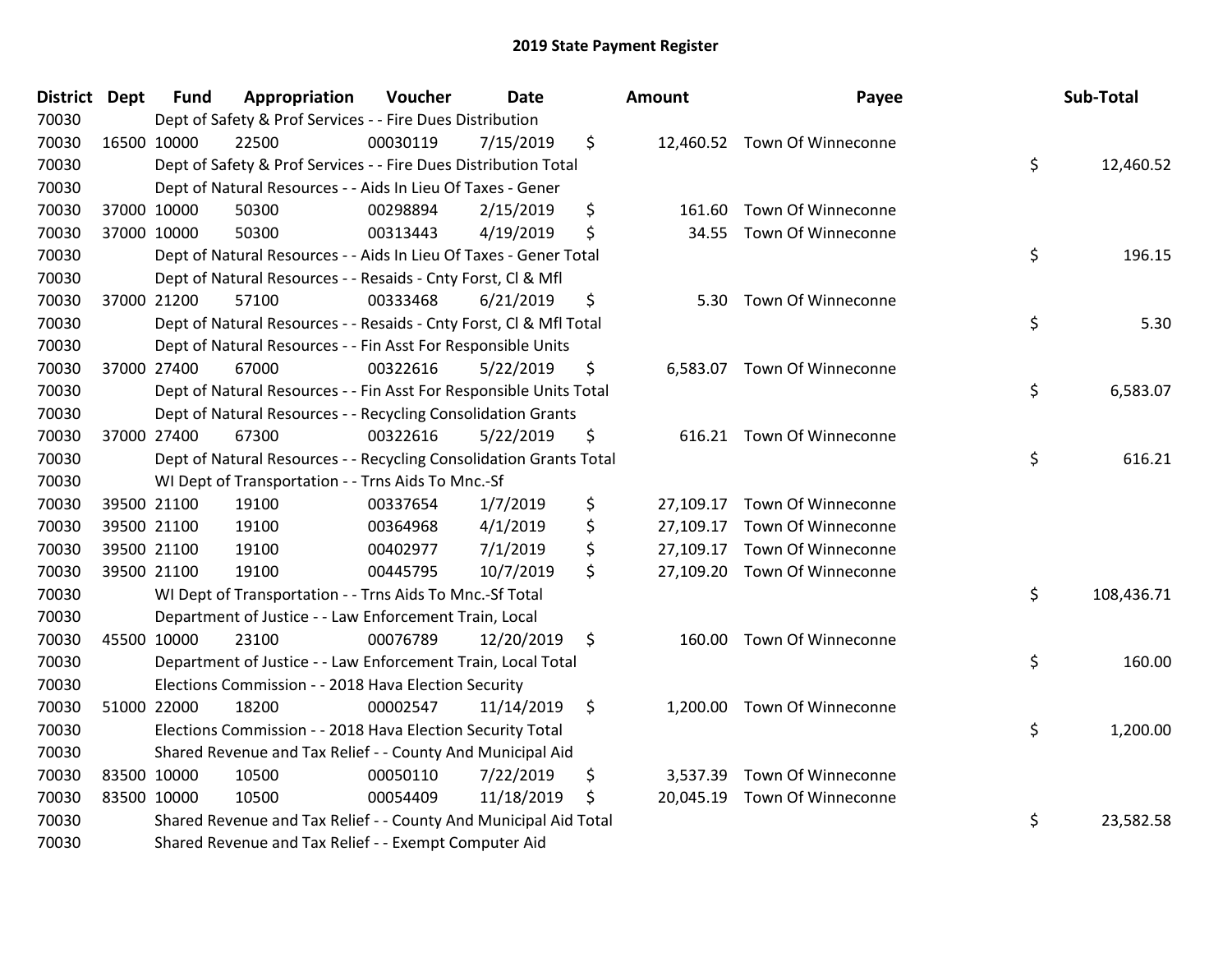| <b>District</b> | Dept | Fund        | Appropriation                                                 | Voucher  | Date      | Amount | <b>Pavee</b>                | Sub-Total  |
|-----------------|------|-------------|---------------------------------------------------------------|----------|-----------|--------|-----------------------------|------------|
| 70030           |      | 83500 10000 | 10900                                                         | 00047132 | 7/22/2019 | 35.33  | Town Of Winneconne          |            |
| 70030           |      |             | Shared Revenue and Tax Relief - - Exempt Computer Aid Total   |          |           |        |                             | 35.33      |
| 70030           |      |             | Shared Revenue and Tax Relief - - Personal Property Aid       |          |           |        |                             |            |
| 70030           |      | 83500 10000 | 11100                                                         | 00041726 | 5/6/2019  |        | 1,590.18 Town Of Winneconne |            |
| 70030           |      |             | Shared Revenue and Tax Relief - - Personal Property Aid Total |          |           |        |                             | 1,590.18   |
| 70030 Total     |      |             |                                                               |          |           |        |                             | 154,866.05 |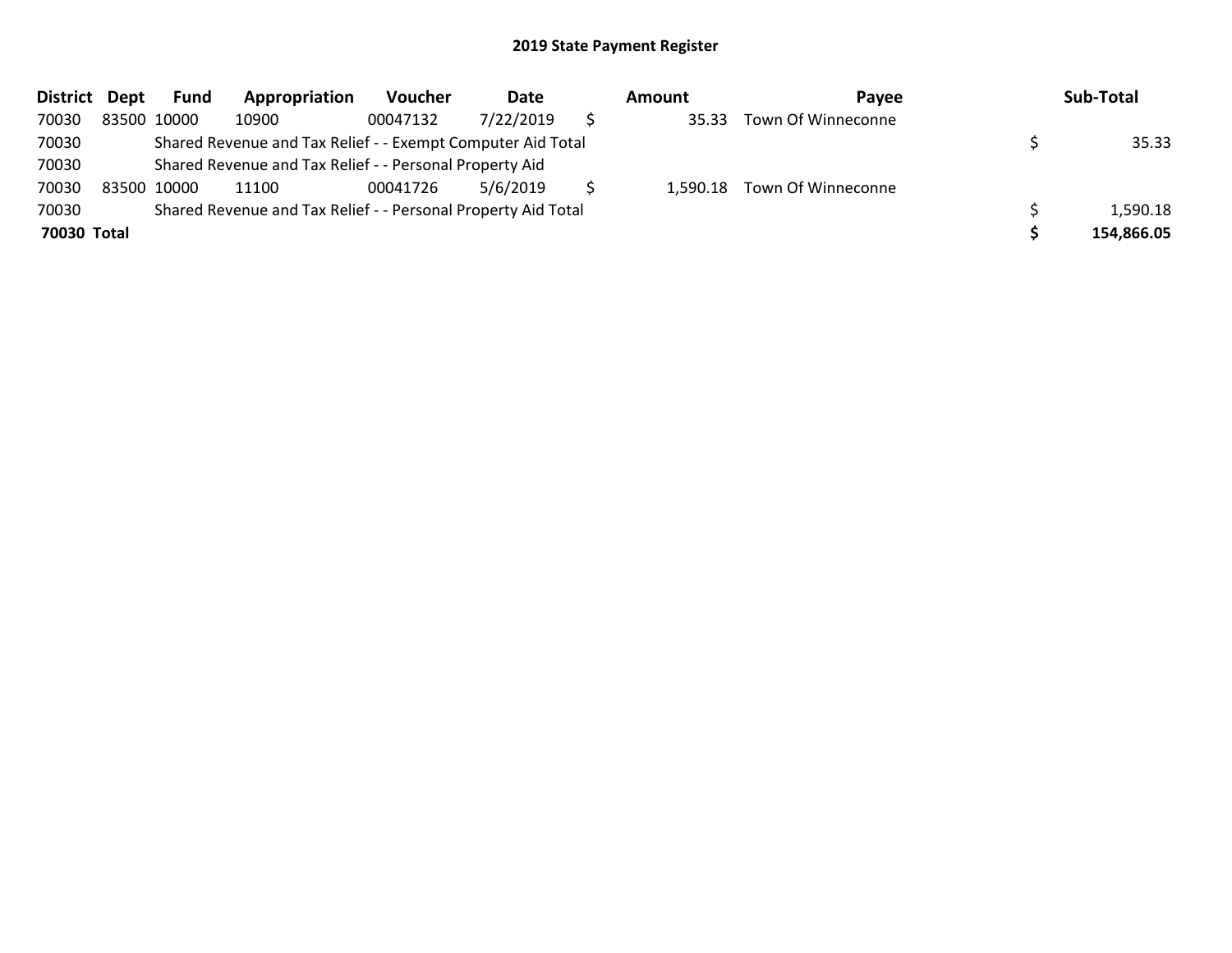| <b>District Dept</b> | <b>Fund</b> | Appropriation                                                      | Voucher  | <b>Date</b> | Amount         | Payee                        | Sub-Total       |
|----------------------|-------------|--------------------------------------------------------------------|----------|-------------|----------------|------------------------------|-----------------|
| 70032                |             | Dept of Safety & Prof Services - - Fire Dues Distribution          |          |             |                |                              |                 |
| 70032                | 16500 10000 | 22500                                                              | 00030377 | 7/16/2019   | \$             | 6,483.54 Town Of Wolf River  |                 |
| 70032                |             | Dept of Safety & Prof Services - - Fire Dues Distribution Total    |          |             |                |                              | \$<br>6,483.54  |
| 70032                |             | Dept of Natural Resources - - Aids In Lieu Of Taxes - Gener        |          |             |                |                              |                 |
| 70032                | 37000 10000 | 50300                                                              | 00298891 | 2/19/2019   | \$             | 16,567.24 Town Of Wolf River |                 |
| 70032                | 37000 10000 | 50300                                                              | 00313403 | 4/19/2019   | \$             | 811.58 Town Of Wolf River    |                 |
| 70032                |             | Dept of Natural Resources - - Aids In Lieu Of Taxes - Gener Total  |          |             |                |                              | \$<br>17,378.82 |
| 70032                |             | Dept of Natural Resources - - Resaids - Cnty Forst, Cl & Mfl       |          |             |                |                              |                 |
| 70032                | 37000 21200 | 57100                                                              | 00333469 | 6/21/2019   | \$             | 82.59 Town Of Wolf River     |                 |
| 70032                |             | Dept of Natural Resources - - Resaids - Cnty Forst, CI & Mfl Total |          |             |                |                              | \$<br>82.59     |
| 70032                |             | Dept of Natural Resources - - Aids In Lieu Of Taxes - Sum S        |          |             |                |                              |                 |
| 70032                | 37000 21200 | 57900                                                              | 00313404 | 4/19/2019   | \$             | 499.61 Town Of Wolf River    |                 |
| 70032                |             | Dept of Natural Resources - - Aids In Lieu Of Taxes - Sum S Total  |          |             |                |                              | \$<br>499.61    |
| 70032                |             | Dept of Natural Resources - - Fin Asst For Responsible Units       |          |             |                |                              |                 |
| 70032                | 37000 27400 | 67000                                                              | 00323279 | 5/22/2019   | \$             | 3,128.68 Town Of Wolf River  |                 |
| 70032                |             | Dept of Natural Resources - - Fin Asst For Responsible Units Total |          |             |                |                              | \$<br>3,128.68  |
| 70032                |             | Dept of Natural Resources - - Recycling Consolidation Grants       |          |             |                |                              |                 |
| 70032                | 37000 27400 | 67300                                                              | 00323279 | 5/22/2019   | \$             | 305.81 Town Of Wolf River    |                 |
| 70032                |             | Dept of Natural Resources - - Recycling Consolidation Grants Total |          |             |                |                              | \$<br>305.81    |
| 70032                |             | WI Dept of Transportation - - Trns Aids To Mnc.-Sf                 |          |             |                |                              |                 |
| 70032                | 39500 21100 | 19100                                                              | 00337655 | 1/7/2019    | \$             | 21,297.93 Town Of Wolf River |                 |
| 70032                | 39500 21100 | 19100                                                              | 00364969 | 4/1/2019    | \$             | 21,297.93 Town Of Wolf River |                 |
| 70032                | 39500 21100 | 19100                                                              | 00402978 | 7/1/2019    | \$             | 21,297.93 Town Of Wolf River |                 |
| 70032                | 39500 21100 | 19100                                                              | 00445796 | 10/7/2019   | \$             | 21,297.95 Town Of Wolf River |                 |
| 70032                |             | WI Dept of Transportation - - Trns Aids To Mnc.-Sf Total           |          |             |                |                              | \$<br>85,191.74 |
| 70032                |             | Elections Commission - - 2018 Hava Election Security               |          |             |                |                              |                 |
| 70032                | 51000 22000 | 18200                                                              | 00002259 | 11/6/2019   | \$<br>1,200.00 | Town Of Wolf River           |                 |
| 70032                |             | Elections Commission - - 2018 Hava Election Security Total         |          |             |                |                              | \$<br>1,200.00  |
| 70032                |             | Shared Revenue and Tax Relief - - County And Municipal Aid         |          |             |                |                              |                 |
| 70032                | 83500 10000 | 10500                                                              | 00050111 | 7/22/2019   | \$             | 2,142.33 Town Of Wolf River  |                 |
| 70032                | 83500 10000 | 10500                                                              | 00054410 | 11/18/2019  | \$             | 12,139.88 Town Of Wolf River |                 |
| 70032                |             | Shared Revenue and Tax Relief - - County And Municipal Aid Total   |          |             |                |                              | \$<br>14,282.21 |
| 70032                |             | Shared Revenue and Tax Relief - - Exempt Computer Aid              |          |             |                |                              |                 |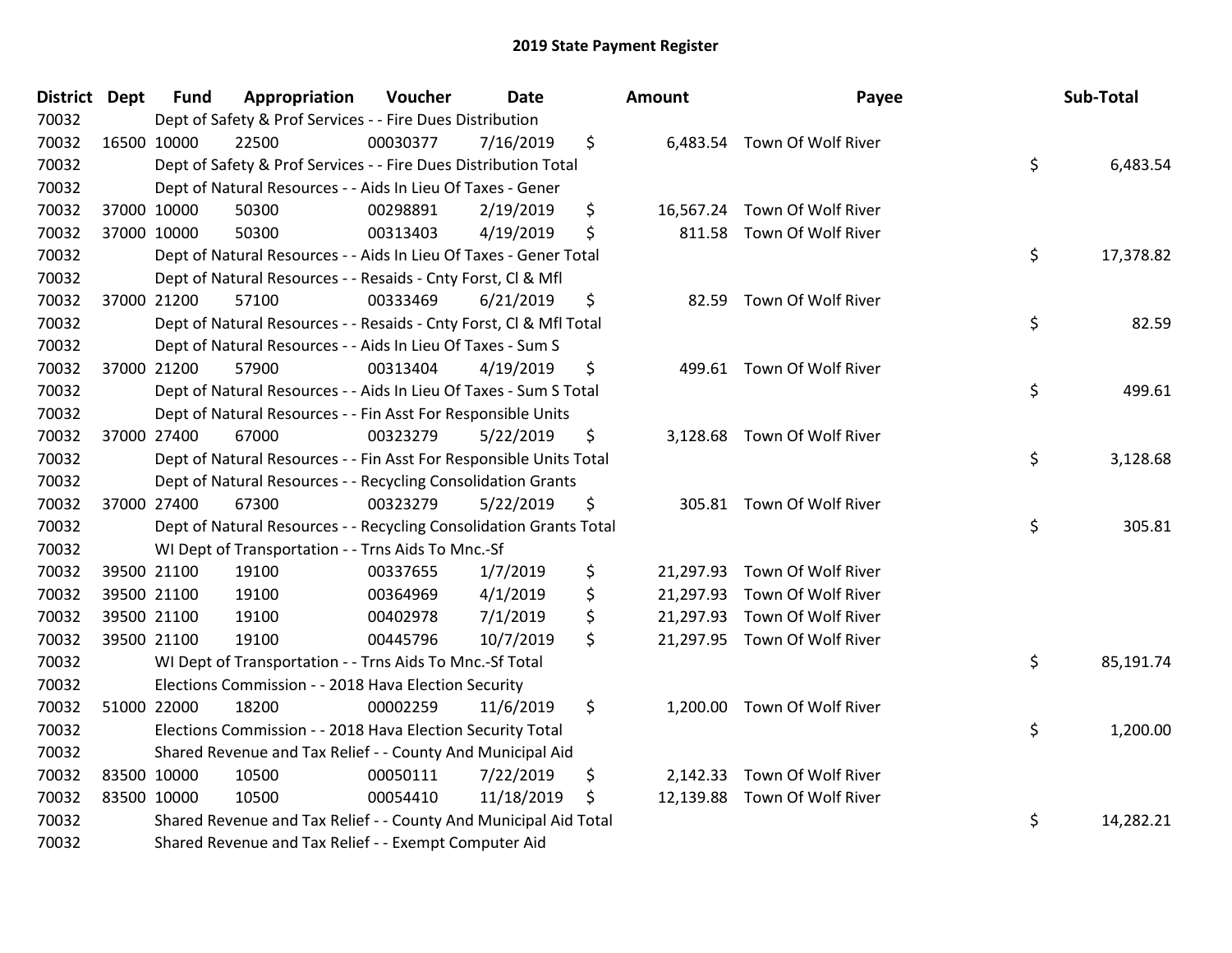| District Dept | Fund        | Appropriation                                                 | Voucher  | Date      | Amount | <b>Pavee</b>       | Sub-Total  |
|---------------|-------------|---------------------------------------------------------------|----------|-----------|--------|--------------------|------------|
| 70032         | 83500 10000 | 10900                                                         | 00047133 | 7/22/2019 | 14.55  | Town Of Wolf River |            |
| 70032         |             | Shared Revenue and Tax Relief - - Exempt Computer Aid Total   |          |           |        |                    | 14.55      |
| 70032         |             | Shared Revenue and Tax Relief - - Personal Property Aid       |          |           |        |                    |            |
| 70032         | 83500 10000 | 11100                                                         | 00041727 | 5/6/2019  | 394.98 | Town Of Wolf River |            |
| 70032         |             | Shared Revenue and Tax Relief - - Personal Property Aid Total |          |           |        |                    | 394.98     |
| 70032 Total   |             |                                                               |          |           |        |                    | 128,962.53 |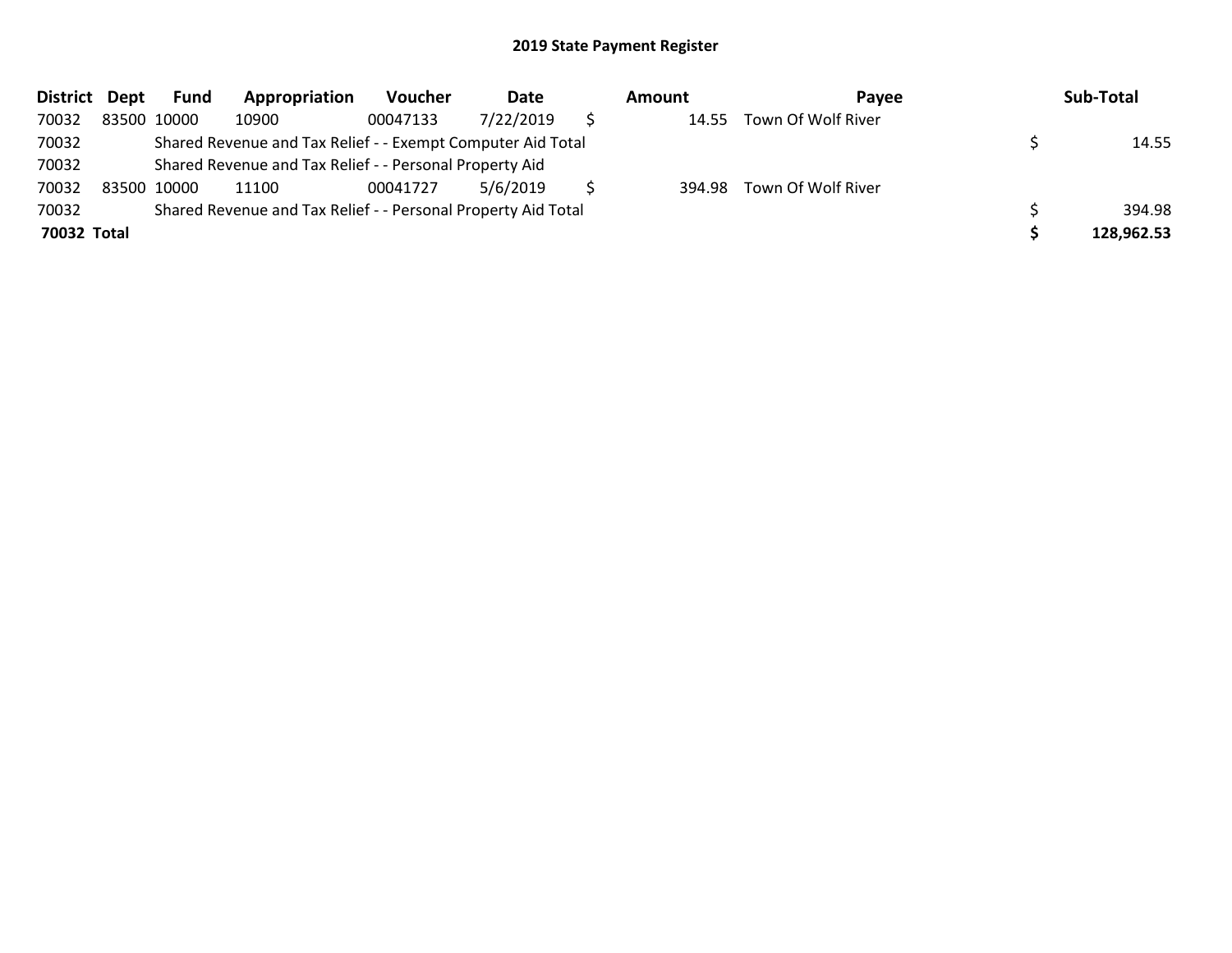| <b>District</b> | <b>Dept</b> | <b>Fund</b> | Appropriation                                                      | Voucher  | <b>Date</b> | <b>Amount</b>    | Payee                              | Sub-Total        |
|-----------------|-------------|-------------|--------------------------------------------------------------------|----------|-------------|------------------|------------------------------------|------------------|
| 70121           |             |             | Dept of Ag, Trade & Cons Protc - - Retail Petroleum                |          |             |                  |                                    |                  |
| 70121           |             | 11500 27200 | 16100                                                              | 00047592 | 6/11/2019   | \$<br>552.00     | Village of Fox Crossing            |                  |
| 70121           |             | 11500 27200 | 16100                                                              | 00048492 | 7/12/2019   | \$<br>255.30     | Village of Fox Crossing            |                  |
| 70121           |             | 11500 27200 | 16100                                                              | 00048534 | 7/15/2019   | \$<br>1,288.00   | Village of Fox Crossing            |                  |
| 70121           |             |             | Dept of Ag, Trade & Cons Protc - - Retail Petroleum Total          |          |             |                  |                                    | \$<br>2,095.30   |
| 70121           |             |             | Dept of Safety & Prof Services - - Fire Dues Distribution          |          |             |                  |                                    |                  |
| 70121           |             | 16500 10000 | 22500                                                              | 00029800 | 7/5/2019    | \$               | 71,278.38 Village of Fox Crossing  |                  |
| 70121           |             |             | Dept of Safety & Prof Services - - Fire Dues Distribution Total    |          |             |                  |                                    | \$<br>71,278.38  |
| 70121           |             |             | Dept of Natural Resources - - Aids In Lieu Of Taxes - Gener        |          |             |                  |                                    |                  |
| 70121           |             | 37000 10000 | 50300                                                              | 00299023 | 2/19/2019   | \$               | 2,598.12 Village of Fox Crossing   |                  |
| 70121           |             |             | Dept of Natural Resources - - Aids In Lieu Of Taxes - Gener Total  |          |             |                  |                                    | \$<br>2,598.12   |
| 70121           |             |             | Dept of Natural Resources - - Resaids - Urban Forestry Grant       |          |             |                  |                                    |                  |
| 70121           |             | 37000 21200 | 58700                                                              | 00324488 | 5/24/2019   | \$               | 3,900.00 Village of Fox Crossing   |                  |
| 70121           |             |             | Dept of Natural Resources - - Resaids - Urban Forestry Grant Total |          |             |                  |                                    | \$<br>3,900.00   |
| 70121           |             |             | Dept of Natural Resources - - Fin Asst For Responsible Units       |          |             |                  |                                    |                  |
| 70121           |             | 37000 27400 | 67000                                                              | 00323311 | 5/22/2019   | \$               | 54,747.94 Village of Fox Crossing  |                  |
| 70121           |             |             | Dept of Natural Resources - - Fin Asst For Responsible Units Total |          |             |                  |                                    | \$<br>54,747.94  |
| 70121           |             |             | Dept of Natural Resources - - Recycling Consolidation Grants       |          |             |                  |                                    |                  |
| 70121           |             | 37000 27400 | 67300                                                              | 00323311 | 5/22/2019   | \$               | 4,841.38 Village of Fox Crossing   |                  |
| 70121           |             |             | Dept of Natural Resources - - Recycling Consolidation Grants Total |          |             |                  |                                    | \$<br>4,841.38   |
| 70121           |             |             | WI Dept of Transportation - - Trns Aids To Mnc.-Sf                 |          |             |                  |                                    |                  |
| 70121           |             | 39500 21100 | 19100                                                              | 00337656 | 1/7/2019    | \$               | 174,683.46 Village of Fox Crossing |                  |
| 70121           |             | 39500 21100 | 19100                                                              | 00364970 | 4/1/2019    | \$               | 174,683.46 Village of Fox Crossing |                  |
| 70121           |             | 39500 21100 | 19100                                                              | 00402979 | 7/1/2019    | \$<br>174,683.46 | Village of Fox Crossing            |                  |
| 70121           |             | 39500 21100 | 19100                                                              | 00445797 | 10/7/2019   | \$<br>174,683.48 | Village of Fox Crossing            |                  |
| 70121           |             |             | WI Dept of Transportation - - Trns Aids To Mnc.-Sf Total           |          |             |                  |                                    | \$<br>698,733.86 |
| 70121           |             |             | WI Dept of Transportation - - Maj Hwy Dev St Fd                    |          |             |                  |                                    |                  |
| 70121           |             | 39500 21100 | 36200                                                              | 00350676 | 2/11/2019   | \$               | 1,679.00 Village of Fox Crossing   |                  |
| 70121           |             | 39500 21100 | 36200                                                              | 00350677 | 2/11/2019   | \$<br>28,615.11  | Village of Fox Crossing            |                  |
| 70121           |             | 39500 21100 | 36200                                                              | 00394174 | 6/17/2019   | \$<br>35,585.71  | Village of Fox Crossing            |                  |
| 70121           |             | 39500 21100 | 36200                                                              | 00394176 | 6/17/2019   | \$               | 82,553.72 Village of Fox Crossing  |                  |
| 70121           |             |             | WI Dept of Transportation - - Maj Hwy Dev St Fd Total              |          |             |                  |                                    | \$<br>148,433.54 |
| 70121           |             |             | WI Dept of Transportation - - Maj Hwy Dev Bond Fnd                 |          |             |                  |                                    |                  |

| Sub-Total  | Payee                                | nount      |
|------------|--------------------------------------|------------|
|            | Village of Fox Crossing              | 552.00     |
|            | Village of Fox Crossing              | 255.30     |
| 2,095.30   | \$<br>Village of Fox Crossing        | 1,288.00   |
| 71,278.38  | \$<br>Village of Fox Crossing        | 71,278.38  |
| 2,598.12   | \$<br>Village of Fox Crossing        | 2,598.12   |
| 3,900.00   | \$<br>Village of Fox Crossing        | 3,900.00   |
| 54,747.94  | \$<br>Village of Fox Crossing        | 54,747.94  |
| 4,841.38   | \$<br><b>Village of Fox Crossing</b> | 4,841.38   |
|            | Village of Fox Crossing              | 174,683.46 |
|            | Village of Fox Crossing              | 174,683.46 |
|            | Village of Fox Crossing              | 174,683.46 |
|            | Village of Fox Crossing              | 174,683.48 |
| 698,733.86 | \$                                   |            |
|            | Village of Fox Crossing              | 1,679.00   |
|            | Village of Fox Crossing              | 28,615.11  |
|            | Village of Fox Crossing              | 35,585.71  |
|            | Village of Fox Crossing              | 82,553.72  |
| 148,433.54 | \$                                   |            |
|            |                                      |            |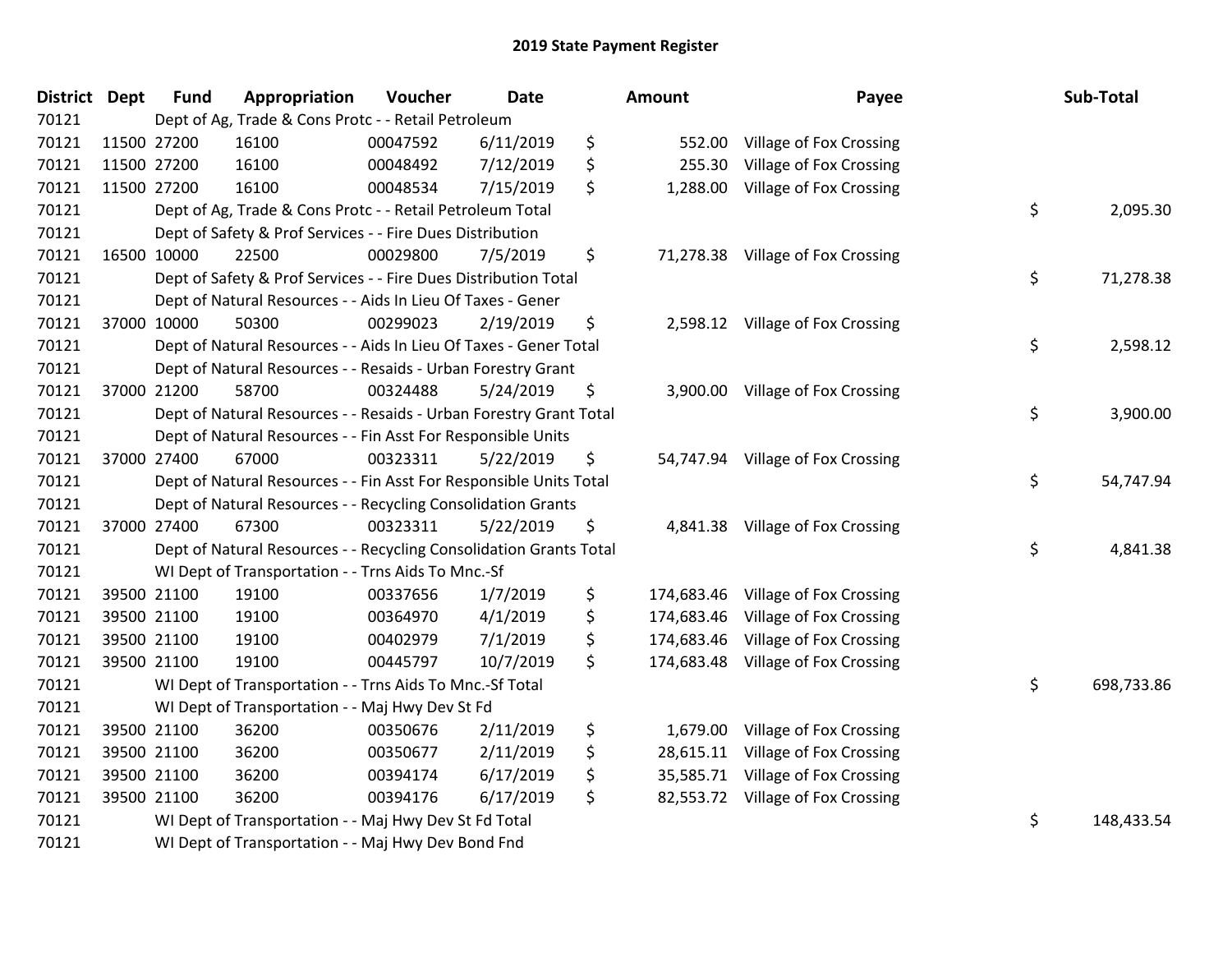| <b>District</b> | <b>Dept</b> | <b>Fund</b> | Appropriation                                                         | Voucher  | Date       |    | Amount     | Payee                                | Sub-Total          |
|-----------------|-------------|-------------|-----------------------------------------------------------------------|----------|------------|----|------------|--------------------------------------|--------------------|
| 70121           |             | 39500 21100 | 39200                                                                 | 00350675 | 2/11/2019  | \$ | 1,182.60   | Village of Fox Crossing              |                    |
| 70121           | 39500 21100 |             | 39200                                                                 | 00350678 | 2/11/2019  | \$ |            | 247,635.50 Village of Fox Crossing   |                    |
| 70121           |             | 39500 21100 | 39200                                                                 | 00352749 | 2/19/2019  | \$ |            | 188,899.21 Village of Fox Crossing   |                    |
| 70121           |             |             | WI Dept of Transportation - - Maj Hwy Dev Bond Fnd Total              |          |            |    |            |                                      | \$<br>437,717.31   |
| 70121           |             |             | Department of Justice - - Law Enforcement Train, Local                |          |            |    |            |                                      |                    |
| 70121           | 45500 10000 |             | 23100                                                                 | 00073113 | 10/18/2019 | \$ | 3,840.00   | Village of Fox Crossing              |                    |
| 70121           |             |             | Department of Justice - - Law Enforcement Train, Local Total          |          |            |    |            |                                      | \$<br>3,840.00     |
| 70121           |             |             | Shared Revenue and Tax Relief - - Expenditure Restraint Program       |          |            |    |            |                                      |                    |
| 70121           | 83500 10000 |             | 10100                                                                 | 00050112 | 7/22/2019  | -Ş |            | 39,646.57 Village of Fox Crossing    |                    |
| 70121           |             |             | Shared Revenue and Tax Relief - - Expenditure Restraint Program Total |          |            |    |            |                                      | \$<br>39,646.57    |
| 70121           |             |             | Shared Revenue and Tax Relief - - County And Municipal Aid            |          |            |    |            |                                      |                    |
| 70121           |             | 83500 10000 | 10500                                                                 | 00050112 | 7/22/2019  | \$ |            | 49,231.38 Village of Fox Crossing    |                    |
| 70121           | 83500 10000 |             | 10500                                                                 | 00054411 | 11/18/2019 | \$ |            | 278,977.82 Village of Fox Crossing   |                    |
| 70121           |             |             | Shared Revenue and Tax Relief - - County And Municipal Aid Total      |          |            |    |            |                                      | \$<br>328,209.20   |
| 70121           |             |             | Shared Revenue and Tax Relief - - Exempt Computer Aid                 |          |            |    |            |                                      |                    |
| 70121           | 83500 10000 |             | 10900                                                                 | 00047134 | 7/22/2019  | \$ | 176,097.73 | Village of Fox Crossing              |                    |
| 70121           | 83500 10000 |             | 10900                                                                 | 00048070 | 7/22/2019  | \$ | 12.75      | Village of Fox Crossing              |                    |
| 70121           |             |             | Shared Revenue and Tax Relief - - Exempt Computer Aid Total           |          |            |    |            |                                      | \$<br>176,110.48   |
| 70121           |             |             | Shared Revenue and Tax Relief - - Utility Aid                         |          |            |    |            |                                      |                    |
| 70121           | 83500 10000 |             | 11000                                                                 | 00050112 | 7/22/2019  | \$ | 2,362.66   | Village of Fox Crossing              |                    |
| 70121           | 83500 10000 |             | 11000                                                                 | 00054411 | 11/18/2019 | \$ |            | 13,061.41 Village of Fox Crossing    |                    |
| 70121           |             |             | Shared Revenue and Tax Relief - - Utility Aid Total                   |          |            |    |            |                                      | \$<br>15,424.07    |
| 70121           |             |             | Shared Revenue and Tax Relief - - Personal Property Aid               |          |            |    |            |                                      |                    |
| 70121           |             | 83500 10000 | 11100                                                                 | 00041728 | 5/6/2019   | \$ | 71,149.68  | Village of Fox Crossing              |                    |
| 70121           | 83500 10000 |             | 11100                                                                 | 00042837 | 5/6/2019   | \$ | 2,840.33   | Village of Fox Crossing              |                    |
| 70121           |             |             | Shared Revenue and Tax Relief - - Personal Property Aid Total         |          |            |    |            |                                      | \$<br>73,990.01    |
| 70121           |             |             | Shared Revenue and Tax Relief - - School Lvy Tx/First Dollar Cr       |          |            |    |            |                                      |                    |
| 70121           |             | 83500 10000 | 30200                                                                 | 00045361 | 7/22/2019  | \$ |            | 2,617,357.64 Village of Fox Crossing |                    |
| 70121           | 83500 10000 |             | 30200                                                                 | 00048243 | 7/22/2019  | \$ |            | 383,815.36 Village of Fox Crossing   |                    |
| 70121           |             |             | Shared Revenue and Tax Relief - - School Lvy Tx/First Dollar Cr Total |          |            |    |            |                                      | \$<br>3,001,173.00 |
| 70121           |             |             | Shared Revenue and Tax Relief - - Lottery & Gaming Credit             |          |            |    |            |                                      |                    |
| 70121           |             | 83500 52100 | 36300                                                                 | 00038576 | 3/25/2019  | \$ | 26,330.64  | Village of Fox Crossing              |                    |
| 70121           | 83500 52100 |             | 36300                                                                 | 00038728 | 3/25/2019  | \$ |            | 745,774.73 Village of Fox Crossing   |                    |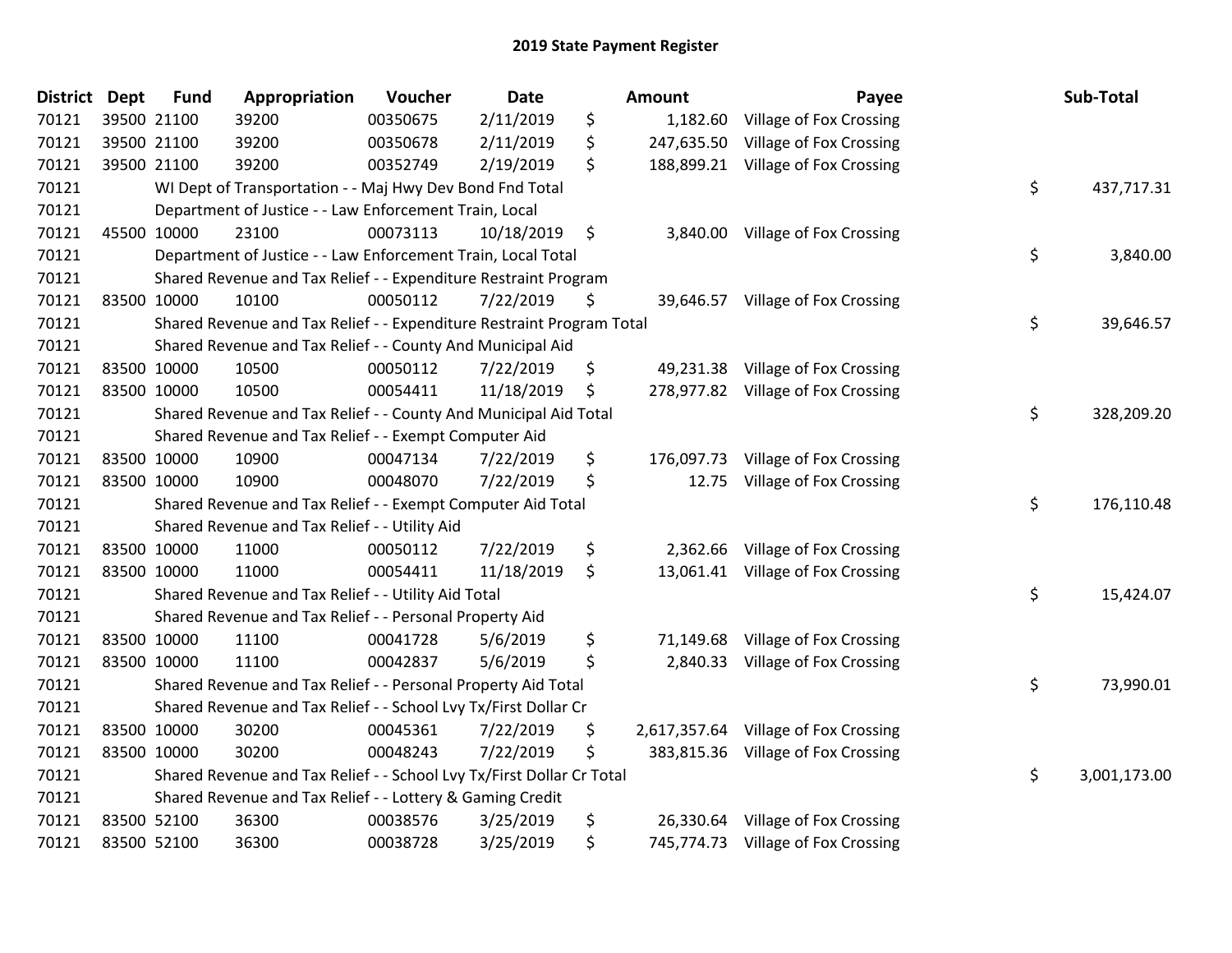| District Dept | Fund | <b>Appropriation</b>                                            | Voucher | Date | Amount | Payee | Sub-Total    |
|---------------|------|-----------------------------------------------------------------|---------|------|--------|-------|--------------|
| 70121         |      | Shared Revenue and Tax Relief - - Lottery & Gaming Credit Total |         |      |        |       | 772,105.37   |
| 70121 Total   |      |                                                                 |         |      |        |       | 5,834,844.53 |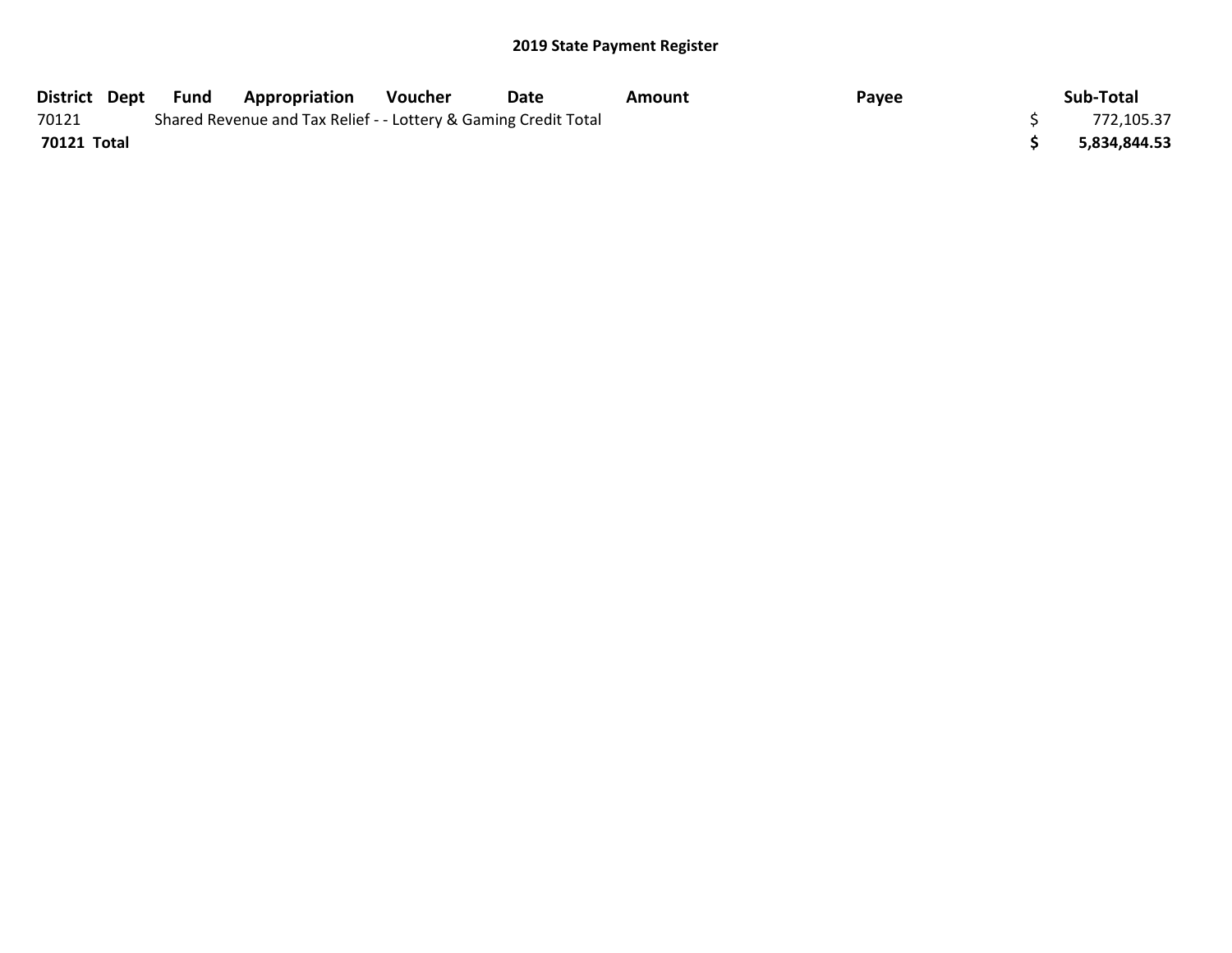| District Dept | <b>Fund</b> | Appropriation                                                         | Voucher  | <b>Date</b> |    | <b>Amount</b> | Payee                            | Sub-Total        |
|---------------|-------------|-----------------------------------------------------------------------|----------|-------------|----|---------------|----------------------------------|------------------|
| 70191         |             | Dept of Safety & Prof Services - - Fire Dues Distribution             |          |             |    |               |                                  |                  |
| 70191         | 16500 10000 | 22500                                                                 | 00030221 | 7/16/2019   | \$ |               | 9,234.67 Village Of Winneconne   |                  |
| 70191         |             | Dept of Safety & Prof Services - - Fire Dues Distribution Total       |          |             |    |               |                                  | \$<br>9,234.67   |
| 70191         |             | Dept of Natural Resources - - Fin Asst For Responsible Units          |          |             |    |               |                                  |                  |
| 70191         | 37000 27400 | 67000                                                                 | 00323208 | 5/22/2019   | \$ | 7,950.08      | Village Of Winneconne            |                  |
| 70191         |             | Dept of Natural Resources - - Fin Asst For Responsible Units Total    |          |             |    |               |                                  | \$<br>7,950.08   |
| 70191         |             | Dept of Natural Resources - - Recycling Consolidation Grants          |          |             |    |               |                                  |                  |
| 70191         | 37000 27400 | 67300                                                                 | 00323208 | 5/22/2019   | \$ |               | 622.57 Village Of Winneconne     |                  |
| 70191         |             | Dept of Natural Resources - - Recycling Consolidation Grants Total    |          |             |    |               |                                  | \$<br>622.57     |
| 70191         |             | WI Dept of Transportation - - Trns Aids To Mnc.-Sf                    |          |             |    |               |                                  |                  |
| 70191         | 39500 21100 | 19100                                                                 | 00337657 | 1/7/2019    | \$ |               | 33,872.41 Village Of Winneconne  |                  |
| 70191         | 39500 21100 | 19100                                                                 | 00364971 | 4/1/2019    | \$ |               | 33,872.41 Village Of Winneconne  |                  |
| 70191         | 39500 21100 | 19100                                                                 | 00402980 | 7/1/2019    | \$ |               | 33,872.41 Village Of Winneconne  |                  |
| 70191         | 39500 21100 | 19100                                                                 | 00445798 | 10/7/2019   | \$ |               | 33,872.41 Village Of Winneconne  |                  |
| 70191         |             | WI Dept of Transportation - - Trns Aids To Mnc.-Sf Total              |          |             |    |               |                                  | \$<br>135,489.64 |
| 70191         |             | Department of Justice - - Law Enforcement Train, Local                |          |             |    |               |                                  |                  |
| 70191         | 45500 10000 | 23100                                                                 | 00075013 | 11/13/2019  | \$ | 960.00        | Village Of Winneconne            |                  |
| 70191         |             | Department of Justice - - Law Enforcement Train, Local Total          |          |             |    |               |                                  | \$<br>960.00     |
| 70191         |             | Shared Revenue and Tax Relief - - Expenditure Restraint Program       |          |             |    |               |                                  |                  |
| 70191         | 83500 10000 | 10100                                                                 | 00050113 | 7/22/2019   | S. |               | 45,637.74 Village Of Winneconne  |                  |
| 70191         |             | Shared Revenue and Tax Relief - - Expenditure Restraint Program Total |          |             |    |               |                                  | \$<br>45,637.74  |
| 70191         |             | Shared Revenue and Tax Relief - - County And Municipal Aid            |          |             |    |               |                                  |                  |
| 70191         | 83500 10000 | 10500                                                                 | 00050113 | 7/22/2019   | \$ |               | 21,788.74 Village Of Winneconne  |                  |
| 70191         | 83500 10000 | 10500                                                                 | 00054412 | 11/18/2019  | \$ |               | 123,469.52 Village Of Winneconne |                  |
| 70191         |             | Shared Revenue and Tax Relief - - County And Municipal Aid Total      |          |             |    |               |                                  | \$<br>145,258.26 |
| 70191         |             | Shared Revenue and Tax Relief - - Exempt Computer Aid                 |          |             |    |               |                                  |                  |
| 70191         | 83500 10000 | 10900                                                                 | 00047135 | 7/22/2019   | \$ | 925.98        | Village Of Winneconne            |                  |
| 70191         | 83500 10000 | 10900                                                                 | 00048071 | 7/22/2019   | \$ |               | 8,514.35 Village Of Winneconne   |                  |
| 70191         |             | Shared Revenue and Tax Relief - - Exempt Computer Aid Total           |          |             |    |               |                                  | \$<br>9,440.33   |
| 70191         |             | Shared Revenue and Tax Relief - - Utility Aid                         |          |             |    |               |                                  |                  |
| 70191         | 83500 10000 | 11000                                                                 | 00050113 | 7/22/2019   | \$ | 286.94        | Village Of Winneconne            |                  |
| 70191         | 83500 10000 | 11000                                                                 | 00054412 | 11/18/2019  | \$ | 1,631.88      | Village Of Winneconne            |                  |
| 70191         |             | Shared Revenue and Tax Relief - - Utility Aid Total                   |          |             |    |               |                                  | \$<br>1,918.82   |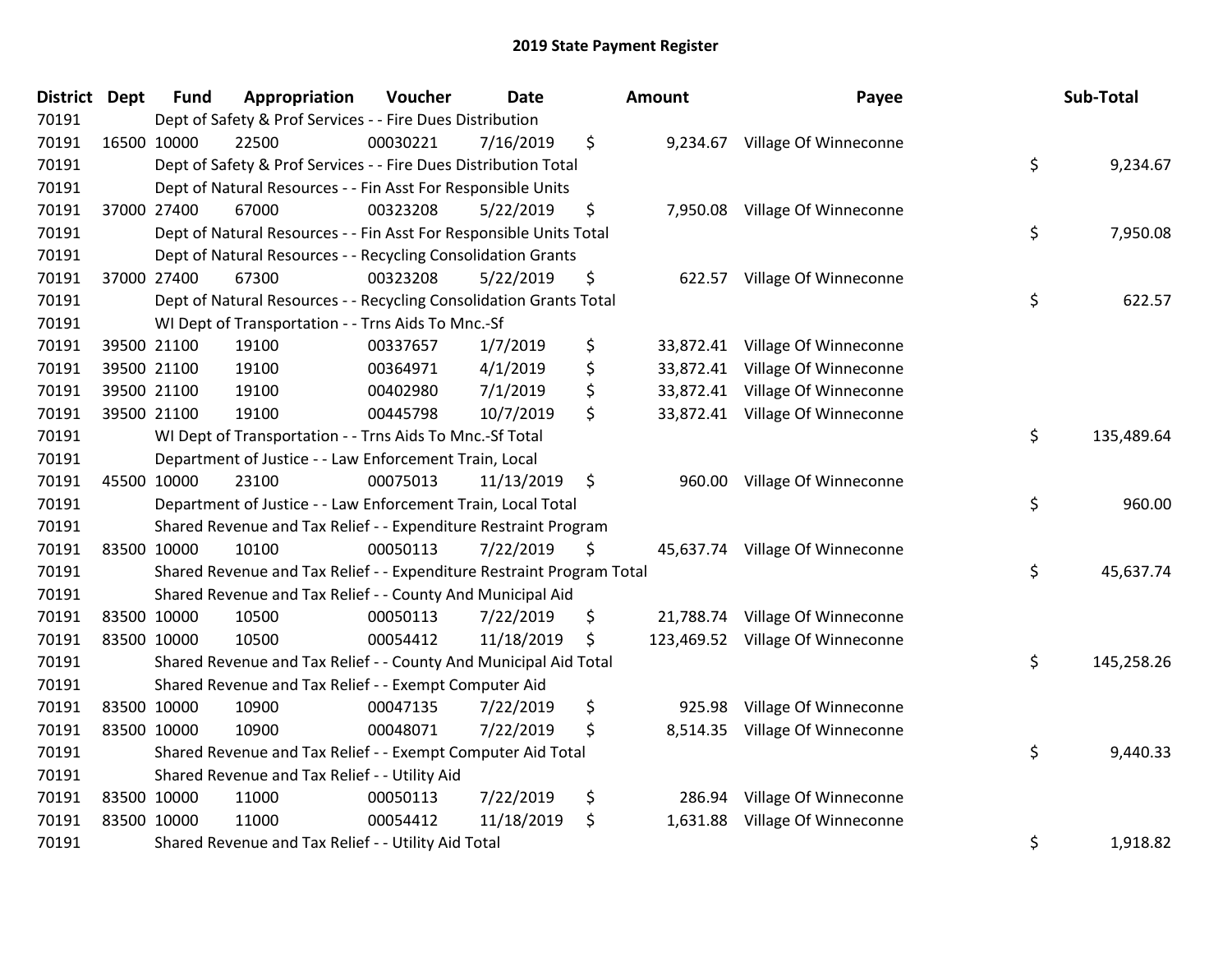| District Dept |             | Fund | Appropriation                                                 | Voucher  | Date     | Amount   | Payee                 | Sub-Total  |
|---------------|-------------|------|---------------------------------------------------------------|----------|----------|----------|-----------------------|------------|
| 70191         |             |      | Shared Revenue and Tax Relief - - Personal Property Aid       |          |          |          |                       |            |
| 70191         | 83500 10000 |      | 11100                                                         | 00041729 | 5/6/2019 | 1.864.18 | Village Of Winneconne |            |
| 70191         | 83500 10000 |      | 11100                                                         | 00042838 | 5/6/2019 | 597.54   | Village Of Winneconne |            |
| 70191         |             |      | Shared Revenue and Tax Relief - - Personal Property Aid Total |          |          |          |                       | 2,461.72   |
| 70191 Total   |             |      |                                                               |          |          |          |                       | 358,973.83 |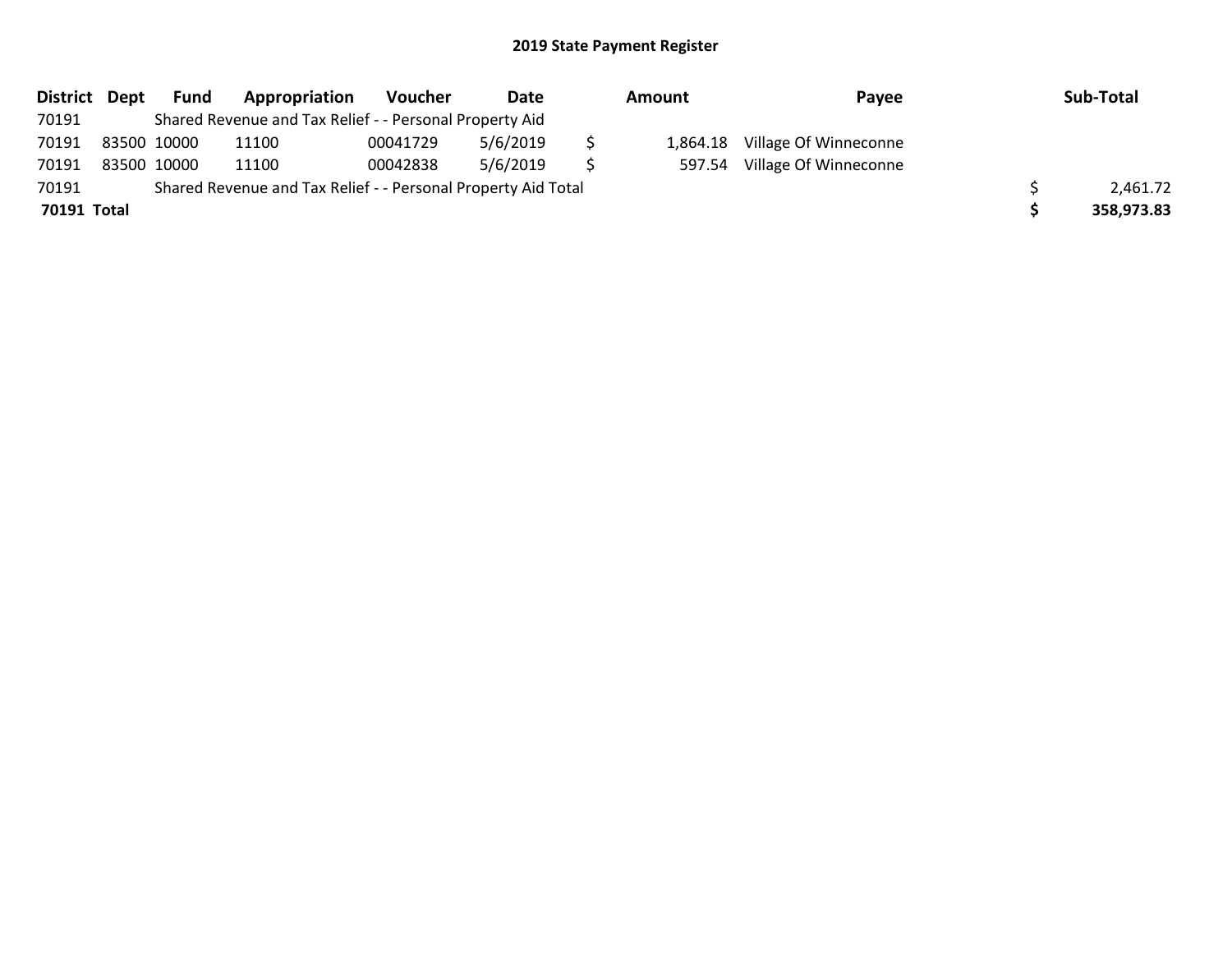| <b>District</b> | Dept | <b>Fund</b> | Appropriation                                                         | <b>Voucher</b> | <b>Date</b> | Amount           | Payee                   |    | Sub-Total  |
|-----------------|------|-------------|-----------------------------------------------------------------------|----------------|-------------|------------------|-------------------------|----|------------|
| 70201           |      |             | Dept of Natural Resources - - Solid Waste Management -- Envi          |                |             |                  |                         |    |            |
| 70201           |      | 37000 27400 | 47200                                                                 | 00301868       | 3/4/2019    | \$<br>180.00     | <b>CITY OF APPLETON</b> |    |            |
| 70201           |      |             | Dept of Natural Resources - - Solid Waste Management -- Envi Total    |                |             |                  |                         | \$ | 180.00     |
| 70201           |      |             | Department of Corrections - - Purchased Services For Offende          |                |             |                  |                         |    |            |
| 70201           |      | 41000 10000 | 11100                                                                 | 00298154       | 7/12/2019   | \$<br>7,700.00   | <b>CITY OF APPLETON</b> |    |            |
| 70201           |      | 41000 10000 | 11100                                                                 | 00332157       | 12/30/2019  | \$<br>600.00     | <b>CITY OF APPLETON</b> |    |            |
| 70201           |      |             | Department of Corrections - - Purchased Services For Offende Total    |                |             |                  |                         | \$ | 8,300.00   |
| 70201           |      |             | Shared Revenue and Tax Relief - - Exempt Computer Aid                 |                |             |                  |                         |    |            |
| 70201           |      | 83500 10000 | 10900                                                                 | 00047136       | 7/22/2019   | \$<br>5,995.46   | <b>CITY OF APPLETON</b> |    |            |
| 70201           |      | 83500 10000 | 10900                                                                 | 00048072       | 7/22/2019   | \$<br>62,687.21  | <b>CITY OF APPLETON</b> |    |            |
| 70201           |      |             | Shared Revenue and Tax Relief - - Exempt Computer Aid Total           |                |             |                  |                         | \$ | 68,682.67  |
| 70201           |      |             | Shared Revenue and Tax Relief - - Personal Property Aid               |                |             |                  |                         |    |            |
| 70201           |      | 83500 10000 | 11100                                                                 | 00041730       | 5/6/2019    | \$<br>1,834.55   | <b>CITY OF APPLETON</b> |    |            |
| 70201           |      | 83500 10000 | 11100                                                                 | 00042839       | 5/6/2019    | \$<br>1,706.33   | <b>CITY OF APPLETON</b> |    |            |
| 70201           |      |             | Shared Revenue and Tax Relief - - Personal Property Aid Total         |                |             |                  |                         | \$ | 3,540.88   |
| 70201           |      |             | Shared Revenue and Tax Relief - - School Lvy Tx/First Dollar Cr       |                |             |                  |                         |    |            |
| 70201           |      | 83500 10000 | 30200                                                                 | 00045362       | 7/22/2019   | \$<br>140,180.91 | <b>CITY OF APPLETON</b> |    |            |
| 70201           |      | 83500 10000 | 30200                                                                 | 00048244       | 7/22/2019   | \$<br>9,147.04   | <b>CITY OF APPLETON</b> |    |            |
| 70201           |      |             | Shared Revenue and Tax Relief - - School Lvy Tx/First Dollar Cr Total |                |             |                  |                         | \$ | 149,327.95 |
| 70201           |      |             | Shared Revenue and Tax Relief - - Lottery & Gaming Credit             |                |             |                  |                         |    |            |
| 70201           |      | 83500 52100 | 36300                                                                 | 00038729       | 3/25/2019   | \$<br>5,414.50   | <b>CITY OF APPLETON</b> |    |            |
| 70201           |      |             | Shared Revenue and Tax Relief - - Lottery & Gaming Credit Total       |                |             |                  |                         | \$ | 5,414.50   |
| 70201 Total     |      |             |                                                                       |                |             |                  |                         | Ś  | 235,446.00 |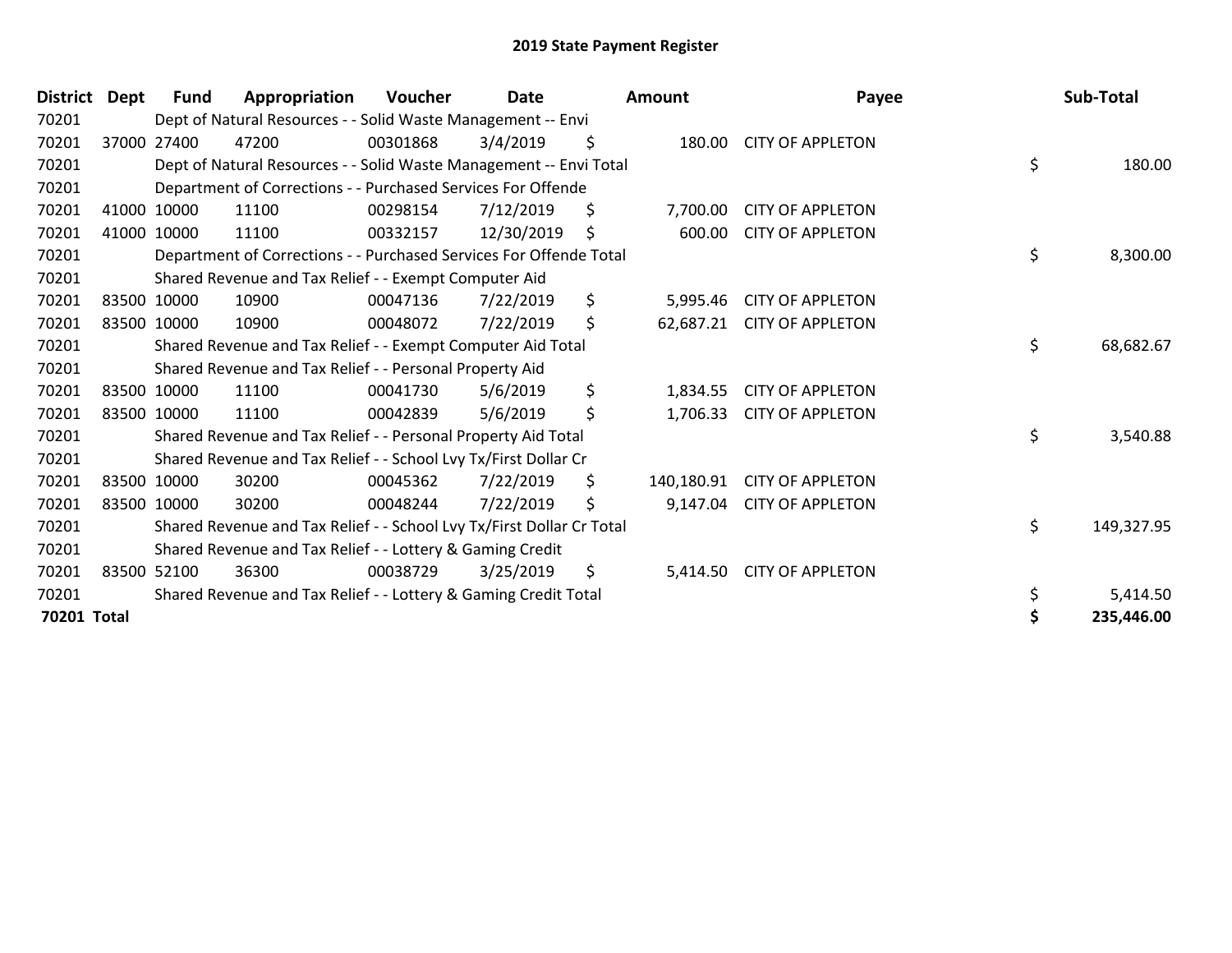| <b>District</b> | <b>Dept</b> | <b>Fund</b> | Appropriation                                                      | Voucher  | <b>Date</b> | Amount           | Payee                     | Sub-Total        |
|-----------------|-------------|-------------|--------------------------------------------------------------------|----------|-------------|------------------|---------------------------|------------------|
| 70251           |             |             | Dept of Safety & Prof Services - - Fire Dues Distribution          |          |             |                  |                           |                  |
| 70251           | 16500 10000 |             | 22500                                                              | 00029886 | 7/11/2019   | \$               | 51,441.68 City of Menasha |                  |
| 70251           |             |             | Dept of Safety & Prof Services - - Fire Dues Distribution Total    |          |             |                  |                           | \$<br>51,441.68  |
| 70251           |             |             | Dept of Natural Resources - - Aids In Lieu Of Taxes - Gener        |          |             |                  |                           |                  |
| 70251           |             | 37000 10000 | 50300                                                              | 00299017 | 2/15/2019   | \$<br>352.94     | City of Menasha           |                  |
| 70251           |             |             | Dept of Natural Resources - - Aids In Lieu Of Taxes - Gener Total  |          |             |                  |                           | \$<br>352.94     |
| 70251           |             |             | Dept of Natural Resources - - Fin Asst For Responsible Units       |          |             |                  |                           |                  |
| 70251           |             | 37000 27400 | 67000                                                              | 00323406 | 5/22/2019   | \$<br>65,645.22  | City of Menasha           |                  |
| 70251           |             |             | Dept of Natural Resources - - Fin Asst For Responsible Units Total |          |             |                  |                           | \$<br>65,645.22  |
| 70251           |             |             | Dept of Natural Resources - - Recycling Consolidation Grants       |          |             |                  |                           |                  |
| 70251           |             | 37000 27400 | 67300                                                              | 00323406 | 5/22/2019   | \$<br>4,506.56   | City of Menasha           |                  |
| 70251           |             |             | Dept of Natural Resources - - Recycling Consolidation Grants Total |          |             |                  |                           | \$<br>4,506.56   |
| 70251           |             |             | WI Dept of Transportation - - Conn Hwy Aids St Fds                 |          |             |                  |                           |                  |
| 70251           |             | 39500 21100 | 16200                                                              | 00337809 | 1/7/2019    | \$<br>15,612.37  | City of Menasha           |                  |
| 70251           |             | 39500 21100 | 16200                                                              | 00365123 | 4/1/2019    | \$<br>15,612.37  | City of Menasha           |                  |
| 70251           |             | 39500 21100 | 16200                                                              | 00403132 | 7/1/2019    | \$<br>15,612.37  | City of Menasha           |                  |
| 70251           |             | 39500 21100 | 16200                                                              | 00445950 | 10/7/2019   | \$<br>15,612.40  | City of Menasha           |                  |
| 70251           |             |             | WI Dept of Transportation - - Conn Hwy Aids St Fds Total           |          |             |                  |                           | \$<br>62,449.51  |
| 70251           |             |             | WI Dept of Transportation - - Trns Aids To Mnc.-Sf                 |          |             |                  |                           |                  |
| 70251           |             | 39500 21100 | 19100                                                              | 00337658 | 1/7/2019    | \$<br>135,466.45 | City of Menasha           |                  |
| 70251           |             | 39500 21100 | 19100                                                              | 00364972 | 4/1/2019    | \$<br>135,466.45 | City of Menasha           |                  |
| 70251           |             | 39500 21100 | 19100                                                              | 00402981 | 7/1/2019    | \$<br>135,466.45 | City of Menasha           |                  |
| 70251           |             | 39500 21100 | 19100                                                              | 00445799 | 10/7/2019   | \$<br>135,466.45 | City of Menasha           |                  |
| 70251           |             |             | WI Dept of Transportation - - Trns Aids To Mnc.-Sf Total           |          |             |                  |                           | \$<br>541,865.80 |
| 70251           |             |             | Department of Health Services - - State/Federal Aids               |          |             |                  |                           |                  |
| 70251           |             | 43500 10000 | 00000                                                              | 90907    | 2/1/2019    | \$<br>10,155.00  | City of Menasha           |                  |
| 70251           | 43500 10000 |             | 00000                                                              | 90909    | 3/1/2019    | \$<br>19,610.00  | City of Menasha           |                  |
| 70251           | 43500 10000 |             | 00000                                                              | 92001    | 8/1/2019    | \$<br>8,827.00   | City of Menasha           |                  |
| 70251           |             | 43500 10000 | 00000                                                              | 92002    | 9/3/2019    | \$<br>41,743.00  | City of Menasha           |                  |
| 70251           |             | 43500 10000 | 00000                                                              | 92003    | 10/1/2019   | \$<br>4,866.00   | City of Menasha           |                  |
| 70251           |             | 43500 10000 | 00000                                                              | 92004    | 11/1/2019   | \$<br>3,057.00   | City of Menasha           |                  |
| 70251           |             | 43500 10000 | 00000                                                              | 92005    | 12/2/2019   | \$<br>39,791.00  | City of Menasha           |                  |
| 70251           |             |             | Department of Health Services - - State/Federal Aids Total         |          |             |                  |                           | \$<br>128,049.00 |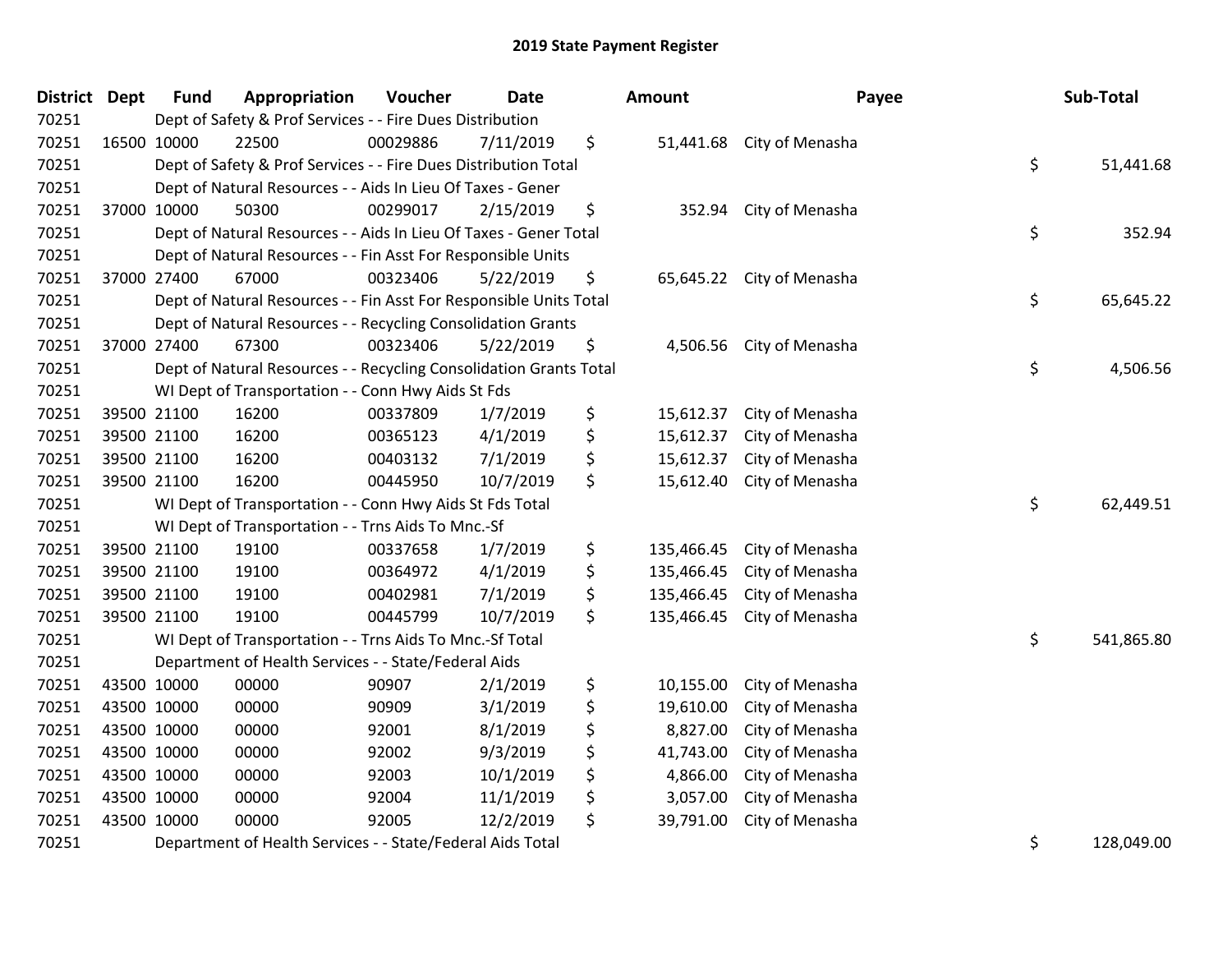| <b>District</b> | <b>Dept</b> | <b>Fund</b> | Appropriation                                                         | Voucher  | <b>Date</b> | Amount             | Payee           | Sub-Total          |
|-----------------|-------------|-------------|-----------------------------------------------------------------------|----------|-------------|--------------------|-----------------|--------------------|
| 70251           |             |             | Shared Revenue and Tax Relief - - Expenditure Restraint Program       |          |             |                    |                 |                    |
| 70251           | 83500 10000 |             | 10100                                                                 | 00050114 | 7/22/2019   | \$<br>381,596.59   | City of Menasha |                    |
| 70251           |             |             | Shared Revenue and Tax Relief - - Expenditure Restraint Program Total |          |             |                    |                 | \$<br>381,596.59   |
| 70251           |             |             | Shared Revenue and Tax Relief - - County And Municipal Aid            |          |             |                    |                 |                    |
| 70251           |             | 83500 10000 | 10500                                                                 | 00050114 | 7/22/2019   | \$<br>497,513.48   | City of Menasha |                    |
| 70251           | 83500 10000 |             | 10500                                                                 | 00054413 | 11/18/2019  | \$<br>2,819,243.05 | City of Menasha |                    |
| 70251           |             |             | Shared Revenue and Tax Relief - - County And Municipal Aid Total      |          |             |                    |                 | \$<br>3,316,756.53 |
| 70251           |             |             | Shared Revenue and Tax Relief - - Exempt Computer Aid                 |          |             |                    |                 |                    |
| 70251           |             | 83500 10000 | 10900                                                                 | 00047137 | 7/22/2019   | \$<br>57,650.64    | City of Menasha |                    |
| 70251           |             | 83500 10000 | 10900                                                                 | 00048073 | 7/22/2019   | \$<br>585,939.91   | City of Menasha |                    |
| 70251           |             |             | Shared Revenue and Tax Relief - - Exempt Computer Aid Total           |          |             |                    |                 | \$<br>643,590.55   |
| 70251           |             |             | Shared Revenue and Tax Relief - - Utility Aid                         |          |             |                    |                 |                    |
| 70251           |             | 83500 10000 | 11000                                                                 | 00050114 | 7/22/2019   | \$<br>4,174.43     | City of Menasha |                    |
| 70251           | 83500 10000 |             | 11000                                                                 | 00054413 | 11/18/2019  | \$<br>27,389.94    | City of Menasha |                    |
| 70251           |             |             | Shared Revenue and Tax Relief - - Utility Aid Total                   |          |             |                    |                 | \$<br>31,564.37    |
| 70251           |             |             | Shared Revenue and Tax Relief - - Personal Property Aid               |          |             |                    |                 |                    |
| 70251           |             | 83500 10000 | 11100                                                                 | 00041731 | 5/6/2019    | \$<br>67,092.54    | City of Menasha |                    |
| 70251           | 83500 10000 |             | 11100                                                                 | 00042840 | 5/6/2019    | \$<br>11,610.09    | City of Menasha |                    |
| 70251           |             |             | Shared Revenue and Tax Relief - - Personal Property Aid Total         |          |             |                    |                 | \$<br>78,702.63    |
| 70251           |             |             | Shared Revenue and Tax Relief - - School Lvy Tx/First Dollar Cr       |          |             |                    |                 |                    |
| 70251           |             | 83500 10000 | 30200                                                                 | 00045363 | 7/22/2019   | \$<br>1,691,214.25 | City of Menasha |                    |
| 70251           |             | 83500 10000 | 30200                                                                 | 00048245 | 7/22/2019   | \$<br>405,862.80   | City of Menasha |                    |
| 70251           |             |             | Shared Revenue and Tax Relief - - School Lvy Tx/First Dollar Cr Total |          |             |                    |                 | \$<br>2,097,077.05 |
| 70251           |             |             | Shared Revenue and Tax Relief - - Payments For Municipal Svcs         |          |             |                    |                 |                    |
| 70251           |             | 83500 10000 | 50100                                                                 | 00038020 | 1/31/2019   | \$<br>117,855.38   | City of Menasha |                    |
| 70251           |             |             | Shared Revenue and Tax Relief - - Payments For Municipal Svcs Total   |          |             |                    |                 | \$<br>117,855.38   |
| 70251           |             |             | Shared Revenue and Tax Relief - - Lottery & Gaming Credit             |          |             |                    |                 |                    |
| 70251           |             | 83500 52100 | 36300                                                                 | 00038577 | 3/25/2019   | \$<br>46,040.64    | City of Menasha |                    |
| 70251           | 83500 52100 |             | 36300                                                                 | 00038730 | 3/25/2019   | \$<br>726,506.04   | City of Menasha |                    |
| 70251           |             |             | Shared Revenue and Tax Relief - - Lottery & Gaming Credit Total       |          |             |                    |                 | \$<br>772,546.68   |
| 70251 Total     |             |             |                                                                       |          |             |                    |                 | \$<br>8,294,000.49 |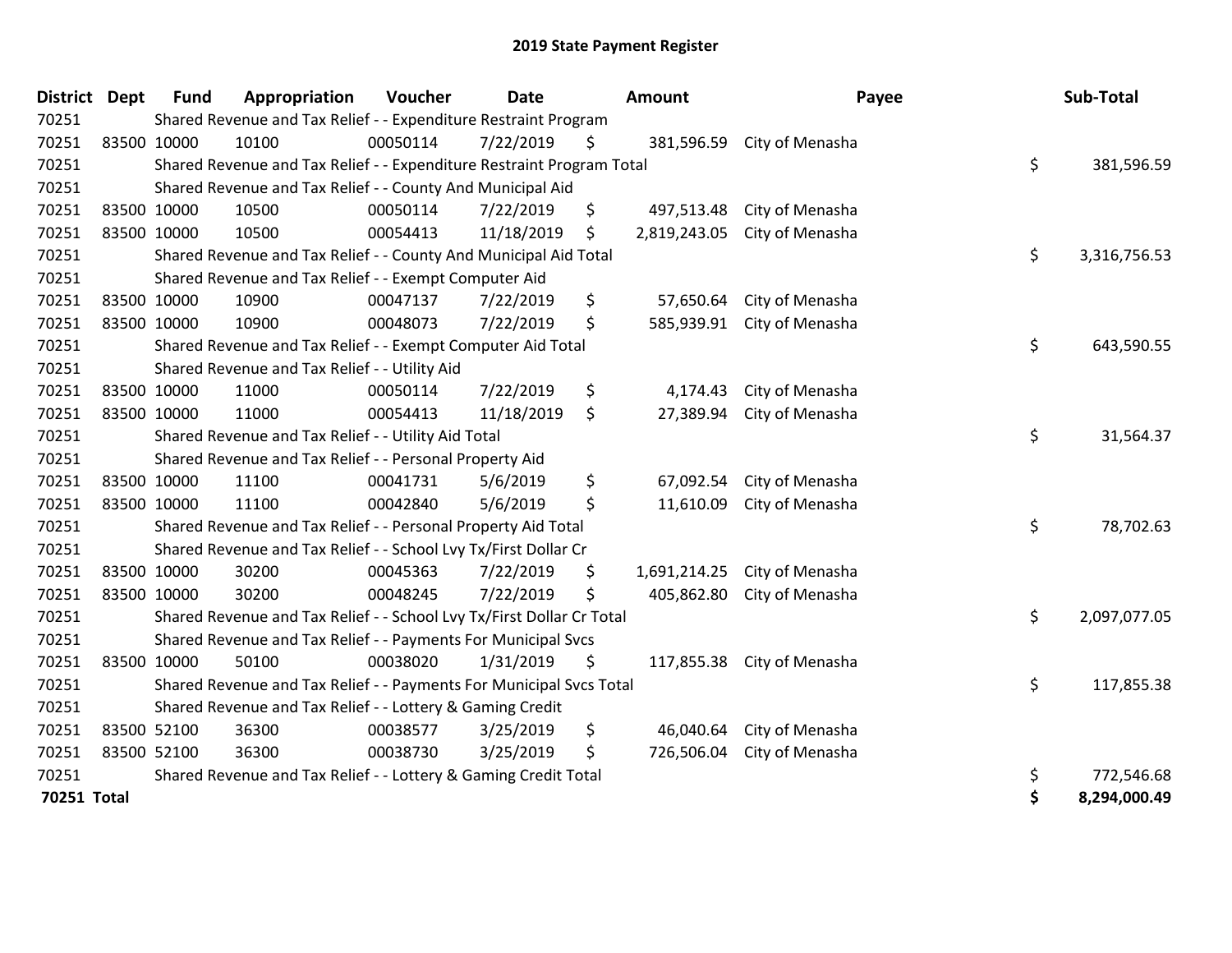| District Dept |             | <b>Fund</b> | Appropriation                                                      | Voucher  | <b>Date</b> | Amount           |                            | Payee | Sub-Total  |
|---------------|-------------|-------------|--------------------------------------------------------------------|----------|-------------|------------------|----------------------------|-------|------------|
| 70261         |             |             | Dept of Safety & Prof Services - - Fire Dues Distribution          |          |             |                  |                            |       |            |
| 70261         | 16500 10000 |             | 22500                                                              | 00029785 | 7/3/2019    | \$               | 94,692.90 Neenah, City of  |       |            |
| 70261         |             |             | Dept of Safety & Prof Services - - Fire Dues Distribution Total    |          |             |                  |                            | \$    | 94,692.90  |
| 70261         |             |             | Dept of Natural Resources - - Fin Asst For Responsible Units       |          |             |                  |                            |       |            |
| 70261         | 37000 27400 |             | 67000                                                              | 00323069 | 5/22/2019   | \$               | 195,434.72 Neenah, City of |       |            |
| 70261         |             |             | Dept of Natural Resources - - Fin Asst For Responsible Units Total |          |             |                  |                            | \$    | 195,434.72 |
| 70261         |             |             | Dept of Natural Resources - - Recycling Consolidation Grants       |          |             |                  |                            |       |            |
| 70261         |             | 37000 27400 | 67300                                                              | 00323069 | 5/22/2019   | \$               | 6,649.81 Neenah, City of   |       |            |
| 70261         |             |             | Dept of Natural Resources - - Recycling Consolidation Grants Total |          |             |                  |                            | \$    | 6,649.81   |
| 70261         |             |             | Dept of Natural Resources - - Land Acquisition                     |          |             |                  |                            |       |            |
| 70261         | 37000 36300 |             | TA100                                                              | 00340971 | 7/12/2019   | \$               | 416,000.00 Neenah, City of |       |            |
| 70261         |             |             | Dept of Natural Resources - - Land Acquisition Total               |          |             |                  |                            | \$    | 416,000.00 |
| 70261         |             |             | Dept of Natural Resources - - Reobligated Stewardship              |          |             |                  |                            |       |            |
| 70261         | 37000 36300 |             | TA990                                                              | 00340969 | 7/12/2019   | \$               | 44,452.62 Neenah, City of  |       |            |
| 70261         |             |             | Dept of Natural Resources - - Reobligated Stewardship Total        |          |             |                  |                            | \$    | 44,452.62  |
| 70261         |             |             | Dept of Natural Resources - - Urban Nonpoint Source Cost-Sha       |          |             |                  |                            |       |            |
| 70261         | 37000 36300 |             | <b>TH100</b>                                                       | 00306843 | 3/26/2019   | \$               | 80,000.00 Neenah, City of  |       |            |
| 70261         |             |             | Dept of Natural Resources - - Urban Nonpoint Source Cost-Sha Total |          |             |                  |                            | \$    | 80,000.00  |
| 70261         |             |             | WI Dept of Transportation - - Conn Hwy Aids St Fds                 |          |             |                  |                            |       |            |
| 70261         | 39500 21100 |             | 16200                                                              | 00337810 | 1/7/2019    | \$<br>13,396.79  | Neenah, City of            |       |            |
| 70261         |             | 39500 21100 | 16200                                                              | 00365124 | 4/1/2019    | \$<br>13,396.79  | Neenah, City of            |       |            |
| 70261         | 39500 21100 |             | 16200                                                              | 00403133 | 7/1/2019    | \$<br>13,396.79  | Neenah, City of            |       |            |
| 70261         | 39500 21100 |             | 16200                                                              | 00445951 | 10/7/2019   | \$<br>13,396.80  | Neenah, City of            |       |            |
| 70261         |             |             | WI Dept of Transportation - - Conn Hwy Aids St Fds Total           |          |             |                  |                            | \$    | 53,587.17  |
| 70261         |             |             | WI Dept of Transportation - - Trns Aids To Mnc.-Sf                 |          |             |                  |                            |       |            |
| 70261         | 39500 21100 |             | 19100                                                              | 00337659 | 1/7/2019    | \$<br>245,509.27 | Neenah, City of            |       |            |
| 70261         | 39500 21100 |             | 19100                                                              | 00364973 | 4/1/2019    | \$<br>245,509.27 | Neenah, City of            |       |            |
| 70261         | 39500 21100 |             | 19100                                                              | 00402982 | 7/1/2019    | \$<br>245,509.27 | Neenah, City of            |       |            |
| 70261         | 39500 21100 |             | 19100                                                              | 00445800 | 10/7/2019   | \$<br>245,509.29 | Neenah, City of            |       |            |
| 70261         |             |             | WI Dept of Transportation - - Trns Aids To Mnc.-Sf Total           |          |             |                  |                            | \$    | 982,037.10 |
| 70261         |             |             | WI Dept of Transportation - - Loc Rd Imp Prg St Fd                 |          |             |                  |                            |       |            |
| 70261         | 39500 21100 |             | 27800                                                              | 00348516 | 2/4/2019    | \$<br>58,630.35  | Neenah, City of            |       |            |
| 70261         |             |             | WI Dept of Transportation - - Loc Rd Imp Prg St Fd Total           |          |             |                  |                            | \$    | 58,630.35  |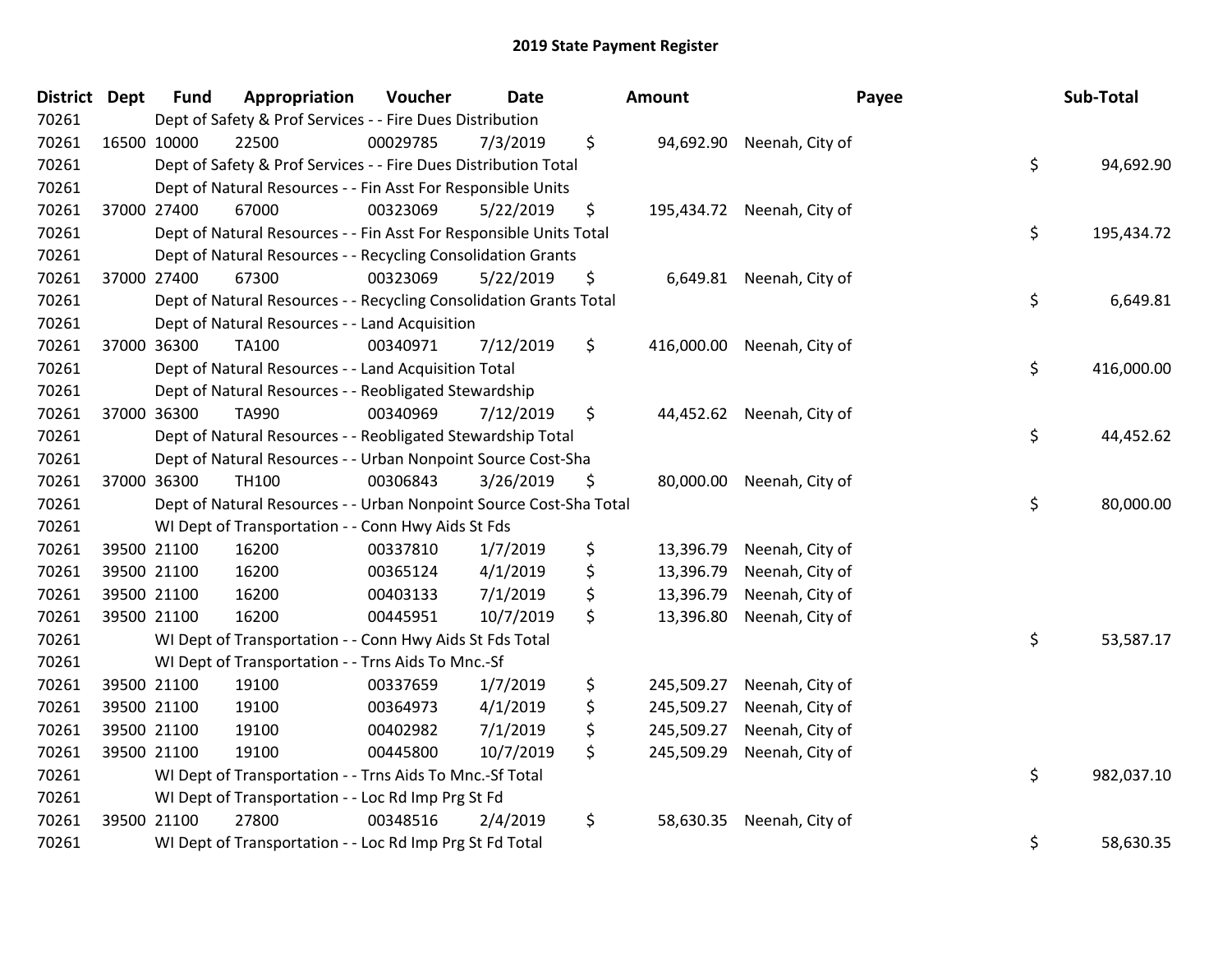| District Dept | <b>Fund</b> | Appropriation                                                           | Voucher  | <b>Date</b> |         | Amount       |                            | Payee | Sub-Total    |
|---------------|-------------|-------------------------------------------------------------------------|----------|-------------|---------|--------------|----------------------------|-------|--------------|
| 70261         |             | Department of Justice - - Law Enforcement Train, Local                  |          |             |         |              |                            |       |              |
| 70261         | 45500 10000 | 23100                                                                   | 00073923 | 10/31/2019  | $\zeta$ |              | 6,240.00 Neenah, City of   |       |              |
| 70261         |             | Department of Justice - - Law Enforcement Train, Local Total            |          |             |         |              |                            | \$    | 6,240.00     |
| 70261         |             | Department of Justice - - Internet Crimes Against Childr                |          |             |         |              |                            |       |              |
| 70261         | 45500 10000 | 28400                                                                   | 00064062 | 5/1/2019    | \$      | 692.74       | Neenah, City of            |       |              |
| 70261         | 45500 10000 | 28400                                                                   | 00069048 | 7/29/2019   | \$      | 309.47       | Neenah, City of            |       |              |
| 70261         |             | Department of Justice - - Internet Crimes Against Childr Total          |          |             |         |              |                            | \$    | 1,002.21     |
| 70261         |             | Department of Military Affairs - - General Program Operations           |          |             |         |              |                            |       |              |
| 70261         | 46500 10000 | 30100                                                                   | 00067348 | 9/30/2019   | \$      |              | 1,057.50 Neenah, City of   |       |              |
| 70261         |             | Department of Military Affairs - - General Program Operations Total     |          |             |         |              |                            | \$    | 1,057.50     |
| 70261         |             | Department of Military Affairs - - Federal Aid, Homeland Security       |          |             |         |              |                            |       |              |
| 70261         | 46500 10000 | 35000                                                                   | 00053784 | 1/3/2019    | \$      | 10,125.00    | Neenah, City of            |       |              |
| 70261         | 46500 10000 | 35000                                                                   | 00061910 | 6/27/2019   | \$      | 1,136.25     | Neenah, City of            |       |              |
| 70261         |             | Department of Military Affairs - - Federal Aid, Homeland Security Total |          |             |         |              |                            | \$    | 11,261.25    |
| 70261         |             | Shared Revenue and Tax Relief - - Expenditure Restraint Program         |          |             |         |              |                            |       |              |
| 70261         | 83500 10000 | 10100                                                                   | 00050115 | 7/22/2019   | \$      |              | 530,663.77 Neenah, City of |       |              |
| 70261         |             | Shared Revenue and Tax Relief - - Expenditure Restraint Program Total   |          |             |         |              |                            | \$    | 530,663.77   |
| 70261         |             | Shared Revenue and Tax Relief - - County And Municipal Aid              |          |             |         |              |                            |       |              |
| 70261         | 83500 10000 | 10500                                                                   | 00050115 | 7/22/2019   | \$      | 226,776.45   | Neenah, City of            |       |              |
| 70261         | 83500 10000 | 10500                                                                   | 00054414 | 11/18/2019  | \$      | 1,285,066.56 | Neenah, City of            |       |              |
| 70261         |             | Shared Revenue and Tax Relief - - County And Municipal Aid Total        |          |             |         |              |                            | \$    | 1,511,843.01 |
| 70261         |             | Shared Revenue and Tax Relief - - Exempt Computer Aid                   |          |             |         |              |                            |       |              |
| 70261         | 83500 10000 | 10900                                                                   | 00047138 | 7/22/2019   | \$      |              | 150,574.65 Neenah, City of |       |              |
| 70261         | 83500 10000 | 10900                                                                   | 00048074 | 7/22/2019   | \$      | 568,613.46   | Neenah, City of            |       |              |
| 70261         |             | Shared Revenue and Tax Relief - - Exempt Computer Aid Total             |          |             |         |              |                            | \$    | 719,188.11   |
| 70261         |             | Shared Revenue and Tax Relief - - Utility Aid                           |          |             |         |              |                            |       |              |
| 70261         | 83500 10000 | 11000                                                                   | 00050115 | 7/22/2019   | \$      | 7,311.09     | Neenah, City of            |       |              |
| 70261         | 83500 10000 | 11000                                                                   | 00054414 | 11/18/2019  | \$      | 60,854.20    | Neenah, City of            |       |              |
| 70261         |             | Shared Revenue and Tax Relief - - Utility Aid Total                     |          |             |         |              |                            | \$    | 68,165.29    |
| 70261         |             | Shared Revenue and Tax Relief - - Personal Property Aid                 |          |             |         |              |                            |       |              |
| 70261         | 83500 10000 | 11100                                                                   | 00041732 | 5/6/2019    | \$      | 92,857.83    | Neenah, City of            |       |              |
| 70261         | 83500 10000 | 11100                                                                   | 00042841 | 5/6/2019    | \$      | 26,243.55    | Neenah, City of            |       |              |
| 70261         |             | Shared Revenue and Tax Relief - - Personal Property Aid Total           |          |             |         |              |                            | \$    | 119,101.38   |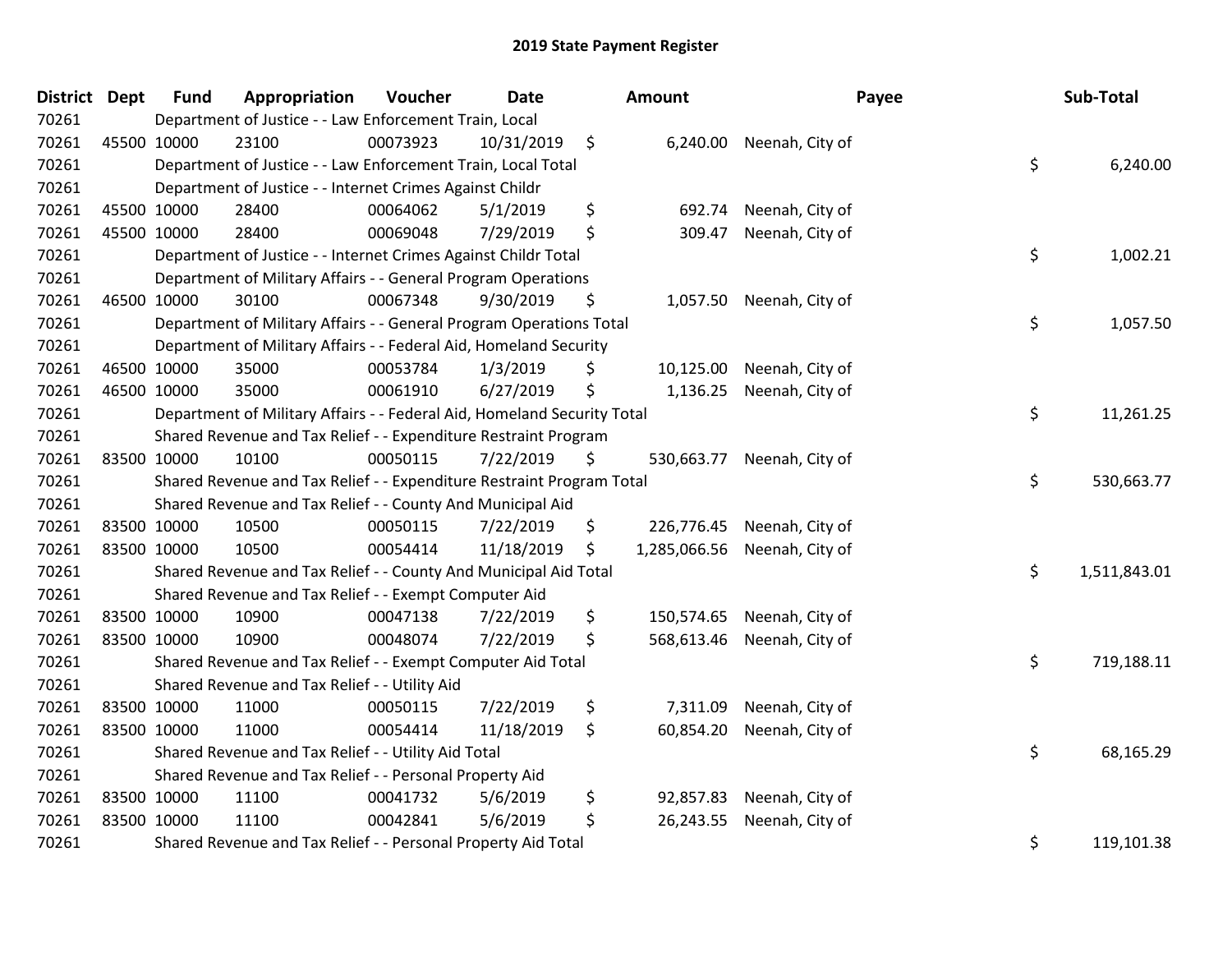| <b>District</b> | Dept | <b>Fund</b> | Appropriation                                                         | <b>Voucher</b> | Date      |    | Amount       | Payee                      | Sub-Total    |
|-----------------|------|-------------|-----------------------------------------------------------------------|----------------|-----------|----|--------------|----------------------------|--------------|
| 70261           |      |             | Shared Revenue and Tax Relief - - School Lvy Tx/First Dollar Cr       |                |           |    |              |                            |              |
| 70261           |      | 83500 10000 | 30200                                                                 | 00045364       | 7/22/2019 | S  | 2,834,852.67 | Neenah, City of            |              |
| 70261           |      | 83500 10000 | 30200                                                                 | 00048246       | 7/22/2019 | \$ |              | 481,572.00 Neenah, City of |              |
| 70261           |      |             | Shared Revenue and Tax Relief - - School Lvy Tx/First Dollar Cr Total |                |           |    |              |                            | 3.316.424.67 |
| 70261           |      |             | Shared Revenue and Tax Relief - - Lottery & Gaming Credit             |                |           |    |              |                            |              |
| 70261           |      | 83500 52100 | 36300                                                                 | 00038731       | 3/25/2019 | S  |              | 919,116.02 Neenah, City of |              |
| 70261           |      |             | Shared Revenue and Tax Relief - - Lottery & Gaming Credit Total       |                |           |    |              |                            | 919,116.02   |
| 70261 Total     |      |             |                                                                       |                |           |    |              |                            | 9,135,547.88 |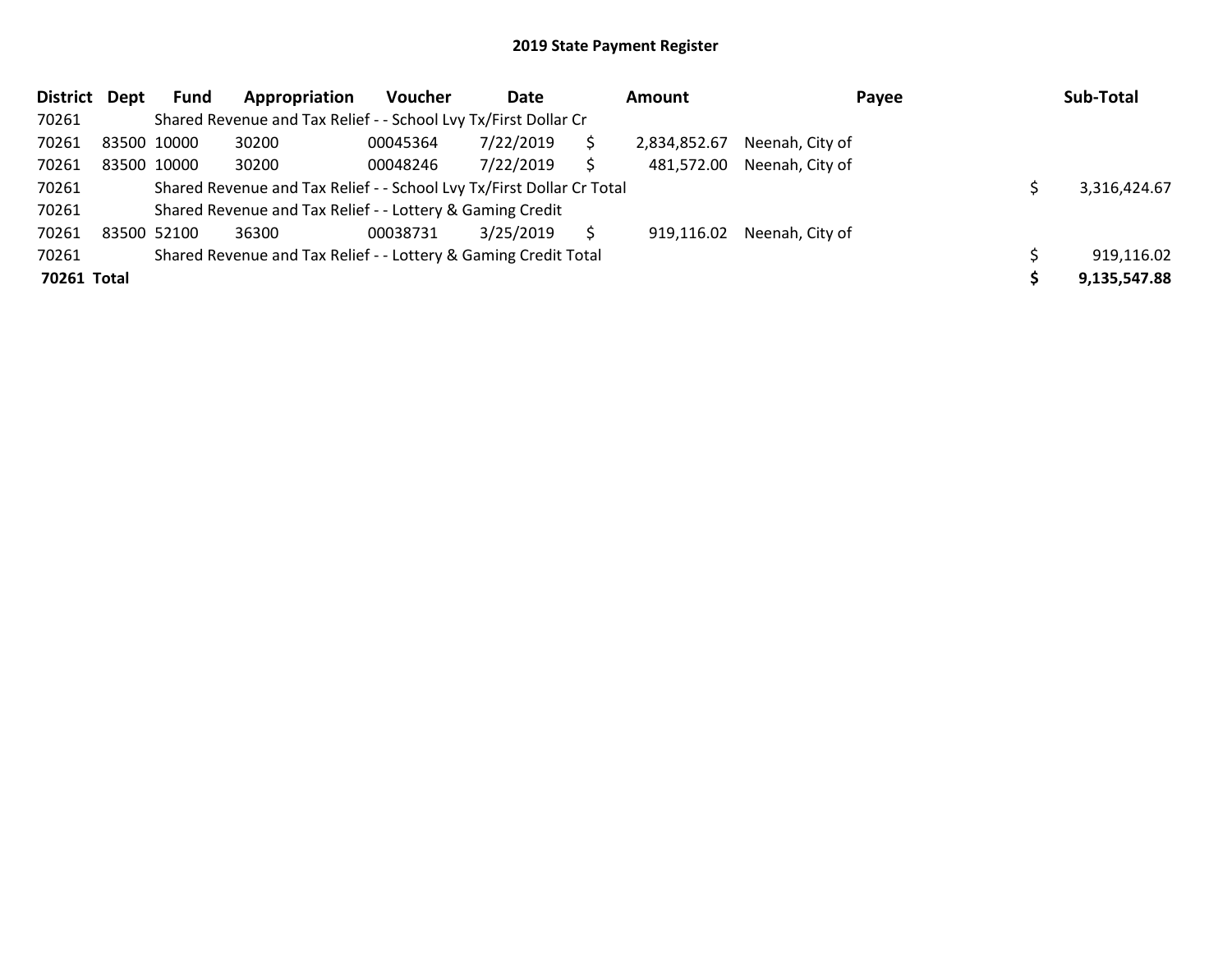| District | <b>Dept</b> | <b>Fund</b> | Appropriation                                                         | Voucher  | <b>Date</b> | <b>Amount</b>    |                         | Payee | Sub-Total  |
|----------|-------------|-------------|-----------------------------------------------------------------------|----------|-------------|------------------|-------------------------|-------|------------|
| 70265    |             |             | Dept of Safety & Prof Services - - Fire Dues Distribution             |          |             |                  |                         |       |            |
| 70265    | 16500 10000 |             | 22500                                                                 | 00030226 | 7/16/2019   | \$               | 9,130.69 City of Omro   |       |            |
| 70265    |             |             | Dept of Safety & Prof Services - - Fire Dues Distribution Total       |          |             |                  |                         | \$    | 9,130.69   |
| 70265    |             |             | Dept of Natural Resources - - Fin Asst For Responsible Units          |          |             |                  |                         |       |            |
| 70265    |             | 37000 27400 | 67000                                                                 | 00322991 | 5/22/2019   | \$<br>11,001.89  | City of Omro            |       |            |
| 70265    |             |             | Dept of Natural Resources - - Fin Asst For Responsible Units Total    |          |             |                  |                         | \$    | 11,001.89  |
| 70265    |             |             | Dept of Natural Resources - - Recycling Consolidation Grants          |          |             |                  |                         |       |            |
| 70265    |             | 37000 27400 | 67300                                                                 | 00322991 | 5/22/2019   | \$<br>905.49     | City of Omro            |       |            |
| 70265    |             |             | Dept of Natural Resources - - Recycling Consolidation Grants Total    |          |             |                  |                         | \$    | 905.49     |
| 70265    |             |             | WI Dept of Transportation - - Trns Aids To Mnc.-Sf                    |          |             |                  |                         |       |            |
| 70265    |             | 39500 21100 | 19100                                                                 | 00337660 | 1/7/2019    | \$<br>47,858.05  | City of Omro            |       |            |
| 70265    |             | 39500 21100 | 19100                                                                 | 00364974 | 4/1/2019    | \$<br>47,858.05  | City of Omro            |       |            |
| 70265    |             | 39500 21100 | 19100                                                                 | 00402983 | 7/1/2019    | \$<br>47,858.05  | City of Omro            |       |            |
| 70265    |             | 39500 21100 | 19100                                                                 | 00445801 | 10/7/2019   | \$<br>47,858.05  | City of Omro            |       |            |
| 70265    |             |             | WI Dept of Transportation - - Trns Aids To Mnc.-Sf Total              |          |             |                  |                         | \$    | 191,432.20 |
| 70265    |             |             | WI Dept of Transportation - - Trnsprt Alternats Ff                    |          |             |                  |                         |       |            |
| 70265    |             | 39500 21100 | 22700                                                                 | 00339537 | 1/7/2019    | \$<br>17,392.50  | City of Omro            |       |            |
| 70265    |             | 39500 21100 | 22700                                                                 | 00351705 | 2/12/2019   | \$<br>4,174.23   | City of Omro            |       |            |
| 70265    |             | 39500 21100 | 22700                                                                 | 00450406 | 10/17/2019  | \$<br>6,743.43   | City of Omro            |       |            |
| 70265    |             |             | WI Dept of Transportation - - Trnsprt Alternats Ff Total              |          |             |                  |                         | \$    | 28,310.16  |
| 70265    |             |             | Department of Justice - - Law Enforcement Train, Local                |          |             |                  |                         |       |            |
| 70265    | 45500 10000 |             | 23100                                                                 | 00073944 | 10/31/2019  | \$<br>960.00     | City of Omro            |       |            |
| 70265    |             |             | Department of Justice - - Law Enforcement Train, Local Total          |          |             |                  |                         | \$    | 960.00     |
| 70265    |             |             | Shared Revenue and Tax Relief - - Expenditure Restraint Program       |          |             |                  |                         |       |            |
| 70265    | 83500 10000 |             | 10100                                                                 | 00050116 | 7/22/2019   | \$               | 46,897.26 City of Omro  |       |            |
| 70265    |             |             | Shared Revenue and Tax Relief - - Expenditure Restraint Program Total |          |             |                  |                         | \$    | 46,897.26  |
| 70265    |             |             | Shared Revenue and Tax Relief - - County And Municipal Aid            |          |             |                  |                         |       |            |
| 70265    |             | 83500 10000 | 10500                                                                 | 00050116 | 7/22/2019   | \$<br>114,410.74 | City of Omro            |       |            |
| 70265    | 83500 10000 |             | 10500                                                                 | 00054415 | 11/18/2019  | \$               | 648,327.51 City of Omro |       |            |
| 70265    |             |             | Shared Revenue and Tax Relief - - County And Municipal Aid Total      |          |             |                  |                         | \$    | 762,738.25 |
| 70265    |             |             | Shared Revenue and Tax Relief - - Exempt Computer Aid                 |          |             |                  |                         |       |            |
| 70265    | 83500 10000 |             | 10900                                                                 | 00047139 | 7/22/2019   | \$<br>3,322.50   | City of Omro            |       |            |
| 70265    |             |             | Shared Revenue and Tax Relief - - Exempt Computer Aid Total           |          |             |                  |                         | \$    | 3,322.50   |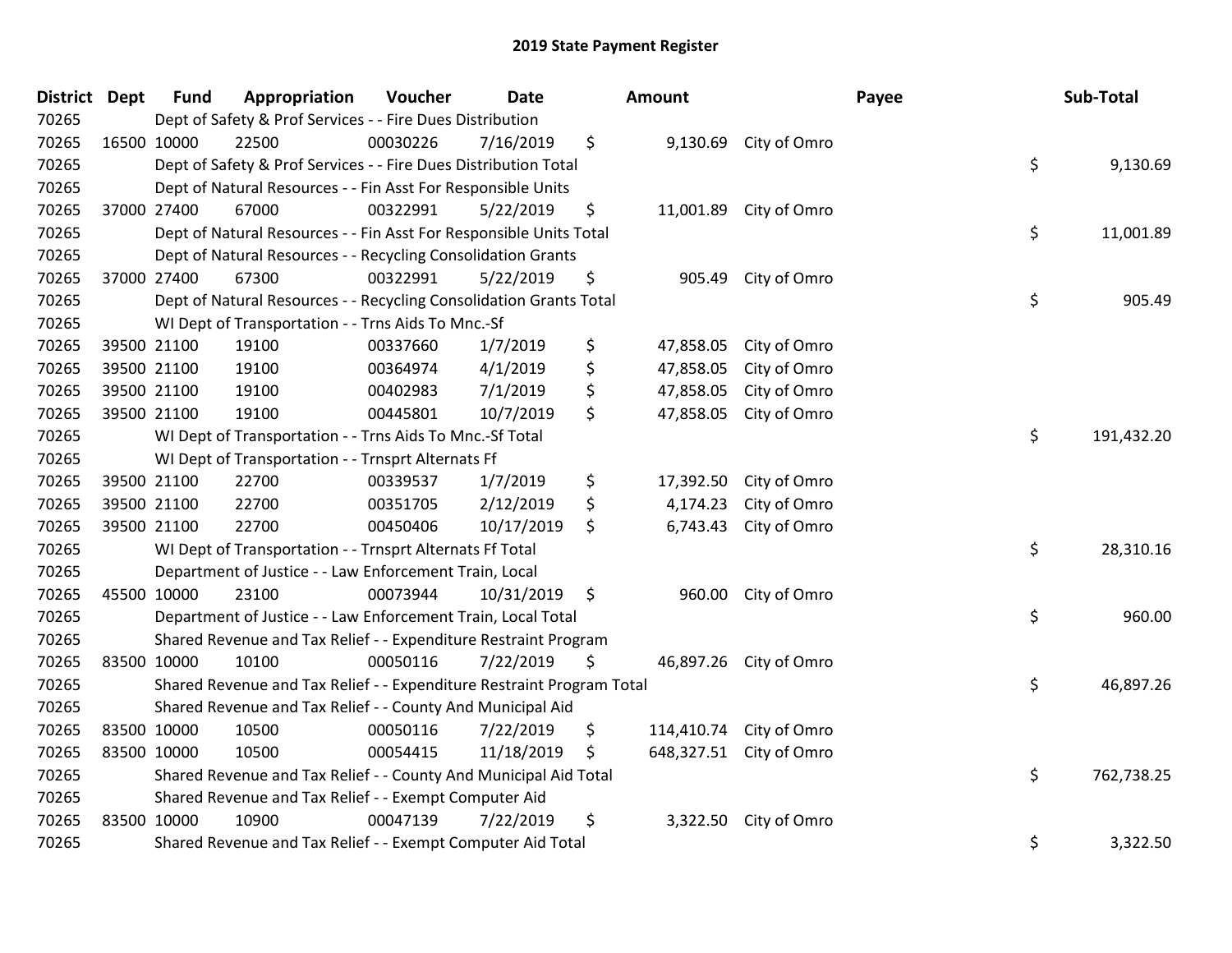| <b>District</b> | Dept | Fund        | Appropriation                                                   | <b>Voucher</b> | Date       |    | Amount   |              | Payee | Sub-Total    |
|-----------------|------|-------------|-----------------------------------------------------------------|----------------|------------|----|----------|--------------|-------|--------------|
| 70265           |      |             | Shared Revenue and Tax Relief - - Utility Aid                   |                |            |    |          |              |       |              |
| 70265           |      | 83500 10000 | 11000                                                           | 00050116       | 7/22/2019  | \$ | 1,068.75 | City of Omro |       |              |
| 70265           |      | 83500 10000 | 11000                                                           | 00054415       | 11/18/2019 | S  | 6,138.35 | City of Omro |       |              |
| 70265           |      |             | Shared Revenue and Tax Relief - - Utility Aid Total             |                |            |    |          |              |       | 7,207.10     |
| 70265           |      |             | Shared Revenue and Tax Relief - - Personal Property Aid         |                |            |    |          |              |       |              |
| 70265           |      | 83500 10000 | 11100                                                           | 00041733       | 5/6/2019   | Ŝ  | 7,604.08 | City of Omro |       |              |
| 70265           |      |             | Shared Revenue and Tax Relief - - Personal Property Aid Total   |                |            |    |          |              |       | 7,604.08     |
| 70265           |      |             | Shared Revenue and Tax Relief - - Lottery & Gaming Credit       |                |            |    |          |              |       |              |
| 70265           |      | 83500 52100 | 36300                                                           | 00038578       | 3/25/2019  | S  | 3.990.84 | City of Omro |       |              |
| 70265           |      |             | Shared Revenue and Tax Relief - - Lottery & Gaming Credit Total |                |            |    |          |              |       | 3,990.84     |
| 70265 Total     |      |             |                                                                 |                |            |    |          |              |       | 1,073,500.46 |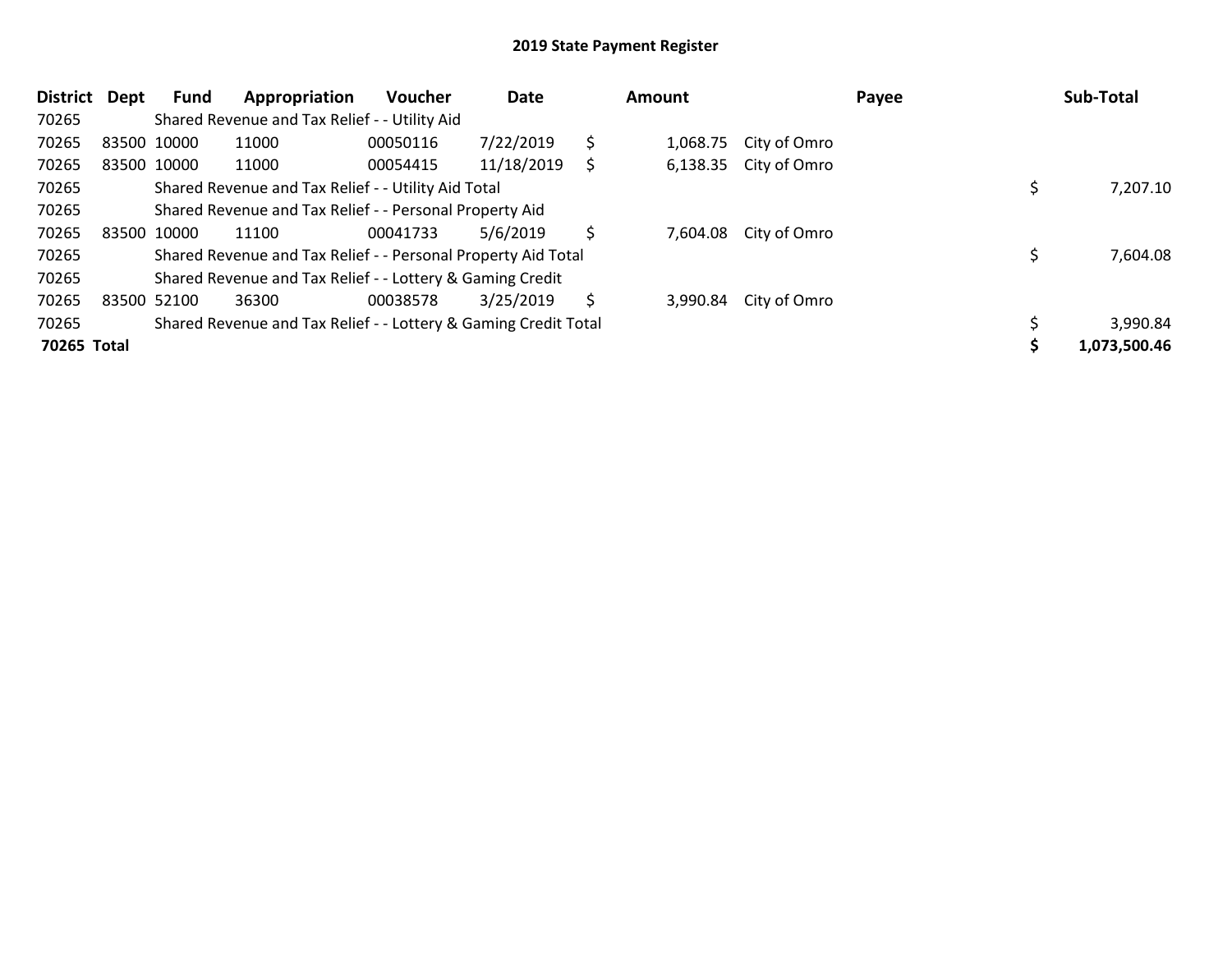| District Dept |             | <b>Fund</b> | Appropriation                                                     | Voucher  | <b>Date</b> | <b>Amount</b>    | Payee           | Sub-Total        |
|---------------|-------------|-------------|-------------------------------------------------------------------|----------|-------------|------------------|-----------------|------------------|
| 70266         |             |             | Dept of Ag, Trade & Cons Protc - - Retail Petroleum               |          |             |                  |                 |                  |
| 70266         | 11500 27200 |             | 16100                                                             | 00044160 | 2/21/2019   | \$<br>175.00     | City Of Oshkosh |                  |
| 70266         | 11500 27200 |             | 16100                                                             | 00047364 | 6/7/2019    | \$<br>92.00      | City Of Oshkosh |                  |
| 70266         | 11500 27200 |             | 16100                                                             | 00047596 | 6/11/2019   | \$<br>2,208.00   | City Of Oshkosh |                  |
| 70266         | 11500 27200 |             | 16100                                                             | 00048507 | 7/12/2019   | \$<br>724.50     | City Of Oshkosh |                  |
| 70266         | 11500 27200 |             | 16100                                                             | 00048522 | 7/12/2019   | \$<br>475.00     | City Of Oshkosh |                  |
| 70266         | 11500 27200 |             | 16100                                                             | 00048543 | 7/15/2019   | \$<br>6,808.00   | City Of Oshkosh |                  |
| 70266         | 11500 27200 |             | 16100                                                             | 00049374 | 8/8/2019    | \$<br>250.00     | City Of Oshkosh |                  |
| 70266         | 11500 27200 |             | 16100                                                             | 00050796 | 9/17/2019   | \$<br>475.00     | City Of Oshkosh |                  |
| 70266         | 11500 27200 |             | 16100                                                             | 00051949 | 10/21/2019  | \$<br>267.00     | City Of Oshkosh |                  |
| 70266         |             |             | Dept of Ag, Trade & Cons Protc - - Retail Petroleum Total         |          |             |                  |                 | \$<br>11,474.50  |
| 70266         |             |             | Dept of Safety & Prof Services - - Fire Dues Distribution         |          |             |                  |                 |                  |
| 70266         | 16500 10000 |             | 22500                                                             | 00029763 | 7/5/2019    | \$<br>180,259.84 | City Of Oshkosh |                  |
| 70266         |             |             | Dept of Safety & Prof Services - - Fire Dues Distribution Total   |          |             |                  |                 | \$<br>180,259.84 |
| 70266         |             |             | Dept of Natural Resources - - Aids In Lieu Of Taxes - Gener       |          |             |                  |                 |                  |
| 70266         |             | 37000 10000 | 50300                                                             | 00298958 | 2/19/2019   | \$<br>137.03     | City Of Oshkosh |                  |
| 70266         |             |             | Dept of Natural Resources - - Aids In Lieu Of Taxes - Gener Total |          |             |                  |                 | \$<br>137.03     |
| 70266         |             |             | Dept of Natural Resources - - GPO - Federal Funds                 |          |             |                  |                 |                  |
| 70266         | 37000 10000 |             | 94100                                                             | 00299971 | 2/19/2019   | \$<br>45,000.00  | City Of Oshkosh |                  |
| 70266         |             |             | Dept of Natural Resources - - GPO - Federal Funds Total           |          |             |                  |                 | \$<br>45,000.00  |
| 70266         |             |             | Dept of Natural Resources - - Gen Program Ops-State Funds         |          |             |                  |                 |                  |
| 70266         | 37000 21200 |             | 16100                                                             | 00358052 | 9/18/2019   | \$<br>215.41     | City Of Oshkosh |                  |
| 70266         | 37000 21200 |             | 16100                                                             | 00358055 | 9/18/2019   | \$<br>31.04      | City Of Oshkosh |                  |
| 70266         | 37000 21200 |             | 16100                                                             | 00360688 | 9/25/2019   | \$<br>206.00     | City Of Oshkosh |                  |
| 70266         | 37000 21200 |             | 16100                                                             | 00360702 | 9/25/2019   | \$<br>128.14     | City Of Oshkosh |                  |
| 70266         | 37000 21200 |             | 16100                                                             | 00367306 | 10/24/2019  | \$<br>203.87     | City Of Oshkosh |                  |
| 70266         | 37000 21200 |             | 16100                                                             | 00367310 | 10/24/2019  | \$<br>127.83     | City Of Oshkosh |                  |
| 70266         | 37000 21200 |             | 16100                                                             | 00373040 | 11/21/2019  | \$<br>203.87     | City Of Oshkosh |                  |
| 70266         | 37000 21200 |             | 16100                                                             | 00373049 | 11/21/2019  | \$<br>127.83     | City Of Oshkosh |                  |
| 70266         |             |             | Dept of Natural Resources - - Gen Program Ops-State Funds Total   |          |             |                  |                 | \$<br>1,243.99   |
| 70266         |             |             | Dept of Natural Resources - - General Program Operations --       |          |             |                  |                 |                  |
| 70266         | 37000 21200 |             | 25400                                                             | 00291581 | 1/17/2019   | \$<br>89.61      | City Of Oshkosh |                  |
| 70266         | 37000 21200 |             | 25400                                                             | 00310766 | 4/12/2019   | \$<br>83.93      | City Of Oshkosh |                  |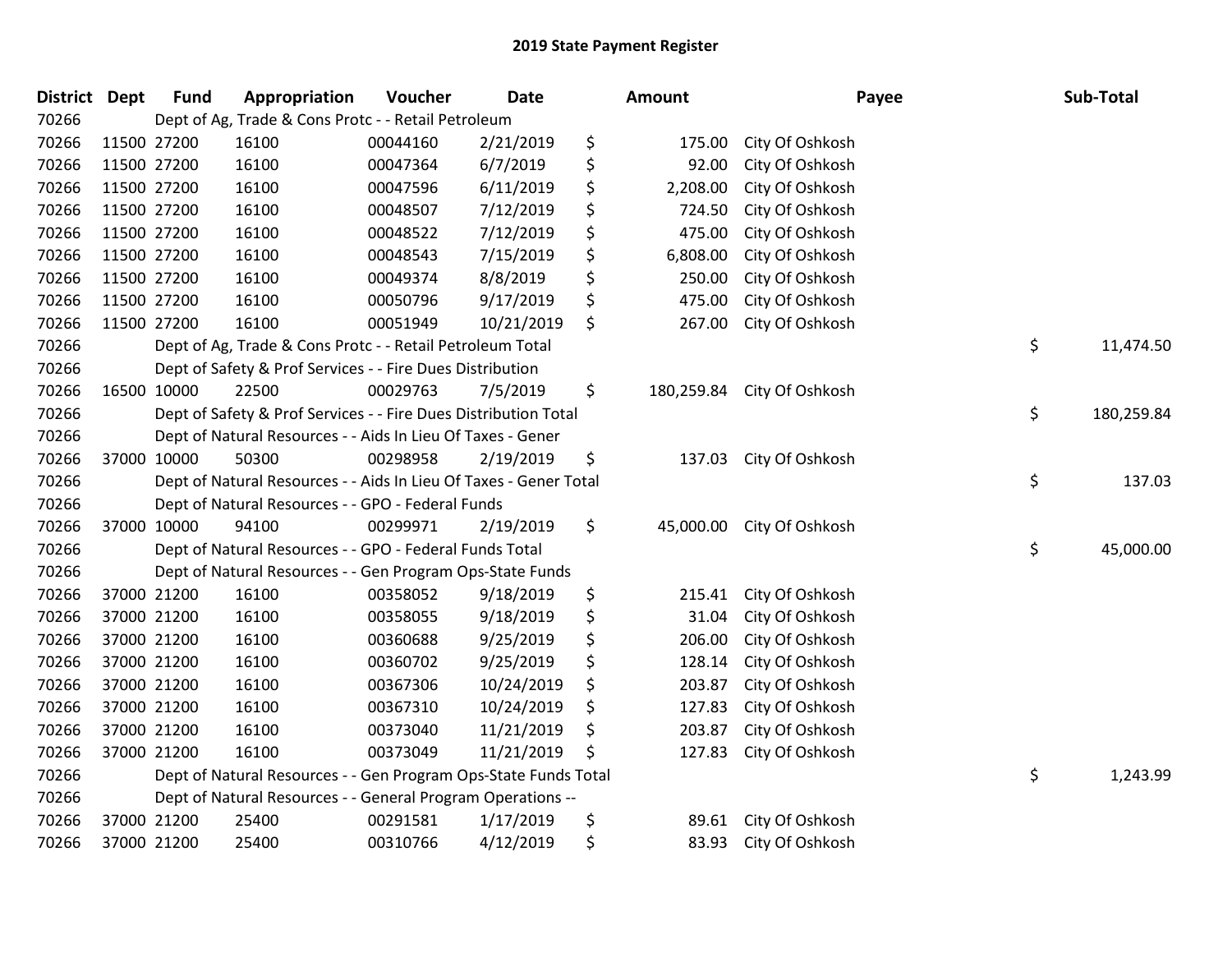| <b>District Dept</b> | <b>Fund</b> | Appropriation                                                      | Voucher  | <b>Date</b> | Amount          |                            | Payee | Sub-Total  |
|----------------------|-------------|--------------------------------------------------------------------|----------|-------------|-----------------|----------------------------|-------|------------|
| 70266                | 37000 21200 | 25400                                                              | 00319011 | 5/16/2019   | \$<br>66.36     | City Of Oshkosh            |       |            |
| 70266                | 37000 21200 | 25400                                                              | 00340615 | 7/15/2019   | \$<br>31.98     | City Of Oshkosh            |       |            |
| 70266                | 37000 21200 | 25400                                                              | 00341681 | 7/18/2019   | \$<br>32.30     | City Of Oshkosh            |       |            |
| 70266                | 37000 21200 | 25400                                                              | 00344608 | 7/25/2019   | \$<br>32.94     | City Of Oshkosh            |       |            |
| 70266                | 37000 21200 | 25400                                                              | 00349340 | 8/8/2019    | \$<br>31.98     | City Of Oshkosh            |       |            |
| 70266                | 37000 21200 | 25400                                                              | 00362904 | 10/9/2019   | \$<br>20.68     | City Of Oshkosh            |       |            |
| 70266                | 37000 21200 | 25400                                                              | 00369305 | 11/4/2019   | \$<br>31.98     | City Of Oshkosh            |       |            |
| 70266                | 37000 21200 | 25400                                                              | 00377145 | 12/13/2019  | \$<br>31.98     | City Of Oshkosh            |       |            |
| 70266                |             | Dept of Natural Resources - - General Program Operations -- Total  |          |             |                 |                            | \$    | 453.74     |
| 70266                |             | Dept of Natural Resources - - GPO--State Funds                     |          |             |                 |                            |       |            |
| 70266                | 37000 21200 | 36100                                                              | 00349959 | 8/15/2019   | \$<br>175.00    | City Of Oshkosh            |       |            |
| 70266                | 37000 21200 | 36100                                                              | 00353514 | 9/6/2019    | \$<br>25.00     | City Of Oshkosh            |       |            |
| 70266                | 37000 21200 | 36100                                                              | 00366838 | 10/24/2019  | \$<br>25.00     | City Of Oshkosh            |       |            |
| 70266                |             | Dept of Natural Resources - - GPO--State Funds Total               |          |             |                 |                            | \$    | 225.00     |
| 70266                |             | Dept of Natural Resources - - GPO--State Funds                     |          |             |                 |                            |       |            |
| 70266                | 37000 21200 | 86100                                                              | 00304338 | 3/15/2019   | \$<br>149.58    | City Of Oshkosh            |       |            |
| 70266                | 37000 21200 | 86100                                                              | 00316000 | 5/3/2019    | \$<br>300.00    | City Of Oshkosh            |       |            |
| 70266                | 37000 21200 | 86100                                                              | 00331151 | 6/20/2019   | \$<br>31.66     | City Of Oshkosh            |       |            |
| 70266                | 37000 21200 | 86100                                                              | 00336589 | 7/3/2019    | \$<br>31.66     | City Of Oshkosh            |       |            |
| 70266                | 37000 21200 | 86100                                                              | 00360708 | 9/25/2019   | \$<br>40.97     | City Of Oshkosh            |       |            |
| 70266                | 37000 21200 | 86100                                                              | 00367316 | 10/28/2019  | \$<br>53.35     | City Of Oshkosh            |       |            |
| 70266                | 37000 21200 | 86100                                                              | 00373082 | 11/21/2019  | \$<br>53.35     | City Of Oshkosh            |       |            |
| 70266                |             | Dept of Natural Resources - - GPO--State Funds Total               |          |             |                 |                            | \$    | 660.57     |
| 70266                |             | Dept of Natural Resources - - Solid Waste Management -- Envi       |          |             |                 |                            |       |            |
| 70266                | 37000 27400 | 47200                                                              | 00334376 | 6/24/2019   | \$<br>4,999.00  | City Of Oshkosh            |       |            |
| 70266                |             | Dept of Natural Resources - - Solid Waste Management -- Envi Total |          |             |                 |                            | \$    | 4,999.00   |
| 70266                |             | Dept of Natural Resources - - Fin Asst For Responsible Units       |          |             |                 |                            |       |            |
| 70266                | 37000 27400 | 67000                                                              | 00322680 | 5/22/2019   | \$              | 220,098.83 City Of Oshkosh |       |            |
| 70266                |             | Dept of Natural Resources - - Fin Asst For Responsible Units Total |          |             |                 |                            | \$    | 220,098.83 |
| 70266                |             | Dept of Natural Resources - - Recycling Consolidation Grants       |          |             |                 |                            |       |            |
| 70266                | 37000 27400 | 67300                                                              | 00322680 | 5/22/2019   | \$<br>17,032.23 | City Of Oshkosh            |       |            |
| 70266                |             | Dept of Natural Resources - - Recycling Consolidation Grants Total |          |             |                 |                            | \$    | 17,032.23  |
| 70266                |             | Dept of Natural Resources - - Land Acquisition                     |          |             |                 |                            |       |            |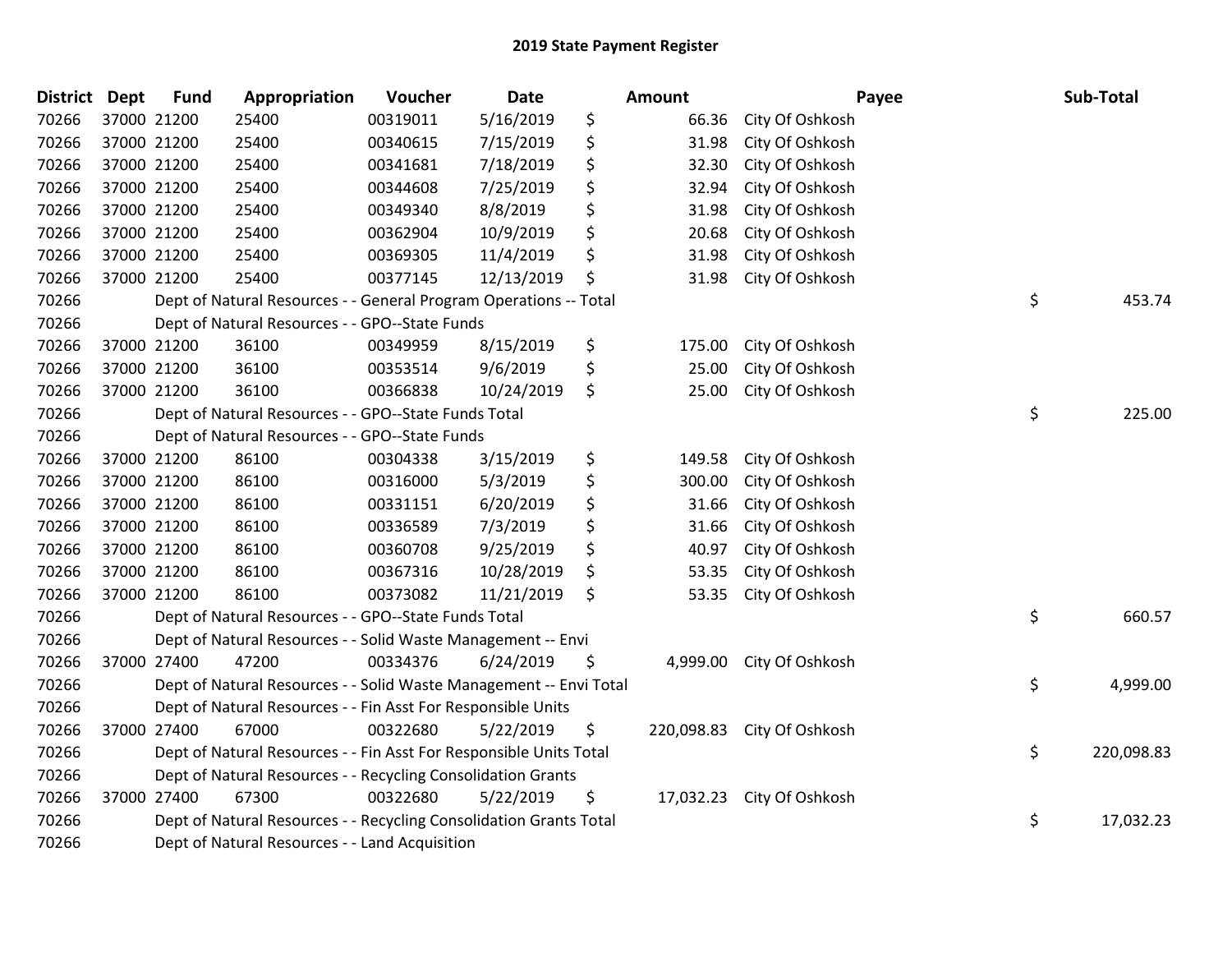| <b>District</b> | <b>Dept</b> | <b>Fund</b> | Appropriation                                            | Voucher  | <b>Date</b> | <b>Amount</b>    | Payee                      | Sub-Total          |
|-----------------|-------------|-------------|----------------------------------------------------------|----------|-------------|------------------|----------------------------|--------------------|
| 70266           | 37000 36300 |             | TA100                                                    | 00315448 | 4/25/2019   | \$               | 155,087.50 City Of Oshkosh |                    |
| 70266           |             |             | Dept of Natural Resources - - Land Acquisition Total     |          |             |                  |                            | \$<br>155,087.50   |
| 70266           |             |             | WI Dept of Transportation - - Conn Hwy Aids St Fds       |          |             |                  |                            |                    |
| 70266           |             | 39500 21100 | 16200                                                    | 00337811 | 1/7/2019    | \$<br>77,599.52  | City Of Oshkosh            |                    |
| 70266           |             | 39500 21100 | 16200                                                    | 00365125 | 4/1/2019    | \$<br>77,599.52  | City Of Oshkosh            |                    |
| 70266           |             | 39500 21100 | 16200                                                    | 00403134 | 7/1/2019    | \$<br>77,599.52  | City Of Oshkosh            |                    |
| 70266           |             | 39500 21100 | 16200                                                    | 00445952 | 10/7/2019   | \$<br>77,599.53  | City Of Oshkosh            |                    |
| 70266           |             |             | WI Dept of Transportation - - Conn Hwy Aids St Fds Total |          |             |                  |                            | \$<br>310,398.09   |
| 70266           |             |             | WI Dept of Transportation - - Paratransit Aids, Sf       |          |             |                  |                            |                    |
| 70266           | 39500 21100 |             | 17500                                                    | 00371378 | 4/16/2019   | \$<br>57,555.00  | City Of Oshkosh            |                    |
| 70266           |             |             | WI Dept of Transportation - - Paratransit Aids, Sf Total |          |             |                  |                            | \$<br>57,555.00    |
| 70266           |             |             | WI Dept of Transportation - - Tb, Trns Oper Aid Sf       |          |             |                  |                            |                    |
| 70266           |             | 39500 21100 | 17600                                                    | 00373464 | 4/19/2019   | \$<br>112,459.00 | City Of Oshkosh            |                    |
| 70266           |             | 39500 21100 | 17600                                                    | 00390248 | 6/6/2019    | \$<br>290,016.00 | City Of Oshkosh            |                    |
| 70266           |             | 39500 21100 | 17600                                                    | 00416978 | 7/31/2019   | \$<br>870,047.00 | City Of Oshkosh            |                    |
| 70266           |             | 39500 21100 | 17600                                                    | 00440513 | 10/2/2019   | \$<br>117,721.00 | City Of Oshkosh            |                    |
| 70266           |             | 39500 21100 | 17600                                                    | 00440591 | 10/2/2019   | \$<br>18,476.00  | City Of Oshkosh            |                    |
| 70266           |             |             | WI Dept of Transportation - - Tb, Trns Oper Aid Sf Total |          |             |                  |                            | \$<br>1,408,719.00 |
| 70266           |             |             | WI Dept of Transportation - - Trns Aids To Mnc.-Sf       |          |             |                  |                            |                    |
| 70266           |             | 39500 21100 | 19100                                                    | 00337661 | 1/7/2019    | \$<br>715,576.54 | City Of Oshkosh            |                    |
| 70266           |             | 39500 21100 | 19100                                                    | 00364975 | 4/1/2019    | \$<br>715,576.54 | City Of Oshkosh            |                    |
| 70266           |             | 39500 21100 | 19100                                                    | 00402984 | 7/1/2019    | \$<br>715,576.54 | City Of Oshkosh            |                    |
| 70266           |             | 39500 21100 | 19100                                                    | 00445802 | 10/7/2019   | \$<br>715,576.54 | City Of Oshkosh            |                    |
| 70266           |             |             | WI Dept of Transportation - - Trns Aids To Mnc.-Sf Total |          |             |                  |                            | \$<br>2,862,306.16 |
| 70266           |             |             | WI Dept of Transportation - - Trns Facl Econ Astsf       |          |             |                  |                            |                    |
| 70266           |             | 39500 21100 | 26000                                                    | 00368868 | 4/5/2019    | \$<br>32,852.97  | City Of Oshkosh            |                    |
| 70266           |             | 39500 21100 | 26000                                                    | 00411612 | 7/12/2019   | \$<br>471,735.99 | City Of Oshkosh            |                    |
| 70266           |             |             | WI Dept of Transportation - - Trns Facl Econ Astsf Total |          |             |                  |                            | \$<br>504,588.96   |
| 70266           |             |             | WI Dept of Transportation - - Dept Mgt & Oper St Fd      |          |             |                  |                            |                    |
| 70266           |             | 39500 21100 | 46100                                                    | 00359461 | 3/11/2019   | \$<br>927.34     | City Of Oshkosh            |                    |
| 70266           | 39500 21100 |             | 46100                                                    | 00375992 | 4/26/2019   | \$<br>478.71     | City Of Oshkosh            |                    |
| 70266           |             | 39500 21100 | 46100                                                    | 00388166 | 5/30/2019   | \$<br>330.75     | City Of Oshkosh            |                    |
| 70266           |             | 39500 21100 | 46100                                                    | 00403163 | 6/27/2019   | \$<br>330.75     | City Of Oshkosh            |                    |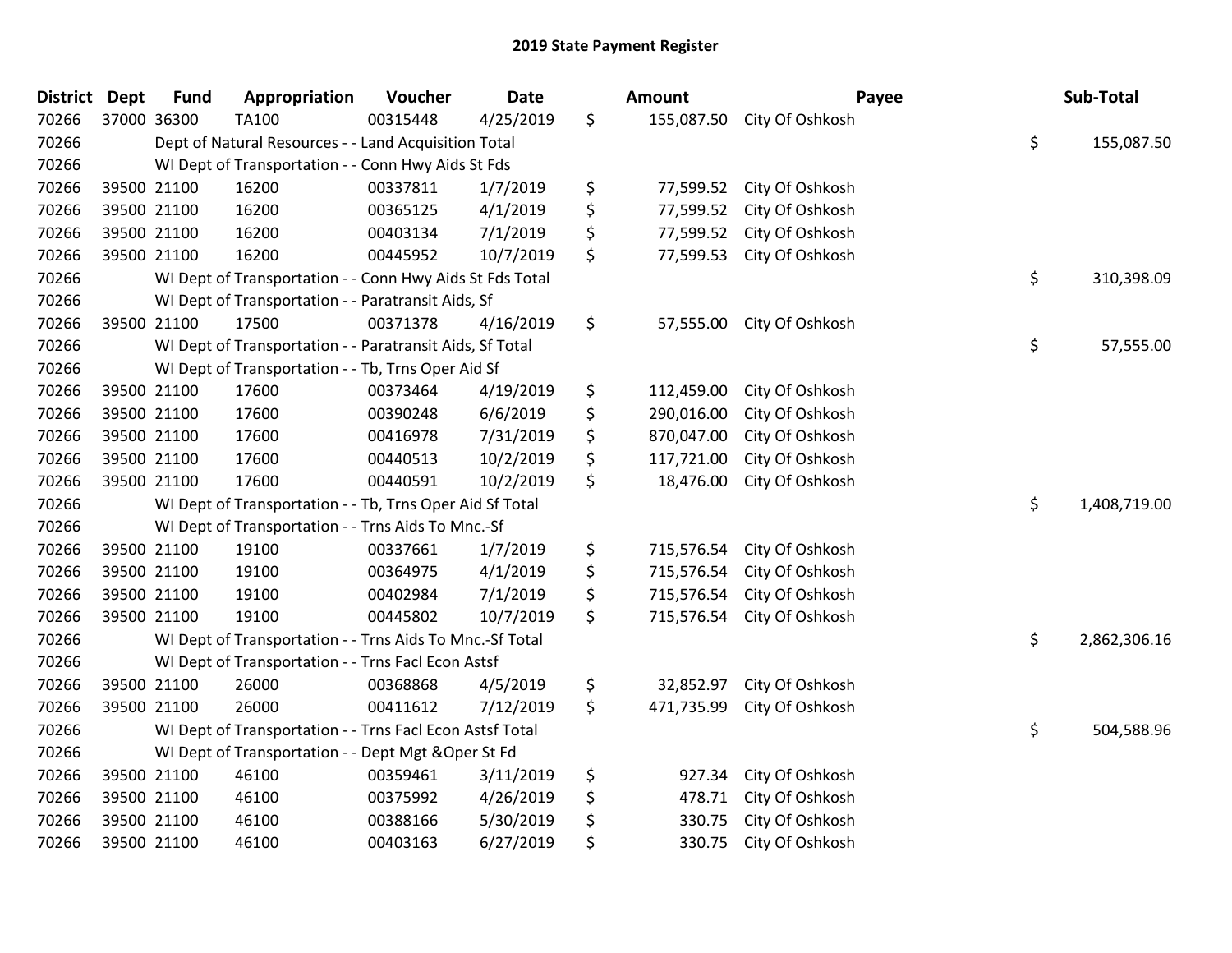| <b>District</b> | <b>Dept</b> | <b>Fund</b> | Appropriation                                                                   | Voucher              | <b>Date</b> | <b>Amount</b>   | Payee                    | Sub-Total       |
|-----------------|-------------|-------------|---------------------------------------------------------------------------------|----------------------|-------------|-----------------|--------------------------|-----------------|
| 70266           |             | 39500 21100 | 46100                                                                           | 00416357             | 7/29/2019   | \$<br>330.75    | City Of Oshkosh          |                 |
| 70266           |             | 39500 21100 | 46100                                                                           | 00429800             | 8/30/2019   | \$<br>330.75    | City Of Oshkosh          |                 |
| 70266           |             | 39500 21100 | 46100                                                                           | 00438729             | 9/26/2019   | \$<br>330.75    | City Of Oshkosh          |                 |
| 70266           |             | 39500 21100 | 46100                                                                           | 00453605             | 10/25/2019  | \$<br>330.75    | City Of Oshkosh          |                 |
| 70266           |             | 39500 21100 | 46100                                                                           | 00464852             | 11/25/2019  | \$<br>330.75    | City Of Oshkosh          |                 |
| 70266           |             |             | WI Dept of Transportation - - Dept Mgt & Oper St Fd Total                       |                      |             |                 |                          | \$<br>3,721.30  |
| 70266           |             |             | Department of Corrections - - Purchased Services For Offende                    |                      |             |                 |                          |                 |
| 70266           |             | 41000 10000 | 11100                                                                           | 00287483             | 5/22/2019   | \$<br>5,000.00  | City Of Oshkosh          |                 |
| 70266           |             |             | Department of Corrections - - Purchased Services For Offende Total              |                      |             |                 |                          | \$<br>5,000.00  |
| 70266           |             |             | Department of Health Services - - Emergency Medical Services, Ai                |                      |             |                 |                          |                 |
| 70266           |             | 43500 10000 | 11900                                                                           | 00307973             | 9/4/2019    | \$              | 6,270.75 City Of Oshkosh |                 |
| 70266           |             |             | Department of Health Services - - Emergency Medical Services, Ai Total          |                      |             |                 |                          | \$<br>6,270.75  |
| 70266           |             |             | Department of Health Services - - Prepaid Medical Transport Reimbursement       |                      |             |                 |                          |                 |
| 70266           |             | 43500 10000 | 16300                                                                           | AMBULANCE 11/18/2019 |             | \$<br>93,209.71 | City Of Oshkosh          |                 |
| 70266           |             |             | Department of Health Services - - Prepaid Medical Transport Reimbursement Total |                      |             |                 |                          | \$<br>93,209.71 |
| 70266           |             |             | Department of Health Services - - Wisconsin Resource Center -- M                |                      |             |                 |                          |                 |
| 70266           |             | 43500 10000 | 20200                                                                           | 00286213             | 5/31/2019   | \$<br>14.95     | City Of Oshkosh          |                 |
| 70266           |             |             | Department of Health Services - - Wisconsin Resource Center -- M Total          |                      |             |                 |                          | \$<br>14.95     |
| 70266           |             |             | Department of Health Services - - Energy Costs, Energy-Related A                |                      |             |                 |                          |                 |
| 70266           |             | 43500 10000 | 20600                                                                           | 00268736             | 3/8/2019    | \$<br>712.61    | City Of Oshkosh          |                 |
| 70266           |             | 43500 10000 | 20600                                                                           | 00271520             | 3/20/2019   | \$<br>35,378.57 | City Of Oshkosh          |                 |
| 70266           |             | 43500 10000 | 20600                                                                           | 00271521             | 3/20/2019   | \$<br>16,029.49 | City Of Oshkosh          |                 |
| 70266           | 43500 10000 |             | 20600                                                                           | 00271522             | 3/20/2019   | \$<br>10,983.05 | City Of Oshkosh          |                 |
| 70266           | 43500 10000 |             | 20600                                                                           | 00279197             | 5/3/2019    | \$<br>7,371.58  | City Of Oshkosh          |                 |
| 70266           |             | 43500 10000 | 20600                                                                           | 00279199             | 5/3/2019    | \$<br>26,671.53 | City Of Oshkosh          |                 |
| 70266           |             | 43500 10000 | 20600                                                                           | 00279201             | 5/3/2019    | \$<br>8,243.74  | City Of Oshkosh          |                 |
| 70266           |             | 43500 10000 | 20600                                                                           | 00290241             | 6/26/2019   | \$<br>5,586.37  | City Of Oshkosh          |                 |
| 70266           | 43500 10000 |             | 20600                                                                           | 00290242             | 6/12/2019   | \$<br>2,904.37  | City Of Oshkosh          |                 |
| 70266           | 43500 10000 |             | 20600                                                                           | 00290244             | 6/12/2019   | \$<br>12,021.67 | City Of Oshkosh          |                 |
| 70266           |             | 43500 10000 | 20600                                                                           | 00293896             | 7/5/2019    | \$<br>2,933.41  | City Of Oshkosh          |                 |
| 70266           |             | 43500 10000 | 20600                                                                           | 00293899             | 7/5/2019    | \$<br>5,642.23  | City Of Oshkosh          |                 |
| 70266           |             | 43500 10000 | 20600                                                                           | 00293900             | 7/5/2019    | \$<br>14,214.30 | City Of Oshkosh          |                 |
| 70266           |             | 43500 10000 | 20600                                                                           | 00303871             | 8/16/2019   | \$<br>17,416.51 | City Of Oshkosh          |                 |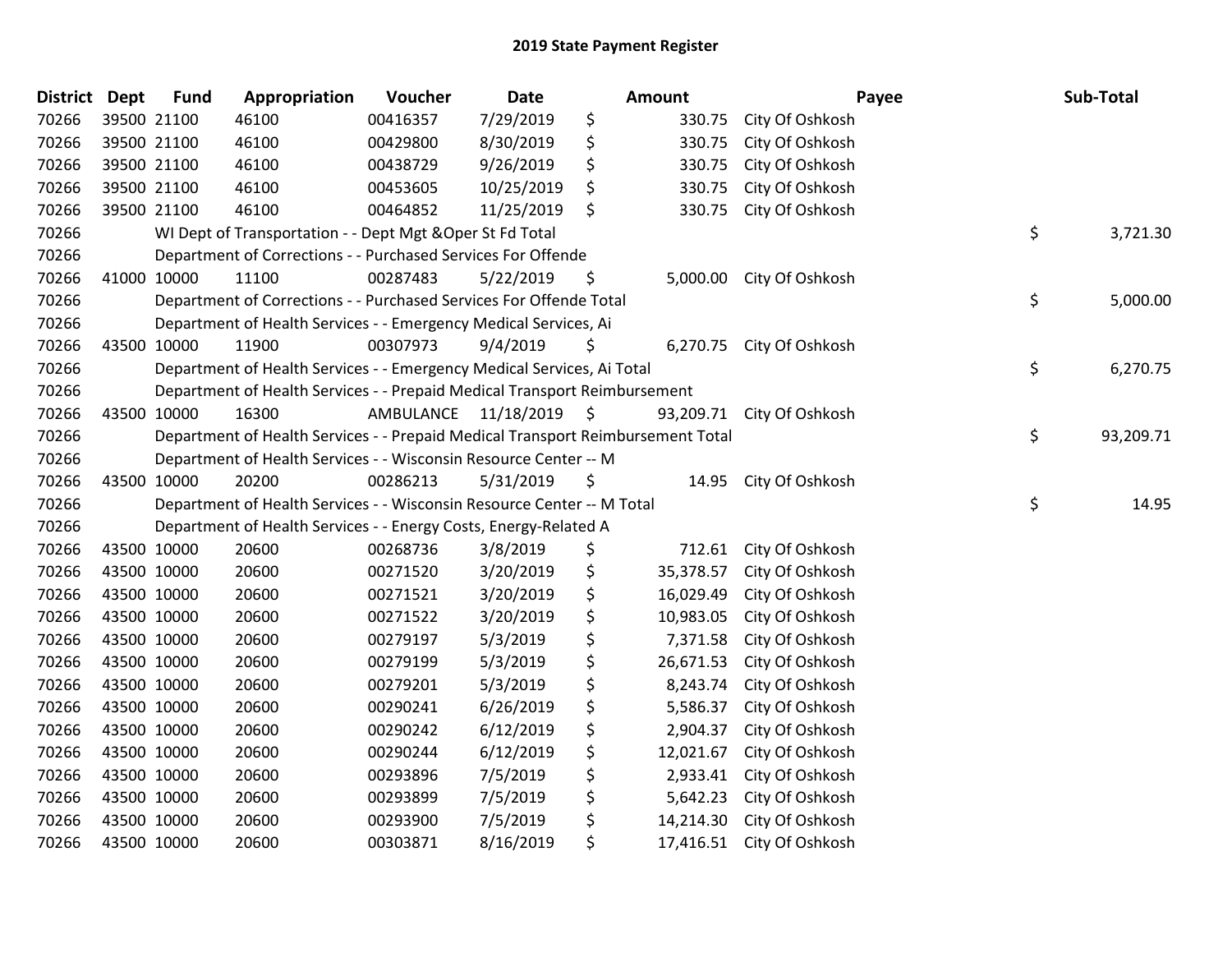| District Dept |             | <b>Fund</b>                                                            | Appropriation                                                          | Voucher  | <b>Date</b> | Amount          | Payee           | Sub-Total  |
|---------------|-------------|------------------------------------------------------------------------|------------------------------------------------------------------------|----------|-------------|-----------------|-----------------|------------|
| 70266         | 43500 10000 |                                                                        | 20600                                                                  | 00303872 | 8/16/2019   | \$<br>5,642.23  | City Of Oshkosh |            |
| 70266         | 43500 10000 |                                                                        | 20600                                                                  | 00303873 | 8/16/2019   | \$<br>258.60    | City Of Oshkosh |            |
| 70266         | 43500 10000 |                                                                        | 20600                                                                  | 00312042 | 9/23/2019   | \$<br>13,952.52 | City Of Oshkosh |            |
| 70266         | 43500 10000 |                                                                        | 20600                                                                  | 00312043 | 9/23/2019   | \$<br>6,937.72  | City Of Oshkosh |            |
| 70266         | 43500 10000 |                                                                        | 20600                                                                  | 00312044 | 9/23/2019   | \$<br>5,193.94  | City Of Oshkosh |            |
| 70266         | 43500 10000 |                                                                        | 20600                                                                  | 00314889 | 10/4/2019   | \$<br>5,245.88  | City Of Oshkosh |            |
| 70266         | 43500 10000 |                                                                        | 20600                                                                  | 00315317 | 10/7/2019   | \$<br>11,864.66 | City Of Oshkosh |            |
| 70266         | 43500 10000 |                                                                        | 20600                                                                  | 00315321 | 10/7/2019   | \$<br>3,041.92  | City Of Oshkosh |            |
| 70266         | 43500 10000 |                                                                        | 20600                                                                  | 00321638 | 11/8/2019   | \$<br>5,193.94  | City Of Oshkosh |            |
| 70266         | 43500 10000 |                                                                        | 20600                                                                  | 00321641 | 11/8/2019   | \$<br>14,279.32 | City Of Oshkosh |            |
| 70266         | 43500 10000 |                                                                        | 20600                                                                  | 00321642 | 11/8/2019   | \$<br>3,443.76  | City Of Oshkosh |            |
| 70266         | 43500 10000 |                                                                        | 20600                                                                  | 00326866 | 11/27/2019  | \$<br>5,245.88  | City Of Oshkosh |            |
| 70266         | 43500 10000 |                                                                        | 20600                                                                  | 00326867 | 11/27/2019  | \$<br>11,399.48 | City Of Oshkosh |            |
| 70266         | 43500 10000 |                                                                        | 20600                                                                  | 00326871 | 11/27/2019  | \$<br>2,818.50  | City Of Oshkosh |            |
| 70266         |             | Department of Health Services - - Energy Costs, Energy-Related A Total | \$<br>260,627.78                                                       |          |             |                 |                 |            |
| 70266         |             |                                                                        | Department of Health Services - - Wisconsin Resource Center -- F       |          |             |                 |                 |            |
| 70266         | 43500 10000 |                                                                        | 20900                                                                  | 00286213 | 5/31/2019   | \$<br>1.15      | City Of Oshkosh |            |
| 70266         |             |                                                                        | Department of Health Services - - Wisconsin Resource Center -- F Total |          |             |                 |                 | \$<br>1.15 |
| 70266         |             |                                                                        | Department of Health Services - - General Program Operations           |          |             |                 |                 |            |
| 70266         |             | 43500 14200                                                            | 20100                                                                  | 00259545 | 1/28/2019   | \$<br>290.70    | City Of Oshkosh |            |
| 70266         |             | 43500 14200                                                            | 20100                                                                  | 00259546 | 1/28/2019   | \$<br>283.78    | City Of Oshkosh |            |
| 70266         | 43500 14200 |                                                                        | 20100                                                                  | 00259547 | 1/28/2019   | \$<br>330.87    | City Of Oshkosh |            |
| 70266         | 43500 14200 |                                                                        | 20100                                                                  | 00264610 | 2/19/2019   | \$<br>315.64    | City Of Oshkosh |            |
| 70266         | 43500 14200 |                                                                        | 20100                                                                  | 00264613 | 2/19/2019   | \$<br>714.21    | City Of Oshkosh |            |
| 70266         | 43500 14200 |                                                                        | 20100                                                                  | 00264614 | 2/19/2019   | \$<br>381.46    | City Of Oshkosh |            |
| 70266         | 43500 14200 |                                                                        | 20100                                                                  | 00266506 | 2/28/2019   | \$<br>308.05    | City Of Oshkosh |            |
| 70266         | 43500 14200 |                                                                        | 20100                                                                  | 00266507 | 2/28/2019   | \$<br>323.56    | City Of Oshkosh |            |
| 70266         | 43500 14200 |                                                                        | 20100                                                                  | 00266508 | 2/28/2019   | \$<br>385.85    | City Of Oshkosh |            |
| 70266         | 43500 14200 |                                                                        | 20100                                                                  | 00270820 | 3/18/2019   | \$<br>396.38    | City Of Oshkosh |            |
| 70266         | 43500 14200 |                                                                        | 20100                                                                  | 00277553 | 4/25/2019   | \$<br>324.32    | City Of Oshkosh |            |
| 70266         | 43500 14200 |                                                                        | 20100                                                                  | 00277554 | 4/25/2019   | \$<br>334.15    | City Of Oshkosh |            |
| 70266         | 43500 14200 |                                                                        | 20100                                                                  | 00281341 | 5/16/2019   | \$<br>273.71    | City Of Oshkosh |            |
| 70266         | 43500 14200 |                                                                        | 20100                                                                  | 00281344 | 5/15/2019   | \$<br>318.05    | City Of Oshkosh |            |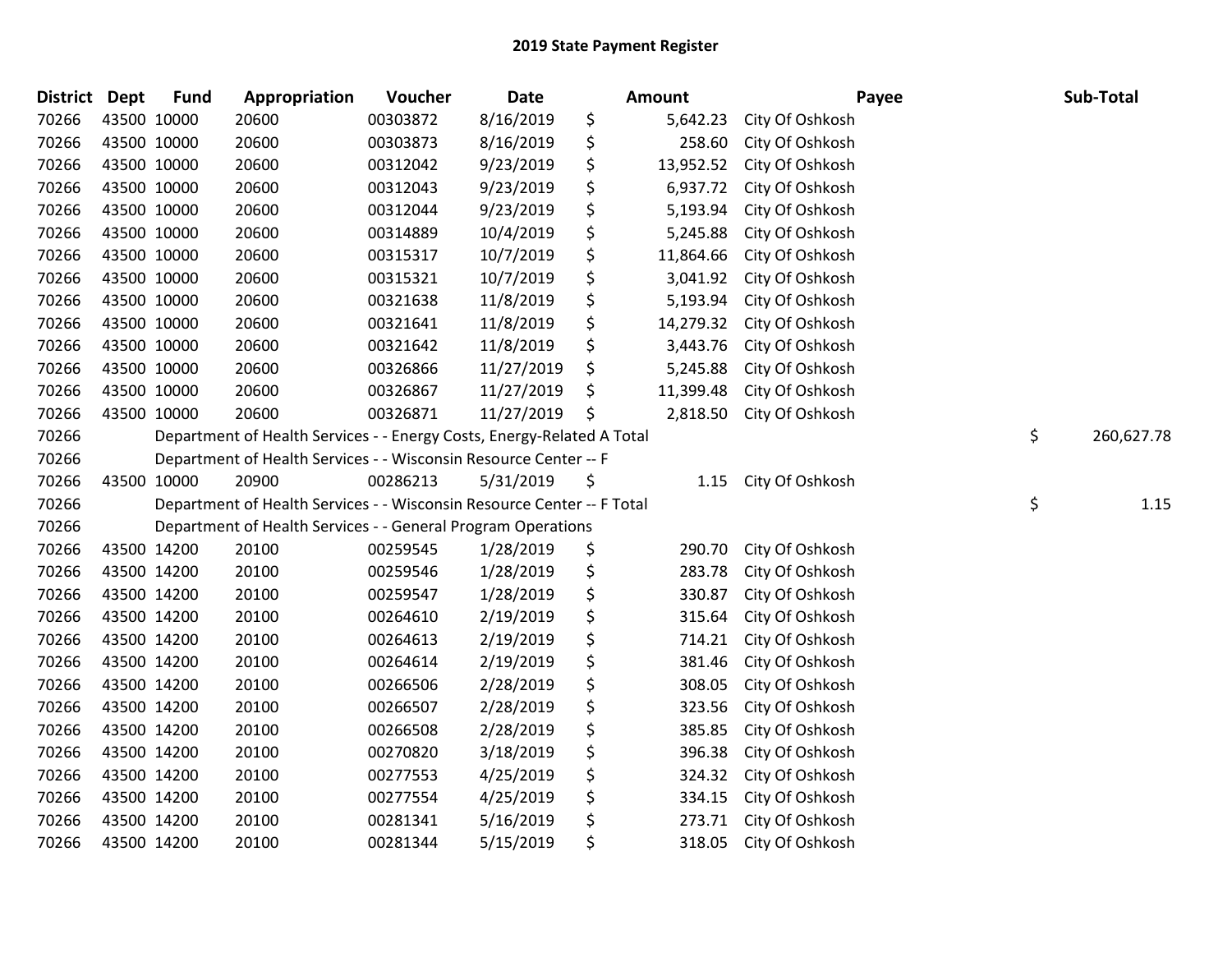| <b>District</b> | Dept        | <b>Fund</b> | Appropriation | <b>Voucher</b> | <b>Date</b> | <b>Amount</b> | Payee           | Sub-Total |
|-----------------|-------------|-------------|---------------|----------------|-------------|---------------|-----------------|-----------|
| 70266           |             | 43500 14200 | 20100         | 00284988       | 6/5/2019    | \$<br>375.93  | City Of Oshkosh |           |
| 70266           |             | 43500 14200 | 20100         | 00286213       | 5/31/2019   | \$<br>37.58   | City Of Oshkosh |           |
| 70266           | 43500 14200 |             | 20100         | 00289962       | 6/14/2019   | \$<br>291.38  | City Of Oshkosh |           |
| 70266           |             | 43500 14200 | 20100         | 00290413       | 6/19/2019   | \$<br>279.68  | City Of Oshkosh |           |
| 70266           | 43500 14200 |             | 20100         | 00290417       | 6/19/2019   | \$<br>339.70  | City Of Oshkosh |           |
| 70266           |             | 43500 14200 | 20100         | 00293219       | 6/27/2019   | \$<br>341.92  | City Of Oshkosh |           |
| 70266           |             | 43500 14200 | 20100         | 00295209       | 7/19/2019   | \$<br>339.23  | City Of Oshkosh |           |
| 70266           | 43500 14200 |             | 20100         | 00295241       | 7/19/2019   | \$<br>306.08  | City Of Oshkosh |           |
| 70266           | 43500 14200 |             | 20100         | 00295244       | 7/19/2019   | \$<br>292.03  | City Of Oshkosh |           |
| 70266           |             | 43500 14200 | 20100         | 00295248       | 7/19/2019   | \$<br>282.64  | City Of Oshkosh |           |
| 70266           |             | 43500 14200 | 20100         | 00295250       | 7/19/2019   | \$<br>341.53  | City Of Oshkosh |           |
| 70266           |             | 43500 14200 | 20100         | 00295251       | 7/19/2019   | \$<br>333.58  | City Of Oshkosh |           |
| 70266           | 43500 14200 |             | 20100         | 00295436       | 7/25/2019   | \$<br>264.86  | City Of Oshkosh |           |
| 70266           |             | 43500 14200 | 20100         | 00300814       | 8/1/2019    | \$<br>227.89  | City Of Oshkosh |           |
| 70266           |             | 43500 14200 | 20100         | 00300815       | 8/8/2019    | \$<br>282.07  | City Of Oshkosh |           |
| 70266           |             | 43500 14200 | 20100         | 00301819       | 8/7/2019    | \$<br>291.57  | City Of Oshkosh |           |
| 70266           |             | 43500 14200 | 20100         | 00306300       | 9/4/2019    | \$<br>337.12  | City Of Oshkosh |           |
| 70266           | 43500 14200 |             | 20100         | 00306301       | 9/4/2019    | \$<br>288.42  | City Of Oshkosh |           |
| 70266           |             | 43500 14200 | 20100         | 00308438       | 9/11/2019   | \$<br>443.71  | City Of Oshkosh |           |
| 70266           |             | 43500 14200 | 20100         | 00312007       | 9/25/2019   | \$<br>255.42  | City Of Oshkosh |           |
| 70266           |             | 43500 14200 | 20100         | 00312663       | 10/4/2019   | \$<br>274.36  | City Of Oshkosh |           |
| 70266           |             | 43500 14200 | 20100         | 00312665       | 10/4/2019   | \$<br>330.68  | City Of Oshkosh |           |
| 70266           | 43500 14200 |             | 20100         | 00314654       | 10/17/2019  | \$<br>292.56  | City Of Oshkosh |           |
| 70266           |             | 43500 14200 | 20100         | 00314655       | 10/17/2019  | \$<br>333.89  | City Of Oshkosh |           |
| 70266           |             | 43500 14200 | 20100         | 00318016       | 10/23/2019  | \$<br>378.70  | City Of Oshkosh |           |
| 70266           |             | 43500 14200 | 20100         | 00318017       | 10/23/2019  | \$<br>278.92  | City Of Oshkosh |           |
| 70266           |             | 43500 14200 | 20100         | 00318018       | 10/23/2019  | \$<br>328.43  | City Of Oshkosh |           |
| 70266           | 43500 14200 |             | 20100         | 00318019       | 10/23/2019  | \$<br>407.38  | City Of Oshkosh |           |
| 70266           |             | 43500 14200 | 20100         | 00318020       | 10/23/2019  | \$<br>293.09  | City Of Oshkosh |           |
| 70266           |             | 43500 14200 | 20100         | 00318925       | 10/31/2019  | \$<br>286.52  | City Of Oshkosh |           |
| 70266           |             | 43500 14200 | 20100         | 00318930       | 10/31/2019  | \$<br>351.47  | City Of Oshkosh |           |
| 70266           |             | 43500 14200 | 20100         | 00319207       | 11/7/2019   | \$<br>342.13  | City Of Oshkosh |           |
| 70266           | 43500 14200 |             | 20100         | 00324005       | 11/27/2019  | \$<br>339.17  | City Of Oshkosh |           |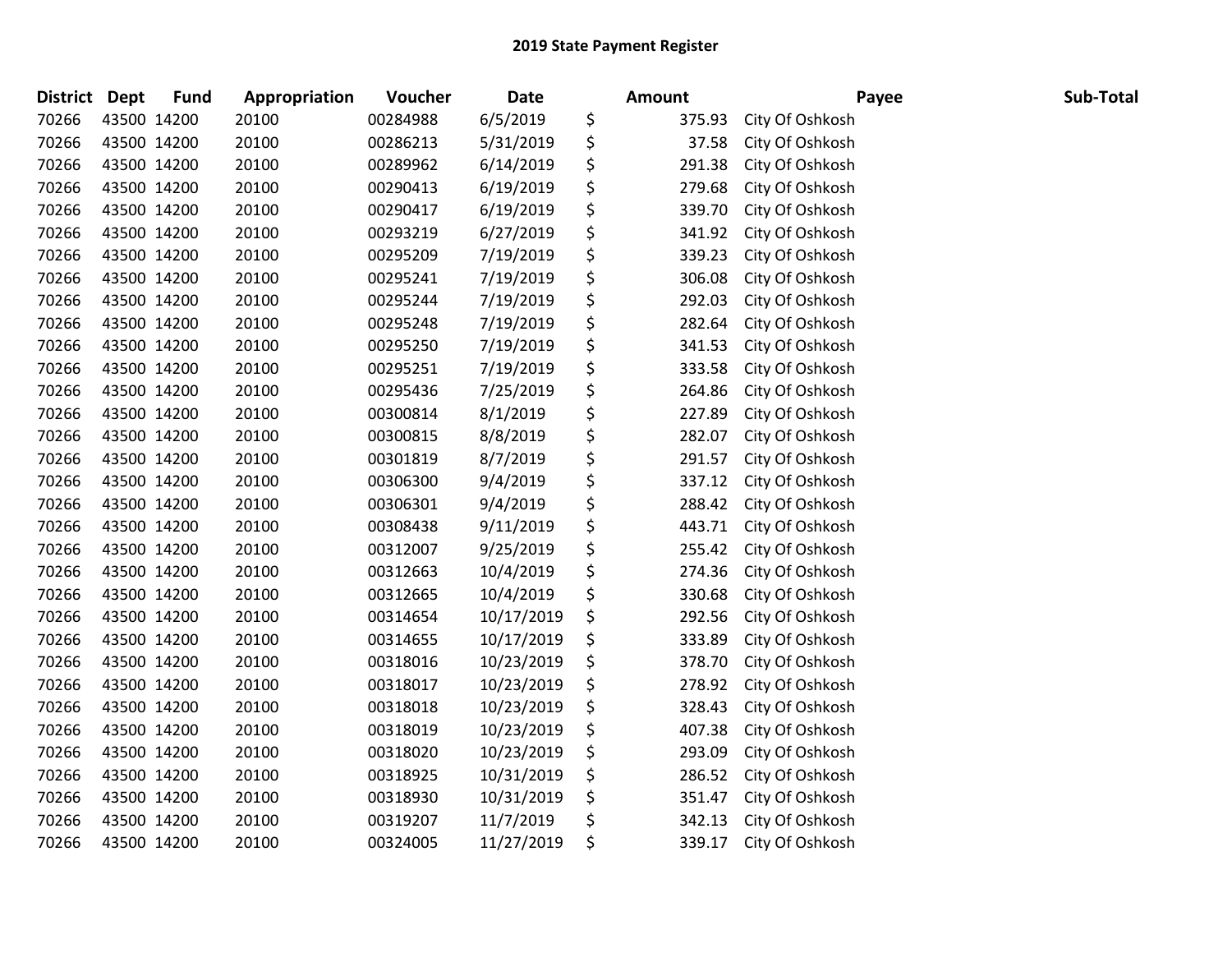| <b>District</b> | <b>Dept</b> | <b>Fund</b> | Appropriation                                                      | Voucher  | <b>Date</b> | Amount          | Payee           | Sub-Total       |
|-----------------|-------------|-------------|--------------------------------------------------------------------|----------|-------------|-----------------|-----------------|-----------------|
| 70266           |             | 43500 14200 | 20100                                                              | 00324270 | 11/14/2019  | \$<br>350.73    | City Of Oshkosh |                 |
| 70266           |             | 43500 14200 | 20100                                                              | 00324271 | 11/14/2019  | \$<br>301.80    | City Of Oshkosh |                 |
| 70266           |             | 43500 14200 | 20100                                                              | 00324272 | 11/14/2019  | \$<br>285.49    | City Of Oshkosh |                 |
| 70266           |             | 43500 14200 | 20100                                                              | 00326837 | 11/27/2019  | \$<br>331.01    | City Of Oshkosh |                 |
| 70266           |             | 43500 14200 | 20100                                                              | 00327831 | 12/3/2019   | \$<br>336.30    | City Of Oshkosh |                 |
| 70266           |             | 43500 14200 | 20100                                                              | 00327834 | 12/5/2019   | \$<br>370.94    | City Of Oshkosh |                 |
| 70266           |             | 43500 14200 | 20100                                                              | 00327837 | 12/3/2019   | \$<br>322.13    | City Of Oshkosh |                 |
| 70266           |             | 43500 14200 | 20100                                                              | 00327855 | 12/5/2019   | \$<br>278.54    | City Of Oshkosh |                 |
| 70266           |             | 43500 14200 | 20100                                                              | 00328477 | 12/6/2019   | \$<br>329.76    | City Of Oshkosh |                 |
| 70266           |             |             | Department of Health Services - - General Program Operations Total |          |             |                 |                 | \$<br>18,077.07 |
| 70266           |             |             | Department of Health Services - - Energy Costs, Energy-Related A   |          |             |                 |                 |                 |
| 70266           |             | 43500 14200 | 20600                                                              | 00268736 | 3/8/2019    | \$<br>356.31    | City Of Oshkosh |                 |
| 70266           |             | 43500 14200 | 20600                                                              | 00269597 | 3/12/2019   | \$<br>13.70     | City Of Oshkosh |                 |
| 70266           |             | 43500 14200 | 20600                                                              | 00269599 | 3/12/2019   | \$<br>14.72     | City Of Oshkosh |                 |
| 70266           |             | 43500 14200 | 20600                                                              | 00269600 | 3/12/2019   | \$<br>12.97     | City Of Oshkosh |                 |
| 70266           |             | 43500 14200 | 20600                                                              | 00269601 | 3/12/2019   | \$<br>33.39     | City Of Oshkosh |                 |
| 70266           |             | 43500 14200 | 20600                                                              | 00271520 | 3/20/2019   | \$<br>15,958.75 | City Of Oshkosh |                 |
| 70266           |             | 43500 14200 | 20600                                                              | 00271521 | 3/20/2019   | \$<br>7,230.67  | City Of Oshkosh |                 |
| 70266           |             | 43500 14200 | 20600                                                              | 00271522 | 3/20/2019   | \$<br>4,954.29  | City Of Oshkosh |                 |
| 70266           |             | 43500 14200 | 20600                                                              | 00279197 | 5/3/2019    | \$<br>3,403.40  | City Of Oshkosh |                 |
| 70266           |             | 43500 14200 | 20600                                                              | 00279199 | 5/3/2019    | \$<br>12,321.61 | City Of Oshkosh |                 |
| 70266           |             | 43500 14200 | 20600                                                              | 00279201 | 5/3/2019    | \$<br>3,808.36  | City Of Oshkosh |                 |
| 70266           |             | 43500 14200 | 20600                                                              | 00279206 | 5/3/2019    | \$<br>17.24     | City Of Oshkosh |                 |
| 70266           |             | 43500 14200 | 20600                                                              | 00279209 | 5/3/2019    | \$<br>7.07      | City Of Oshkosh |                 |
| 70266           |             | 43500 14200 | 20600                                                              | 00279210 | 5/3/2019    | \$<br>7.60      | City Of Oshkosh |                 |
| 70266           |             | 43500 14200 | 20600                                                              | 00279212 | 5/3/2019    | \$<br>6.70      | City Of Oshkosh |                 |
| 70266           |             | 43500 14200 | 20600                                                              | 00290241 | 6/26/2019   | \$<br>2,580.73  | City Of Oshkosh |                 |
| 70266           |             | 43500 14200 | 20600                                                              | 00290242 | 6/12/2019   | \$<br>1,340.93  | City Of Oshkosh |                 |
| 70266           |             | 43500 14200 | 20600                                                              | 00290244 | 6/12/2019   | \$<br>5,553.73  | City Of Oshkosh |                 |
| 70266           |             | 43500 14200 | 20600                                                              | 00290245 | 6/12/2019   | \$<br>4.88      | City Of Oshkosh |                 |
| 70266           |             | 43500 14200 | 20600                                                              | 00290246 | 6/12/2019   | \$<br>5.25      | City Of Oshkosh |                 |
| 70266           |             | 43500 14200 | 20600                                                              | 00290247 | 6/12/2019   | \$<br>4.63      | City Of Oshkosh |                 |
| 70266           |             | 43500 14200 | 20600                                                              | 00290248 | 6/12/2019   | \$<br>11.91     | City Of Oshkosh |                 |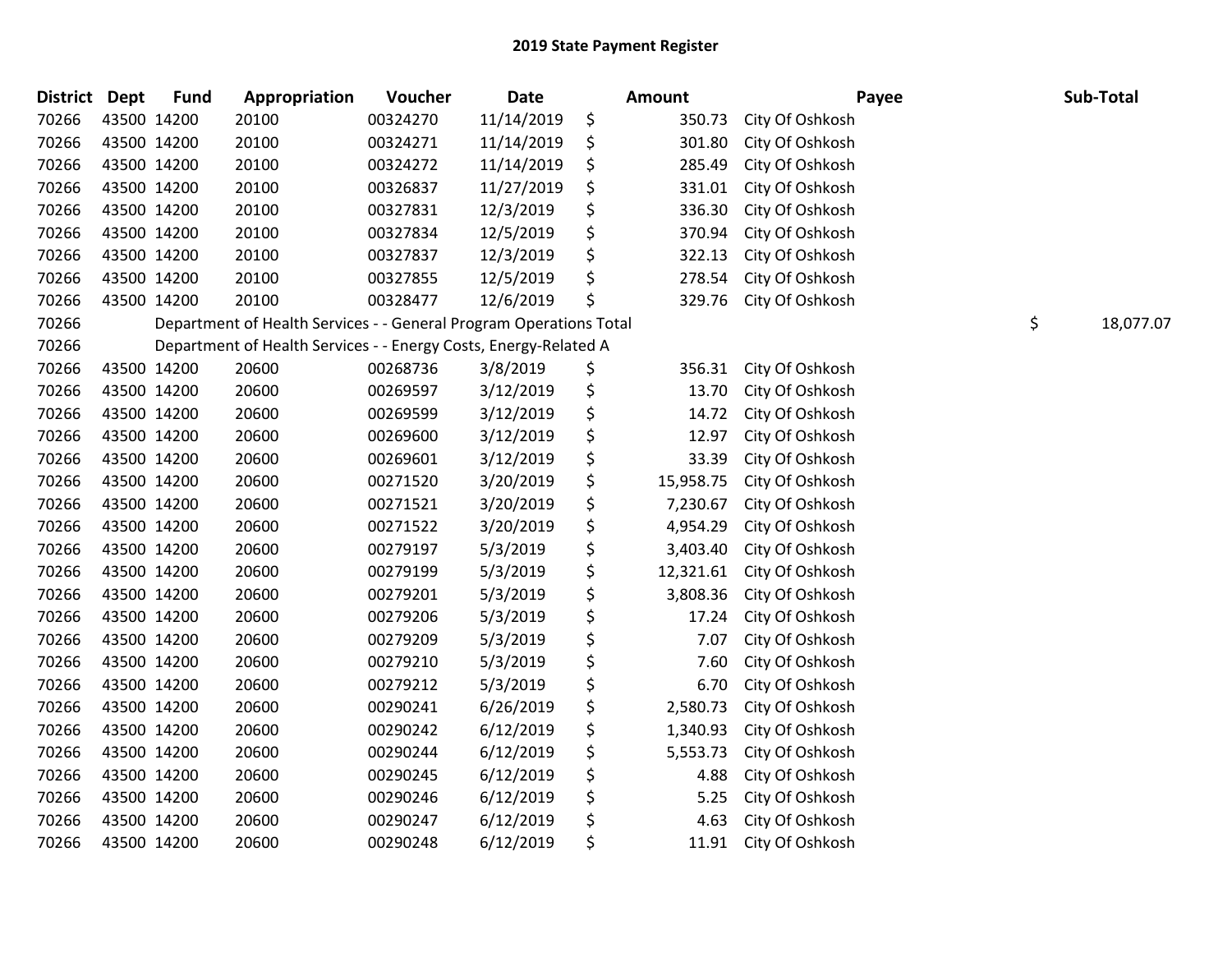| District Dept | <b>Fund</b> | Appropriation | Voucher  | <b>Date</b> | <b>Amount</b>  | Payee           | Sub-Total |  |
|---------------|-------------|---------------|----------|-------------|----------------|-----------------|-----------|--|
| 70266         | 43500 14200 | 20600         | 00293562 | 6/28/2019   | \$<br>4.93     | City Of Oshkosh |           |  |
| 70266         | 43500 14200 | 20600         | 00293563 | 6/28/2019   | \$<br>4.67     | City Of Oshkosh |           |  |
| 70266         | 43500 14200 | 20600         | 00293564 | 6/28/2019   | \$<br>5.30     | City Of Oshkosh |           |  |
| 70266         | 43500 14200 | 20600         | 00293896 | 7/5/2019    | \$<br>1,354.33 | City Of Oshkosh |           |  |
| 70266         | 43500 14200 | 20600         | 00293899 | 7/5/2019    | \$<br>2,606.54 | City Of Oshkosh |           |  |
| 70266         | 43500 14200 | 20600         | 00293900 | 7/5/2019    | \$<br>6,566.67 | City Of Oshkosh |           |  |
| 70266         | 43500 14200 | 20600         | 00301960 | 8/16/2019   | \$<br>4.88     | City Of Oshkosh |           |  |
| 70266         | 43500 14200 | 20600         | 00301961 | 8/6/2019    | \$<br>5.25     | City Of Oshkosh |           |  |
| 70266         | 43500 14200 | 20600         | 00303871 | 8/16/2019   | \$<br>8,046.01 | City Of Oshkosh |           |  |
| 70266         | 43500 14200 | 20600         | 00303872 | 8/16/2019   | \$<br>2,606.54 | City Of Oshkosh |           |  |
| 70266         | 43500 14200 | 20600         | 00303873 | 8/16/2019   | \$<br>119.39   | City Of Oshkosh |           |  |
| 70266         | 43500 14200 | 20600         | 00305565 | 8/23/2019   | \$<br>4.63     | City Of Oshkosh |           |  |
| 70266         | 43500 14200 | 20600         | 00312039 | 9/23/2019   | \$<br>4.93     | City Of Oshkosh |           |  |
| 70266         | 43500 14200 | 20600         | 00312040 | 9/23/2019   | \$<br>5.25     | City Of Oshkosh |           |  |
| 70266         | 43500 14200 | 20600         | 00312041 | 9/23/2019   | \$<br>9.30     | City Of Oshkosh |           |  |
| 70266         | 43500 14200 | 20600         | 00312042 | 9/23/2019   | \$<br>7,531.96 | City Of Oshkosh |           |  |
| 70266         | 43500 14200 | 20600         | 00312043 | 9/23/2019   | \$<br>3,709.32 | City Of Oshkosh |           |  |
| 70266         | 43500 14200 | 20600         | 00312044 | 9/23/2019   | \$<br>2,729.83 | City Of Oshkosh |           |  |
| 70266         | 43500 14200 | 20600         | 00314889 | 10/4/2019   | \$<br>2,757.12 | City Of Oshkosh |           |  |
| 70266         | 43500 14200 | 20600         | 00315317 | 10/7/2019   | \$<br>6,404.88 | City Of Oshkosh |           |  |
| 70266         | 43500 14200 | 20600         | 00315318 | 10/7/2019   | \$<br>4.63     | City Of Oshkosh |           |  |
| 70266         | 43500 14200 | 20600         | 00315319 | 10/7/2019   | \$<br>4.88     | City Of Oshkosh |           |  |
| 70266         | 43500 14200 | 20600         | 00315320 | 10/7/2019   | \$<br>5.25     | City Of Oshkosh |           |  |
| 70266         | 43500 14200 | 20600         | 00315321 | 10/7/2019   | \$<br>1,626.40 | City Of Oshkosh |           |  |
| 70266         | 43500 14200 | 20600         | 00321608 | 10/31/2019  | \$<br>4.93     | City Of Oshkosh |           |  |
| 70266         | 43500 14200 | 20600         | 00321638 | 11/8/2019   | \$<br>2,729.83 | City Of Oshkosh |           |  |
| 70266         | 43500 14200 | 20600         | 00321641 | 11/8/2019   | \$<br>7,708.37 | City Of Oshkosh |           |  |
| 70266         | 43500 14200 | 20600         | 00321642 | 11/8/2019   | \$<br>1,841.24 | City Of Oshkosh |           |  |
| 70266         | 43500 14200 | 20600         | 00326866 | 11/27/2019  | \$<br>2,757.12 | City Of Oshkosh |           |  |
| 70266         | 43500 14200 | 20600         | 00326867 | 11/27/2019  | \$<br>6,153.76 | City Of Oshkosh |           |  |
| 70266         | 43500 14200 | 20600         | 00326869 | 11/27/2019  | \$<br>4.88     | City Of Oshkosh |           |  |
| 70266         | 43500 14200 | 20600         | 00326871 | 11/27/2019  | \$<br>1,506.94 | City Of Oshkosh |           |  |
| 70266         | 43500 14200 | 20600         | 00326872 | 11/27/2019  | \$<br>4.67     | City Of Oshkosh |           |  |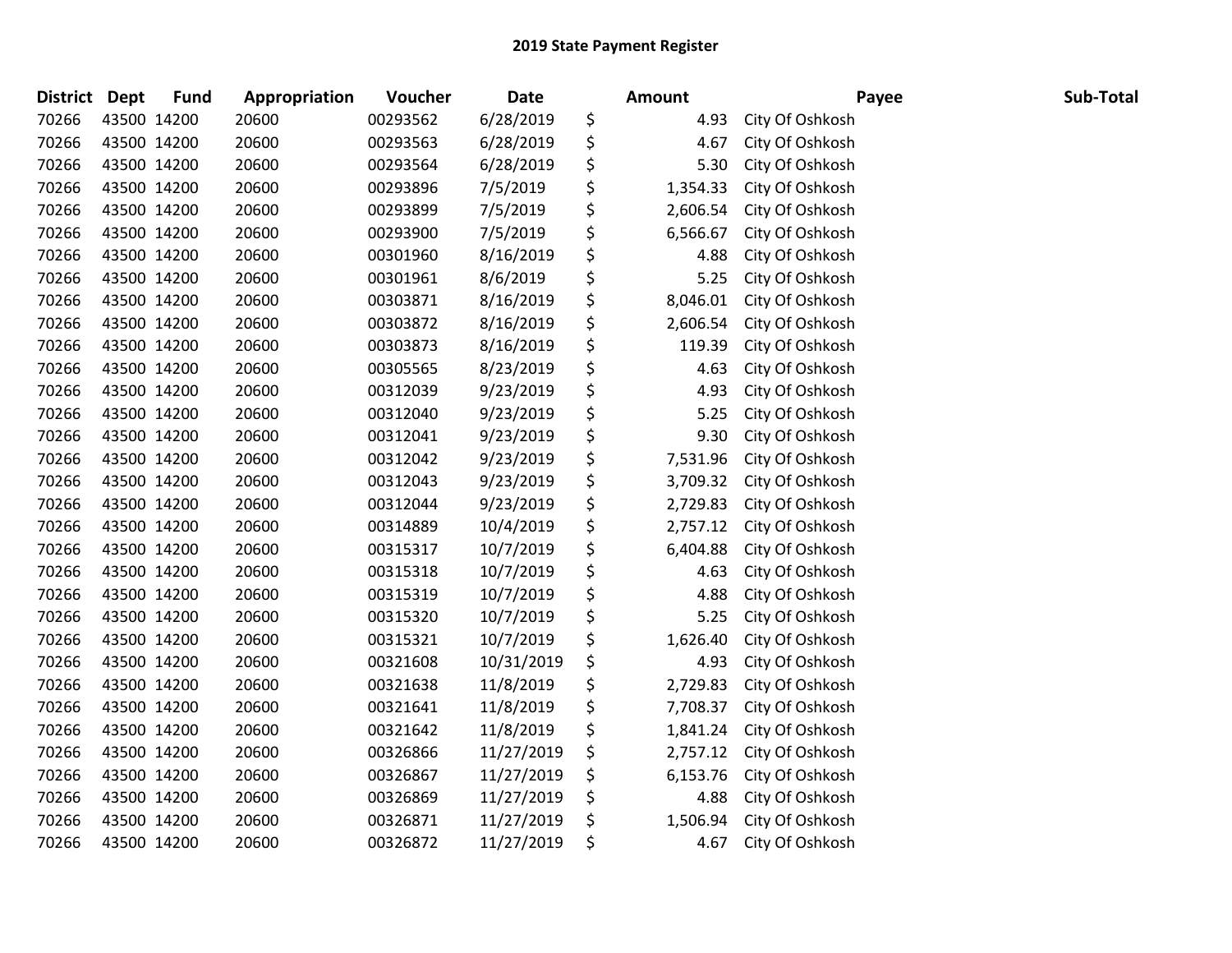| District Dept |             | <b>Fund</b> | Appropriation                                                          | Voucher  | <b>Date</b> | <b>Amount</b> |        | Payee           | Sub-Total        |
|---------------|-------------|-------------|------------------------------------------------------------------------|----------|-------------|---------------|--------|-----------------|------------------|
| 70266         | 43500 14200 |             | 20600                                                                  | 00326874 | 11/27/2019  | \$            | 5.30   | City Of Oshkosh |                  |
| 70266         |             |             | Department of Health Services - - Energy Costs, Energy-Related A Total |          |             |               |        |                 | \$<br>126,488.77 |
| 70266         |             |             | Department of Health Services - - Alternative Services Of Instit       |          |             |               |        |                 |                  |
| 70266         |             | 43500 14200 | 22500                                                                  | 00271520 | 3/20/2019   | \$            | 24.07  | City Of Oshkosh |                  |
| 70266         |             | 43500 14200 | 22500                                                                  | 00271521 | 3/20/2019   | \$            | 10.90  | City Of Oshkosh |                  |
| 70266         |             | 43500 14200 | 22500                                                                  | 00271522 | 3/20/2019   | \$            | 7.47   | City Of Oshkosh |                  |
| 70266         | 43500 14200 |             | 22500                                                                  | 00279197 | 5/3/2019    | \$            | 4.60   | City Of Oshkosh |                  |
| 70266         | 43500 14200 |             | 22500                                                                  | 00279199 | 5/3/2019    | \$            | 16.66  | City Of Oshkosh |                  |
| 70266         | 43500 14200 |             | 22500                                                                  | 00279201 | 5/3/2019    | \$            | 5.15   | City Of Oshkosh |                  |
| 70266         |             | 43500 14200 | 22500                                                                  | 00290241 | 6/26/2019   | \$            | 3.49   | City Of Oshkosh |                  |
| 70266         |             | 43500 14200 | 22500                                                                  | 00290242 | 6/12/2019   | \$            | 1.81   | City Of Oshkosh |                  |
| 70266         | 43500 14200 |             | 22500                                                                  | 00290244 | 6/12/2019   | \$            | 7.51   | City Of Oshkosh |                  |
| 70266         | 43500 14200 |             | 22500                                                                  | 00293896 | 7/5/2019    | \$            | 1.83   | City Of Oshkosh |                  |
| 70266         | 43500 14200 |             | 22500                                                                  | 00293899 | 7/5/2019    | \$            | 3.52   | City Of Oshkosh |                  |
| 70266         |             | 43500 14200 | 22500                                                                  | 00293900 | 7/5/2019    | \$            | 8.88   | City Of Oshkosh |                  |
| 70266         |             | 43500 14200 | 22500                                                                  | 00303871 | 8/16/2019   | \$            | 10.87  | City Of Oshkosh |                  |
| 70266         | 43500 14200 |             | 22500                                                                  | 00303872 | 8/16/2019   | \$            | 3.52   | City Of Oshkosh |                  |
| 70266         | 43500 14200 |             | 22500                                                                  | 00303873 | 8/16/2019   | \$            | 0.16   | City Of Oshkosh |                  |
| 70266         | 43500 14200 |             | 22500                                                                  | 00312042 | 9/23/2019   | \$            | 10.68  | City Of Oshkosh |                  |
| 70266         |             | 43500 14200 | 22500                                                                  | 00312043 | 9/23/2019   | \$            | 4.57   | City Of Oshkosh |                  |
| 70266         |             | 43500 14200 | 22500                                                                  | 00312044 | 9/23/2019   | \$            | 3.40   | City Of Oshkosh |                  |
| 70266         |             | 43500 14200 | 22500                                                                  | 00314889 | 10/4/2019   | \$            | 3.43   | City Of Oshkosh |                  |
| 70266         | 43500 14200 |             | 22500                                                                  | 00315317 | 10/7/2019   | \$            | 9.08   | City Of Oshkosh |                  |
| 70266         | 43500 14200 |             | 22500                                                                  | 00315321 | 10/7/2019   | \$            | 2.00   | City Of Oshkosh |                  |
| 70266         | 43500 14200 |             | 22500                                                                  | 00321638 | 11/8/2019   | \$            | 3.40   | City Of Oshkosh |                  |
| 70266         |             | 43500 14200 | 22500                                                                  | 00321641 | 11/8/2019   | \$            | 10.93  | City Of Oshkosh |                  |
| 70266         |             | 43500 14200 | 22500                                                                  | 00321642 | 11/8/2019   | \$            | 2.27   | City Of Oshkosh |                  |
| 70266         | 43500 14200 |             | 22500                                                                  | 00326866 | 11/27/2019  | \$            | 3.43   | City Of Oshkosh |                  |
| 70266         | 43500 14200 |             | 22500                                                                  | 00326867 | 11/27/2019  | \$            | 8.73   | City Of Oshkosh |                  |
| 70266         |             | 43500 14200 | 22500                                                                  | 00326871 | 11/27/2019  | \$            | 1.86   | City Of Oshkosh |                  |
| 70266         |             |             | Department of Health Services - - Alternative Services Of Instit Total |          |             |               |        |                 | \$<br>174.22     |
| 70266         |             |             | Department of Health Services - - Utilities, Fuel, Heating And C       |          |             |               |        |                 |                  |
| 70266         |             | 43500 14200 | 22600                                                                  | 00268736 | 3/8/2019    | \$            | 356.31 | City Of Oshkosh |                  |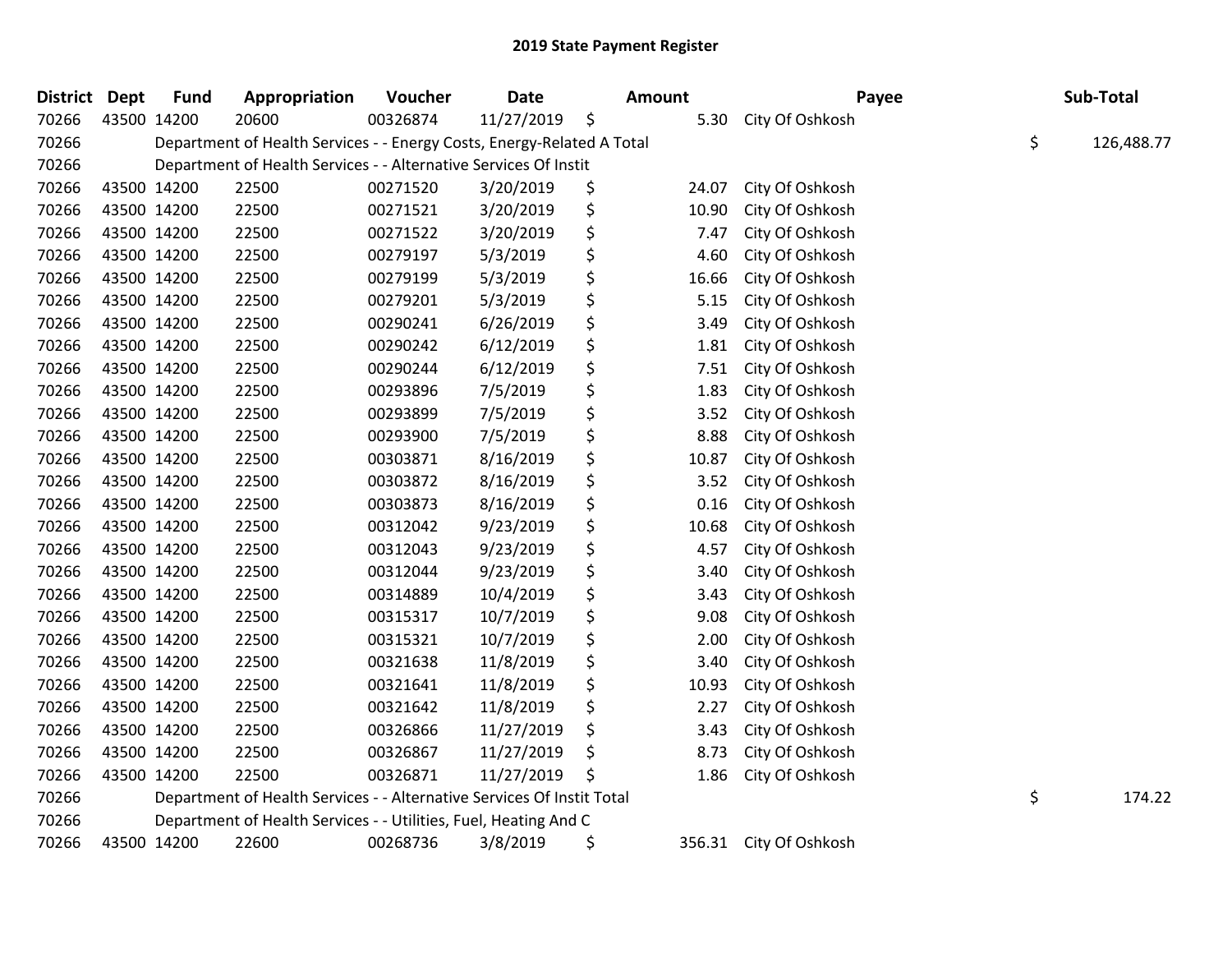| <b>District</b> | <b>Dept</b> | <b>Fund</b> | Appropriation | Voucher  | Date      | <b>Amount</b>   | Payee           | Sub-Total |
|-----------------|-------------|-------------|---------------|----------|-----------|-----------------|-----------------|-----------|
| 70266           |             | 43500 14200 | 22600         | 00269597 | 3/12/2019 | \$<br>22.34     | City Of Oshkosh |           |
| 70266           |             | 43500 14200 | 22600         | 00269599 | 3/12/2019 | \$<br>24.02     | City Of Oshkosh |           |
| 70266           |             | 43500 14200 | 22600         | 00269600 | 3/12/2019 | \$<br>21.17     | City Of Oshkosh |           |
| 70266           |             | 43500 14200 | 22600         | 00269601 | 3/12/2019 | \$<br>54.48     | City Of Oshkosh |           |
| 70266           |             | 43500 14200 | 22600         | 00271520 | 3/20/2019 | \$<br>26,037.97 | City Of Oshkosh |           |
| 70266           |             | 43500 14200 | 22600         | 00271521 | 3/20/2019 | \$<br>11,797.40 | City Of Oshkosh |           |
| 70266           |             | 43500 14200 | 22600         | 00271522 | 3/20/2019 | \$<br>8,083.32  | City Of Oshkosh |           |
| 70266           |             | 43500 14200 | 22600         | 00279197 | 5/3/2019  | \$<br>5,552.92  | City Of Oshkosh |           |
| 70266           |             | 43500 14200 | 22600         | 00279199 | 5/3/2019  | \$<br>20,103.69 | City Of Oshkosh |           |
| 70266           |             | 43500 14200 | 22600         | 00279201 | 5/3/2019  | \$<br>6,213.63  | City Of Oshkosh |           |
| 70266           |             | 43500 14200 | 22600         | 00279206 | 5/3/2019  | \$<br>28.14     | City Of Oshkosh |           |
| 70266           |             | 43500 14200 | 22600         | 00279209 | 5/3/2019  | \$<br>11.53     | City Of Oshkosh |           |
| 70266           |             | 43500 14200 | 22600         | 00279210 | 5/3/2019  | \$<br>12.40     | City Of Oshkosh |           |
| 70266           |             | 43500 14200 | 22600         | 00279212 | 5/3/2019  | \$<br>10.92     | City Of Oshkosh |           |
| 70266           |             | 43500 14200 | 22600         | 00290241 | 6/26/2019 | \$<br>4,210.66  | City Of Oshkosh |           |
| 70266           |             | 43500 14200 | 22600         | 00290242 | 6/12/2019 | \$<br>2,187.82  | City Of Oshkosh |           |
| 70266           |             | 43500 14200 | 22600         | 00290244 | 6/12/2019 | \$<br>9,061.34  | City Of Oshkosh |           |
| 70266           |             | 43500 14200 | 22600         | 00290245 | 6/12/2019 | \$<br>7.97      | City Of Oshkosh |           |
| 70266           |             | 43500 14200 | 22600         | 00290246 | 6/12/2019 | \$<br>8.57      | City Of Oshkosh |           |
| 70266           |             | 43500 14200 | 22600         | 00290247 | 6/12/2019 | \$<br>7.55      | City Of Oshkosh |           |
| 70266           |             | 43500 14200 | 22600         | 00290248 | 6/12/2019 | \$<br>19.44     | City Of Oshkosh |           |
| 70266           |             | 43500 14200 | 22600         | 00293562 | 6/28/2019 | \$<br>8.05      | City Of Oshkosh |           |
| 70266           |             | 43500 14200 | 22600         | 00293563 | 6/28/2019 | \$<br>7.63      | City Of Oshkosh |           |
| 70266           |             | 43500 14200 | 22600         | 00293564 | 6/28/2019 | \$<br>8.66      | City Of Oshkosh |           |
| 70266           |             | 43500 14200 | 22600         | 00293896 | 7/5/2019  | \$<br>2,209.70  | City Of Oshkosh |           |
| 70266           |             | 43500 14200 | 22600         | 00293899 | 7/5/2019  | \$<br>4,252.77  | City Of Oshkosh |           |
| 70266           |             | 43500 14200 | 22600         | 00293900 | 7/5/2019  | \$<br>10,714.05 | City Of Oshkosh |           |
| 70266           |             | 43500 14200 | 22600         | 00301960 | 8/16/2019 | \$<br>7.97      | City Of Oshkosh |           |
| 70266           |             | 43500 14200 | 22600         | 00301961 | 8/6/2019  | \$<br>8.57      | City Of Oshkosh |           |
| 70266           |             | 43500 14200 | 22600         | 00303871 | 8/16/2019 | \$<br>13,127.70 | City Of Oshkosh |           |
| 70266           |             | 43500 14200 | 22600         | 00303872 | 8/16/2019 | \$<br>4,252.77  | City Of Oshkosh |           |
| 70266           |             | 43500 14200 | 22600         | 00303873 | 8/16/2019 | \$<br>194.80    | City Of Oshkosh |           |
| 70266           | 43500 14200 |             | 22600         | 00305565 | 8/23/2019 | \$<br>7.55      | City Of Oshkosh |           |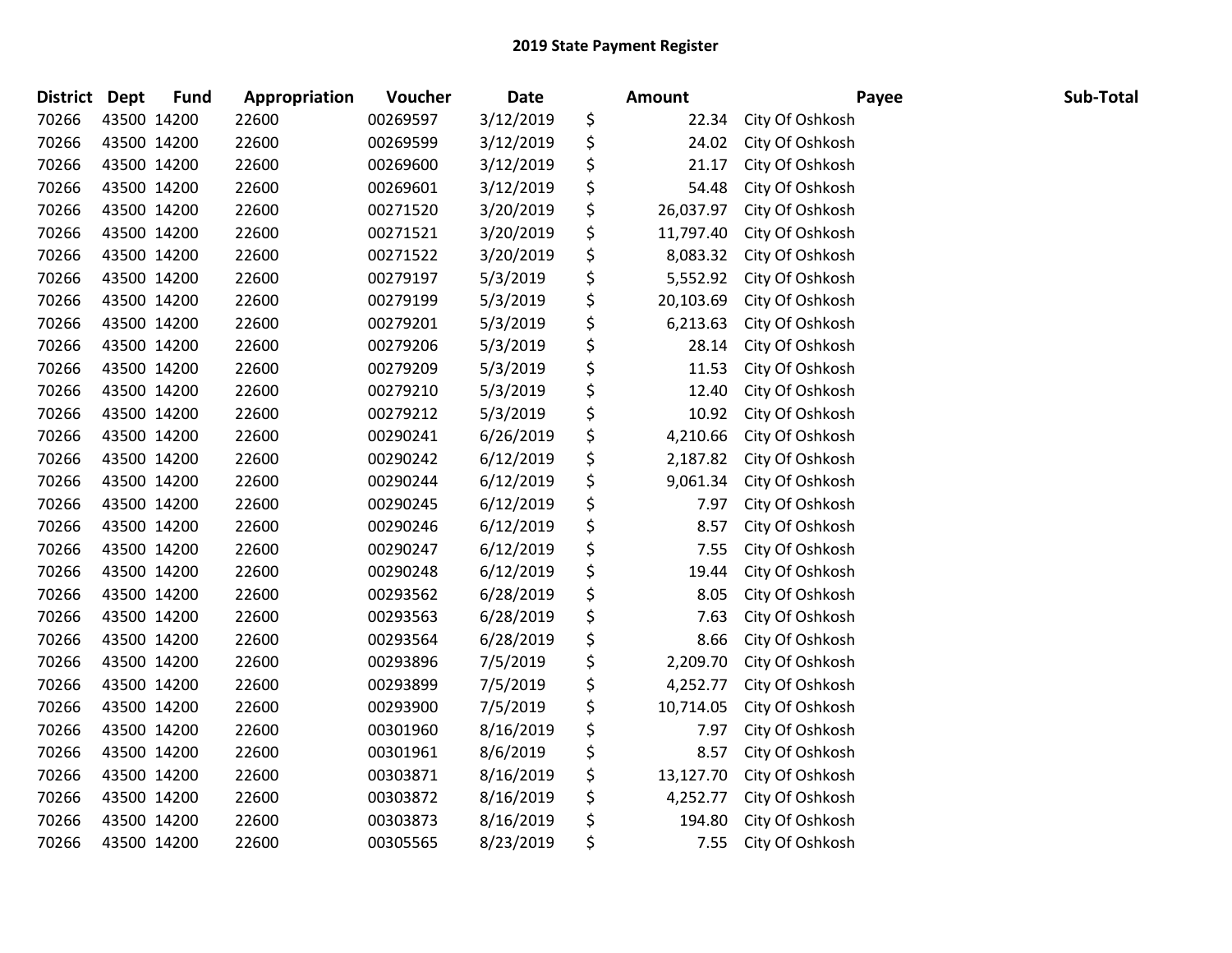| <b>District</b> | <b>Dept</b> | <b>Fund</b> | Appropriation                                                          | Voucher  | Date       | Amount          | Payee           | Sub-Total        |
|-----------------|-------------|-------------|------------------------------------------------------------------------|----------|------------|-----------------|-----------------|------------------|
| 70266           |             | 43500 14200 | 22600                                                                  | 00312039 | 9/23/2019  | \$<br>8.05      | City Of Oshkosh |                  |
| 70266           |             | 43500 14200 | 22600                                                                  | 00312040 | 9/23/2019  | \$<br>8.57      | City Of Oshkosh |                  |
| 70266           |             | 43500 14200 | 22600                                                                  | 00312041 | 9/23/2019  | \$<br>15.18     | City Of Oshkosh |                  |
| 70266           |             | 43500 14200 | 22600                                                                  | 00312042 | 9/23/2019  | \$<br>12,288.99 | City Of Oshkosh |                  |
| 70266           |             | 43500 14200 | 22600                                                                  | 00312043 | 9/23/2019  | \$<br>6,052.06  | City Of Oshkosh |                  |
| 70266           |             | 43500 14200 | 22600                                                                  | 00312044 | 9/23/2019  | \$<br>4,453.92  | City Of Oshkosh |                  |
| 70266           |             | 43500 14200 | 22600                                                                  | 00314889 | 10/4/2019  | \$<br>4,498.47  | City Of Oshkosh |                  |
| 70266           |             | 43500 14200 | 22600                                                                  | 00315317 | 10/7/2019  | \$<br>10,450.06 | City Of Oshkosh |                  |
| 70266           |             | 43500 14200 | 22600                                                                  | 00315318 | 10/7/2019  | \$<br>7.55      | City Of Oshkosh |                  |
| 70266           |             | 43500 14200 | 22600                                                                  | 00315319 | 10/7/2019  | \$<br>7.97      | City Of Oshkosh |                  |
| 70266           |             | 43500 14200 | 22600                                                                  | 00315320 | 10/7/2019  | \$<br>8.57      | City Of Oshkosh |                  |
| 70266           |             | 43500 14200 | 22600                                                                  | 00315321 | 10/7/2019  | \$<br>2,653.59  | City Of Oshkosh |                  |
| 70266           |             | 43500 14200 | 22600                                                                  | 00321608 | 10/31/2019 | \$<br>8.05      | City Of Oshkosh |                  |
| 70266           |             | 43500 14200 | 22600                                                                  | 00321638 | 11/8/2019  | \$<br>4,453.92  | City Of Oshkosh |                  |
| 70266           |             | 43500 14200 | 22600                                                                  | 00321641 | 11/8/2019  | \$<br>12,576.82 | City Of Oshkosh |                  |
| 70266           |             | 43500 14200 | 22600                                                                  | 00321642 | 11/8/2019  | \$<br>3,004.13  | City Of Oshkosh |                  |
| 70266           |             | 43500 14200 | 22600                                                                  | 00326866 | 11/27/2019 | \$<br>4,498.47  | City Of Oshkosh |                  |
| 70266           |             | 43500 14200 | 22600                                                                  | 00326867 | 11/27/2019 | \$<br>10,040.34 | City Of Oshkosh |                  |
| 70266           |             | 43500 14200 | 22600                                                                  | 00326869 | 11/27/2019 | \$<br>7.97      | City Of Oshkosh |                  |
| 70266           |             | 43500 14200 | 22600                                                                  | 00326871 | 11/27/2019 | \$<br>2,458.69  | City Of Oshkosh |                  |
| 70266           |             | 43500 14200 | 22600                                                                  | 00326872 | 11/27/2019 | \$<br>7.63      | City Of Oshkosh |                  |
| 70266           |             | 43500 14200 | 22600                                                                  | 00326874 | 11/27/2019 | \$<br>8.66      | City Of Oshkosh |                  |
| 70266           |             |             | Department of Health Services - - Utilities, Fuel, Heating And C Total |          |            |                 |                 | \$<br>206,151.47 |
| 70266           |             |             | Department of Health Services - - Institute Operations                 |          |            |                 |                 |                  |
| 70266           |             | 43500 14200 | 22900                                                                  | 00259545 | 1/28/2019  | \$<br>474.30    | City Of Oshkosh |                  |
| 70266           |             | 43500 14200 | 22900                                                                  | 00259546 | 1/28/2019  | \$<br>463.02    | City Of Oshkosh |                  |
| 70266           |             | 43500 14200 | 22900                                                                  | 00259547 | 1/28/2019  | \$<br>539.83    | City Of Oshkosh |                  |
| 70266           |             | 43500 14200 | 22900                                                                  | 00264610 | 2/19/2019  | \$<br>514.99    | City Of Oshkosh |                  |
| 70266           |             | 43500 14200 | 22900                                                                  | 00264613 | 2/19/2019  | \$<br>1,165.29  | City Of Oshkosh |                  |
| 70266           |             | 43500 14200 | 22900                                                                  | 00264614 | 2/19/2019  | \$<br>622.37    | City Of Oshkosh |                  |
| 70266           |             | 43500 14200 | 22900                                                                  | 00266506 | 2/28/2019  | \$<br>502.62    | City Of Oshkosh |                  |
| 70266           |             | 43500 14200 | 22900                                                                  | 00266507 | 2/28/2019  | \$<br>527.91    | City Of Oshkosh |                  |
| 70266           |             | 43500 14200 | 22900                                                                  | 00266508 | 2/28/2019  | \$<br>629.54    | City Of Oshkosh |                  |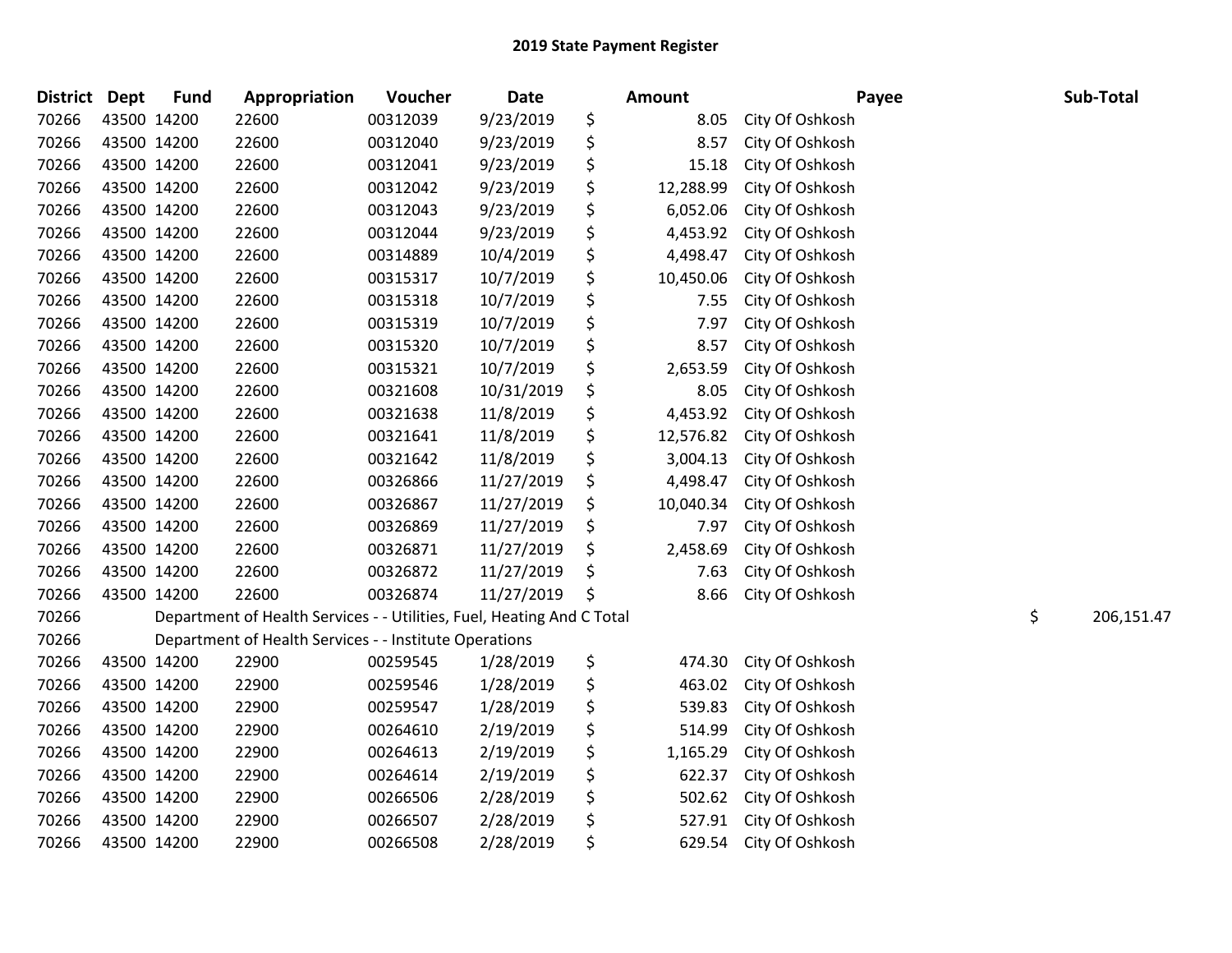| <b>District</b> | <b>Dept</b> | <b>Fund</b> | Appropriation | Voucher  | Date       | <b>Amount</b> | Payee           | Sub-Total |
|-----------------|-------------|-------------|---------------|----------|------------|---------------|-----------------|-----------|
| 70266           |             | 43500 14200 | 22900         | 00270820 | 3/18/2019  | \$<br>646.72  | City Of Oshkosh |           |
| 70266           |             | 43500 14200 | 22900         | 00277553 | 4/25/2019  | \$<br>529.16  | City Of Oshkosh |           |
| 70266           | 43500 14200 |             | 22900         | 00277554 | 4/25/2019  | \$<br>545.19  | City Of Oshkosh |           |
| 70266           |             | 43500 14200 | 22900         | 00281341 | 5/16/2019  | \$<br>446.59  | City Of Oshkosh |           |
| 70266           |             | 43500 14200 | 22900         | 00281344 | 5/15/2019  | \$<br>518.92  | City Of Oshkosh |           |
| 70266           |             | 43500 14200 | 22900         | 00284988 | 6/5/2019   | \$<br>613.36  | City Of Oshkosh |           |
| 70266           |             | 43500 14200 | 22900         | 00286213 | 5/31/2019  | \$<br>61.32   | City Of Oshkosh |           |
| 70266           | 43500 14200 |             | 22900         | 00289962 | 6/14/2019  | \$<br>475.42  | City Of Oshkosh |           |
| 70266           |             | 43500 14200 | 22900         | 00290413 | 6/19/2019  | \$<br>456.32  | City Of Oshkosh |           |
| 70266           |             | 43500 14200 | 22900         | 00290417 | 6/19/2019  | \$<br>554.25  | City Of Oshkosh |           |
| 70266           |             | 43500 14200 | 22900         | 00293219 | 6/27/2019  | \$<br>557.86  | City Of Oshkosh |           |
| 70266           |             | 43500 14200 | 22900         | 00295209 | 7/19/2019  | \$<br>553.47  | City Of Oshkosh |           |
| 70266           | 43500 14200 |             | 22900         | 00295241 | 7/19/2019  | \$<br>499.40  | City Of Oshkosh |           |
| 70266           |             | 43500 14200 | 22900         | 00295244 | 7/19/2019  | \$<br>476.47  | City Of Oshkosh |           |
| 70266           |             | 43500 14200 | 22900         | 00295248 | 7/19/2019  | \$<br>461.16  | City Of Oshkosh |           |
| 70266           |             | 43500 14200 | 22900         | 00295250 | 7/19/2019  | \$<br>557.22  | City Of Oshkosh |           |
| 70266           |             | 43500 14200 | 22900         | 00295251 | 7/19/2019  | \$<br>544.25  | City Of Oshkosh |           |
| 70266           | 43500 14200 |             | 22900         | 00295436 | 7/25/2019  | \$<br>432.14  | City Of Oshkosh |           |
| 70266           |             | 43500 14200 | 22900         | 00300814 | 8/1/2019   | \$<br>484.11  | City Of Oshkosh |           |
| 70266           |             | 43500 14200 | 22900         | 00300815 | 8/8/2019   | \$<br>460.23  | City Of Oshkosh |           |
| 70266           |             | 43500 14200 | 22900         | 00301819 | 8/7/2019   | \$<br>475.73  | City Of Oshkosh |           |
| 70266           |             | 43500 14200 | 22900         | 00306300 | 9/4/2019   | \$<br>550.03  | City Of Oshkosh |           |
| 70266           | 43500 14200 |             | 22900         | 00306301 | 9/4/2019   | \$<br>470.58  | City Of Oshkosh |           |
| 70266           |             | 43500 14200 | 22900         | 00308438 | 9/11/2019  | \$<br>723.95  | City Of Oshkosh |           |
| 70266           |             | 43500 14200 | 22900         | 00312007 | 9/25/2019  | \$<br>416.75  | City Of Oshkosh |           |
| 70266           |             | 43500 14200 | 22900         | 00312663 | 10/4/2019  | \$<br>447.64  | City Of Oshkosh |           |
| 70266           |             | 43500 14200 | 22900         | 00312665 | 10/4/2019  | \$<br>539.52  | City Of Oshkosh |           |
| 70266           |             | 43500 14200 | 22900         | 00314654 | 10/17/2019 | \$<br>477.34  | City Of Oshkosh |           |
| 70266           |             | 43500 14200 | 22900         | 00314655 | 10/17/2019 | \$<br>544.76  | City Of Oshkosh |           |
| 70266           |             | 43500 14200 | 22900         | 00318016 | 10/23/2019 | \$<br>617.87  | City Of Oshkosh |           |
| 70266           |             | 43500 14200 | 22900         | 00318017 | 10/23/2019 | \$<br>455.08  | City Of Oshkosh |           |
| 70266           |             | 43500 14200 | 22900         | 00318018 | 10/23/2019 | \$<br>535.87  | City Of Oshkosh |           |
| 70266           | 43500 14200 |             | 22900         | 00318019 | 10/23/2019 | \$<br>664.68  | City Of Oshkosh |           |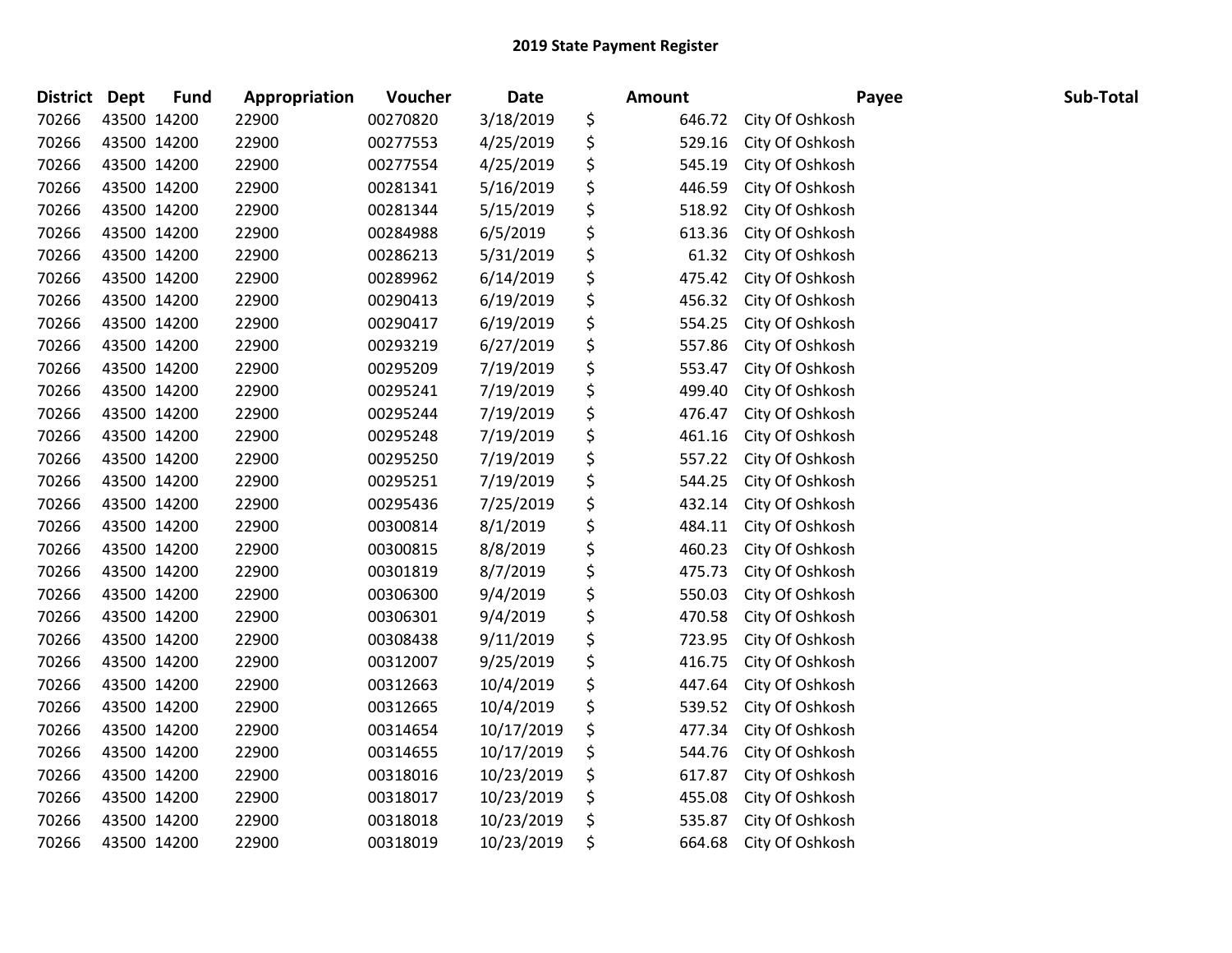| <b>District Dept</b> | <b>Fund</b> | Appropriation                                                | Voucher  | <b>Date</b> | <b>Amount</b>  | Payee           | Sub-Total       |
|----------------------|-------------|--------------------------------------------------------------|----------|-------------|----------------|-----------------|-----------------|
| 70266                | 43500 14200 | 22900                                                        | 00318020 | 10/23/2019  | \$<br>478.21   | City Of Oshkosh |                 |
| 70266                | 43500 14200 | 22900                                                        | 00318925 | 10/31/2019  | \$<br>467.48   | City Of Oshkosh |                 |
| 70266                | 43500 14200 | 22900                                                        | 00318930 | 10/31/2019  | \$<br>573.46   | City Of Oshkosh |                 |
| 70266                | 43500 14200 | 22900                                                        | 00319207 | 11/7/2019   | \$<br>558.22   | City Of Oshkosh |                 |
| 70266                | 43500 14200 | 22900                                                        | 00324005 | 11/27/2019  | \$<br>553.38   | City Of Oshkosh |                 |
| 70266                | 43500 14200 | 22900                                                        | 00324270 | 11/14/2019  | \$<br>572.25   | City Of Oshkosh |                 |
| 70266                | 43500 14200 | 22900                                                        | 00324271 | 11/14/2019  | \$<br>492.40   | City Of Oshkosh |                 |
| 70266                | 43500 14200 | 22900                                                        | 00324272 | 11/14/2019  | \$<br>465.81   | City Of Oshkosh |                 |
| 70266                | 43500 14200 | 22900                                                        | 00326837 | 11/27/2019  | \$<br>540.08   | City Of Oshkosh |                 |
| 70266                | 43500 14200 | 22900                                                        | 00327831 | 12/3/2019   | \$<br>548.69   | City Of Oshkosh |                 |
| 70266                | 43500 14200 | 22900                                                        | 00327834 | 12/5/2019   | \$<br>605.21   | City Of Oshkosh |                 |
| 70266                | 43500 14200 | 22900                                                        | 00327837 | 12/3/2019   | \$<br>525.59   | City Of Oshkosh |                 |
| 70266                | 43500 14200 | 22900                                                        | 00327855 | 12/5/2019   | \$<br>454.46   | City Of Oshkosh |                 |
| 70266                | 43500 14200 | 22900                                                        | 00328477 | 12/6/2019   | \$<br>538.04   | City Of Oshkosh |                 |
| 70266                |             | Department of Health Services - - Institute Operations Total |          |             |                |                 | \$<br>29,606.51 |
| 70266                |             | Department of Health Services - - Power Plant Operations     |          |             |                |                 |                 |
| 70266                | 43500 14200 | 23800                                                        | 00271520 | 3/20/2019   | \$<br>4,035.12 | City Of Oshkosh |                 |
| 70266                | 43500 14200 | 23800                                                        | 00271522 | 3/20/2019   | \$<br>2,607.85 | City Of Oshkosh |                 |
| 70266                | 43500 14200 | 23800                                                        | 00279197 | 5/3/2019    | \$<br>1,872.61 | City Of Oshkosh |                 |
| 70266                | 43500 14200 | 23800                                                        | 00279199 | 5/3/2019    | \$<br>2,784.96 | City Of Oshkosh |                 |
| 70266                | 43500 14200 | 23800                                                        | 00290242 | 6/12/2019   | \$<br>737.80   | City Of Oshkosh |                 |
| 70266                | 43500 14200 | 23800                                                        | 00290244 | 6/12/2019   | \$<br>1,255.26 | City Of Oshkosh |                 |
| 70266                | 43500 14200 | 23800                                                        | 00293896 | 7/5/2019    | \$<br>745.18   | City Of Oshkosh |                 |
| 70266                | 43500 14200 | 23800                                                        | 00293900 | 7/5/2019    | \$<br>1,484.21 | City Of Oshkosh |                 |
| 70266                | 43500 14200 | 23800                                                        | 00303871 | 8/16/2019   | \$<br>1,818.58 | City Of Oshkosh |                 |
| 70266                | 43500 14200 | 23800                                                        | 00303873 | 8/16/2019   | \$<br>65.69    | City Of Oshkosh |                 |
| 70266                | 43500 14200 | 23800                                                        | 00312042 | 9/23/2019   | \$<br>1,730.65 | City Of Oshkosh |                 |
| 70266                | 43500 14200 | 23800                                                        | 00312043 | 9/23/2019   | \$<br>2,138.73 | City Of Oshkosh |                 |
| 70266                | 43500 14200 | 23800                                                        | 00315317 | 10/7/2019   | \$<br>1,471.68 | City Of Oshkosh |                 |
| 70266                | 43500 14200 | 23800                                                        | 00315321 | 10/7/2019   | \$<br>937.75   | City Of Oshkosh |                 |
| 70266                | 43500 14200 | 23800                                                        | 00321641 | 11/8/2019   | \$<br>1,771.19 | City Of Oshkosh |                 |
| 70266                | 43500 14200 | 23800                                                        | 00321642 | 11/8/2019   | \$<br>1,061.63 | City Of Oshkosh |                 |
| 70266                | 43500 14200 | 23800                                                        | 00326867 | 11/27/2019  | \$<br>1,413.98 | City Of Oshkosh |                 |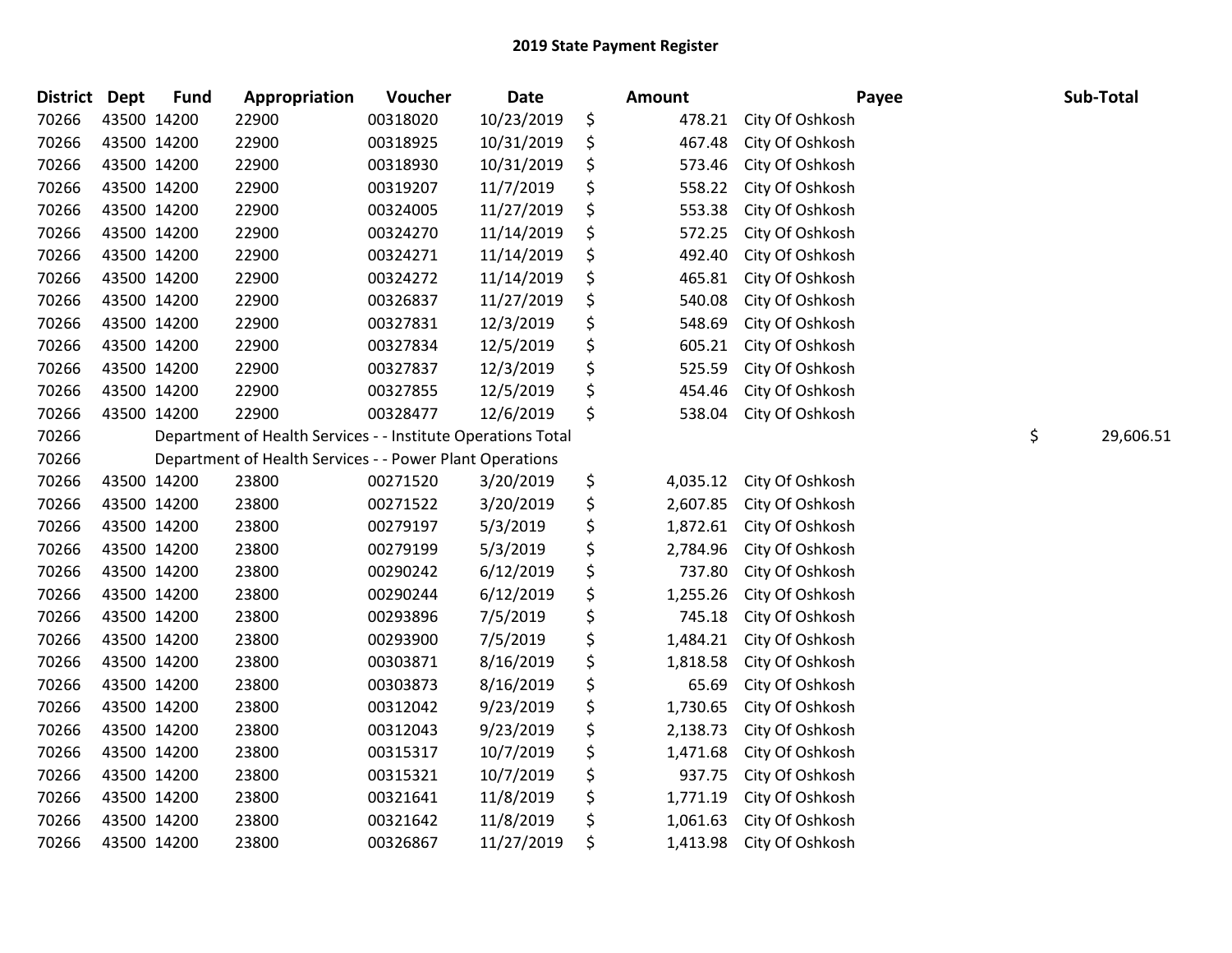| District Dept | <b>Fund</b> | Appropriation                                                          | Voucher  | <b>Date</b> |    | Amount | Payee           | Sub-Total       |
|---------------|-------------|------------------------------------------------------------------------|----------|-------------|----|--------|-----------------|-----------------|
| 70266         | 43500 14200 | 23800                                                                  | 00326871 | 11/27/2019  | \$ | 868.87 | City Of Oshkosh |                 |
| 70266         |             | Department of Health Services - - Power Plant Operations Total         |          |             |    |        |                 | \$<br>28,801.74 |
| 70266         |             | Department of Health Services - - Interagency And Intra-Agency P       |          |             |    |        |                 |                 |
| 70266         | 43500 14200 | 26700                                                                  | 00271520 | 3/20/2019   | Ş  | 0.01   | City Of Oshkosh |                 |
| 70266         | 43500 14200 | 26700                                                                  | 00279197 | 5/3/2019    | \$ | 0.01   | City Of Oshkosh |                 |
| 70266         | 43500 14200 | 26700                                                                  | 00279199 | 5/3/2019    | \$ | 0.01   | City Of Oshkosh |                 |
| 70266         | 43500 14200 | 26700                                                                  | 00290244 | 6/12/2019   | \$ | 0.01   | City Of Oshkosh |                 |
| 70266         | 43500 14200 | 26700                                                                  | 00293900 | 7/5/2019    | \$ | 0.01   | City Of Oshkosh |                 |
| 70266         | 43500 14200 | 26700                                                                  | 00303871 | 8/16/2019   | \$ | 0.01   | City Of Oshkosh |                 |
| 70266         | 43500 14200 | 26700                                                                  | 00312042 | 9/23/2019   | \$ | 0.48   | City Of Oshkosh |                 |
| 70266         | 43500 14200 | 26700                                                                  | 00312043 | 9/23/2019   | \$ | 0.21   | City Of Oshkosh |                 |
| 70266         | 43500 14200 | 26700                                                                  | 00312044 | 9/23/2019   | \$ | 0.16   | City Of Oshkosh |                 |
| 70266         | 43500 14200 | 26700                                                                  | 00314889 | 10/4/2019   | \$ | 0.16   | City Of Oshkosh |                 |
| 70266         | 43500 14200 | 26700                                                                  | 00315317 | 10/7/2019   | \$ | 0.41   | City Of Oshkosh |                 |
| 70266         | 43500 14200 | 26700                                                                  | 00315321 | 10/7/2019   | \$ | 0.09   | City Of Oshkosh |                 |
| 70266         | 43500 14200 | 26700                                                                  | 00321638 | 11/8/2019   | \$ | 0.16   | City Of Oshkosh |                 |
| 70266         | 43500 14200 | 26700                                                                  | 00321641 | 11/8/2019   | \$ | 0.49   | City Of Oshkosh |                 |
| 70266         | 43500 14200 | 26700                                                                  | 00321642 | 11/8/2019   | \$ | 0.10   | City Of Oshkosh |                 |
| 70266         | 43500 14200 | 26700                                                                  | 00326866 | 11/27/2019  | \$ | 0.16   | City Of Oshkosh |                 |
| 70266         | 43500 14200 | 26700                                                                  | 00326867 | 11/27/2019  | \$ | 0.39   | City Of Oshkosh |                 |
| 70266         | 43500 14200 | 26700                                                                  | 00326871 | 11/27/2019  | \$ | 0.08   | City Of Oshkosh |                 |
| 70266         |             | Department of Health Services - - Interagency And Intra-Agency P Total |          |             |    |        |                 | \$<br>2.95      |
| 70266         |             | Dept of Workforce Development - - Title Ib Aids State GPR              |          |             |    |        |                 |                 |
| 70266         | 44500 10000 | 50900                                                                  | 00203526 | 1/2/2019    | \$ | 12.78  | City Of Oshkosh |                 |
| 70266         | 44500 10000 | 50900                                                                  | 00209100 | 2/6/2019    | \$ | 80.94  | City Of Oshkosh |                 |
| 70266         | 44500 10000 | 50900                                                                  | 00215913 | 3/21/2019   | \$ | 95.85  | City Of Oshkosh |                 |
| 70266         | 44500 10000 | 50900                                                                  | 00216982 | 4/3/2019    | \$ | 76.68  | City Of Oshkosh |                 |
| 70266         | 44500 10000 | 50900                                                                  | 00222826 | 5/6/2019    | \$ | 141.64 | City Of Oshkosh |                 |
| 70266         | 44500 10000 | 50900                                                                  | 00228060 | 6/5/2019    | \$ | 115.02 | City Of Oshkosh |                 |
| 70266         | 44500 10000 | 50900                                                                  | 00232732 | 7/8/2019    | \$ | 38.34  | City Of Oshkosh |                 |
| 70266         | 44500 10000 | 50900                                                                  | 00238235 | 8/7/2019    | \$ | 140.58 | City Of Oshkosh |                 |
| 70266         | 44500 10000 | 50900                                                                  | 00243807 | 9/6/2019    | \$ | 76.68  | City Of Oshkosh |                 |
| 70266         | 44500 10000 | 50900                                                                  | 00248075 | 10/7/2019   | \$ | 153.36 | City Of Oshkosh |                 |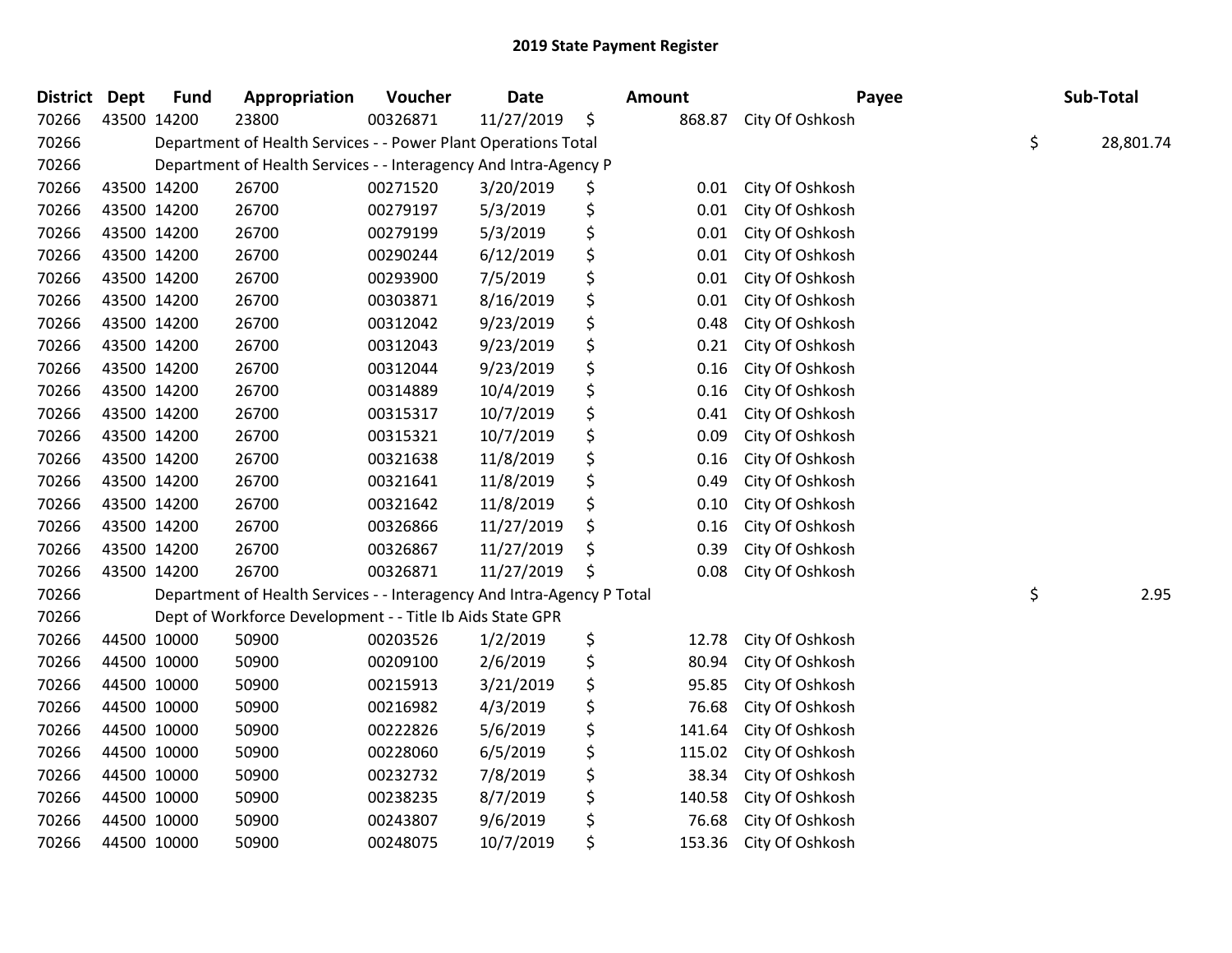| <b>District Dept</b> | <b>Fund</b> | Appropriation                                                     | Voucher  | <b>Date</b> | <b>Amount</b> |                           | Payee | Sub-Total |
|----------------------|-------------|-------------------------------------------------------------------|----------|-------------|---------------|---------------------------|-------|-----------|
| 70266                | 44500 10000 | 50900                                                             | 00253825 | 11/4/2019   | \$<br>134.19  | City Of Oshkosh           |       |           |
| 70266                | 44500 10000 | 50900                                                             | 00259715 | 12/6/2019   | \$<br>141.64  | City Of Oshkosh           |       |           |
| 70266                |             | Dept of Workforce Development - - Title Ib Aids State GPR Total   |          |             |               |                           | \$    | 1,207.70  |
| 70266                |             | Dept of Workforce Development - - Title Ib Aids Federal Prf       |          |             |               |                           |       |           |
| 70266                | 44500 10000 | 54400                                                             | 00203526 | 1/2/2019    | \$<br>47.22   | City Of Oshkosh           |       |           |
| 70266                | 44500 10000 | 54400                                                             | 00209100 | 2/6/2019    | \$<br>299.06  | City Of Oshkosh           |       |           |
| 70266                | 44500 10000 | 54400                                                             | 00215913 | 3/21/2019   | \$<br>354.15  | City Of Oshkosh           |       |           |
| 70266                | 44500 10000 | 54400                                                             | 00216982 | 4/3/2019    | \$<br>283.32  | City Of Oshkosh           |       |           |
| 70266                | 44500 10000 | 54400                                                             | 00222826 | 5/6/2019    | \$<br>523.36  | City Of Oshkosh           |       |           |
| 70266                | 44500 10000 | 54400                                                             | 00228060 | 6/5/2019    | \$<br>424.98  | City Of Oshkosh           |       |           |
| 70266                | 44500 10000 | 54400                                                             | 00232732 | 7/8/2019    | \$<br>141.66  | City Of Oshkosh           |       |           |
| 70266                | 44500 10000 | 54400                                                             | 00238235 | 8/7/2019    | \$<br>519.42  | City Of Oshkosh           |       |           |
| 70266                | 44500 10000 | 54400                                                             | 00243807 | 9/6/2019    | \$<br>283.32  | City Of Oshkosh           |       |           |
| 70266                | 44500 10000 | 54400                                                             | 00248075 | 10/7/2019   | \$<br>566.64  | City Of Oshkosh           |       |           |
| 70266                | 44500 10000 | 54400                                                             | 00253825 | 11/4/2019   | \$<br>495.81  | City Of Oshkosh           |       |           |
| 70266                | 44500 10000 | 54400                                                             | 00259715 | 12/6/2019   | \$<br>523.36  | City Of Oshkosh           |       |           |
| 70266                |             | Dept of Workforce Development - - Title Ib Aids Federal Prf Total |          |             |               |                           | \$    | 4,462.30  |
| 70266                |             | Department of Justice - - Law Enforcement Train, Local            |          |             |               |                           |       |           |
| 70266                | 45500 10000 | 23100                                                             | 00073952 | 10/31/2019  | \$            | 15,200.00 City Of Oshkosh |       |           |
| 70266                |             | Department of Justice - - Law Enforcement Train, Local Total      |          |             |               |                           | \$    | 15,200.00 |
| 70266                |             | Department of Justice - - Federal Aid, State Operations           |          |             |               |                           |       |           |
| 70266                | 45500 10000 | 24100                                                             | 00068795 | 7/23/2019   | \$            | 667.55 City Of Oshkosh    |       |           |
| 70266                |             | Department of Justice - - Federal Aid, State Operations Total     |          |             |               |                           | \$    | 667.55    |
| 70266                |             | Department of Justice - - Internet Crimes Against Childr          |          |             |               |                           |       |           |
| 70266                | 45500 10000 | 28400                                                             | 00064573 | 5/8/2019    | \$<br>462.24  | City Of Oshkosh           |       |           |
| 70266                | 45500 10000 | 28400                                                             | 00066864 | 6/18/2019   | \$<br>130.00  | City Of Oshkosh           |       |           |
| 70266                |             | Department of Justice - - Internet Crimes Against Childr Total    |          |             |               |                           | \$    | 592.24    |
| 70266                |             | Department of Justice - - Gifts, Grants And Proceeds              |          |             |               |                           |       |           |
| 70266                | 45500 10000 | 32100                                                             | 00067969 | 7/23/2019   | \$            | 4,680.00 City Of Oshkosh  |       |           |
| 70266                |             | Department of Justice - - Gifts, Grants And Proceeds Total        |          |             |               |                           | \$    | 4,680.00  |
| 70266                |             | Department of Military Affairs - - Federal Aid-Service Contracts  |          |             |               |                           |       |           |
| 70266                | 46500 10000 | 14100                                                             | 00054350 | 1/10/2019   | \$<br>107.87  | City Of Oshkosh           |       |           |
| 70266                | 46500 10000 | 14100                                                             | 00056458 | 2/14/2019   | \$<br>526.36  | City Of Oshkosh           |       |           |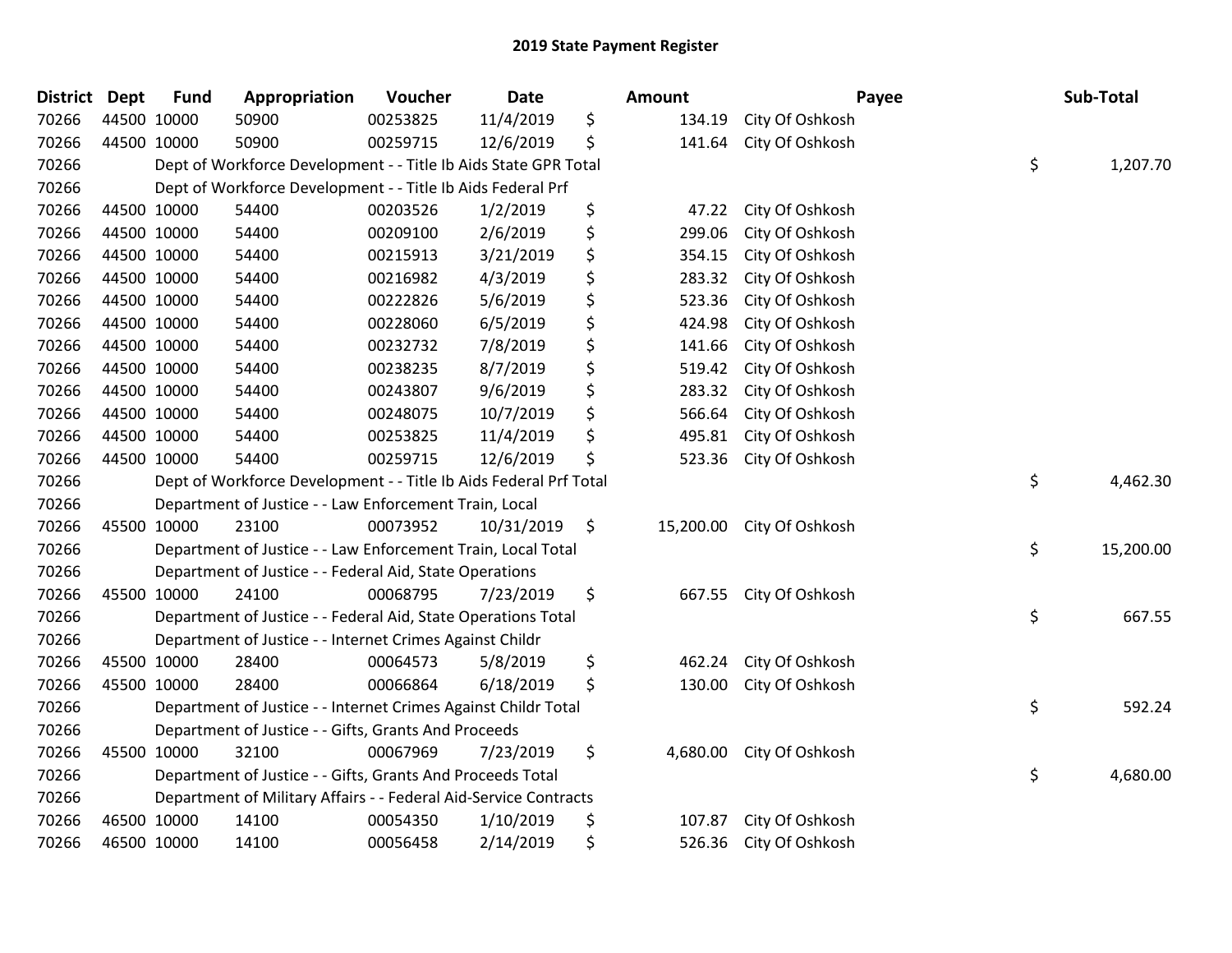| <b>District</b> | Dept        | <b>Fund</b> | Appropriation                                                           | Voucher  | Date       | <b>Amount</b>   | Payee                  | Sub-Total       |
|-----------------|-------------|-------------|-------------------------------------------------------------------------|----------|------------|-----------------|------------------------|-----------------|
| 70266           | 46500 10000 |             | 14100                                                                   | 00058789 | 4/15/2019  | \$<br>108.00    | City Of Oshkosh        |                 |
| 70266           | 46500 10000 |             | 14100                                                                   | 00059609 | 4/23/2019  | \$<br>475.44    | City Of Oshkosh        |                 |
| 70266           | 46500 10000 |             | 14100                                                                   | 00060108 | 5/3/2019   | \$<br>26.11     | City Of Oshkosh        |                 |
| 70266           |             | 46500 10000 | 14100                                                                   | 00060855 | 5/21/2019  | \$<br>174.51    | City Of Oshkosh        |                 |
| 70266           |             | 46500 10000 | 14100                                                                   | 00061657 | 6/4/2019   | \$<br>36.00     | City Of Oshkosh        |                 |
| 70266           |             | 46500 10000 | 14100                                                                   | 00062771 | 6/21/2019  | \$<br>153.83    | City Of Oshkosh        |                 |
| 70266           | 46500 10000 |             | 14100                                                                   | 00063579 | 7/10/2019  | \$<br>36.00     | City Of Oshkosh        |                 |
| 70266           | 46500 10000 |             | 14100                                                                   | 00064143 | 7/17/2019  | \$<br>143.49    | City Of Oshkosh        |                 |
| 70266           |             | 46500 10000 | 14100                                                                   | 00064681 | 8/2/2019   | \$<br>36.00     | City Of Oshkosh        |                 |
| 70266           |             | 46500 10000 | 14100                                                                   | 00065641 | 8/23/2019  | \$<br>153.83    | City Of Oshkosh        |                 |
| 70266           |             | 46500 10000 | 14100                                                                   | 00066540 | 9/12/2019  | \$<br>36.00     | City Of Oshkosh        |                 |
| 70266           | 46500 10000 |             | 14100                                                                   | 00067054 | 9/24/2019  | \$<br>164.17    | City Of Oshkosh        |                 |
| 70266           | 46500 10000 |             | 14100                                                                   | 00067549 | 10/4/2019  | \$<br>36.00     | City Of Oshkosh        |                 |
| 70266           |             | 46500 10000 | 14100                                                                   | 00068380 | 10/18/2019 | \$<br>164.17    | City Of Oshkosh        |                 |
| 70266           |             | 46500 10000 | 14100                                                                   | 00068896 | 11/1/2019  | \$<br>36.00     | City Of Oshkosh        |                 |
| 70266           |             | 46500 10000 | 14100                                                                   | 00069537 | 11/15/2019 | \$<br>143.49    | City Of Oshkosh        |                 |
| 70266           | 46500 10000 |             | 14100                                                                   | 00070063 | 11/29/2019 | \$<br>36.00     | City Of Oshkosh        |                 |
| 70266           |             |             | Department of Military Affairs - - Federal Aid-Service Contracts Total  |          |            |                 |                        | \$<br>2,593.27  |
| 70266           |             |             | Department of Military Affairs - - General Program Operations           |          |            |                 |                        |                 |
| 70266           |             | 46500 10000 | 30100                                                                   | 00056219 | 2/11/2019  | \$<br>8,303.74  | City Of Oshkosh        |                 |
| 70266           |             | 46500 10000 | 30100                                                                   | 00056226 | 2/11/2019  | \$<br>1,113.75  | City Of Oshkosh        |                 |
| 70266           |             |             | Department of Military Affairs - - General Program Operations Total     |          |            |                 |                        | \$<br>9,417.49  |
| 70266           |             |             | Department of Military Affairs - - Regional Emergency Response Tm       |          |            |                 |                        |                 |
| 70266           | 46500 10000 |             | 30600                                                                   | 00055384 | 1/28/2019  | \$<br>11,268.85 | City Of Oshkosh        |                 |
| 70266           |             | 46500 10000 | 30600                                                                   | 00058718 | 4/5/2019   | \$<br>11,268.85 | City Of Oshkosh        |                 |
| 70266           |             | 46500 10000 | 30600                                                                   | 00061641 | 6/5/2019   | \$<br>11,268.85 | City Of Oshkosh        |                 |
| 70266           | 46500 10000 |             | 30600                                                                   | 00067832 | 10/8/2019  | \$<br>11,268.85 | City Of Oshkosh        |                 |
| 70266           |             |             | Department of Military Affairs - - Regional Emergency Response Tm Total |          |            |                 |                        | \$<br>45,075.40 |
| 70266           |             |             | Department of Military Affairs - - Mobile Field Force Grants            |          |            |                 |                        |                 |
| 70266           |             | 46500 10000 | 31200                                                                   | 00056102 | 2/6/2019   | \$<br>4,506.00  | City Of Oshkosh        |                 |
| 70266           |             |             | Department of Military Affairs - - Mobile Field Force Grants Total      |          |            |                 |                        | \$<br>4,506.00  |
| 70266           |             |             | Department of Military Affairs - - Regional Emergency Response Gr       |          |            |                 |                        |                 |
| 70266           | 46500 10000 |             | 31300                                                                   | 00067769 | 10/7/2019  | \$              | 512.00 City Of Oshkosh |                 |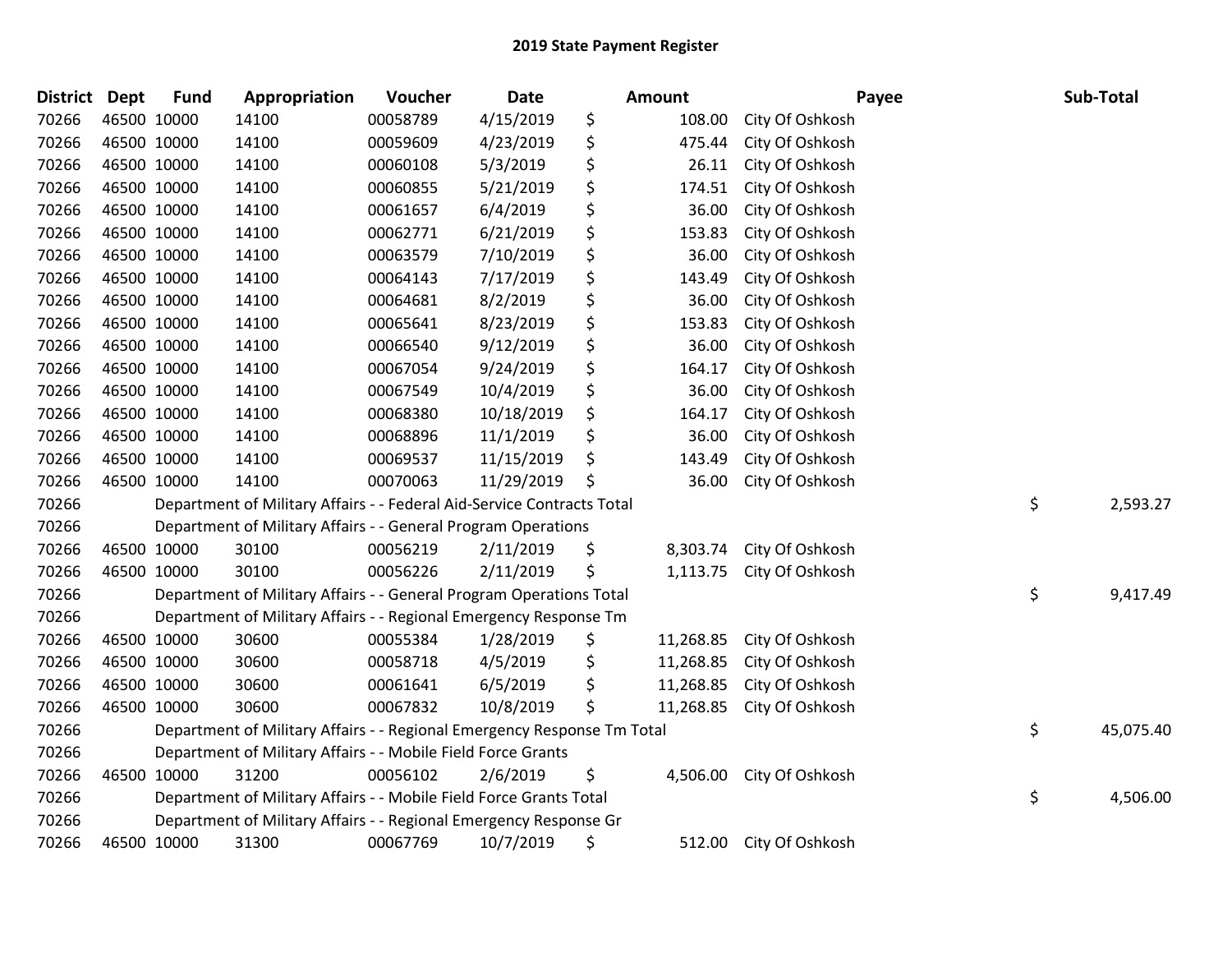| <b>District Dept</b> |             | <b>Fund</b> | Appropriation                                                           | Voucher  | <b>Date</b> | <b>Amount</b>      |                              | Payee | Sub-Total    |
|----------------------|-------------|-------------|-------------------------------------------------------------------------|----------|-------------|--------------------|------------------------------|-------|--------------|
| 70266                |             |             | Department of Military Affairs - - Regional Emergency Response Gr Total |          |             |                    |                              | \$    | 512.00       |
| 70266                |             |             | Department of Military Affairs - - Federal Aid, Homeland Security       |          |             |                    |                              |       |              |
| 70266                |             | 46500 10000 | 35000                                                                   | 00053785 | 1/3/2019    | \$                 | 7,481.25 City Of Oshkosh     |       |              |
| 70266                |             |             | Department of Military Affairs - - Federal Aid, Homeland Security Total |          |             |                    |                              | \$    | 7,481.25     |
| 70266                |             |             | Department of Military Affairs - - Emac Deployment Clearing             |          |             |                    |                              |       |              |
| 70266                |             | 46500 10000 | 95500                                                                   | 00064217 | 7/22/2019   | \$<br>7,359.76     | City Of Oshkosh              |       |              |
| 70266                |             |             | Department of Military Affairs - - Emac Deployment Clearing Total       |          |             |                    |                              | \$    | 7,359.76     |
| 70266                |             |             | Shared Revenue and Tax Relief - - Expenditure Restraint Program         |          |             |                    |                              |       |              |
| 70266                |             | 83500 10000 | 10100                                                                   | 00050117 | 7/22/2019   | \$                 | 1,368,759.62 City Of Oshkosh |       |              |
| 70266                |             |             | Shared Revenue and Tax Relief - - Expenditure Restraint Program Total   |          |             |                    |                              | \$    | 1,368,759.62 |
| 70266                |             |             | Shared Revenue and Tax Relief - - County And Municipal Aid              |          |             |                    |                              |       |              |
| 70266                |             | 83500 10000 | 10500                                                                   | 00050117 | 7/22/2019   | \$<br>1,441,477.99 | City Of Oshkosh              |       |              |
| 70266                |             | 83500 10000 | 10500                                                                   | 00054416 | 11/18/2019  | \$<br>8,075,165.54 | City Of Oshkosh              |       |              |
| 70266                |             |             | Shared Revenue and Tax Relief - - County And Municipal Aid Total        |          |             |                    |                              | \$    | 9,516,643.53 |
| 70266                |             |             | Shared Revenue and Tax Relief - - Exempt Computer Aid                   |          |             |                    |                              |       |              |
| 70266                |             | 83500 10000 | 10900                                                                   | 00047140 | 7/22/2019   | \$<br>633,588.04   | City Of Oshkosh              |       |              |
| 70266                |             | 83500 10000 | 10900                                                                   | 00048075 | 7/22/2019   | \$<br>146,939.12   | City Of Oshkosh              |       |              |
| 70266                |             |             | Shared Revenue and Tax Relief - - Exempt Computer Aid Total             |          |             |                    |                              | \$    | 780,527.16   |
| 70266                |             |             | Shared Revenue and Tax Relief - - Utility Aid                           |          |             |                    |                              |       |              |
| 70266                |             | 83500 10000 | 11000                                                                   | 00050117 | 7/22/2019   | \$<br>11,688.38    | City Of Oshkosh              |       |              |
| 70266                | 83500 10000 |             | 11000                                                                   | 00054416 | 11/18/2019  | \$<br>72,577.10    | City Of Oshkosh              |       |              |
| 70266                |             |             | Shared Revenue and Tax Relief - - Utility Aid Total                     |          |             |                    |                              | \$    | 84,265.48    |
| 70266                |             |             | Shared Revenue and Tax Relief - - Personal Property Aid                 |          |             |                    |                              |       |              |
| 70266                |             | 83500 10000 | 11100                                                                   | 00041734 | 5/6/2019    | \$<br>183,720.64   | City Of Oshkosh              |       |              |
| 70266                | 83500 10000 |             | 11100                                                                   | 00042842 | 5/6/2019    | \$<br>16,859.76    | City Of Oshkosh              |       |              |
| 70266                |             |             | Shared Revenue and Tax Relief - - Personal Property Aid Total           |          |             |                    |                              | \$    | 200,580.40   |
| 70266                |             |             | Shared Revenue and Tax Relief - - School Lvy Tx/First Dollar Cr         |          |             |                    |                              |       |              |
| 70266                |             | 83500 10000 | 30200                                                                   | 00045365 | 7/22/2019   | \$<br>6,665,819.67 | City Of Oshkosh              |       |              |
| 70266                | 83500 10000 |             | 30200                                                                   | 00048247 | 7/22/2019   | \$                 | 1,265,771.22 City Of Oshkosh |       |              |
| 70266                |             |             | Shared Revenue and Tax Relief - - School Lvy Tx/First Dollar Cr Total   |          |             |                    |                              | \$    | 7,931,590.89 |
| 70266                |             |             | Shared Revenue and Tax Relief - - Payments For Municipal Svcs           |          |             |                    |                              |       |              |
| 70266                | 83500 10000 |             | 50100                                                                   | 00037841 | 1/31/2019   | \$<br>1,047,672.98 | City Of Oshkosh              |       |              |
| 70266                |             |             | Shared Revenue and Tax Relief - - Payments For Municipal Svcs Total     |          |             |                    |                              | \$    | 1,047,672.98 |